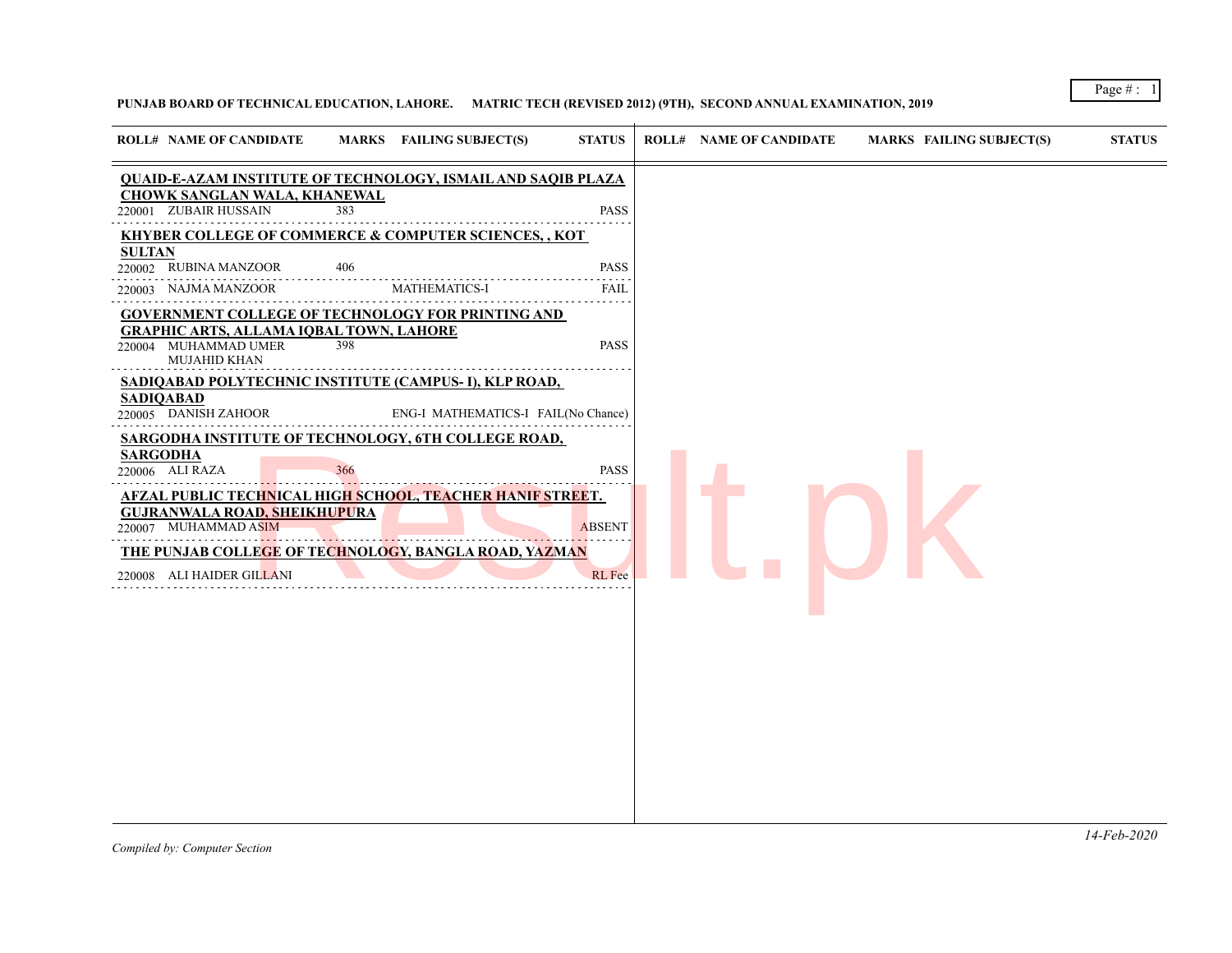# **PUNJAB BOARD OF TECHNICAL EDUCATION, LAHORE. MATRIC TECH (REVISED 2015) (9TH), SECOND ANNUAL EXAMINATION, 2019**

|        | <b>ROLL# NAME OF CANDIDATE</b>                           |     | MARKS FAILING SUBJECT(S)                                           | <b>STATUS</b> | <b>ROLL# NAME OF CANDIDATE</b>                        |     | MARKS FAILING SUBJECT(S)                                       | <b>STATUS</b>              |
|--------|----------------------------------------------------------|-----|--------------------------------------------------------------------|---------------|-------------------------------------------------------|-----|----------------------------------------------------------------|----------------------------|
|        |                                                          |     | DR. ABDUL QADEER POLYTECHNIC INSTITUTE, ALLAHABAD MOHALLA          |               | 220033 MUDASSAR SHARIF                                |     | <b>TH</b>                                                      | FAIL                       |
|        |                                                          |     | HAJI LUKHAY KHAN, WARD NO. 1 TEH. CHUNIAN, ALLAHABAD               |               | 220034 MUHAMMAD ARSHAD                                |     | <b>ENG-I MATHEMATICS-I TH</b>                                  | FAIL                       |
|        | 220009 KHURAM SHAHZAD                                    |     |                                                                    | RL Fee<br>.   | 220035 USAMA HAIDAR                                   | 365 |                                                                | <b>PASS</b>                |
|        | 220010 MUHAMMAD WASIM                                    |     |                                                                    | RL Fee        | 220036 MUHAMMAD ABDULLAH                              |     |                                                                | R.L.UMC                    |
| 220011 | MUHAMMAD AHAD                                            |     |                                                                    | RL Fee        | 220037 ABU SUFYAN WATTO                               |     |                                                                | <b>ABSENT</b>              |
|        | 220012 ABDUL HAMEED                                      |     | <b>MATHEMATICS-I</b>                                               | FAIL          | 220038 MUHAMMAD FASIL UMAR                            |     | <b>ENG-I MATHEMATICS-I TH</b>                                  | FAIL                       |
|        | 220013 ZEESHAN                                           |     | <b>MATHEMATICS-I</b>                                               | <b>FAIL</b>   |                                                       |     | $CS-I(TH)$                                                     |                            |
|        | 220014 MUNEEB HAFEEZ                                     |     | <b>MATHEMATICS-I</b>                                               | <b>FAIL</b>   |                                                       |     | LAHORE COLLEGE OF TECHNOLOGY, HOUSE #100, MADINA TOWN          |                            |
|        |                                                          |     |                                                                    | <b>PASS</b>   | CHISHTIAN ROAD, BAHAWALNAGAR<br>220039 MUHAMMAD AMEER |     |                                                                | RL Fee                     |
|        | 220016 ASAD ALI                                          |     | MATHEMATICS-I TH                                                   | FAIL          | 220040 MUBASHAR KHAN                                  |     |                                                                | RL Fee                     |
|        | 220017 MUHAMMAD WAQAS                                    | 380 |                                                                    | <b>PASS</b>   |                                                       |     |                                                                |                            |
|        | 220018 ABDUL MANNAN                                      | 393 |                                                                    | <b>PASS</b>   | 220041 MUHAMMAD ADNAN ISLAM                           |     | URDU ENG-I ISL PAK.ST-I<br>MATHEMATICS-I TH CS-I(TH)           | FAIL                       |
|        | 220019 ABDUL RAZZAQ                                      |     | MATHEMATICS-I TH                                                   | FAIL          | 220042 ZAHEER AHMAD                                   |     |                                                                | 2.2.2.2.2.1<br><b>PASS</b> |
|        | 220020 AHMAD ANWAR                                       |     | ENG-I                                                              | <b>FAIL</b>   | 220043 ALI AKBAR                                      | 405 |                                                                | <b>PASS</b>                |
|        |                                                          |     | <b>GHOUS TECHNICAL INSTITUTE, GOVT. MIDDLE SCHOOL #2, ARIFWALA</b> |               | 220044 MUHAMMAD IMRAN                                 |     |                                                                | <b>ABSENT</b>              |
|        | 220021 UMER DARAZ                                        |     | <b>ENG-I MATHEMATICS-I TH</b>                                      | <b>FAIL</b>   | 220045 SHER ALI                                       |     |                                                                | <b>ABSENT</b>              |
|        |                                                          |     | $EA-I(TH)$                                                         |               | 220046 MUBASHAR SATTAR                                |     | <b>MATHEMATICS-I</b>                                           | FAIL                       |
|        | 220022 ASAD ABDUR REHMAN                                 |     | <b>MATHEMATICS-I EA-I(TH)</b>                                      | <b>FAIL</b>   | 220047 SALMA KABEER                                   |     | <b>MATHEMATICS-I</b>                                           | FAIL                       |
| 220023 | HASNAIN FAKHAR                                           | 390 |                                                                    | <b>PASS</b>   | 220048 MUHAMMAD SAEED                                 |     | <b>ENG-I MATHEMATICS-I TH</b>                                  | FAIL                       |
|        | 220024 MUHAMMAD SHAHID                                   |     | <b>MATHEMATICS-I</b>                                               | <b>FAIL</b>   |                                                       |     | $CS-I(TH)$                                                     |                            |
|        | <b>IMPERIAL INSTITUTE OF TECHNOLOGY, FAISAL COLONY,,</b> |     |                                                                    |               | 220049 MUBASHIR SHARIF                                |     | MATHEMATICS-I TH CS-I(TH)                                      | FAIL                       |
|        | <b>BAHAWALNAGAR</b>                                      |     |                                                                    |               | 220050 HAFIZ MUHAMMAD NAEEM                           |     | MATHEMATICS-I                                                  | <b>FAIL</b>                |
|        | 220025 SHAN ALI                                          |     | TH                                                                 | FAIL          | 220051 MUHAMMAD IRFAN                                 |     | <b>MATHEMATICS-I</b>                                           | <b>FAIL</b><br>2.2.2.2.2.1 |
|        | 220026 SUMAIRA YASIN                                     |     | MATHEMATICS-I TH                                                   | FAIL          | 220052 SYED GHAZANFAR ALI                             |     | MATHEMATICS-I CS-I(TH)                                         | <b>FAIL</b>                |
| 220027 | MUSHAHID HUSSAIN                                         | 355 |                                                                    | <b>PASS</b>   | 220053 MEHBOOB ALIM                                   |     | ENG-I TH                                                       | FAII.                      |
| 220028 | SAQIB SIDDQUE                                            |     | MATHEMATICS-I                                                      | FAIL          | 220054 MUHAMMAD ABDULLAH                              |     |                                                                | RL Fee                     |
| 220029 | SYED SHERAZ AHMAD                                        |     | <b>MATHEMATICS-I</b>                                               | FAIL          | 220055 MUHAMMAD ZAFAR                                 |     |                                                                | RL Fee                     |
|        | 220030 MOEEN MUNAWAR GILLANI                             |     | $ENG-I$                                                            | <b>FAIL</b>   | 220056 MUHAMMAD ZESHAN                                |     |                                                                | RL Fee                     |
| 220031 | MUHAMMAD HASSAN                                          |     | MATHEMATICS-I TH                                                   | FAIL          | 222026 AMIR MURTAZA                                   |     |                                                                | RL Fee                     |
|        | 220032 SYED MOEEN HASSAN<br><b>GILLNI</b>                |     | <b>TH</b>                                                          | FAIL          | <b>GATE OPP. GPO, BAHAWALPUR</b>                      |     | <b>GOVERNMENT COLLEGE OF TECHNOLOGY FOR WOMEN, NEAR FAREED</b> |                            |

*Compiled by: Computer Section*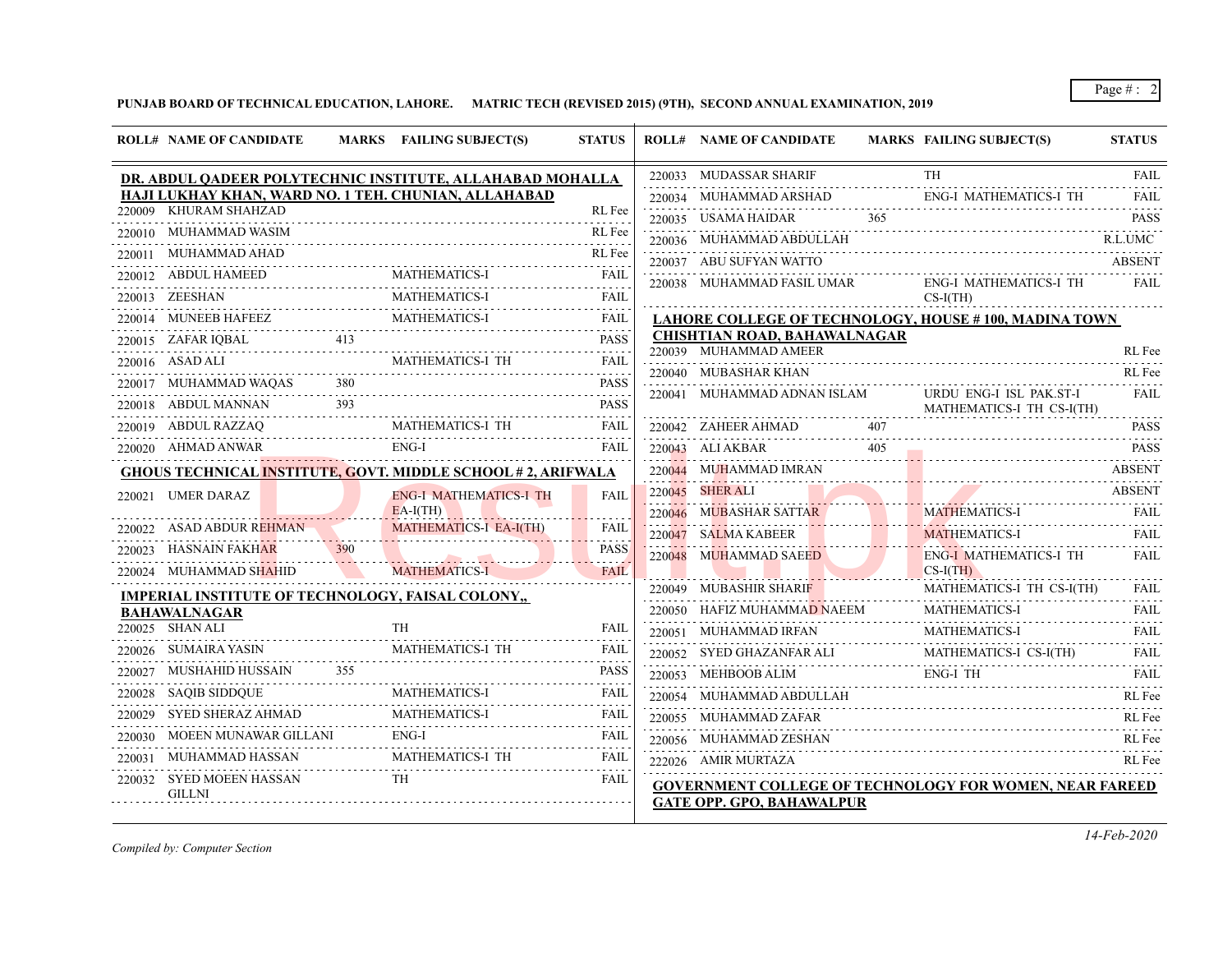**PUNJAB BOARD OF TECHNICAL EDUCATION, LAHORE. MATRIC TECH (REVISED 2015) (9TH), SECOND ANNUAL EXAMINATION, 2019**

|        | <b>ROLL# NAME OF CANDIDATE</b>                              |     | MARKS FAILING SUBJECT(S)                                          | <b>STATUS</b>                                                                                                                                       | <b>ROLL# NAME OF CANDIDATE</b>                            |            | <b>MARKS FAILING SUBJECT(S)</b> | <b>STATUS</b>    |
|--------|-------------------------------------------------------------|-----|-------------------------------------------------------------------|-----------------------------------------------------------------------------------------------------------------------------------------------------|-----------------------------------------------------------|------------|---------------------------------|------------------|
|        | 220057 IMAN FATIMA                                          | 471 |                                                                   | <b>PASS</b>                                                                                                                                         | 220085 MAZHAR HUSSAIN                                     | 395        |                                 | <b>PASS</b>      |
|        | 220058 ANITA AJMAL                                          | 500 |                                                                   | <b>PASS</b>                                                                                                                                         | 220086 MUHAMMAD ZOHAIB                                    |            |                                 | <b>ABSENT</b>    |
| 220059 | FATIMA ZUBAIR                                               | 470 |                                                                   | <b>PASS</b><br>.                                                                                                                                    | <b>RASHEED</b><br>220087 MUHAMMAD MURSALEEN 405           |            |                                 | <b>PASS</b>      |
| 220060 | <b>JAMEELA AMEER</b>                                        | 434 |                                                                   | <b>PASS</b>                                                                                                                                         | 220088 RANA MUHAMMAD FAISAL 416                           |            |                                 | <b>PASS</b>      |
|        | 220061 ANAM ARSHAD                                          | 422 |                                                                   | <b>PASS</b>                                                                                                                                         | <b>JAVED</b>                                              |            |                                 |                  |
|        | 220062 SHEHNILA BASHIR                                      | 394 |                                                                   | <b>PASS</b>                                                                                                                                         | 220089 HAMMAD ARSHAD                                      |            |                                 | <b>PASS</b><br>. |
|        | 220063 ALISHBA FATIMA                                       |     |                                                                   | <b>PASS</b><br>.                                                                                                                                    | 220090 TAYYAB TUFAIL                                      | 410        |                                 | <b>PASS</b>      |
|        | 220064 SHUMAILA RAFIQ                                       | 490 |                                                                   | <b>PASS</b>                                                                                                                                         | 220091 MUHAMMAD AQIB                                      | 424        |                                 | <b>PASS</b>      |
|        | 220065 SYEDA ALEEZA HASSAN                                  | 472 |                                                                   | <b>PASS</b>                                                                                                                                         | 220092 MUHAMMAD MUBASHIR                                  | 367        |                                 | <b>PASS</b>      |
|        | 220066 TAYYABA                                              | 409 |                                                                   | <b>PASS</b>                                                                                                                                         | ALI<br>220093 ADNAN JAMIL                                 |            |                                 | <b>PASS</b>      |
| 220067 | RIMSHA AMJAD                                                | 431 |                                                                   | <b>PASS</b><br>.                                                                                                                                    | 220094 NUMAN JAMIL                                        | 386        |                                 | <b>PASS</b>      |
|        | 220068 HAFSA AKHTAR                                         |     | PAK.ST-I MATHEMATICS-I TH                                         | <b>FAIL</b><br>$\mathcal{L}^{\mathcal{A}}\left( \mathcal{A}^{\mathcal{A}}\right) =\mathcal{L}^{\mathcal{A}}\left( \mathcal{A}^{\mathcal{A}}\right)$ | 220095 MUHAMMAD WAQAS KHAN 393                            |            |                                 | <b>PASS</b>      |
|        | 220069 JAVERIA RAFIQUE                                      | 451 |                                                                   | PASS                                                                                                                                                | 220096 ZOHAIB SHAMSHAD ALI                                |            | <b>MATHEMATICS-I</b>            | FAIL             |
|        | 220070 URAIBA NOOR                                          |     | <b>MATHEMATICS-I</b>                                              | FAIL                                                                                                                                                | 220097 MUHAMMAD IBRAR                                     |            |                                 | <b>ABSENT</b>    |
|        | 220071 SHEEZA IJAZ                                          |     | <b>MATHEMATICS-I</b>                                              | <b>FAIL</b>                                                                                                                                         | 220098 MUHAMMAD SHAHZAD                                   | 410        |                                 | <b>PASS</b>      |
|        |                                                             |     | <b>AZEEM COLLEGE OF TECHNOLOGY &amp; MANGEMENT, NEAR UBL BANK</b> |                                                                                                                                                     | 220099 AADIL BASHIR                                       | 384        |                                 | <b>PASS</b>      |
|        | <b>SHAHAB CENTRE, BASTI MALOOK</b><br>220072 MUHAMMAD HAMAD | 391 |                                                                   | <b>PASS</b>                                                                                                                                         | 220100 MUHAMMAD ALI NAWAZ                                 | . <b>.</b> |                                 | .<br><b>PASS</b> |
|        | <b>AHMAD</b><br>220073 RAEES AFZAL                          |     |                                                                   | <b>ABSENT</b>                                                                                                                                       | NEW NATIONAL POLYTECHNIC INSTITUTE (CAMPUS-1), MAIN DARYA |            |                                 |                  |
|        | 220074 AHMAD NAWAZ                                          |     | PAK.ST-I                                                          | <b>FAIL</b>                                                                                                                                         | <b>KHAN ROAD, BHAKKAR</b><br>220101 DOST MUHAMMAD         |            | ENG-I                           | <b>FAIL</b>      |
| 220075 | TALAT NASEEM                                                | 382 |                                                                   | <b>PASS</b>                                                                                                                                         | 220102 HAFEEZ UD DIN                                      |            | ENG-I PAK.ST-I                  | FAIL             |
| 220076 | MUDDASIR ALI                                                |     |                                                                   | <b>ABSENT</b>                                                                                                                                       |                                                           |            | <b>MATHEMATICS-I</b>            |                  |
| 220077 | MUHAMMAD ADNAN                                              |     |                                                                   | <b>PASS</b>                                                                                                                                         | 220103 ADEEL ASHRAF                                       |            | <b>MATHEMATICS-I</b>            | FAIL<br>.        |
|        | 220078 MUHAMMAD SHERAZ                                      | 419 |                                                                   | <b>PASS</b>                                                                                                                                         | 220104 IMRAN KHAN                                         |            | $CS-I(TH)$                      | FAIL<br>.        |
|        | 220079 MUHAMMAD YASIR                                       |     |                                                                   | <b>ABSENT</b>                                                                                                                                       | 220105 ZAIN UL ABDIN                                      |            | MATHEMATICS-I                   | <b>FAIL</b>      |
|        | 220080 MADNI AKRAM                                          | 395 |                                                                   | <b>PASS</b>                                                                                                                                         | 220106 MOHSIN ABBAS                                       | 411        |                                 | <b>PASS</b><br>. |
|        | 220081 UMARDRAZ                                             |     | PAK.ST-I MATHEMATICS-I                                            | 2.2.2.2.2<br>FAIL                                                                                                                                   | 220107 MUHAMMAD ARSALAN                                   |            | <b>MATHEMATICS-I</b>            | <b>FAIL</b>      |
| 220082 | MUHAMMAD ALYAS AZHAR 403                                    |     |                                                                   | .<br><b>PASS</b>                                                                                                                                    | 220108 MUHAMMAD BILAL                                     |            | $ENG-I$                         | <b>FAIL</b>      |
| 220083 | RAMZAN MUMTAZ                                               | 400 |                                                                   | <b>PASS</b>                                                                                                                                         | 220109 MAQSOOD AHMED                                      |            | ENG-I                           | FAIL             |
|        | 220084 NAJMUL HASSAN                                        | 441 |                                                                   | $\mathcal{L}^{\mathcal{A}}\left( \mathcal{A}^{\mathcal{A}}\right) =\mathcal{L}^{\mathcal{A}}\left( \mathcal{A}^{\mathcal{A}}\right)$<br>PASS        | 220110 ALEEM DANISH                                       |            | <b>MATHEMATICS-I</b>            | FAIL             |
|        |                                                             |     |                                                                   |                                                                                                                                                     |                                                           |            |                                 |                  |

*Compiled by: Computer Section*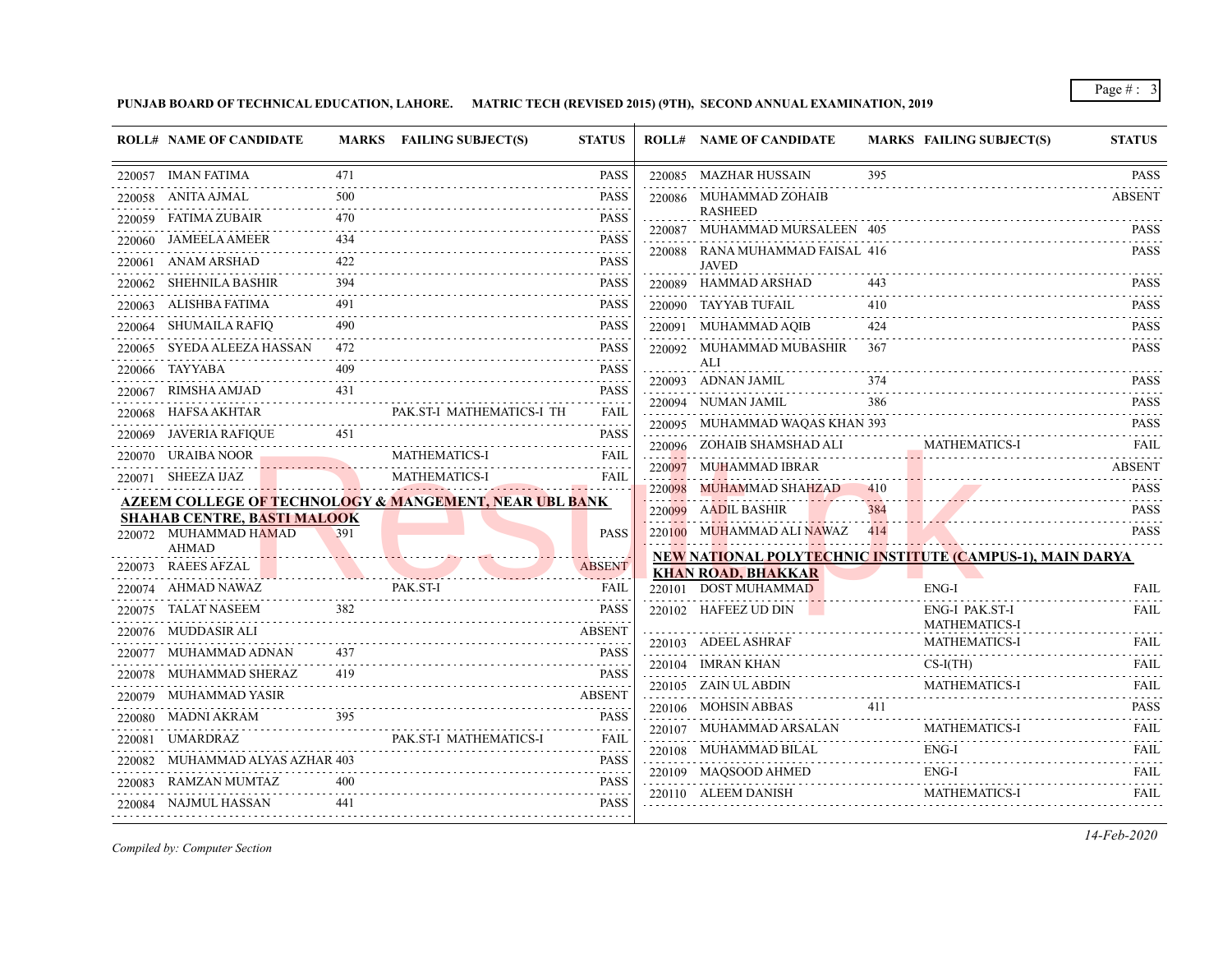**PUNJAB BOARD OF TECHNICAL EDUCATION, LAHORE. MATRIC TECH (REVISED 2015) (9TH), SECOND ANNUAL EXAMINATION, 2019**

| <b>ROLL# NAME OF CANDIDATE</b>            |     | MARKS FAILING SUBJECT(S)                                | <b>STATUS</b> | <b>ROLL# NAME OF CANDIDATE</b>                     |            | <b>MARKS FAILING SUBJECT(S)</b>                                        | <b>STATUS</b>              |
|-------------------------------------------|-----|---------------------------------------------------------|---------------|----------------------------------------------------|------------|------------------------------------------------------------------------|----------------------------|
| 220111 MUHAMMAD YOUSAF                    | 393 |                                                         | <b>PASS</b>   | 220135 FAHAD ALI                                   | 413        |                                                                        | <b>PASS</b>                |
| 220112 SAQLAIN MUSHTAQ                    |     | ENG-I MATHEMATICS-I TH                                  | FAIL          | 220136 MUHAMMAD SHAHBAZ                            |            | <b>MATHEMATICS-I</b>                                                   | and a state<br><b>FAIL</b> |
|                                           | 420 | <b>TH</b>                                               | <b>PASS</b>   | 220137 MUHAMMAD ADEEL                              |            | <b>ENG-I MATHEMATICS-I TH</b>                                          | FAIL                       |
| 220113 MUHAMMAD ZESHAN<br><b>MUNAWAR</b>  |     |                                                         |               | 220138 USAMA HASSAN                                |            | $EA-I(TH)$                                                             | <b>FAIL</b>                |
| 220114 MUHAMMAD RIZWAN                    |     | MATHEMATICS-I                                           | FAIL          |                                                    |            | <b>JINNAH COLLEGE OF ENGINEERING &amp; TECHNOLOGY, NEAR G.C.C, 505</b> |                            |
| <b>ASHRAF</b><br>220115 ZAFAR YASEEN      |     | MATHEMATICS-I CS-I(TH)                                  | FAIL          | <b>SHAHDAB ROAD, BUREWALA</b><br>220139 BILAL ASIF |            |                                                                        |                            |
| 220116 MALIK SHAH ZAIB                    |     | MATHEMATICS-I                                           | FAIL          |                                                    | 373        |                                                                        | RL Fee<br><b>PASS</b>      |
| 220117 ASIF HUSSAIN                       | 436 |                                                         | <b>PASS</b>   | 220140 MUHAMMAD SUKHRAN<br><b>OAMAR</b>            |            |                                                                        |                            |
| 220118 SHEIKH MUHAMMAD                    |     | MATHEMATICS-I                                           | <b>FAIL</b>   |                                                    |            | PAK POLYTECHNIC INSTITUTE, FAISALABAD ROAD, CHINIOT                    |                            |
| <b>NOMAN</b>                              |     |                                                         |               | 220141 MOIN UD DIN ASIM                            |            | MATHEMATICS-I TH                                                       | <b>FAIL</b>                |
| 220119 SYED MUHAMMAD JOHN<br><b>RAZA</b>  |     | <b>MATHEMATICS-I</b>                                    | <b>FAIL</b>   | 220142 HUSNAIN ASAD                                |            | MATHEMATICS-I TH                                                       | <b>FAIL</b>                |
| 220120 SYED MAHMOOD AZHAR                 |     | <b>MATHEMATICS-I</b>                                    | <b>FAIL</b>   | 220143 SAJID ALI                                   |            | MATHEMATICS-I TH                                                       | <b>FAIL</b>                |
| 220121 NAJEEB ULLAH                       |     | ENG-I MATHEMATICS-I                                     | <b>FAIL</b>   | 220144 UMAR MUSTAFA                                |            | MATHEMATICS-I TH                                                       | <b>FAIL</b>                |
| 220122 AHMAD MUJTA <b>B</b> A             |     | <b>MATHEMATICS-I</b>                                    | FAIL          |                                                    |            | <b>HUSNAIN COLLEGE OF TECHNOLOGY, GULBERG TOWN, HAROONABAD</b>         |                            |
| 220123 BILAL HAMZA                        |     | <b>MATHEMATICS-L</b>                                    | <b>FAIL</b>   | <b>ROAD, DAHRANWALA</b>                            |            |                                                                        |                            |
| 220124 MUHAMMAD KHAN                      |     |                                                         | <b>ABSENT</b> | 220145 OAISER ALI                                  |            | <b>ENG-I PAK.ST-I</b><br><b>MATHEMATICS-I TH TH</b>                    | <b>FAIL</b>                |
| 220125 ANSAR ABBAS                        |     | <b>MATHEMATICS-I</b>                                    | FAIL          |                                                    |            | $CS-I(TH)$                                                             |                            |
| 220126 MUSTEHSAN IJAZ                     |     | <b>MATHEMATICS-I</b>                                    | FAIL          | 220146 MUHAMMAD ZEESHAN                            |            |                                                                        | <b>ABSENT</b>              |
| 220127 MUHAMMAD ZAHID                     |     | TH TH                                                   | FAIL          | 220147 AFTAB ALI                                   |            | <b>MATHEMATICS-I TH</b>                                                | -FAIL                      |
| 220128 MUHAMMAD HASSAN                    |     | TH                                                      | <b>FAIL</b>   | 220148 SHAHZAIB ALI                                |            |                                                                        | <b>ABSENT</b>              |
|                                           |     | ALLAMA IQBAL COLLEGE, NEAR MODEL TOWN CHICHAWATNI ROAD, |               | 220149 ANWAR UL HASSAN                             | 360<br>381 |                                                                        | <b>PASS</b>                |
| <b>BUREWALA</b><br>220129 MUHAMMAD DANISH |     | TH EA-I(TH)                                             | FAII.         | 220150 MUHAMMAD SAYAM<br><b>HUSSAIN</b>            |            |                                                                        | <b>PASS</b>                |
| <b>SHAHZAD</b>                            |     |                                                         |               | 220151 KALEEM AKRAM                                | 380        |                                                                        | <b>PASS</b>                |
| 220130 MUHAMMAD SUBHAN                    |     | MATHEMATICS-I TH                                        | FAIL          | 220152 SAJID HUSSAIN                               |            |                                                                        | <b>ABSENT</b>              |
| <b>MUSTAFA</b><br>220131 MUHAMMAD HAMZA   |     |                                                         | FAIL          | 220153 BILAL WARIS                                 |            |                                                                        | FAIL                       |
| 220132 MALIK TOHEED AHMAD                 |     | MATHEMATICS-I TH                                        | FAIL          | 220154 ZULQARNAIN ALI                              | 396        |                                                                        | <b>PASS</b>                |
| <b>HAMDANI</b>                            |     |                                                         |               | 220155 MUHAMMAD SHAHZAD                            |            |                                                                        | <b>ABSENT</b>              |
| 220133 KHALIQ ALI                         |     | MATHEMATICS-I TH                                        | FAIL          | <b>SARWAR</b><br>220156 BURHAN SARWAR              |            |                                                                        | FAIL                       |
| 220134 SHAHBAN RAZA                       | 377 |                                                         | <b>PASS</b>   |                                                    |            |                                                                        |                            |

*Compiled by: Computer Section*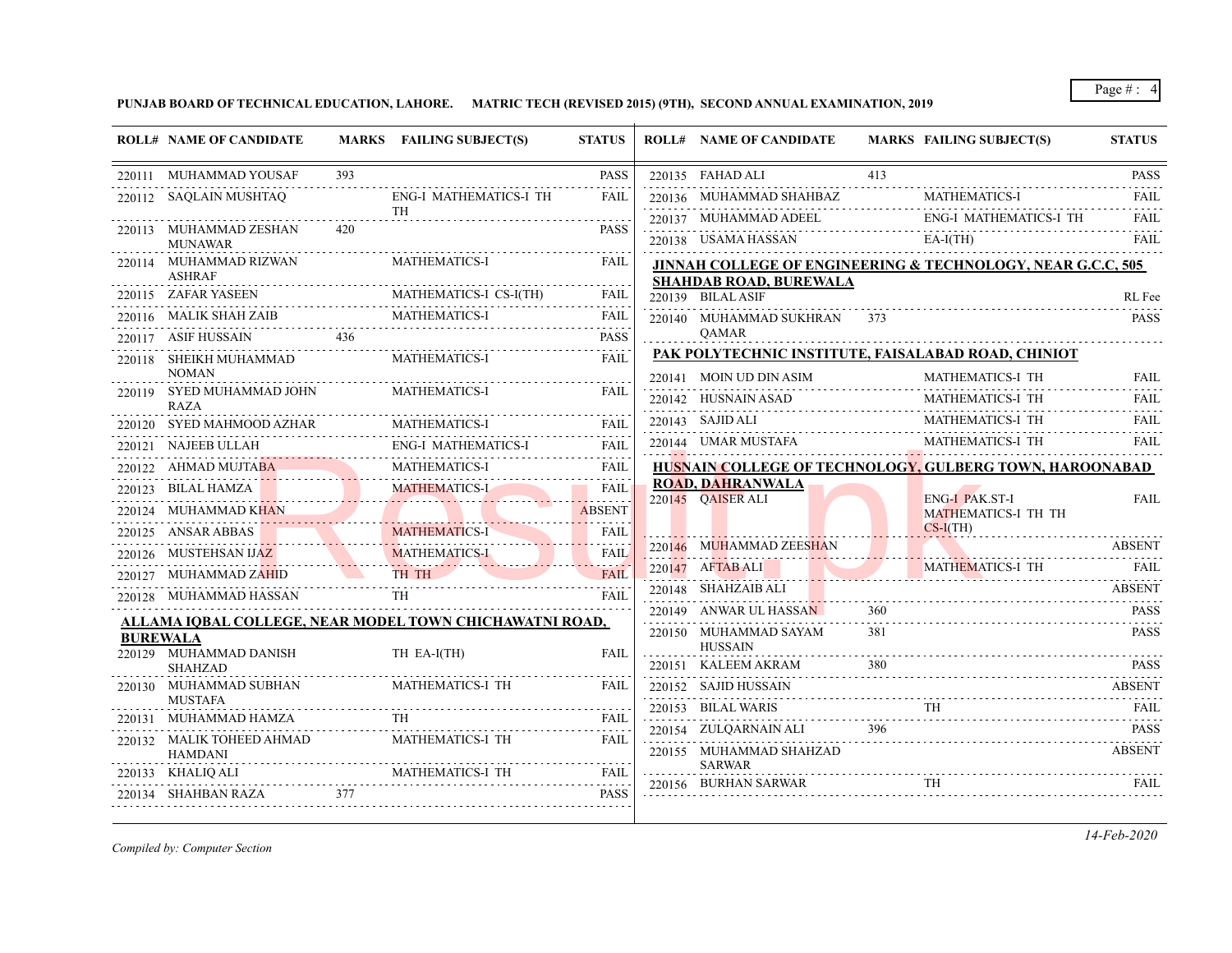# **PUNJAB BOARD OF TECHNICAL EDUCATION, LAHORE. MATRIC TECH (REVISED 2015) (9TH), SECOND ANNUAL EXAMINATION, 2019**

|                 | <b>ROLL# NAME OF CANDIDATE</b>                        |     | MARKS FAILING SUBJECT(S)                                | <b>STATUS</b>         | <b>ROLL# NAME OF CANDIDATE</b>             |     | MARKS FAILING SUBJECT(S)                                           | <b>STATUS</b> |
|-----------------|-------------------------------------------------------|-----|---------------------------------------------------------|-----------------------|--------------------------------------------|-----|--------------------------------------------------------------------|---------------|
|                 | 220157 MUHAMMAD TALHA                                 |     | TH                                                      | <b>FAIL</b>           | 220182 ABDUL REHMAN                        |     | MATHEMATICS-I TH                                                   | <b>FAIL</b>   |
|                 | <b>SHAMSHAD</b>                                       |     |                                                         |                       | 220183 MUHAMMAD RAMZAN                     |     |                                                                    | FAIL          |
|                 | 220158 SULTAN ADIL<br>220159 TALHA ZUBAIR             |     | TH                                                      | FAIL<br>ABSENT        | 220184 AMMARA AREEJ SULTANA                |     | MATHEMATICS-I TH                                                   | FAIL          |
|                 | FAISAL ABBAS                                          | 387 |                                                         | <b>PASS</b>           |                                            |     | JINNAH POLYTECHNIC INSTITUTE, NEAR NOVALTY PULL SAMUNDRI           |               |
| 220160          | 220161 ALI RAZA                                       |     | <b>ENG-I TH</b>                                         | FAIL                  | <b>ROAD,, FAISALABAD</b>                   |     |                                                                    |               |
|                 | 220162 ZAFAR ALI                                      |     | <b>ENG-I TH</b>                                         |                       | 220185 MUHAMMAD IBRAHIM                    |     | <b>MATHEMATICS-I</b>                                               | FAIL          |
|                 |                                                       |     | TH                                                      | FAIL                  | 220186 MUBASHIR IQBAL                      |     | <b>MATHEMATICS-I</b>                                               | <b>FAIL</b>   |
|                 | 220163 QASIM ALI                                      |     |                                                         | <b>FAIL</b>           | 220187 IHTASHAM HUSSAIN                    |     | ENG-I MATHEMATICS-I                                                | FAIL          |
|                 | 220164 JAWAD ALI<br>220165 TOHEED RAZA                |     | TH<br>$ENG-I$                                           | FAIL                  | 220188 MUHAMMAD HAMID<br><b>TASKEEN</b>    |     | MATHEMATICS-I TH                                                   | FAIL          |
|                 |                                                       |     | TH                                                      | FAIL                  | 220189 SHAH ZAMAN                          |     | <b>MATHEMATICS-I</b>                                               | FAIL          |
|                 | 220166 MUHAMMAD TOUSEEF                               |     |                                                         | FAIL<br><b>ABSENT</b> | 220190 REHMAT ULLAH KHAN                   |     | TH TH                                                              | <b>FAIL</b>   |
|                 | 220167 ZEESHAN ALI<br>220168 ASAD REHMAN              |     | <b>MATHEMATICS-I</b>                                    | <b>FAIL</b>           | 220191 SHAHZAIB KHAN                       |     | <b>ENG-I MATHEMATICS-I</b>                                         | <b>FAIL</b>   |
|                 | <b>FAHAD JAVED</b>                                    |     | MATHEMATICS-I TH                                        | FAIL                  | 220192 SHAHZADA SAMRAN                     |     | MATHEMATICS-I TH EA-I(TH)                                          | <b>FAIL</b>   |
| 220169          |                                                       |     |                                                         | <b>FAIL</b>           | 220193 MUHAMMAD WAQAS                      |     | MATHEMATICS-I TH                                                   | <b>FAIL</b>   |
|                 | 220170 HUSSNAIN ALI<br>220171 ALI HASSAN              |     | ENG-I MATHEMATICS-I TH<br><b>ENG-I MATHEMATICS-I TH</b> | <b>FAIL</b>           | 220194 MUHAMMAD USMAN                      |     | MATHEMATICS-I TH                                                   | FAIL          |
|                 | 220172 ZUNAIRA ABBAS                                  |     | <b>MATHEMATICS-I TH</b>                                 | <b>FAIL</b>           | 220195 MUHAMMAD TANHAR<br><b>NASEER</b>    |     | <b>MATHEMATICS-I</b>                                               | <b>FAIL</b>   |
|                 | 220173 MUHAMMAD ABDULLAH                              |     | <b>ENG-I MATHEMATICS-I TH</b>                           | FAIL                  | 220196 MUHAMMAD AWAIS UR                   |     | <b>MATHEMATICS-I</b>                                               | FAIL          |
|                 | 220174 HAMMAD UR REHMAN<br><b>TAYYEB</b>              |     | <b>MATHEMATICS-I TH</b>                                 | <b>FAIL</b>           | <b>REHMAN ALI</b><br>220197 MARSAD MUBARAK |     | <b>MATHEMATICS-I TH</b>                                            | FAIL          |
|                 | DEPALPUR POLYTECHNIC INSTITUTE, OKARA ROAD DEPALPUR,  |     |                                                         |                       | 220198 NUMAN AHMAD RAZA                    |     | MATHEMATICS-I TH                                                   | FAIL          |
| <b>DEPALPUR</b> |                                                       |     |                                                         |                       | 220199 MUHAMMAD USMAN                      |     | TH TH                                                              | <b>FAIL</b>   |
|                 | 220175 YOUSAF SALEEM                                  | 373 |                                                         | <b>PASS</b>           | 220200 MUHAMMAD AZHAR KHAN                 |     | MATHEMATICS-I                                                      | <b>FAIL</b>   |
|                 | 220176 ABID ALI                                       |     | MATHEMATICS-I TH                                        | <b>FAIL</b>           | 220201 MUHAMMAD SAAD ALI                   |     | MATHEMATICS-I TH                                                   | FAIL          |
|                 | JINNAH POLYTECHNIC INSTITUTE, ZUBAIR COLONY JARANWALA |     |                                                         |                       | 220202 HAFIZ AZEEM JAVED                   |     | MATHEMATICS-I TH                                                   | <b>FAIL</b>   |
|                 | ROAD, FAISALABAD<br>220177 MANZAR HUSSAIN SHAH        |     | MATHEMATICS-I TH                                        | <b>FAIL</b>           | 220203 USAMA REHMAN                        |     | MATHEMATICS-I                                                      | <b>FAIL</b>   |
|                 | 220178 HAMZA IMRAN                                    |     | MATHEMATICS-I TH                                        | FAIL                  |                                            |     | <b>JINNAH COLLEGE OF ENGINEERING &amp; TECHNOLOGY, KAROR ROAD,</b> |               |
|                 | 220179 MUHAMMAD AKKASH<br><b>AHMAD NAEEM</b>          |     | TH.                                                     | <b>FAIL</b>           | <b>FATEH PUR</b><br>220204 ALI RAZA        | 415 |                                                                    | <b>PASS</b>   |
|                 | 220180 MUHAMMAD ATIF RAZA                             |     | MATHEMATICS-I TH                                        | FAIL                  | 220205 USMAN RASHEED                       |     | <b>TH</b>                                                          | FAIL          |
|                 | 220181 OAMAR NAWAZ                                    |     | MATHEMATICS-I TH                                        | <b>FAIL</b>           | 220206 ASIM ALI                            | 416 |                                                                    | <b>PASS</b>   |
|                 |                                                       |     |                                                         |                       |                                            |     |                                                                    |               |

*Compiled by: Computer Section*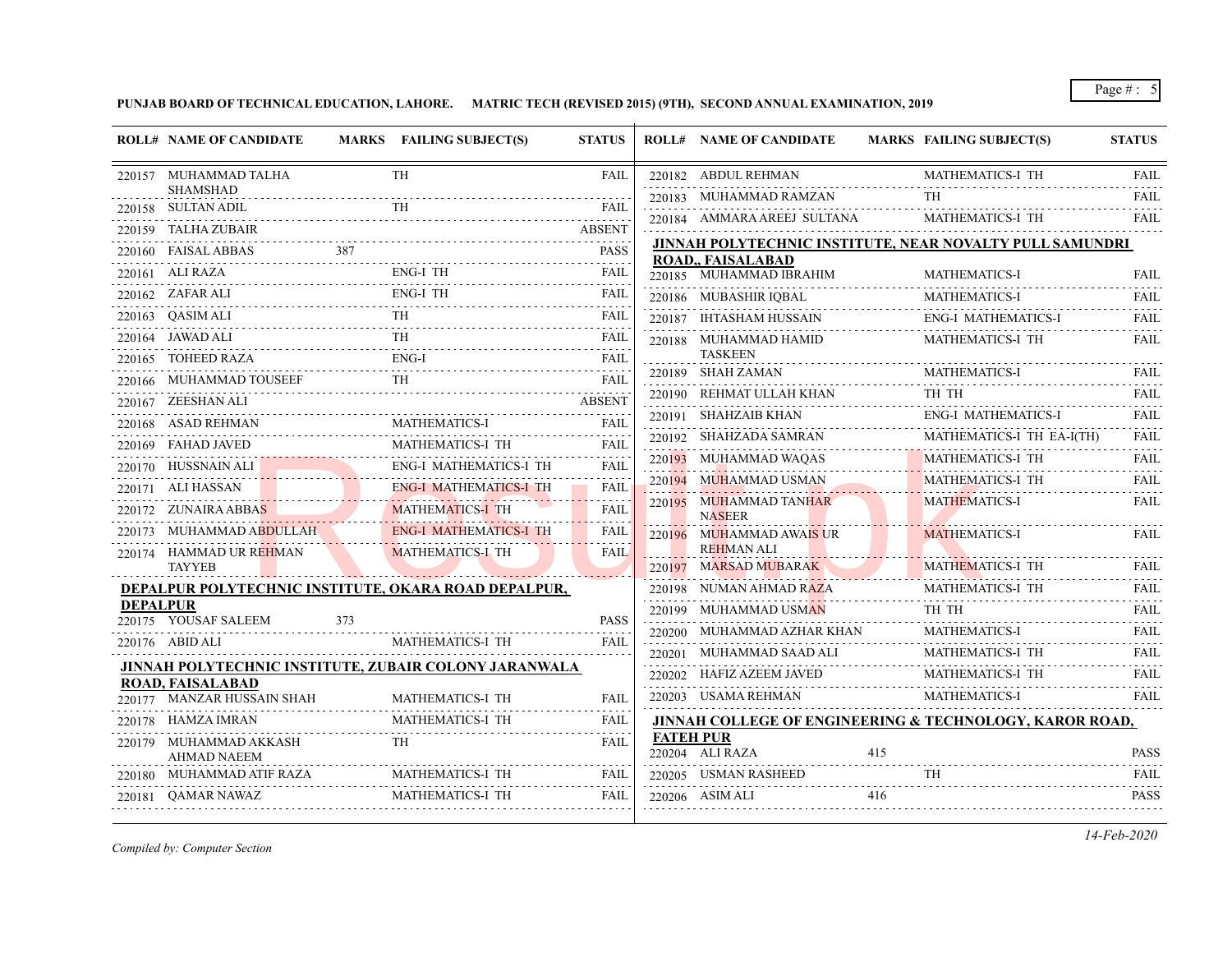**PUNJAB BOARD OF TECHNICAL EDUCATION, LAHORE. MATRIC TECH (REVISED 2015) (9TH), SECOND ANNUAL EXAMINATION, 2019**

|              | <b>ROLL# NAME OF CANDIDATE</b>         |     | MARKS FAILING SUBJECT(S)                                           | <b>STATUS</b>           | <b>ROLL# NAME OF CANDIDATE</b>                 |      | <b>MARKS FAILING SUBJECT(S)</b>                                                    | <b>STATUS</b>           |
|--------------|----------------------------------------|-----|--------------------------------------------------------------------|-------------------------|------------------------------------------------|------|------------------------------------------------------------------------------------|-------------------------|
|              | 220207 MUJAHAID IQBAL                  |     | <b>MATHEMATICS-I</b>                                               | <b>FAIL</b>             | 220231 MUHAMMAD AWAIS                          | 448  |                                                                                    | <b>PASS</b>             |
|              | 220208 MAQSOOD ALI                     | 385 |                                                                    | <b>PASS</b>             | 220232 SYED MUHAMMAD DANISH                    |      | <b>MATHEMATICS-I</b>                                                               | FAIL                    |
|              | 220209 NASIR ALI                       |     | TH                                                                 | <b>FAIL</b>             | <b>RAZA</b><br>220233 MUHAMMAD WASIF           |      | <b>MATHEMATICS-I</b>                                                               | <b>FAIL</b>             |
|              |                                        |     | <b>IMPERIAL INSTITUTE OF TECHNOLOGY,, NEAR HIGHWAY ROAD,, FORT</b> |                         | <b>HUSNAIN</b>                                 |      |                                                                                    |                         |
| <b>ABBAS</b> |                                        |     |                                                                    |                         | 220234 AAQIB JAVAID                            | 397  |                                                                                    | <b>PASS</b><br><u>.</u> |
|              | 220210 TAHIR RAONAQ                    |     | <b>MATHEMATICS-I</b><br>MATHEMATICS-I                              | <b>FAIL</b>             | 220235 SHOKAT IMRAN                            |      | <b>MATHEMATICS-I</b>                                                               | <b>FAIL</b>             |
|              | 220211 ADEEL ABBAS<br>M/               |     |                                                                    | <b>FAIL</b>             | 220236 ASIF KHAN                               |      | MATHEMATICS-I TH                                                                   | <b>FAIL</b>             |
|              | 220212 TEHREEQAT AHSAN SHAH            |     | <b>MATHEMATICS-I</b>                                               | <b>FAIL</b>             | 220237 WASEEM ABBAS KHAN                       |      | MATHEMATICS-I                                                                      | <b>FAIL</b>             |
|              | 220213 NOMAN NAZEER                    |     | ER MATHEMATICS-I TH TH FAIL                                        |                         | 220238 SYED SARMAD FARAZ                       |      | <b>MATHEMATICS-I</b>                                                               | <b>FAIL</b>             |
|              | 220214 UMAR FAROOQ                     |     |                                                                    | <b>ABSENT</b>           |                                                |      | ${\bf 220239} \quad {\bf MUHAMMAD AHSAN KHAN} \qquad {\bf ENG-I MATHEMATICS-I TH}$ | <b>FAIL</b>             |
|              | 220215 MUHAMMAD USMAN<br><b>AHMAD</b>  | 442 |                                                                    | <b>PASS</b>             | 220240 MUZAMMIL ZIA                            | 399  |                                                                                    | <b>PASS</b><br>.        |
|              | 220216 ALI HASSAN                      |     |                                                                    | <b>ABSENT</b>           | 220241     ASAD ULLAH SHAH                     |      | <b>MATHEMATICS-I</b>                                                               | FAII.                   |
|              | .<br>220217 MAJID MAHMOOD              |     | ENG-I MATHEMATICS-I TH                                             | <b>FAIL</b>             | 220242 ARSALAN TARIQ KHAN                      |      | <b>MATHEMATICS-I</b>                                                               | <b>FAIL</b>             |
|              |                                        |     | TH CS-I(TH)                                                        |                         | 220243 HASNAT ANWAR KHAN                       |      | MATHEMATICS-I                                                                      | <b>FAIL</b>             |
|              | 220218 SARMAD NASAR                    |     |                                                                    | <b>ABSENT</b>           | 220244 MUHAMMAD KASHIF                         |      | MATHEMATICS-I                                                                      | <b>FAIL</b>             |
|              | 220219 ABDUL RAHMAN ARSHAD             |     | <b>ENG-I MATHEMATICS-I TH</b>                                      | <b>FAIL</b><br><u>.</u> | 220245 ADEEL AHMAD                             | .    |                                                                                    | <b>PASS</b>             |
|              | 220220 MUHAMMAD SHAHBAZ                |     |                                                                    | <b>ABSENT</b>           | 220246 SHEHIRYAR KALLU                         |      | MATHEMATICS-I CS-I(TH)                                                             | <b>FAIL</b>             |
|              | 220221 MUHAMMAD TALHA<br><b>ZUBAIR</b> |     | <b>ENG-I MATHEMATICS-I TH</b>                                      | FAIL                    | 220247 ZAIN IQBAL                              |      |                                                                                    | <b>ABSENT</b>           |
|              | 220222 REHMAN JAVEED                   |     | <b>MATHEMATICS-I TH</b>                                            | <b>FAIL</b>             | 220248 UMAR FAROOQ                             |      | <b>MATHEMATICS-I</b>                                                               | <b>FAIL</b>             |
|              | 220223 MUHAMMAD TALHA                  |     |                                                                    | <b>ABSENT</b>           | 220249 ALTAF AHMAD                             | 407  |                                                                                    | <b>PASS</b>             |
|              | <b>MURTAZA</b>                         |     |                                                                    |                         | 220250 ALI AHMAD                               |      | ISL MATHEMATICS-I                                                                  | <b>FAIL</b>             |
| 220224       | MUHAMMAD BILAL                         |     | ENG-I MATHEMATICS-I TH<br><b>TH</b>                                | <b>FAIL</b>             | 220251 MUHAMMAD ZAHID ULLAH 400<br><b>KHAN</b> |      |                                                                                    | <b>PASS</b>             |
|              | 220225 MUHAMMAD IMRAN                  |     | MATHEMATICS-I TH                                                   | <b>FAIL</b>             | 220252 HASSAN JAVED KHAN                       |      | ENG-I PAK.ST-I                                                                     | <b>FAIL</b>             |
|              | 220226 UMAIR SADDIQUE                  |     | MATHEMATICS-I TH                                                   | <b>FAIL</b>             |                                                |      | <b>MATHEMATICS-I</b>                                                               |                         |
|              | 220227 MUHAMMAD AMEEN<br>AMEEN<br>     |     | <b>MATHEMATICS-I</b>                                               | <b>FAIL</b>             | 220253 ZEESHAN BASHEER                         | 42.1 |                                                                                    | <b>PASS</b>             |
| 220228       | MUHAMMAD SHAHID                        |     | MATHEMATICS-I                                                      | FAIL                    | 220254 MUHAMMAD KASHIF<br><b>SALEEM</b>        |      | <b>MATHEMATICS-I</b>                                                               | <b>FAIL</b>             |
| 220229       | MUHAMMAD AHSAN                         |     | <b>MATHEMATICS-I</b>                                               | <b>FAIL</b>             | 220255 MUHAMMAD SHAHAB                         |      | <b>MATHEMATICS-I</b>                                                               | <b>FAIL</b>             |
|              | 220230 MUHAMMAD SAQIB                  |     | <b>ENG-I MATHEMATICS-I</b>                                         | <b>FAIL</b>             | AHSAN                                          |      |                                                                                    |                         |
|              |                                        |     | SAIFIA POLYTECHNIC INSTITUTE, PAKKI MOR, KALA BAGH ROAD,           |                         | $220256 \quad \text{MUHAMMAD WAQAS}$           |      | MATHEMATICS-I                                                                      | FAIL                    |
|              | <b>GULLEN KHEL</b>                     |     |                                                                    |                         | 220257 MUHAMMAD JAVED                          |      | MATHEMATICS-I                                                                      | <b>FAIL</b>             |
|              |                                        |     |                                                                    |                         |                                                |      |                                                                                    |                         |

*Compiled by: Computer Section*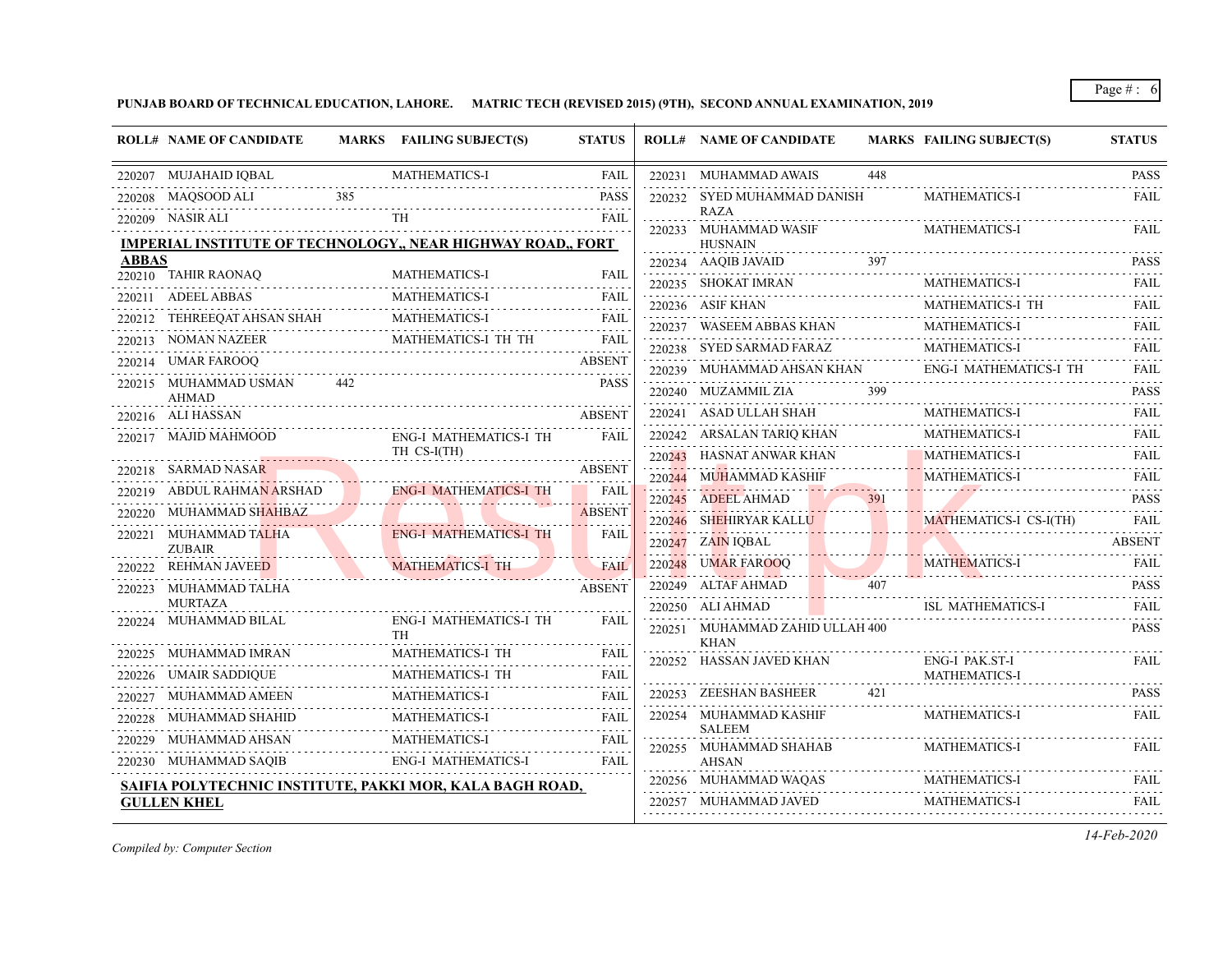# **PUNJAB BOARD OF TECHNICAL EDUCATION, LAHORE. MATRIC TECH (REVISED 2015) (9TH), SECOND ANNUAL EXAMINATION, 2019**

|        | <b>ROLL# NAME OF CANDIDATE</b>               |     | MARKS FAILING SUBJECT(S)                                                                                   | <b>STATUS</b>               |        | <b>ROLL# NAME OF CANDIDATE</b>                                        |     | <b>MARKS FAILING SUBJECT(S)</b> | <b>STATUS</b> |
|--------|----------------------------------------------|-----|------------------------------------------------------------------------------------------------------------|-----------------------------|--------|-----------------------------------------------------------------------|-----|---------------------------------|---------------|
|        | 220258 MUHAMMAD WAHEED                       | 392 |                                                                                                            | <b>PASS</b>                 |        | 220284 MUHAMMAD HUSNAIN                                               |     | MATHEMATICS-I TH                | FAIL          |
|        | <b>ULLAH</b><br>220259 FAHEEM ABBAS          | 391 |                                                                                                            | <b>PASS</b>                 |        | 220285 SHERYAR KHAN                                                   |     | <b>MATHEMATICS-I</b>            | FAIL          |
|        | 220260 MAZHAR MUNEER KHAN                    |     | <b>MATHEMATICS-I</b>                                                                                       |                             |        | 220286 MUHAMMAD SAFI ULLAH                                            |     | <b>MATHEMATICS-I</b>            | <b>FAIL</b>   |
|        |                                              |     |                                                                                                            | <b>FAIL</b>                 |        | 220287 MUHAMMAD RASHID                                                |     | MATHEMATICS-I TH                | <b>FAIL</b>   |
| 220261 | SALEEM ULLAH KHAN                            |     | <b>ENG-I MATHEMATICS-I TH</b>                                                                              | FAIL                        |        | 220288 HARIS KHAN                                                     |     | <b>MATHEMATICS-I</b>            | <b>FAIL</b>   |
| 220262 | MOHAMMAD DANIYAL                             |     | <b>MATHEMATICS-I</b>                                                                                       | <b>FAIL</b><br>.            |        | 220289 SHAHZAIB                                                       | .   | MATHEMATICS-I TH                | FAIL          |
|        | 220263     MUHAMMAD UBAID KARIM              |     | ISL PAK.ST-I TH                                                                                            | <b>FAIL</b><br>.            |        | $220290 \quad \text{MUHAMMAD MEHRAM} \qquad \qquad \text{MATHEMATIC}$ |     | MATHEMATICS-I                   | <b>FAIL</b>   |
| 220264 | MUDASSIR HAYAT KHAN 376                      | .   |                                                                                                            | <b>PASS</b>                 |        | 220291 MUHAMMAD NAWAZ                                                 |     | MATHEMATICS-I TH                | FAIL          |
|        | 220265 MUZAMIL SHAHZAD                       |     | TH                                                                                                         | <b>FAIL</b>                 |        | 220292 AAQIB MEHMOOD                                                  |     | MATHEMATICS-I TH                | <b>FAIL</b>   |
|        | 220266 AHSAN ALI                             |     | <b>MATHEMATICS-I TH</b>                                                                                    | <b>FAIL</b><br>$-1 - 1 - 1$ |        | 220293 MUHAMMAD MUSHTAQ                                               |     | MATHEMATICS-I TH                | <b>FAIL</b>   |
|        | 220267 ADEEL HAIDER                          | 441 |                                                                                                            | <b>PASS</b>                 |        | 220294 MUHAMMAD BILAL KHAN                                            |     | MATHEMATICS-I TH                | <b>FAIL</b>   |
| 220268 | MUHAMMAD ADNAN MALIK                         |     | <b>MATHEMATICS-I</b>                                                                                       | FAIL                        |        | 220295 MUHAMMAD NABEEL                                                |     | MATHEMATICS-I TH                | <b>FAIL</b>   |
| 220269 | MUHAMMAD FAIZAN MALIK                        |     | <b>MATHEMATICS-I</b>                                                                                       | FAIL                        |        | 220296 MUSHTAQ HUSSAIN                                                | 445 |                                 | <b>PASS</b>   |
| 220270 | USAMA FAROOO                                 |     | MATHEMATICS-I TH                                                                                           | FAIL                        |        | 220297 HASSAN BILAL KHAN                                              | 443 |                                 | <b>PASS</b>   |
| 220271 | MUHAMMAD MUDASIR<br><b>ISRAR</b>             |     | <b>MATHEMATICS-I</b>                                                                                       | FAIL                        |        | <b>DURRANI</b>                                                        |     |                                 |               |
|        | 220272 MUHAMMAD SAJJAD                       |     | <b>MATHEMATICS-I</b>                                                                                       | <b>FAIL</b>                 |        | 220298 ASAD ULLAH                                                     |     | <b>ENG-I MATHEMATICS-I TH</b>   | <b>FAIL</b>   |
|        | <b>SARWAR</b>                                |     |                                                                                                            |                             |        | 220299 AAMIR AHMED KHAN                                               |     | <b>MATHEMATICS-I</b>            | <b>FAIL</b>   |
|        | 220273 ATTA ULLAH KHAN<br>LLAH KHAN          |     | <b>MATHEMATICS-I TH</b><br>the contract of the contract of the contract of the contract of the contract of | <b>FAIL</b>                 |        | 220300 MUHAMMAD HUZAIMA<br><b>KHAN</b>                                |     | <b>MATHEMATICS-I</b>            | <b>FAIL</b>   |
|        | 220274 ARMIA                                 |     |                                                                                                            | <b>ABSENT</b>               |        | 220301 USAMA BILAL                                                    |     | MATHEMATICS-I                   |               |
| 220275 | RANA DILAWAR                                 |     | <b>MATHEMATICS-I</b>                                                                                       | <b>FAIL</b>                 |        | 220302 MUHAMMAD SHAYAN ABID                                           |     | USAMA BILAL MATHEMATICS-I FAIL  | ABSENT        |
|        | 220276 MUHAMMAD FAROOQ<br>ABDULLAH KHAN      |     | <b>MATHEMATICS-I</b>                                                                                       | FAIL                        | 220303 | HASHIR MUMTAZ                                                         | 424 |                                 | <b>PASS</b>   |
|        | 220277 MUHAMMAD ASIF                         |     | MATHEMATICS-I TH                                                                                           | <b>FAIL</b>                 |        | 220304 FAHAD ALI KHAN                                                 |     | MATHEMATICS-I TH                | <b>FAIL</b>   |
|        | 220278 MALIK MUHAMMAD AOIL<br><b>SHAHZAD</b> |     | <b>MATHEMATICS-I</b>                                                                                       | <b>FAIL</b>                 |        | 220305 MUHAMMAD NOMAN<br><b>AKHTAR</b>                                |     | <b>MATHEMATICS-I</b>            | <b>FAIL</b>   |
|        | 220279 MUHAMMAD ARSHAD                       |     | MATHEMATICS-I TH                                                                                           | <b>FAIL</b>                 |        | 220306 MUHAMMAD IBRAR KHAN                                            |     | <b>MATHEMATICS-I</b>            | <b>FAIL</b>   |
|        | 220280 AFTAB AHMAD                           |     | ISL MATHEMATICS-I TH                                                                                       | <b>FAIL</b>                 |        | 220307 MUHAMMAD BILAL                                                 | .   | ENG-I MATHEMATICS-I TH          | FAIL          |
| 220281 | MUHAMMAD SHERAZ KHAN383                      |     |                                                                                                            | <b>PASS</b>                 |        |                                                                       |     | $CS-I(TH)$                      |               |
|        | 220282 ZEESHAN KHAN                          |     | URDU ENG-I ISL PAK.ST-I                                                                                    | FAIL                        |        | 220308 MUHAMMAD AZHAR<br><b>HAMEED</b>                                |     | <b>ENG-I MATHEMATICS-I TH</b>   | FAIL          |
|        |                                              |     | MATHEMATICS-I TH TH<br>$CS-I(TH)$                                                                          |                             |        | $220309$ MUHAMMAD MAJID KHAN                                          | .   | MATHEMATICS-I TH                | FAIL          |
|        | 220283 ATISHAM KHAN                          |     | MATHEMATICS-I TH                                                                                           | FAIL                        |        | 220310 SAMI ULLAH                                                     |     | <b>MATHEMATICS-I</b>            | FAIL          |

*Compiled by: Computer Section*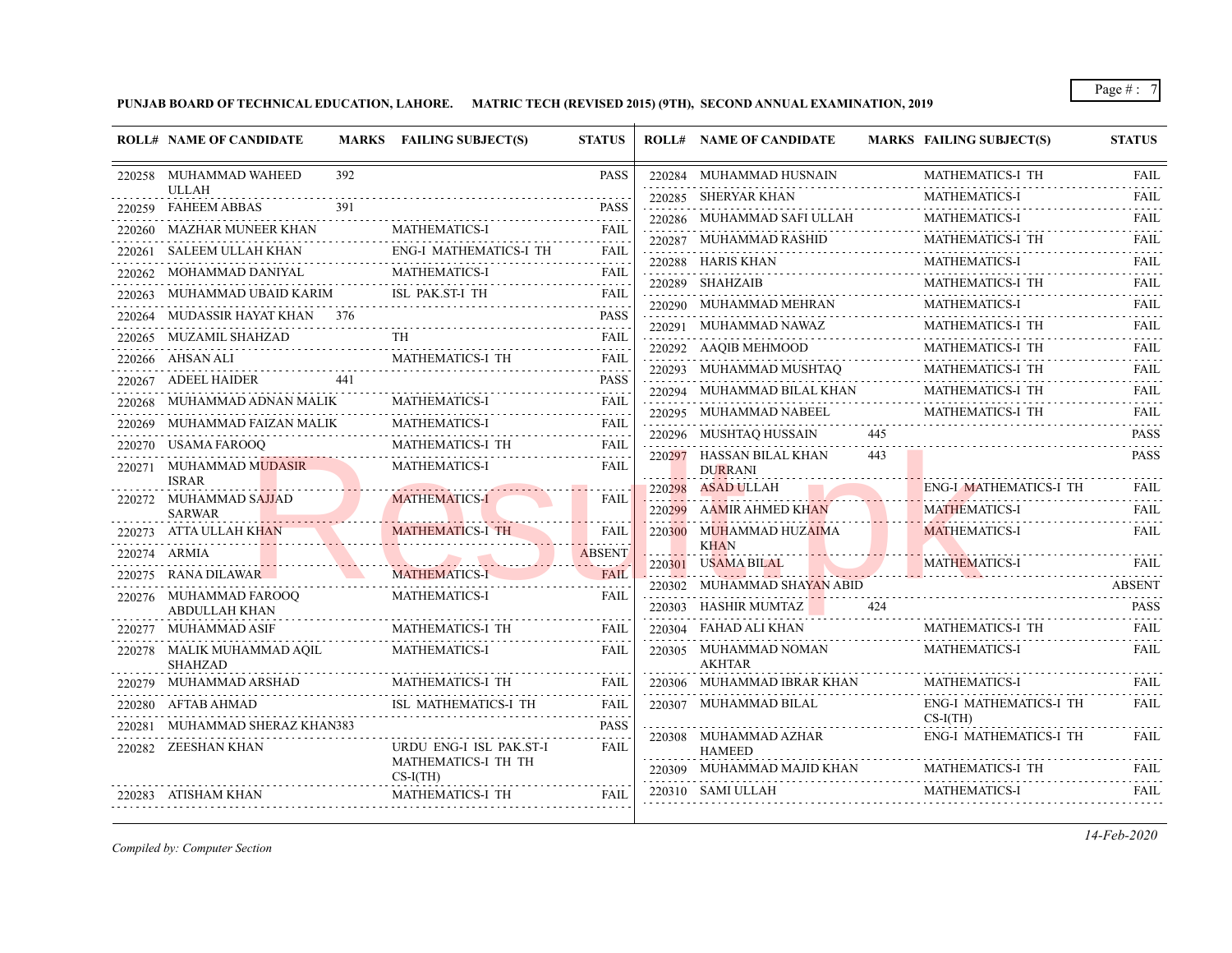**PUNJAB BOARD OF TECHNICAL EDUCATION, LAHORE. MATRIC TECH (REVISED 2015) (9TH), SECOND ANNUAL EXAMINATION, 2019**

|        | <b>ROLL# NAME OF CANDIDATE</b>          | MARKS FAILING SUBJECT(S)                           | <b>STATUS</b>       |        | <b>ROLL# NAME OF CANDIDATE</b>                          |     | MARKS FAILING SUBJECT(S)                               | <b>STATUS</b>    |
|--------|-----------------------------------------|----------------------------------------------------|---------------------|--------|---------------------------------------------------------|-----|--------------------------------------------------------|------------------|
|        | 220311 MUHAMMAD HUZAIFA                 | MATHEMATICS-I TH                                   | FAIL                |        | 220339 MUHAMMAD RIZWAN KHAN                             |     | <b>TH</b>                                              | <b>FAIL</b>      |
|        | 220312 AHSAN HAMEED                     | <b>MATHEMATICS-I</b>                               | <b>FAIL</b>         |        | 220340 ASAD ZOHAIB KHAN                                 |     | <b>MATHEMATICS-I</b>                                   | <b>FAIL</b>      |
|        | 220313 IFTIKHAR ALI                     | <b>ENG-I MATHEMATICS-I TH</b>                      | <b>FAIL</b>         |        | 220341 MUHAMMAD NADIR KHAN                              |     | ENG-I TH                                               | FAIL             |
|        | 220314 HASSAN IQBAL MALIK               | <b>MATHEMATICS-I</b>                               | <b>FAIL</b>         |        | 220342 JAMAL HASSAN KHAN                                | 378 |                                                        | .<br><b>PASS</b> |
|        | 220315 NAVEED UL ISLAM KHAN 396         |                                                    | <b>PASS</b>         |        | 220343 HABIB ULLAH KHAN                                 |     | MATHEMATICS-I                                          | <b>FAIL</b>      |
|        | 220316 MUHAMMAD NAVEED                  | <b>MATHEMATICS-I</b>                               | FAIL                |        | 220344 MUHAMMAD SHERAZ KHAN                             |     | MATHEMATICS-I TH                                       | FAIL             |
|        | <b>KHAN</b>                             | MATHEMATICS-I TH                                   |                     |        | 220345 UMAR HAMEED KHAN                                 |     |                                                        | <b>ABSENT</b>    |
|        | 220317 MUHAMMAD SHOAIB                  |                                                    | <b>FAIL</b>         |        | 220346 ASIF SHAHZAD KHAN                                |     | TH                                                     | FAIL             |
|        | 220318    MUHAMMAD AWAIS                | ENG-I MATHEMATICS-I TH                             | FAIL                |        | 220347 UAMR FAROOQ                                      |     | <b>MATHEMATICS-I</b>                                   | <b>FAIL</b>      |
|        | 220319 SARFRAZ                          | <b>MATHEMATICS-I</b><br><b>ENG-I MATHEMATICS-I</b> | FAIL                |        |                                                         |     | ALI COLLEGE OF TECHNOLOGY, BYPASS ROAD NEAR ZARI BANK, |                  |
|        | 220320 JUNAID AHMAD<br>NOMAN HUSSAIN    | <b>MATHEMATICS-I</b>                               | <b>FAIL</b>         |        | <b>HAROONABAD</b>                                       |     |                                                        |                  |
| 220321 |                                         | MATHEMATICS-I TH                                   | FAIL<br><b>FAIL</b> |        | 220348 SUNIL JAVED                                      |     | MATHEMATICS-I CS-I(TH)                                 | <b>FAIL</b>      |
| 220322 | MALIK AMIR ABBAS<br>AHSAN AHTESHAM KHAN |                                                    |                     |        | 220349 MUDASAR HASAN                                    |     |                                                        | <b>ABSENT</b>    |
| 220323 |                                         |                                                    | <b>ABSENT</b>       |        | 220350 UMAR DARAZ                                       |     | MATHEMATICS-I TH                                       | FAIL             |
| 220324 | MUHAMMAD EHSAAN                         | <b>MATHEMATICS-I</b>                               | FAIL                |        | 220351 ADEEL SATTAR                                     |     | <b>MATHEMATICS-I</b>                                   | FAIL             |
|        | 220325 DANIAL ZIA                       | <b>ENG-I MATHEMATICS-I TH</b>                      | FAIL                |        | 220352 SHEIKH HAMID LATIF                               |     | <b>MATHEMATICS-I TH</b>                                | <b>FAIL</b>      |
|        | 220326 MUHAMMAD ALI                     | <b>MATHEMATICS-I</b><br>.                          | <b>FAIL</b>         | 220353 | MUHAMMAD WAKEEL                                         |     | MATHEMATICS-I TH TH<br>$CS-I(TH)$                      | FAIL             |
|        | 220327 KAMRAN AHMED                     | <b>MATHEMATICS-I</b>                               | <b>FAIL</b>         |        | 220354 MUHAMMAD UMAIR                                   |     | <b>MATHEMATICS-I</b>                                   | FAIL             |
|        | 220328 ARFAN AHMED                      | <b>MATHEMATICS-I</b>                               | FAIL                |        | QAMAR                                                   |     |                                                        |                  |
|        | 220329 ASAD ULLAH KHAN                  | ENG-I PAK.ST-I<br>MATHEMATICS-I TH                 | FAIL                |        | 220355 MUHAMMAD FAIQ KHALID                             |     | <b>MATHEMATICS-I TH</b>                                | FAIL             |
|        | 220330 HAMMAD SARFRAZ                   |                                                    | <b>ABSENT</b>       |        | 220356 WASEEM AKRAM                                     |     | URDU ENG-I ISL PAK.ST-I<br>MATHEMATICS-I TH TH         | <b>FAIL</b>      |
| 220331 | HAMZA MUNEER                            |                                                    | <b>ABSENT</b>       |        |                                                         |     | $CS-I(TH)$                                             |                  |
| 220332 | HASRAT SAQLAIN KHAN                     | <b>MATHEMATICS-I</b>                               | FAIL                |        | 220357 MUHAMMAD FAISAL                                  |     | TH.                                                    | <b>FAIL</b>      |
|        | 220333 MUHAMMAD ATIQ UR                 | <b>ENG-I MATHEMATICS-I</b>                         | FAIL                |        | 220358 ABDUL RAHMAN                                     |     | <b>MATHEMATICS-I</b>                                   | FAIL             |
|        | <b>REHMAN</b>                           |                                                    |                     |        | 220359 MUHAMMAD NAEEM                                   |     | MATHEMATICS-I TH                                       | FAIL             |
|        | 220334 SADAF FATIMA                     | <b>MATHEMATICS-I</b>                               | <b>FAIL</b>         |        | <b>ULLAH</b>                                            |     |                                                        |                  |
|        | 220335 KAINAT DURRANI                   | <b>MATHEMATICS-I</b>                               | <b>FAIL</b>         |        | 220360 WAJID ISHAQ                                      |     | MATHEMATICS-I TH                                       | FAIL             |
| 220336 | ZARMINA BIBI                            | <b>MATHEMATICS-I</b>                               | <b>FAIL</b>         |        | 220361 AQIB SHAHZAD                                     |     | ENG-I MATHEMATICS-I TH<br>MATHEMATICS-I                | FAIL             |
|        | 220337 MUHAMMAD BILAL KHAN              | ENG-I TH                                           | <b>FAIL</b>         |        | 220362 MUHAMMAD AZAM                                    |     |                                                        | <b>FAIL</b>      |
|        | 220338 ADNAN BALOCH                     | ENG-I MATHEMATICS-I TH                             | FAIL                |        | 220363 MUHAMMAD NAWAZ<br>NAWAZ<br>--------------------- |     | <b>MATHEMATICS-I</b>                                   | <b>FAIL</b>      |
|        |                                         |                                                    |                     |        | 220364 AMAR ALI                                         |     | <b>MATHEMATICS-I</b>                                   | <b>FAIL</b>      |

*Compiled by: Computer Section*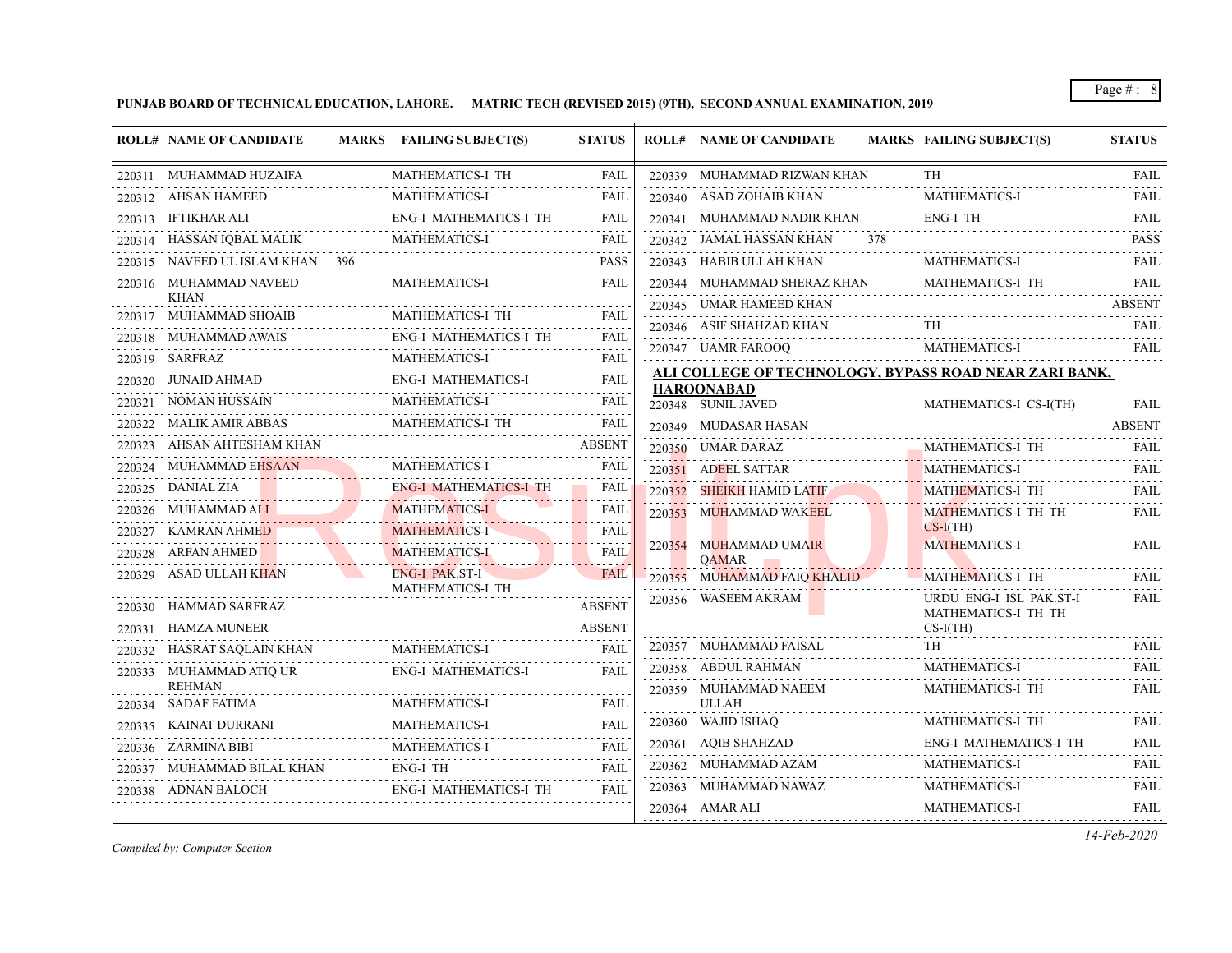**PUNJAB BOARD OF TECHNICAL EDUCATION, LAHORE. MATRIC TECH (REVISED 2015) (9TH), SECOND ANNUAL EXAMINATION, 2019**

|        | <b>ROLL# NAME OF CANDIDATE</b>                   |                            | MARKS FAILING SUBJECT(S)          | <b>STATUS</b> | <b>ROLL# NAME OF CANDIDATE</b>                 |     | <b>MARKS FAILING SUBJECT(S)</b>     | <b>STATUS</b>            |
|--------|--------------------------------------------------|----------------------------|-----------------------------------|---------------|------------------------------------------------|-----|-------------------------------------|--------------------------|
|        | 220365 MUHAMMAD ANAS IQBAL                       | }BAL<br>------------------ | MATHEMATICS-I                     | <b>FAIL</b>   | 220392 USAMA ZAFIR                             |     | MATHEMATICS-I                       | <b>FAIL</b>              |
|        | 220366 ABDUL REHMAN                              |                            | <b>ENG-I MATHEMATICS-I TH</b>     | FAIL          | 220393 SHAIZA MABEEN                           | 450 |                                     | <b>PASS</b>              |
|        | 220367 MUHAMMAD SAQLAIN                          |                            | <b>MATHEMATICS-I</b>              | FAIL          | 220394 MUHAMMAD IRSHAD                         |     | MATHEMATICS-I TH                    | <b>FAIL</b>              |
|        | 220368 MOEEZ ALI                                 |                            | <b>MATHEMATICS-I</b>              | FAIL          | 220395 MUHAMMAD ASHAFAQ                        |     |                                     | <b>ABSENT</b>            |
|        | 220369 MUHAMMAD ZAHAIB                           |                            | <b>MATHEMATICS-I</b>              | <b>FAIL</b>   | 220396 MAJID ALI                               |     | MATHEMATICS-I TH                    | <b>FAIL</b>              |
|        | <b>MUSTAFA</b><br>220370 MUNEEB UR RAHMAN        |                            | MATHEMATICS-I TH                  | FAIL          | 220397 ZAIN NASIR                              |     | MATHEMATICS-I                       | <b>FAIL</b>              |
| 220371 | MUHAMMAD IRFAN                                   |                            | MATHEMATICS-I TH                  | FAIL          | 220398 MUHAMMAD NAWAZ<br>ZZU398 MUHAMMAD NAWAZ |     | MATHEMATICS-I                       | <b>FAIL</b>              |
|        |                                                  |                            | ENG-I MATHEMATICS-I               | FAIL          | 220399 ALI RAZA                                |     | MATHEMATICS-I                       | FAIL                     |
|        | 220372 MUHAMMAD AHTSHAM                          |                            | <b>MATHEMATICS-I</b>              | FAIL          | 220400 HASEEB UL HUSSAN                        | 384 |                                     | <b>PASS</b>              |
|        | 220373     RAZWAN HAIDAR<br>220374 TOOEER HAIDER |                            | <b>TH</b>                         | FAIL          | 220401 ABDUL ISLAM                             |     | <b>ENG-I MATHEMATICS-I</b>          | FAIL                     |
|        | 220375 MUDASSAR NADEEM                           |                            | MATHEMATICS-I                     | <b>FAIL</b>   | 220402 ABDUL MUHAMAN                           |     | MATHEMATICS-I CS-I(TH)              | FAII.                    |
|        | 220376 ABDULHANAN NASIR                          |                            | <b>MATHEMATICS-I</b>              | FAIL          | 220403 SHAHID YOUAF BHATTI                     |     |                                     | <b>ABSENT</b>            |
|        | 220377 YASIR ALI                                 |                            | <b>ENG-I MATHEMATICS-I</b>        | .<br>FAIL     | 220404 USMAN GHANI                             | 393 |                                     | <b>PASS</b>              |
|        | 220378 MUHAMMAD RASHID<br>MAD RASHID             |                            | <b>ENG-I MATHEMATICS-I</b>        | FAIL          | 220405 MUHAMMAD SUMDANI<br><b>MUZHAIR</b>      |     | MATHEMATICS-I TH                    | <b>FAIL</b>              |
|        | 220379 ALI RAZA                                  |                            | <b>MATHEMATICS-I</b>              | FAIL          | 220406 ALI RAZA                                |     | <b>MATHEMATICS-I TH</b>             | <b>FAIL</b>              |
|        | 220380 ALI AHMED                                 |                            | <b>ENG-I MATHEMATICS-I</b>        | FAIL          | 220407 MARVI                                   |     | <b>MATHEMATICS-I</b>                | <b>FAIL</b>              |
|        | 220381 MUBSHAIR IQBAL                            |                            | MATHEMATICS-I TH TH<br>$CS-I(TH)$ | FAIL          | 220408 MUHAMMAD SHOAIB<br><b>ASHRAF</b>        |     | <b>MATHEMATICS-I</b>                | والماليات الماري<br>FAIL |
|        | 220382 MUHAMMAD FURQAN                           | 413                        |                                   | <b>PASS</b>   | 220409 SAJJAD AMJAD                            |     |                                     | <b>ABSENT</b>            |
|        | <b>TARIO</b><br>220383 ZAHRA FARDOS              |                            | MATHEMATICS-I                     | <b>FAIL</b>   | $220410$ ZAMAD ALI                             |     | MATHEMATICS-I                       | FAIL                     |
|        | 220384 MUHAMMAD UMAR                             |                            | <b>MATHEMATICS-I</b>              | <b>FAIL</b>   | 220411 ALI HUSNAIN                             |     |                                     | <b>ABSENT</b>            |
|        | <b>FARAAO</b>                                    | .                          |                                   |               | 220412 MUHAMMAD ABDULLAH                       |     |                                     | <b>ABSENT</b>            |
|        | 220385 MUHAMMAD SHAHZAIB                         |                            | <b>MATHEMATICS-I</b>              | FAIL          | 220413 SHAHZADA RAEES                          |     |                                     | <b>ABSENT</b>            |
|        | <b>USMAN</b><br>220386 ALI RAZA                  | 428                        |                                   | <b>PASS</b>   | 220414 MUHAMMAD MUMTAZ                         |     |                                     | <b>ABSENT</b>            |
|        |                                                  |                            | ENG-I MATHEMATICS-I               |               | 220415 IFTIKHAR AHMAD                          |     | MATHEMATICS-I<br>MATHEMATICS-I FAIL |                          |
|        | 220387 MUHAMMAD ABDULLAH<br><b>HAIDER</b>        |                            |                                   | <b>FAIL</b>   | 220416 MUHAMMAD TAYYAB                         |     |                                     | <b>ABSENT</b>            |
|        | 220388 RAHMAN ARSHAD                             | 367                        |                                   | <b>PASS</b>   | 220417 WASEEM AKRAM<br>.                       |     |                                     | <b>ABSENT</b>            |
|        | 220389 JAMSHAID ALI                              |                            | <b>ENG-I ISL MATHEMATICS-I</b>    | FAIL          | $220418 \quad \text{MOHAMMAD YASEEN}$          |     | <b>MATHEMATICS-I</b>                | FAIL                     |
|        | 220390 MUHAMMAD USAMA EN                         |                            | ENG-I MATHEMATICS-I               | FAIL          | 220419 SIKANDAR JAVAID                         |     | MATHEMATICS-I                       | <b>FAIL</b>              |
|        | 220391 SALMAN ASGHAR                             |                            | MATHEMATICS-I TH                  | FAIL          | 220420 ATIQA MAHBOOB<br>220420 ATIQA MAHBOOB   |     | MATHEMATICS-I                       | .<br>FAIL                |

*Compiled by: Computer Section*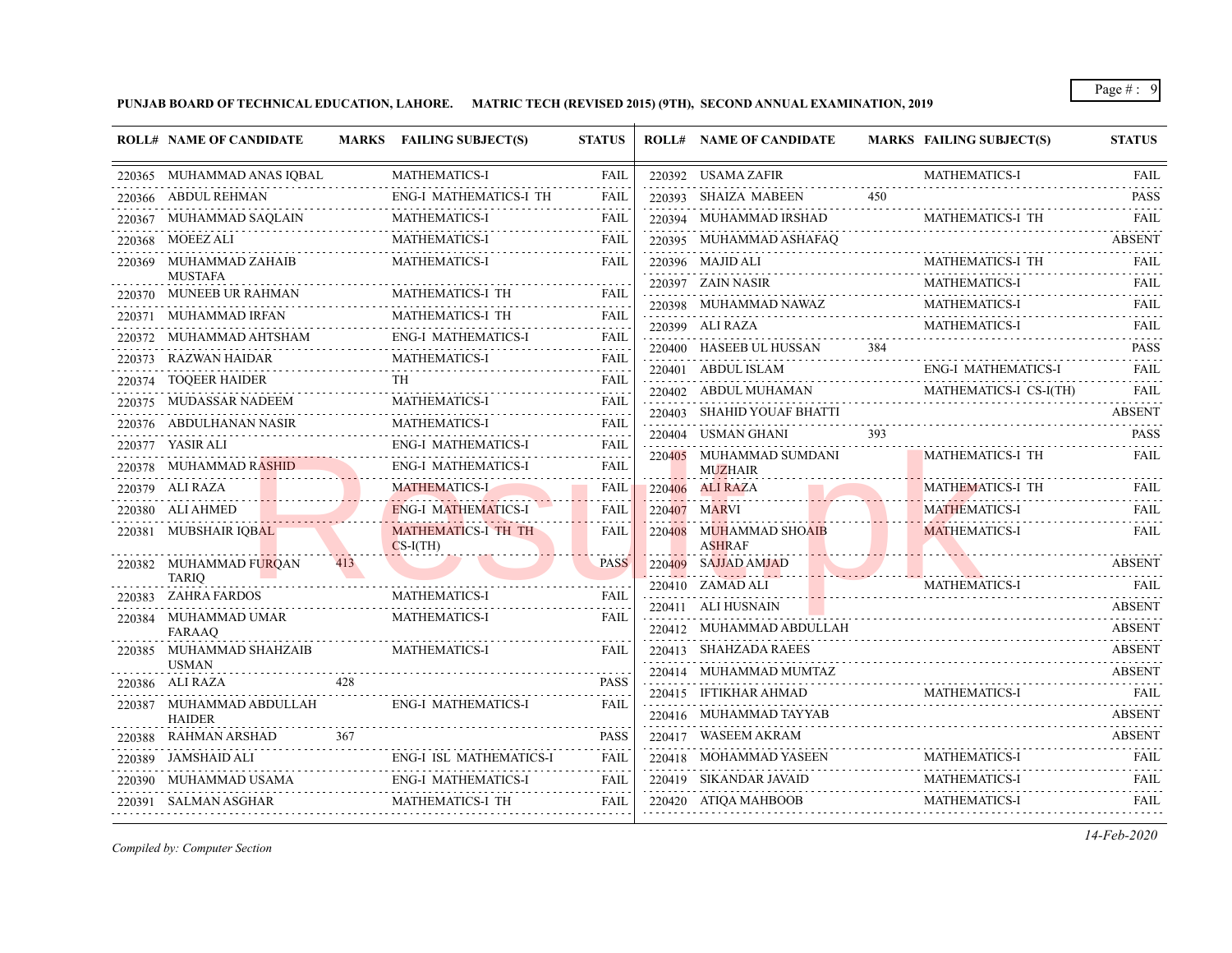**PUNJAB BOARD OF TECHNICAL EDUCATION, LAHORE. MATRIC TECH (REVISED 2015) (9TH), SECOND ANNUAL EXAMINATION, 2019**

|        | <b>ROLL# NAME OF CANDIDATE</b>                                |                                                                                          | MARKS FAILING SUBJECT(S)                                   | <b>STATUS</b>      | <b>ROLL# NAME OF CANDIDATE</b>                                                            | <b>MARKS FAILING SUBJECT(S)</b> | <b>STATUS</b> |
|--------|---------------------------------------------------------------|------------------------------------------------------------------------------------------|------------------------------------------------------------|--------------------|-------------------------------------------------------------------------------------------|---------------------------------|---------------|
|        | 220421 MUHAMMAD KAMRAN                                        |                                                                                          | <b>MATHEMATICS-I</b>                                       | <b>FAIL</b>        | 220444 MUHAMMAD AHMAD                                                                     | <b>MATHEMATICS-I</b>            | <b>FAIL</b>   |
|        | <b>AKRAM</b><br>220422 MUHAMMAD ZAHID                         |                                                                                          |                                                            | <b>ABSENT</b>      | 220445 MUHAMMAD HAMZA<br><b>JABBAR</b>                                                    | TH                              | FAIL          |
|        | 220423 MUHAMMAD JAWAD                                         |                                                                                          | MATHEMATICS-I                                              | <b>FAIL</b>        | 220446 MUHAMMAD ARSLAN                                                                    | MATHEMATICS-I TH                |               |
|        | 220424 MUBSHAR HASSAN                                         |                                                                                          |                                                            | <b>ABSENT</b>      | 220447 MOHSAN ALI                                                                         | <b>ENG-I MATHEMATICS-I</b>      | FAIL          |
| 220425 | MUHAMMAD IRFAN                                                |                                                                                          | <b>MATHEMATICS-I</b>                                       | <b>FAIL</b>        | 220448 MUHAMMAD DANISH                                                                    | MATHEMATICS-I TH                | <b>FAIL</b>   |
|        | 220426 ZOHAIB TABISH                                          |                                                                                          | MATHEMATICS-I                                              | <b>FAIL</b>        | <b>MAROOF</b><br>220449 MUHAMMAD JAMEEL                                                   | MATHEMATICS-I TH                | FAIL          |
|        | 220427 MUHAMMAD ADNAN<br><b>KHALID</b>                        |                                                                                          |                                                            | <b>ABSENT</b>      | 220450 ALI AKBAR                                                                          | MATHEMATICS-I TH                | <b>FAIL</b>   |
| 220428 | TAYYAB MAQSOOD                                                |                                                                                          | <b>MATHEMATICS-I</b>                                       | FAIL               | 220451 ASFAND YAR AFRIDI                                                                  | MATHEMATICS-I TH                | FAIL          |
| 220429 | <b>BINYAMEEN</b>                                              |                                                                                          | MATHEMATICS-I                                              | <b>FAIL</b>        | 220452 MUHAMMAD ATHAR NASIR                                                               | MATHEMATICS-1 TH                | <b>ABSENT</b> |
|        | 220430 HAMMAD AHMAD<br>D AHMAD<br>--------------------------- |                                                                                          | <b>MATHEMATICS-I</b>                                       | FAIL               | 220453 RASHID ALI                                                                         | ENG-I MATHEMATICS-I TH          | FAIL          |
|        | 220431 HAMZA TARIQ                                            |                                                                                          | MATHEMATICS-I TH                                           | FAIL               | 220454 MUHAMMAD ABUBAKAR MATHEMATICS-I TH                                                 |                                 | <b>FAIL</b>   |
|        | 222020 MURTAZA ALI                                            | $\mathcal{L}(\mathcal{L})$ and $\mathcal{L}(\mathcal{L})$ and $\mathcal{L}(\mathcal{L})$ | MATHEMATICS-I                                              | <b>FAIL</b>        | 220455 WAQAR HUSSAIN                                                                      |                                 | <b>ABSENT</b> |
| 222021 | MUHAMMAD ZAHEER                                               |                                                                                          |                                                            | <b>ABSENT</b>      | 220456 HAJRA AFZAL MAMUNKA                                                                | <b>MATHEMATICS-I TH</b>         | FAIL          |
| 222022 | MUHAMMAD R <del>AH</del> MAN                                  |                                                                                          | <b>ENG-I MATHEMATICS-I</b>                                 | <b>FAIL</b>        | 220457 ALIYA MUNIR                                                                        | <b>MATHEMATICS-I</b>            | <b>FAIL</b>   |
|        | 222023 MUHAMMAD SHOAIB                                        |                                                                                          |                                                            | <b>ABSENT</b>      | 220458 FAIZA FAZAL                                                                        | <b>MATHEMATICS-I TH</b>         | <b>FAIL</b>   |
|        |                                                               |                                                                                          | ALLAMA IQBAL POLYTECHNIC INSTITUTE, 108-109 MODEL TOWN,    |                    | 220459 MUHAMMAD ABDULLAH                                                                  | <b>MATHEMATICS-I TH</b>         | <b>FAIL</b>   |
|        | <b>HAROONABAD</b><br>220432 ALI RAZA TARIQ                    |                                                                                          | MATHEMATICS-I                                              | <b>FAIL</b>        | <b>TARIO</b><br>220460 MUHAMMAD RASHID                                                    |                                 | <b>ABSENT</b> |
|        | 220433 FAIZAN ARSHAD                                          | $401 -$                                                                                  |                                                            | <b>PASS</b>        | 220461 DAVID SULTAN                                                                       | MATHEMATICS-I TH                | <b>FAIL</b>   |
|        | 220434 SAQLAIN SAJJAD                                         |                                                                                          | <b>MATHEMATICS-I</b>                                       | <b>FAIL</b>        | 220462 MUHAMMAD AHMAD                                                                     |                                 | <b>ABSENT</b> |
|        | 220435 SHERAN ALI                                             |                                                                                          | MATHEMATICS-I TH                                           | <b>FAIL</b>        | ASIAN COLLEGE OF TECHNOLOGY, GULBERG TOWN NEAR RAMAY                                      |                                 |               |
|        | 220436 AHSAN NAEEM                                            |                                                                                          | TH.                                                        | <b>FAIL</b>        | PETROLIUM, BAHAWALPUR ROAD, HASILPUR, HASILPUR                                            |                                 |               |
|        | 220437 UMAR FAROOQ                                            |                                                                                          | MATHEMATICS-1 TH                                           | FAIL               | 220463 MUHAMMAD ZOHAIB                                                                    |                                 | RL Fee        |
| 220438 | MUHAMMAD ALI RAZA                                             |                                                                                          |                                                            | .<br><b>ABSENT</b> | THE QUAID-E-AZAM COLLEGE OF TECHNOLOGY, QUAID-E-AZAM<br>PLAZA, RASOOLABAD COLOY, HASILPUR |                                 |               |
|        | 220439 MEHTAB HUSSAIN                                         |                                                                                          | ENG-I MATHEMATICS-I TH                                     | FAIL               | 220464 MUHAMMAD AFZAL                                                                     | MATHEMATICS-I TH                | <b>FAIL</b>   |
|        | 220440 AWAIS AMJAD                                            | 375                                                                                      |                                                            | <b>PASS</b>        | 220465 ADEEBA BILAL                                                                       | MATHEMATICS-I                   | <b>FAIL</b>   |
|        | 220441 MUDASSAR IQBAL                                         |                                                                                          | MATHEMATICS-I TH<br>220441 MUDASSAR IQBAL MATHEMATICS-I TH | FAIL               | 427<br>220466 AASIA AFZAL                                                                 |                                 | <b>PASS</b>   |
|        | 220442 MUZAMIL JAVED                                          |                                                                                          | <b>MATHEMATICS-I</b>                                       | FAIL               | 220467 MUHAMMAD SALMAN                                                                    | <b>MATHEMATICS-I</b>            | .<br>FAIL     |
|        | 220443 MUHAMMAD RAMZAN                                        |                                                                                          | <b>ENG-I MATHEMATICS-I</b>                                 | FAIL               | 220468 MUHAMMAD UMAR                                                                      | MATHEMATICS-I                   | <b>FAIL</b>   |

*Compiled by: Computer Section*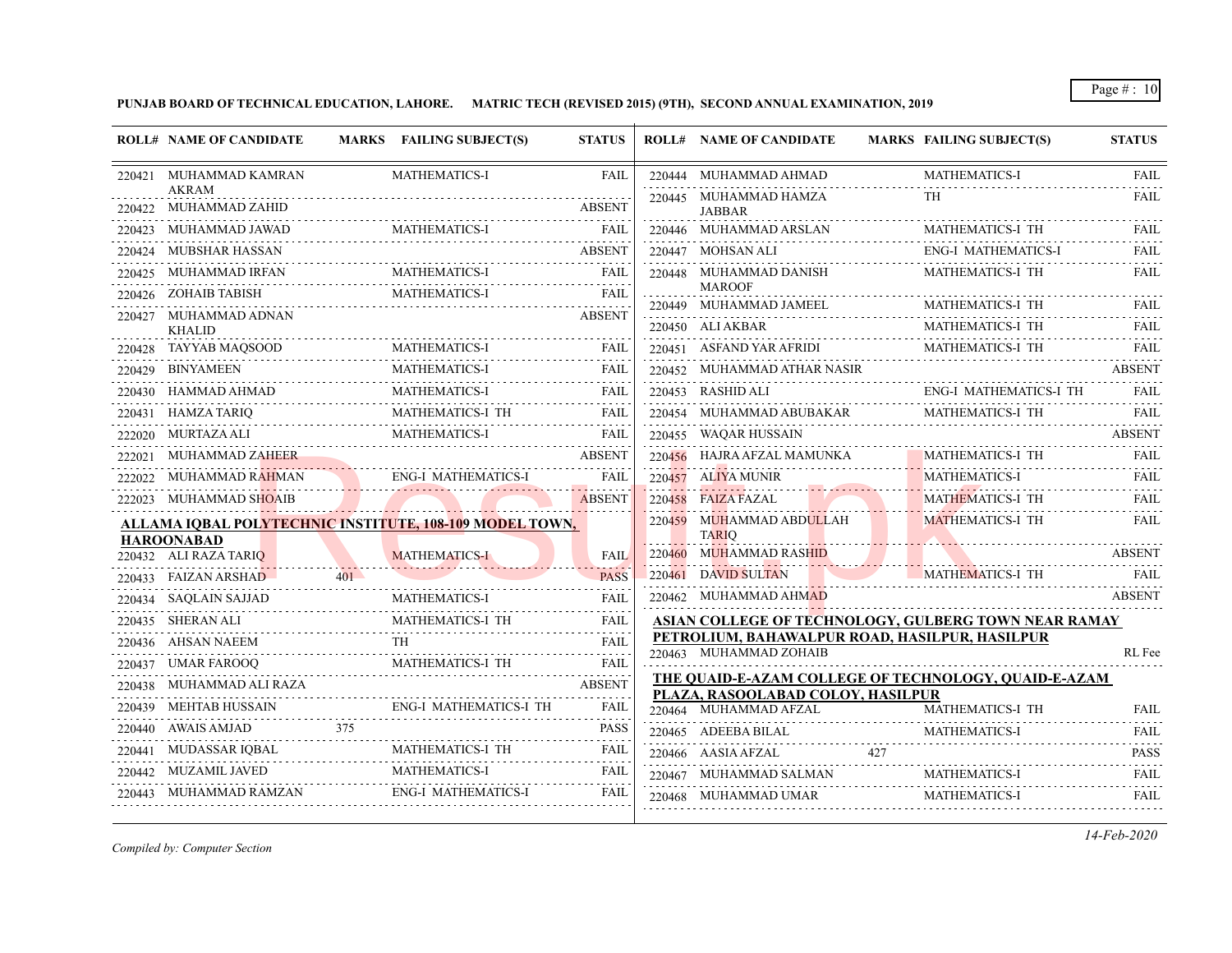**PUNJAB BOARD OF TECHNICAL EDUCATION, LAHORE. MATRIC TECH (REVISED 2015) (9TH), SECOND ANNUAL EXAMINATION, 2019**

| <b>ROLL# NAME OF CANDIDATE</b>                             |                           | MARKS FAILING SUBJECT(S)                              | <b>STATUS</b>    |        | <b>ROLL# NAME OF CANDIDATE</b>               |          | <b>MARKS FAILING SUBJECT(S)</b>                                | <b>STATUS</b>            |
|------------------------------------------------------------|---------------------------|-------------------------------------------------------|------------------|--------|----------------------------------------------|----------|----------------------------------------------------------------|--------------------------|
| 220469 ALI HUSNAIN                                         |                           | <b>MATHEMATICS-I</b>                                  | <b>FAIL</b>      |        | 220495 MUHAMMAD NOMAN                        | 471      |                                                                | <b>PASS</b>              |
| 220470 AWAIS ZULFIQAR<br>IQAR<br>------------------------- |                           | <b>MATHEMATICS-I</b>                                  | FAIL<br>.        |        | <b>ABBAS</b><br>220496 ASIM RAZA             | 437      |                                                                | <b>PASS</b>              |
| 220471 AHMAD ALI                                           |                           | <b>MATHEMATICS-I</b>                                  | <b>FAIL</b><br>. |        | 220497 ALI IRSHAD                            |          | TH.                                                            | FAIL                     |
| 220472 REHMAN SALEEM BOOBAK 405                            |                           |                                                       | <b>PASS</b>      |        | 220498 ZAHID IOBAL                           |          | <b>TH</b>                                                      | FAII.                    |
| 220473 MUHAMMAD AAFAQ                                      |                           |                                                       | <b>FAIL</b>      |        |                                              |          | TH.                                                            | .<br>FAIL                |
| 220474 ALI AFZAL                                           |                           | <b>MATHEMATICS-I</b>                                  | <b>FAIL</b>      |        | 220499 KHAWAR IQBAL<br>220500 FARYAD MANZOOR | 397      |                                                                |                          |
| 220475 MUHAMMAD UMAIR MATHEMATICS-I                        |                           |                                                       | <b>FAIL</b>      |        |                                              |          |                                                                | <b>PASS</b>              |
| 220476 ADEEL ARSHAD                                        |                           | MATHEMATICS-I TH                                      | <b>FAIL</b>      | 220501 | TAHMOOR MUSAWAR                              |          | <b>TH</b>                                                      | FAIL                     |
| 220477 AHMAD RAZA                                          |                           | MATHEMATICS-I TH                                      | <b>FAIL</b>      |        | 220502 SAQLAIN ASIF                          | 417      |                                                                | <b>PASS</b>              |
| 220478 IHSAN TALIB                                         | .                         | <b>MATHEMATICS-I</b>                                  | .<br><b>FAIL</b> |        | 220503 MUHAMMAD ISHAQ                        | 375      |                                                                | <b>PASS</b>              |
| 220479 MUHAMMAD SHAKEEL                                    |                           | <b>MATHEMATICS-I</b>                                  | FAIL             |        | 220504 MOHAMMAD ADNAN                        | 409      | TH                                                             | <b>PASS</b><br>.         |
| <b>SHABBIR</b>                                             |                           |                                                       |                  |        | 220505 ALI HAIDER                            |          |                                                                | <b>FAIL</b>              |
| 220480 ZOHAIB ALI                                          | 377                       |                                                       | <b>PASS</b>      |        | 220506 MUHAMMAD UMAIR                        | 391      |                                                                | <b>PASS</b>              |
| 220481 SAJJAD HUSSAIN                                      |                           | MATHEMATICS-I TH CS-I(TH)                             | <b>FAIL</b>      |        | 220507 IMTIAZ HUSSAIN                        | 385      |                                                                | <b>PASS</b>              |
| 220482 USMAN ALI                                           |                           | MATHEMATICS-I                                         | FAIL             |        | 220508 ALI RAZA                              | 345<br>. |                                                                | <b>PASS</b><br>1.1.1.1.1 |
| 220483 MUHAMMAD ASIF                                       |                           | <b>MATHEMATICS-I</b>                                  | <b>FAIL</b>      | 220509 | RASHID ANWAR                                 | 363      |                                                                | <b>PASS</b>              |
| 220484 MUHAMMAD USMAN TARIQ                                |                           | MATHEMATICS-I                                         | <b>FAIL</b>      |        | 220510 MUHAMMAD NAVEED<br><b>KHAN</b>        | 372      |                                                                | <b>PASS</b>              |
| 220485 MUHSMMAD SALMAN<br><b>BASHARAT</b>                  | 394                       |                                                       | <b>PASS</b>      |        | 220511 AHTHSHAM MAZHAR                       |          | <b>TH</b>                                                      | FAIL                     |
| 220486 ARSLAN ARSHAD                                       | <b>The Second Service</b> | <b>MATHEMATICS-I TH</b>                               | <b>FAIL</b>      |        | 220512 MUHAMMAD ZEESHAN                      |          | <b>TH</b>                                                      | <b>FAIL</b>              |
| 220487 ABDUL WAHAB SATTAR                                  |                           | <b>MATHEMATICS-I</b>                                  | <b>FAIL</b>      |        | <b>KHAN</b><br>st in                         |          |                                                                |                          |
|                                                            |                           | SAIFIA POLYTECHNIC INSTITUTE, MOHALLA MUHAMMDIA GOJRA |                  |        | KAMAR MUSHANI, KAMAR MUSHANI                 |          | <b>IBN-E-SEENA COLLEGE OF TECHNOLOGY, BANNU MIANWALI ROAD,</b> |                          |
| <b>ROAD, JHANG</b>                                         |                           |                                                       |                  |        | 220513 FAYAZ MUHAMMAD                        |          | ENG-I ISL PAK.ST-I                                             | <b>FAIL</b>              |
| 220488 ZAIN ABBAS                                          | 378                       |                                                       | <b>PASS</b>      |        |                                              |          | MATHEMATICS-I TH TH                                            |                          |
| 220489 TURAB ALI                                           | 361                       |                                                       | <b>PASS</b>      |        | 220514 AMJAD KHAN                            |          | $CS-I(TH)$<br>MATHEMATICS-I TH                                 | <b>FAIL</b>              |
| 220490 JAWAD AHMED                                         | 453                       |                                                       | <b>PASS</b>      |        | 220515 MUHAMMAD ASIF                         |          | <b>ENG-I MATHEMATICS-I</b>                                     | <b>FAIL</b>              |
| 220491 MUBASHIR SALEEM                                     | 419                       |                                                       | <b>PASS</b>      |        |                                              | 482      |                                                                |                          |
| 220492 NOMAN ALI                                           | 438                       |                                                       | <b>PASS</b>      |        | 220516 MUHAMMAD SHEARZ                       |          |                                                                | <b>PASS</b>              |
| 220493 AMIR ABDULLAH                                       |                           |                                                       | <b>ABSENT</b>    |        | 220517 DILAWAR KHAN                          |          | <b>MATHEMATICS-I</b>                                           | <b>FAIL</b>              |
| 220494 MUHAMMAD TASADDAQ 452<br><b>SHAHZAD</b>             |                           |                                                       | <b>PASS</b>      |        | 220518 MUHAMMAD SHAHZAIB                     |          | <b>ENG-I ISL MATHEMATICS-I</b><br>TH TH                        | FAIL                     |
|                                                            |                           |                                                       |                  |        | $220519$ RIAZ KHAN                           | 372      |                                                                | <b>PASS</b>              |

*Compiled by: Computer Section*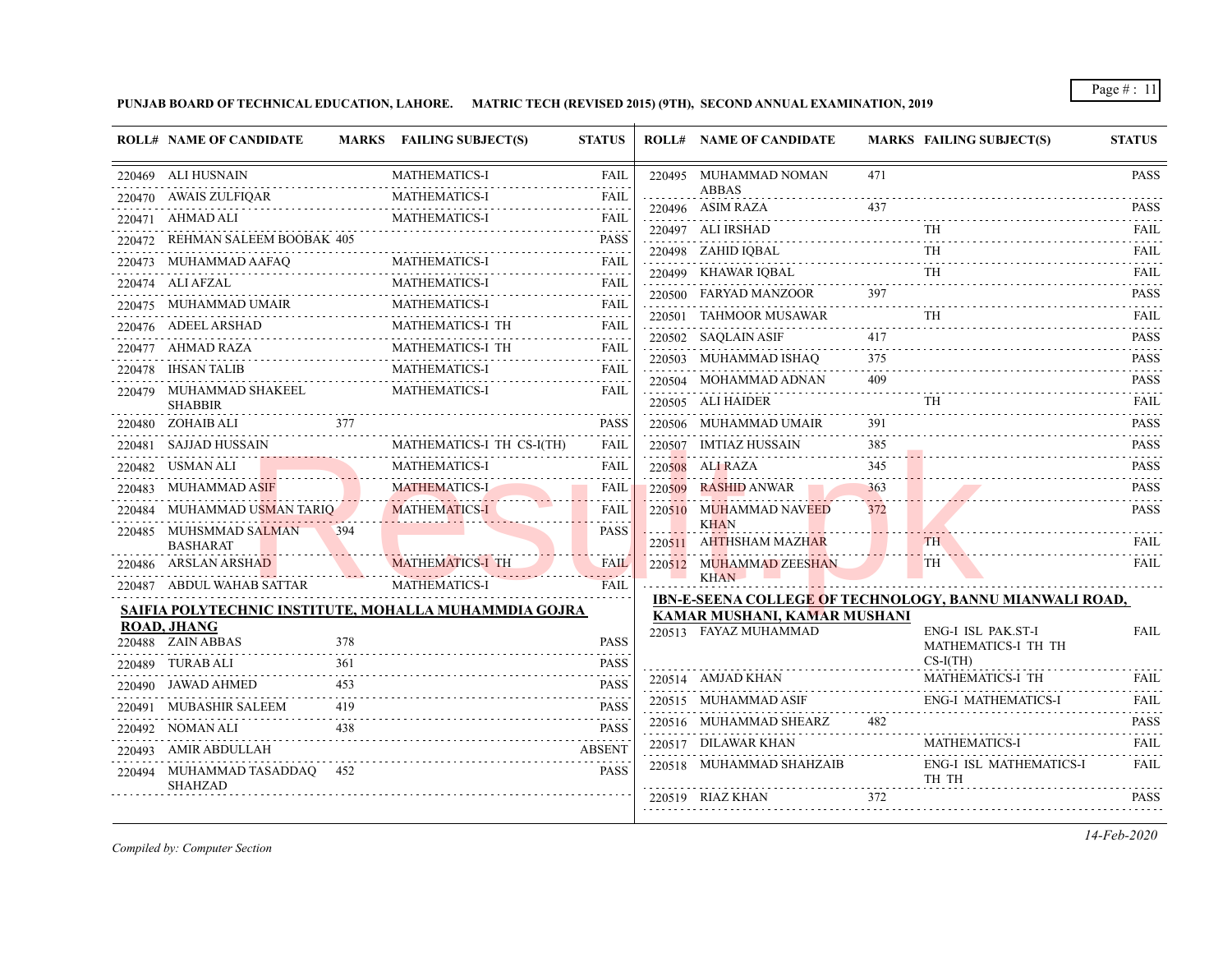**PUNJAB BOARD OF TECHNICAL EDUCATION, LAHORE. MATRIC TECH (REVISED 2015) (9TH), SECOND ANNUAL EXAMINATION, 2019**

| <b>ROLL# NAME OF CANDIDATE</b>          | MARKS FAILING SUBJECT(S)                    | <b>STATUS</b> |        | <b>ROLL# NAME OF CANDIDATE</b>               | <b>MARKS FAILING SUBJECT(S)</b>                    | <b>STATUS</b>    |
|-----------------------------------------|---------------------------------------------|---------------|--------|----------------------------------------------|----------------------------------------------------|------------------|
| 220520 HASSAN IQBAL                     | <b>ENG-I MATHEMATICS-I</b>                  | <b>FAIL</b>   |        | 220546 RAFI ULLAH KHAN                       | URDU ENG-I ISL PAK.ST-I<br><b>MATHEMATICS-I TH</b> | <b>FAIL</b>      |
| 220521 MUHAMMAD HASNAIN<br><b>KHAN</b>  | <b>ENG-I MATHEMATICS-I TH</b>               | <b>FAIL</b>   |        | 220547 MUHAMMAD SHAHZAD                      |                                                    | <b>ABSENT</b>    |
| 220522 KAMRAN                           | <b>ISL MATHEMATICS-I</b>                    | <b>FAIL</b>   |        | 220548 MANSOOR UR REHMAN                     | MATHEMATICS-I TH                                   | <b>FAIL</b>      |
| 220523 MUHAMMAD ASHFAQ                  | MATHEMATICS-I                               | FAIL          |        | 220549 MUHAMMAD AATIF                        | ENG-I MATHEMATICS-I TH<br>$CS-I(TH)$               | <b>FAIL</b>      |
| 220524 AAMIR AZIZ                       | <b>MATHEMATICS-I</b>                        | <b>FAIL</b>   |        | 220550 MUHAMMAD WAQAS                        | MATHEMATICS-I TH                                   | <b>FAIL</b>      |
| 220525 AWAIS KHAN                       | <b>ENG-I MATHEMATICS-I TH</b><br>$CS-I(TH)$ | <b>FAIL</b>   |        | 220551 MUHAMMAD KAMRAN                       | MATHEMATICS-I                                      | <b>FAIL</b>      |
| 220526 IJAZ AHMAD                       | ENG-I MATHEMATICS-I TH<br>$CS-I(TH)$        | FAIL          |        | 220552 MUHAMMAD TALHA<br><b>ZAHOOR</b>       | <b>MATHEMATICS-I</b>                               | <b>FAIL</b>      |
| 220527 SAJID UR REHMAN                  | <b>ENG-I MATHEMATICS-I</b>                  | <b>FAIL</b>   |        | 220553 MUHAMMAD ISHAQ SHAH                   | MATHEMATICS-I                                      | <b>FAIL</b>      |
| 220528 WAQAS AHMAD                      | ENG-I MATHEMATICS-I TH                      | <b>FAIL</b>   |        | 220554 SAQIB NAWAZ                           | <b>MATHEMATICS-I</b>                               | <b>FAIL</b>      |
| 220529 MUHAMMAD ARSHAD                  | TH<br><b>ENG-I MATHEMATICS-I</b>            | <b>FAIL</b>   |        | 220555 MUHAMMAD ASIM KHAN                    | MATHEMATICS-I TH                                   | FAIL             |
| <b>KHAN</b>                             |                                             |               |        | 220556 ARMAGHAN KHAN                         | PAK.ST-I MATHEMATICS-I TH<br>$CS-I(TH)$            | <b>FAIL</b>      |
| 220530 MUNAWAR KHAN                     | ENG-I TH                                    | <b>FAIL</b>   |        | 220557 UMAR FAROOQ KHAN                      | <b>MATHEMATICS-I</b>                               | FAIL             |
| 220531 IRFAN IQBAL                      |                                             | <b>ABSENT</b> |        | 220558 MUHAMMAD SAFI ULLAH                   |                                                    | <b>ABSENT</b>    |
| 220532 KAREEM ULLAH                     | MATHEMATICS-I                               | <b>FAIL</b>   |        | KHAN                                         |                                                    |                  |
| 220533 MUHAMMAD IJAZ KHAN               | MATHEMATICS-I                               | <b>FAIL</b>   |        | 220559 SAQIB JAVED                           | <b>MATHEMATICS-I</b>                               | <b>FAIL</b>      |
| 383<br>220534 RABIA FIAZ                |                                             | PASS          | 220560 | MUHAMMAD ISHF <mark>AQ</mark> KHAN           | TH.                                                | <b>FAIL</b>      |
| 220535 MUHAMMAD ADNAN KHAN              | <b>MATHEMATICS-I</b>                        | <b>FAIL</b>   |        | 220561 MUHAMMAD ASIF KHAN 368                |                                                    | <b>PASS</b>      |
| 220536 SHOAIB KHAN<br><b>CONTRACTOR</b> | <b>ENG-I MATHEMATICS-I</b>                  | <b>FAIL</b>   | 220562 | <b>UMAR KHTIAB</b>                           | <b>MATHEMATICS-I</b>                               | <b>FAIL</b>      |
| 220537 FARHAN KHAN                      | $CS-I(TH)$<br>MATHEMATICS-I TH              | FAIL          |        | 220563 RASHID KHAN                           |                                                    | FAIL             |
| 220538 SHER ALI KHAN                    | MATHEMATICS-I                               | <b>FAIL</b>   |        | 220564 MUHAMMAD UZAIR KHAN                   | MATHEMATICS-I                                      | <b>FAIL</b>      |
| 220539 ZAFRAN ULLAH                     | PAK.ST-I MATHEMATICS-I TH                   | FAIL          |        | 220565 MUHAMMAD FAISAL                       | MATHEMATICS-I                                      | <b>FAIL</b><br>. |
| 220540 PERVEZ KHAN                      | <b>MATHEMATICS-I</b>                        | FAIL          |        | 220566 MUHAMMAD YOUSAF<br><b>KHAN</b>        | <b>MATHEMATICS-I</b>                               | <b>FAIL</b>      |
| 220541 GHULAM SARWER                    | MATHEMATICS-I                               | <b>FAIL</b>   |        | 220567 KAMRAN KHAN                           | MATHEMATICS-I                                      | <b>FAIL</b>      |
| 220542 NASR ULLAH KHAN                  | MATHEMATICS-I TH                            | <b>FAIL</b>   |        | 220568 MUHAMMAD IKRAM ULLAH                  | <b>MATHEMATICS-I</b>                               | <b>FAIL</b>      |
| 220543 MUHAMMAD HASNAIN                 | MATHEMATICS-I TH                            | <b>FAIL</b>   |        | <b>KHAN</b><br>220569 MUHAMMAD ASAD KHAN 410 |                                                    | <b>PASS</b>      |
| 220544 AZIZ JAHAN KHAN                  | <b>ENG-I MATHEMATICS-I TH</b>               | <b>FAIL</b>   |        | 220570 MUHAMMAD ANWAR<br>369                 |                                                    | .<br><b>PASS</b> |
| 220545 MUHAMMAD ILYAS KHAN              | <b>ENG-I PAK.ST-I</b><br>MATHEMATICS-I TH   | FAIL          |        | 220571 MUHAMMAD KHAWAR<br><b>KHAN</b>        | <b>MATHEMATICS-I</b>                               | .<br><b>FAIL</b> |
|                                         |                                             |               |        |                                              |                                                    |                  |

*Compiled by: Computer Section*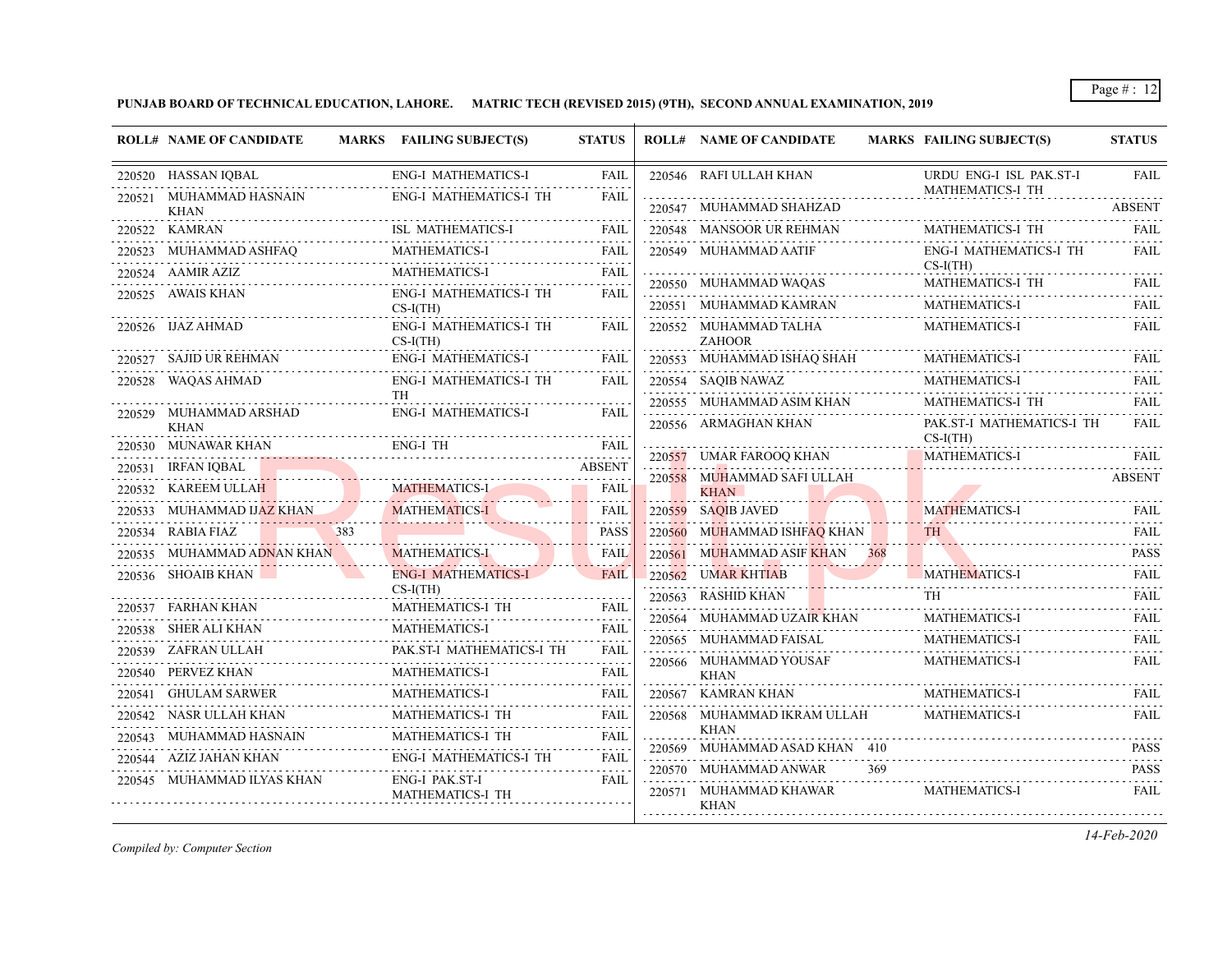**PUNJAB BOARD OF TECHNICAL EDUCATION, LAHORE. MATRIC TECH (REVISED 2015) (9TH), SECOND ANNUAL EXAMINATION, 2019**

|                                        |     |                                                                     | <b>STATUS</b>    |         | <b>ROLL# NAME OF CANDIDATE</b>                   |     | <b>MARKS FAILING SUBJECT(S)</b>                                            | <b>STATUS</b>    |
|----------------------------------------|-----|---------------------------------------------------------------------|------------------|---------|--------------------------------------------------|-----|----------------------------------------------------------------------------|------------------|
| 220572 ARZISH ULLAH KHAN               |     | MATHEMATICS-I                                                       | <b>FAIL</b>      |         |                                                  |     | ALI COLLEGE OF ENGINEERING & TECHNOLOGY, MODEL TOWN,                       |                  |
| MUHAMMAD HAMMAD<br>220573              | 371 |                                                                     | <b>PASS</b>      | KHANPUR |                                                  |     |                                                                            |                  |
| SANA ULLAH KHAN<br>220574              |     | <b>MATHEMATICS-I</b>                                                | <b>FAIL</b>      |         | 220669 MUHAMMAD TOUSEEF                          | 452 |                                                                            | <b>PASS</b>      |
| 220575 MOHSIN IQBAL KHAN               |     | <b>MATHEMATICS-I</b>                                                | <b>FAIL</b>      |         | 220670 ALI GHAFFAR                               |     | <b>MATHEMATICS-I</b>                                                       | <b>FAIL</b>      |
|                                        |     | <b>MATHEMATICS-I</b>                                                | FAIL             |         | 220671 ABID RASOOL                               | 439 |                                                                            | <b>PASS</b>      |
| 220577 MUHAMMAD SHAHZAIB               |     | PAK.ST-I MATHEMATICS-I TH                                           | <b>FAIL</b>      |         | 220672 AHMAD RASHEED                             |     | <b>MATHEMATICS-I</b>                                                       | <b>FAIL</b>      |
|                                        |     | ALI COLLEGE OF TECHNOLOGY, ASTATION ROAD, WARD # 5, NEAR            |                  |         | 220673 MUDASSAR MEHMOOD                          | 436 |                                                                            | <b>PASS</b>      |
| <b>FATEHPUR ROAD,, KAROR LAL ESAN</b>  |     |                                                                     |                  |         | 220674 ALI ARSLAN                                |     | <b>MATHEMATICS-I</b>                                                       | <b>FAIL</b>      |
| 220578 MOHSIN SAEED                    |     | <b>MATHEMATICS-I</b>                                                | FAIL             |         |                                                  |     | KHANPUR COLLEGE OF TECHNOLOGY, MANZOOR COLONY, OPP.                        |                  |
| 220579 ZOHAIB MUSHTAQ                  |     | <b>MATHEMATICS-I</b>                                                | <b>FAIL</b>      |         | 220596 MUHAMMAD MUBSHIR                          |     | <b>MADNI MASJID, NEAR WAPDA OFFICE, AIRPORT ROAD, KHANPUR</b><br><b>TH</b> | <b>FAIL</b>      |
| 220580 ALQAMA GHAFAR                   |     | $EA-I(TH)$                                                          | <b>FAIL</b><br>. |         | <b>RIAZ</b>                                      |     |                                                                            |                  |
| SHOAIB AKHTAR<br>220581                | 438 |                                                                     | <b>PASS</b>      |         | 220597 ZEESHAN AFZAL                             |     | MATHEMATICS-I TH                                                           | FAIL.            |
| 220582 MUHAMMAD NAVEED                 |     | MATHEMATICS-I EA-I(TH)                                              | FAIL             |         | 220598 MUHAMMAD SHAHZAIB                         | 390 |                                                                            | .<br><b>PASS</b> |
| <b>UMAR</b><br>220583 QAMAR ABBAS      |     | <b>MATHEMATICS-I</b>                                                | FAIL             |         | 220599 ADNAN ALI                                 | 391 |                                                                            | <b>PASS</b><br>. |
| 220584 MUHAMMAD ARSHAD                 |     | MATHEMATICS-I                                                       | FAIL             |         | 220600 IZHAR AHMED                               |     | <b>TH</b>                                                                  | <b>FAIL</b>      |
| 220585 AHSAN KHAN                      |     | <b>MATHEMATICS-I</b>                                                | <b>FAIL</b>      | 220601  | MOHSIN ALI                                       |     | ISL MATHEMATICS-I TH                                                       | FAII.            |
|                                        |     |                                                                     |                  |         | 220602 HUSNAIN ALI                               |     | <b>MATHEMATICS-I TH</b>                                                    | <b>FAIL</b>      |
| <b>CHOWK SANGLAN WALA, KHANEWAL</b>    |     | <u>QUAID-E-AZAM INSTITUTE OF TECHNOLOGY, ISMAIL AND SAQIB PLAZA</u> |                  | 220603  | DANISH KHURSHEED                                 |     | <b>MATHEMATICS-I TH</b>                                                    | <b>FAIL</b>      |
| 220586 MUHAMMAD ZEESHAN                |     | <b>ENG-I ISL MATHEMATICS-I</b>                                      | <b>FAIL</b>      |         | 220604 MUSHARAF NASIR                            |     | <b>TH</b>                                                                  | <b>FAIL</b>      |
|                                        |     | TH                                                                  |                  | 220605  | MUHAMMAD SHAHZAD                                 |     |                                                                            | <b>PASS</b>      |
| 220587 MUHAMMAD HASNAIN                |     | MATHEMATICS-I TH CS-I(TH)                                           | <b>FAIL</b>      |         | 220606 MUHAMMAD MUDDSIR                          |     | <b>MATHEMATICS-I</b>                                                       | <b>FAIL</b>      |
| NOMAN ASLAM<br>220588                  |     | MATHEMATICS-I TH                                                    | <b>FAIL</b>      |         | RIAZ                                             |     |                                                                            |                  |
| 220589 HUZAIFA                         |     | MATHEMATICS-I                                                       | FAIL             |         |                                                  |     | SARGODHA COLLEGE OF TECHNOLOGY, NEAR SATELLITE TOWN,                       |                  |
| 220590 RANA MUHAMMAD<br><b>MUSTAFA</b> | 380 |                                                                     | <b>PASS</b>      |         | MIANWALI ROAD, KHUSHAB<br>220607 ABDULLAH JAMEEL |     | <b>MATHEMATICS-I</b>                                                       | <b>FAIL</b>      |
| <b>WALEED ASGHAR</b><br>220591         | 397 |                                                                     | <b>PASS</b>      |         | 220608 MUHAMMAD NABEEL                           |     | MATHEMATICS-I TH                                                           | FAIL             |
| MUHAMMAD RASHID<br>220592              |     | <b>MATHEMATICS-I</b>                                                | <b>FAIL</b>      |         | NAWAZ                                            |     |                                                                            |                  |
| ANEES HAIDER<br>220593                 |     | MATHEMATICS-I TH                                                    | FAIL             |         | 220609 MUHAMMAD EHTISHAM                         |     | <b>MATHEMATICS-I</b>                                                       | <b>FAIL</b>      |
| <b>RAMISH FRANCIS</b><br>220594        |     | MATHEMATICS-I TH CS-I(TH)                                           | FAIL             |         | 220610 TABIB UL HASSAN                           | 381 |                                                                            | <b>PASS</b>      |
| MUHAMMAD RIZWAN<br>220595              | 463 |                                                                     | <b>PASS</b>      |         | 220611 ABDUL AZIZ                                | 381 |                                                                            | <b>PASS</b>      |
| <b>HAIDER</b>                          |     |                                                                     |                  |         | 220612 MUHAMMAD USMAN<br><b>AKRAM</b>            | 387 |                                                                            | <b>PASS</b>      |

*Compiled by: Computer Section*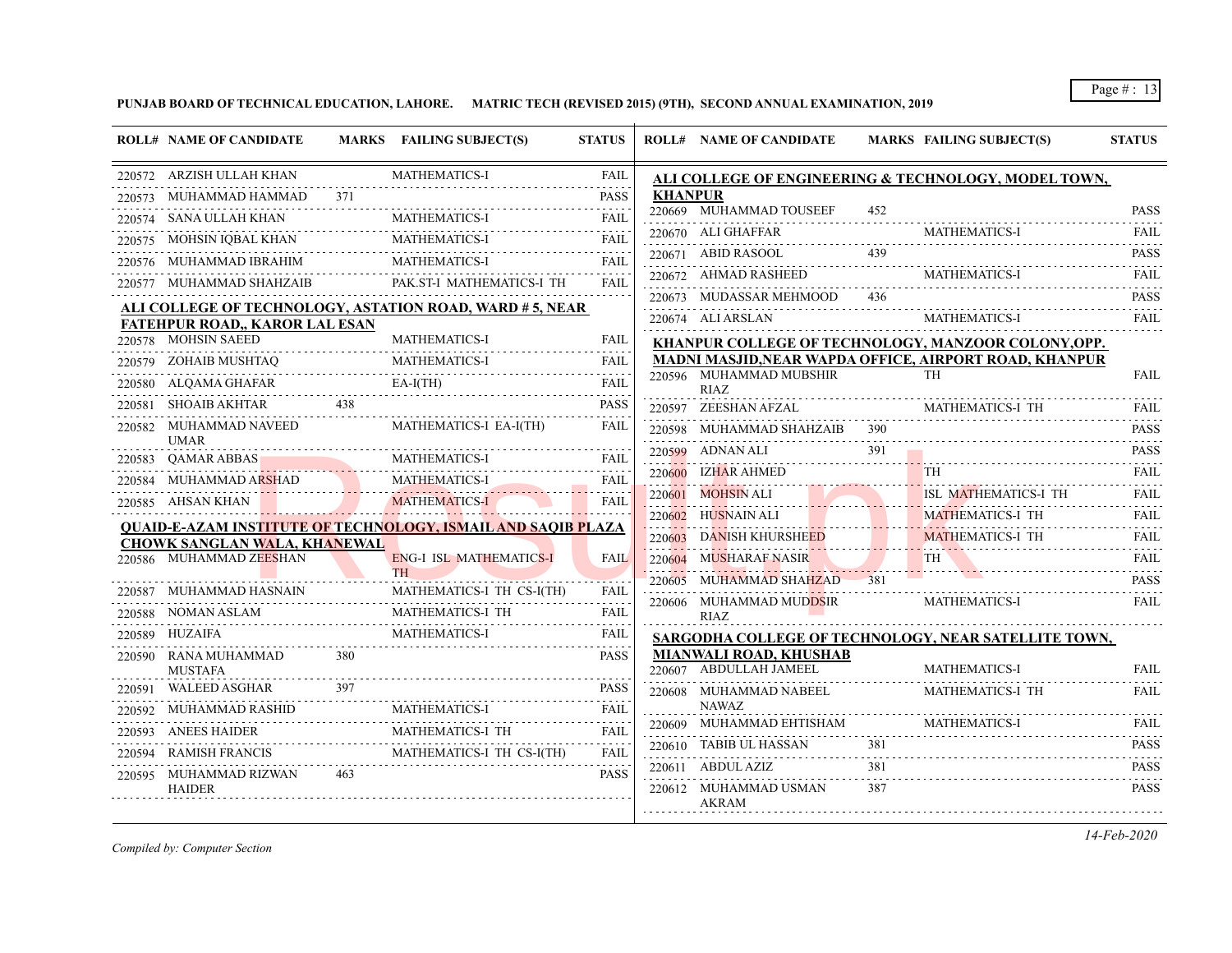**PUNJAB BOARD OF TECHNICAL EDUCATION, LAHORE. MATRIC TECH (REVISED 2015) (9TH), SECOND ANNUAL EXAMINATION, 2019**

|               | <b>ROLL# NAME OF CANDIDATE</b>                                   |     | MARKS FAILING SUBJECT(S)                                                                               | <b>STATUS</b>                             | <b>ROLL# NAME OF CANDIDATE</b>               |     | MARKS FAILING SUBJECT(S)                                                                                             | <b>STATUS</b> |
|---------------|------------------------------------------------------------------|-----|--------------------------------------------------------------------------------------------------------|-------------------------------------------|----------------------------------------------|-----|----------------------------------------------------------------------------------------------------------------------|---------------|
|               | 220613 NOMAN AHMAD                                               |     |                                                                                                        | <b>PASS</b>                               | 220636 HAMZA ALI                             |     | <b>MATHEMATICS-I</b>                                                                                                 | FAIL          |
|               | 220614 ZEESHAN AKRAM                                             | 387 |                                                                                                        | <b>PASS</b>                               | 220637 MUHAMMAD UZAIR                        |     | MATHEMATICS-I TH                                                                                                     | <b>FAIL</b>   |
|               | 220615 AIZAZ ALI ASGHAR                                          | 388 |                                                                                                        | <b>PASS</b>                               | <b>JABBAR</b><br>220638 SYED AHMED SAAD      |     | ISL TH                                                                                                               | FAIL          |
|               | 220616 KALEEM ULLAH                                              |     | TASS 7500<br>MATHEMATICS-I TH FAIL                                                                     |                                           | 220639 MUHAMMAD SAIM ABID                    |     | <b>MATHEMATICS-I</b>                                                                                                 | <b>FAIL</b>   |
|               | 220617 AMMAR SABIR                                               | 407 |                                                                                                        | <b>PASS</b>                               | 220640 HAFIZ AHMED UNEEB                     | .   | <b>MATHEMATICS-I</b>                                                                                                 | <b>FAIL</b>   |
|               | 220618 MUHAMMAD FURQAN ALI 400                                   |     |                                                                                                        | <b>PASS</b>                               |                                              | 376 |                                                                                                                      | <b>PASS</b>   |
|               | 220619 MUHAMMAD RAEES                                            |     | $\begin{array}{cccc}\n\hline\n\text{S} & \text{MATHEMATICS-I TH} & \text{FAIL} \\ \hline\n\end{array}$ |                                           | 220641 MUHAMMAD AWAIS<br><b>SIDDIQUI</b>     |     |                                                                                                                      |               |
|               | 220620 MUHAMMAD ASIF                                             | 416 |                                                                                                        | <b>PASS</b>                               | 220642 FARMAN ALI                            |     |                                                                                                                      | <b>ABSENT</b> |
|               | 220621     MUHAMMAD KAZIM                                        |     | <b>MATHEMATICS-I</b>                                                                                   |                                           | 220643 SYED SAUD AHMED                       |     | MATHEMATICS-I TH                                                                                                     | <b>FAIL</b>   |
|               | 220622 MUBASHER HUSSAIN                                          | 424 |                                                                                                        | <b>PASS</b>                               | 220644 HARIS ALI                             |     | MATHEMATICS-I TH                                                                                                     |               |
|               | 220623 RANA MUHAMMAD AQIB                                        |     | <b>TH</b>                                                                                              | <b>FAIL</b>                               |                                              |     | $\underbrace{220645}\quad \  \  \text{ANSAR HUSSAN} \qquad \qquad \text{MATHEMATICS-I TH} \qquad \qquad \text{FAIL}$ |               |
|               | <b>SHAFIO</b><br>220624 MOHSIN ABID                              |     |                                                                                                        | <b>ABSENT</b>                             | 220646 HAMZA WASEEM                          |     |                                                                                                                      | <b>PASS</b>   |
|               |                                                                  |     |                                                                                                        |                                           |                                              |     | PAK PUNJAB COLLEGE OF TECHNOLOGY, OPP. TAJ BAGH PULL CANAL                                                           |               |
| <b>SULTAN</b> | <b>KHYBER COLLEGE OF COMMERCE &amp; COMPUTER SCIENCES,, KOT</b>  |     |                                                                                                        |                                           | <b>BANK ROAD, HARBANCEPURA, LAHORE</b>       |     |                                                                                                                      |               |
|               | 220625 AFAO KHAN                                                 |     | <b>MATHEMATICS-I</b>                                                                                   | <b>FAIL</b>                               | 220647 MUHAMMAD MUNIB U<br><b>REHMAN</b>     |     | <b>MATHEMATICS-I TH</b>                                                                                              | FAIL          |
|               | 220626 MINHAL HUSSAIN                                            |     | <b>MATHEMATICS-I</b>                                                                                   | <b>FAIL</b>                               | 220648 HAFIZ MUHAMMAD SOHAIB<br><b>AYOUB</b> |     | <b>MATHEMATICS-I TH</b>                                                                                              | FAIL          |
|               | 220627 MUHAMMAD SHOAIB<br><b>AKHTAR</b>                          |     | <b>ENG-I MATHEMATICS-I</b>                                                                             | <b>FAIL</b>                               | 220649 HUSSAIN BIN JAMEEL                    |     | <b>MATHEMATICS-I TH</b>                                                                                              | FAIL          |
|               | <b>LAHORE POLYTECHNIC INSTITUTE, BAND ROAD NEAR CHOWK YATEEM</b> |     |                                                                                                        |                                           | 220650 ALI HAMMAD                            |     | <b>MATHEMATICS-I TH</b>                                                                                              | <b>FAIL</b>   |
|               | <b>KHANA, LAHORE</b>                                             |     |                                                                                                        |                                           |                                              |     | <b>GOVERNMENT COLLEGE OF TECHNOLOGY, COLLEGE ROAD, LAYYAH</b>                                                        |               |
|               | 220628 MUHAMMAD ALI SHAHEER<br>220629 ABU USAMA                  |     | MATHEMATICS-I TH<br>MATHEMATICS-I TH                                                                   | <b>FAIL</b><br>a a a a a l<br><b>FAIL</b> | 220651 INZMAM UL HAQ                         |     | <b>ENG-I MATHEMATICS-I TH</b><br>TDRAW-I(REV12)(SE) EA-I(TH)                                                         | <b>FAIL</b>   |
|               | 220630 ABU HURAIRA                                               |     | <b>MATHEMATICS-I</b>                                                                                   | FAIL                                      | 220652 MUHAMMAD ABU HURAIRA                  |     | URDU TH TDRAW-I(REV12)                                                                                               | <b>FAIL</b>   |
|               | 220631 ABDULLAH                                                  |     | <b>MATHEMATICS-I</b>                                                                                   | <b>FAIL</b>                               |                                              |     | (SE)                                                                                                                 |               |
|               | 220632 MUHAMMAD USAMA                                            |     | URDU ENG-I ISL PAK.ST-I<br>MATHEMATICS-I TH TH                                                         | .<br><b>FAIL</b>                          | 220653 MUHAMMAD SIBTAIN                      |     | <b>ENG-I MATHEMATICS-I TH</b><br>$TDRAW-I(REV12)(SE) EA-I(TH)$                                                       | FAIL          |
|               |                                                                  |     | $CS-I(TH)$                                                                                             |                                           | 220654 ABDUL REHMAN                          |     | ENG-I ISL PAK.ST-I<br>MATHEMATICS-I TH                                                                               | <b>FAIL</b>   |
|               | 220633 MUSKAN NAEEM                                              |     | <b>MATHEMATICS-I</b>                                                                                   | <b>FAIL</b>                               |                                              |     | TDRAW-I(REV12)(SE) EA-I(TH)                                                                                          |               |
|               | 220634 SIRAJ AHMAD                                               |     | ENG-I MATHEMATICS-I TH                                                                                 | FAIL                                      |                                              |     | UNITED COLLEGE OF TECHNOLOGY, HOUSING COLONY, LAYYAH                                                                 |               |
|               | PAK CANADIAN POLYTECHNIC INSTITUTE, 180 ALLAMA IQBAL ROAD        |     |                                                                                                        |                                           | 220655 SHARJEEL HAIDER                       |     | <b>MATHEMATICS-I</b>                                                                                                 |               |
|               | MUSTAFABAD, (DHARAM PURA), LAHORE<br>220635 ZOHAIB KHALID        |     | <b>MATHEMATICS-I</b>                                                                                   | <b>FAIL</b>                               | 220656 NASIR ABBAS                           |     | <b>MATHEMATICS-I</b>                                                                                                 | FAIL          |

*Compiled by: Computer Section*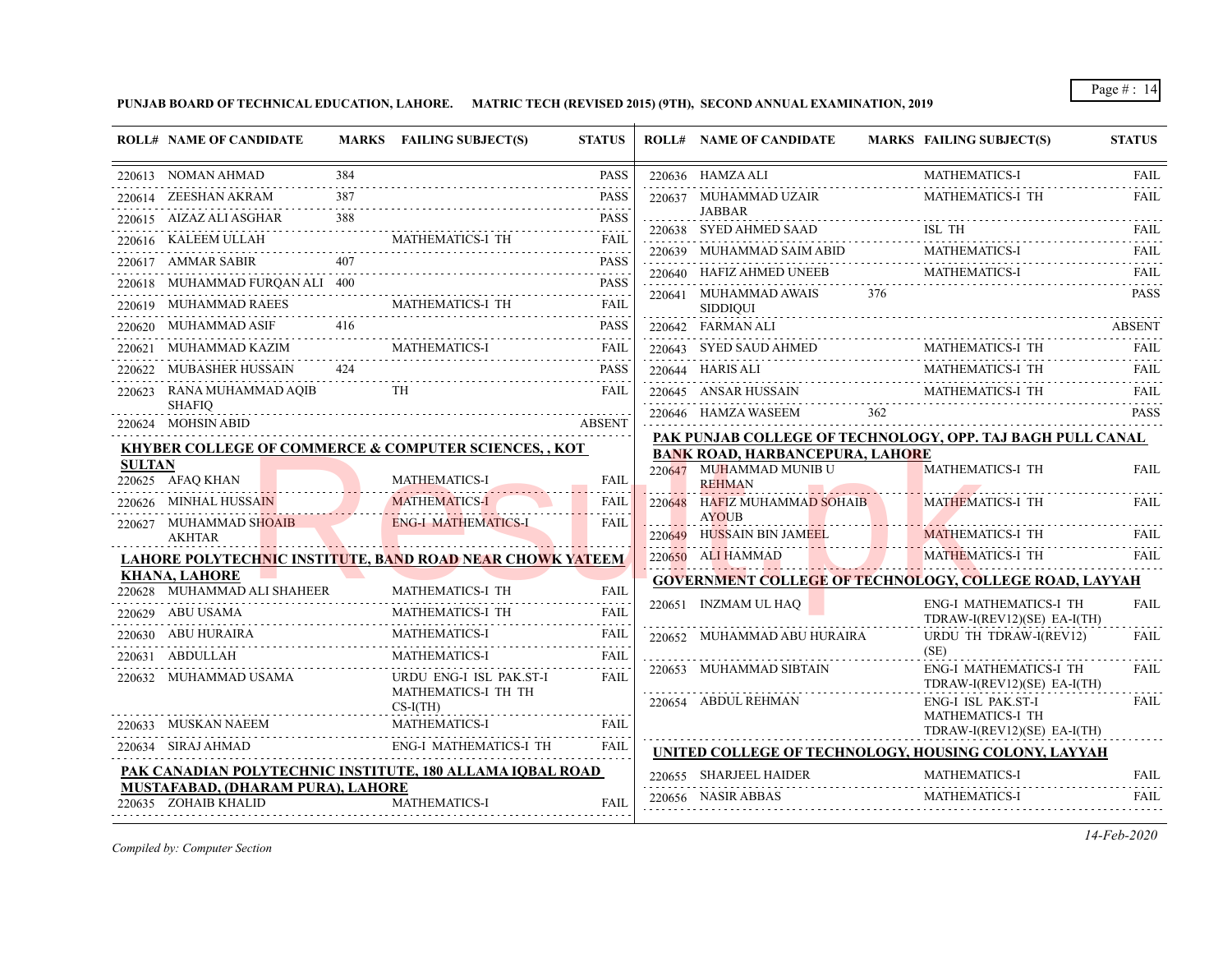# **PUNJAB BOARD OF TECHNICAL EDUCATION, LAHORE. MATRIC TECH (REVISED 2015) (9TH), SECOND ANNUAL EXAMINATION, 2019**

|                 | <b>ROLL# NAME OF CANDIDATE</b>                       |     | MARKS FAILING SUBJECT(S)                               | <b>STATUS</b>           |        | <b>ROLL# NAME OF CANDIDATE</b>                     |     | MARKS FAILING SUBJECT(S)                                    | <b>STATUS</b>       |
|-----------------|------------------------------------------------------|-----|--------------------------------------------------------|-------------------------|--------|----------------------------------------------------|-----|-------------------------------------------------------------|---------------------|
|                 | 220657 ILYAS RAZA                                    |     | <b>MATHEMATICS-I</b>                                   | FAIL                    |        | 220689 MUHAMMAD HUMAIR LATIF406                    |     |                                                             | <b>PASS</b>         |
|                 | 220658 MUHAMMAD IMRAN                                |     |                                                        | <b>ABSENT</b>           |        | 220690 SANA ULLAH                                  | 415 |                                                             | <b>PASS</b>         |
|                 | 220659 MUHAMMAD ARSHAD                               |     | MATHEMATICS-I EA-I(TH)                                 | FAIL                    |        | 220691 SYED MUHAMMAD                               |     | MATHEMATICS-I                                               | <b>FAIL</b>         |
| 220660          | <b>ZAID BIN SHAHID</b>                               |     | MATHEMATICS-I TH EA-I(TH)                              | المتعامل<br><b>FAIL</b> |        | HAMMAD MUSLIM SHAH                                 |     |                                                             |                     |
|                 | 220661 MUHAMMAD ABDUL WASAY                          |     | MATHEMATICS-I EA-I(TH)                                 | FAIL                    |        | HBL CHOWK, MIANWALI                                |     | JINNAH PUBLIC TECHNICAL SCHOOL, POST OFFICE DAUD KHEL, NEAR |                     |
|                 | 220662 SYED ALI SHAH HUSSAIN<br><b>MEHDI</b>         |     | <b>MATHEMATICS-I</b>                                   | FAIL                    |        | 220692 KARAMAT ULLAH KHAN                          |     | <b>URDU PAK.ST-I</b><br>MATHEMATICS-I TH                    | FAIL                |
|                 | 220663 SHOAIB RASOOL                                 | 371 |                                                        | <b>PASS</b>             |        | 220693 MUHAMMAD TOUSIF                             |     | MATHEMATICS-I TH                                            | <b>FAIL</b>         |
|                 | 220664 MUHAMMAD ASAD                                 | 347 |                                                        | <b>PASS</b>             |        | 220694 MUHAMMAD SAEED KHAN                         |     | ENG-I MATHEMATICS-I                                         | <b>FAIL</b>         |
|                 | 220665 MUBASHIR HUSSAIN                              |     | <b>MATHEMATICS-I</b>                                   | <b>FAIL</b>             |        | 220695 AHSAN ULLAH KHAN                            |     | <b>ENG-I MATHEMATICS-I</b>                                  | <b>FAIL</b>         |
| 220666          | <b>TABISH MEHDI</b>                                  |     | MATHEMATICS-I TH                                       | <b>FAIL</b>             |        | 220696     SAJAWAT ULLAH KHAN                      |     | <b>MATHEMATICS-I</b>                                        | FAIL                |
|                 | 220667 ALI RAZA                                      |     | TH EA-I(TH)                                            | <b>FAIL</b>             |        | 220697 MUHAMMAD NEMAT                              |     | ENG-I MATHEMATICS-I                                         | <b>FAIL</b>         |
|                 | 220668 AHSAN ULLAH KHAN                              |     | <b>MATHEMATICS-I</b>                                   | <b>FAIL</b>             |        | ULLAH KHAN                                         |     |                                                             |                     |
|                 |                                                      |     | MUSLIM COLLEGE OF TECHNOLOGY, WIJHIANWALA, MIAN CHANNU |                         |        | 220698 SALEEM ULLAH KHAN                           |     | <b>MATHEMATICS-I</b>                                        | <b>FAIL</b>         |
|                 | 220675 GHULAM ABBAS                                  |     | <b>MATHEMATICS-I</b>                                   | <b>FAIL</b>             |        | 220699 ZIA ULLAH KHAN                              |     | ENG-I                                                       | <b>FAIL</b>         |
|                 | 220676 MUHAMMAD TARIQ IQBAL                          |     | TH                                                     | <b>FAIL</b>             | 220700 | NOKER ABBAS                                        | 389 | <b>ENG-I MATHEMATICS-I</b>                                  | <b>PASS</b>         |
| 220677          | TALAT MEHMOOD                                        | 360 | .                                                      | <b>PASS</b>             | 220701 | <b>RAEES KHAN</b>                                  |     | <b>ENG-I MATHEMATICS-I</b>                                  | <b>FAIL</b><br>FAIL |
|                 | 220678    SADAM HUSSAIN                              |     | <b>MATHEMATICS-I</b>                                   | <b>FAIL</b>             |        | 220702 MUHAMMAD JUNAID KHAN                        |     | <b>ENG-I MATHEMATICS-I</b>                                  | <b>FAIL</b>         |
|                 | 220679 FATIMA NADEEM                                 | 388 |                                                        | <b>PASS</b>             |        | 220703 MATI ULLAH KHAN<br>220704 GHAZANFAR SHEHZAD |     | MATHEMATICS-I                                               | FAIL                |
|                 | 220680 AMNA BIBI                                     |     |                                                        | <b>ABSENT</b>           |        | 220705 ARSLAN HUSSAIN JAFARY                       |     | ENG-I                                                       | <b>FAIL</b>         |
|                 | 220681 SAGHEER AHMAD                                 |     | <b>MATHEMATICS-I</b>                                   | FAIL                    |        | 220706 RASHID MEHMOOD                              |     | <b>MATHEMATICS-I</b>                                        | <b>FAIL</b>         |
|                 | 220682 AQEEL ABBAS                                   |     | <b>MATHEMATICS-I</b>                                   | <b>FAIL</b>             |        | 220707 ARIF ABBAS                                  |     | <b>ENG-I MATHEMATICS-I</b>                                  | <b>FAIL</b>         |
|                 | ISLAMIA TECHNICAL INSTITUTE, GHUNDI ROAD, MUSA KHEL, |     |                                                        |                         |        | 220708 SANWAL KHAN                                 |     | <b>ENG-I MATHEMATICS-I</b>                                  | FAIL                |
| <b>MIANWALI</b> |                                                      |     |                                                        |                         |        | 220709 HUMAIR HAYAT KHAN                           |     | ENG-I PAK.ST-I                                              | <b>FAIL</b>         |
|                 | 220683 MUHAMMAD IDREES KHAN                          |     | ENG-I MATHEMATICS-I TH                                 | <b>FAIL</b>             |        |                                                    |     | <b>MATHEMATICS-I</b>                                        |                     |
|                 | 220684 RANBAZ KHAN                                   | 383 |                                                        | <b>PASS</b>             |        | 220710 MUHAMMAD TAIMOOR                            |     | ENG-I                                                       | FAIL                |
| 220685          | BILAL YASIN                                          |     | <b>ENG-I ISL MATHEMATICS-I</b><br>TH                   | FAIL                    |        | <b>AKHTER KHAN</b>                                 |     |                                                             |                     |
|                 | 220686 IKRAM ULLAH                                   | 364 |                                                        | <b>PASS</b>             |        | 220711 MUREED HUSSAIN                              |     | <b>MATHEMATICS-I</b>                                        | FAIL                |
|                 | 220687 GUL FARAZ KHAN                                | 390 |                                                        | <b>PASS</b>             |        | 220712 YASIR ABBAS                                 |     | ENG-I ISL MATHEMATICS-I<br>$CS-I(TH)$                       | <b>FAIL</b>         |
|                 | 220688 OAISAR KHAN                                   |     | ENG-I MATHEMATICS-I TH                                 | <b>FAIL</b>             |        | 220713 AHMAD HAYAT                                 |     | ENG-I ISL MATHEMATICS-I<br>$CS-I(TH)$                       | <b>FAIL</b>         |

*Compiled by: Computer Section*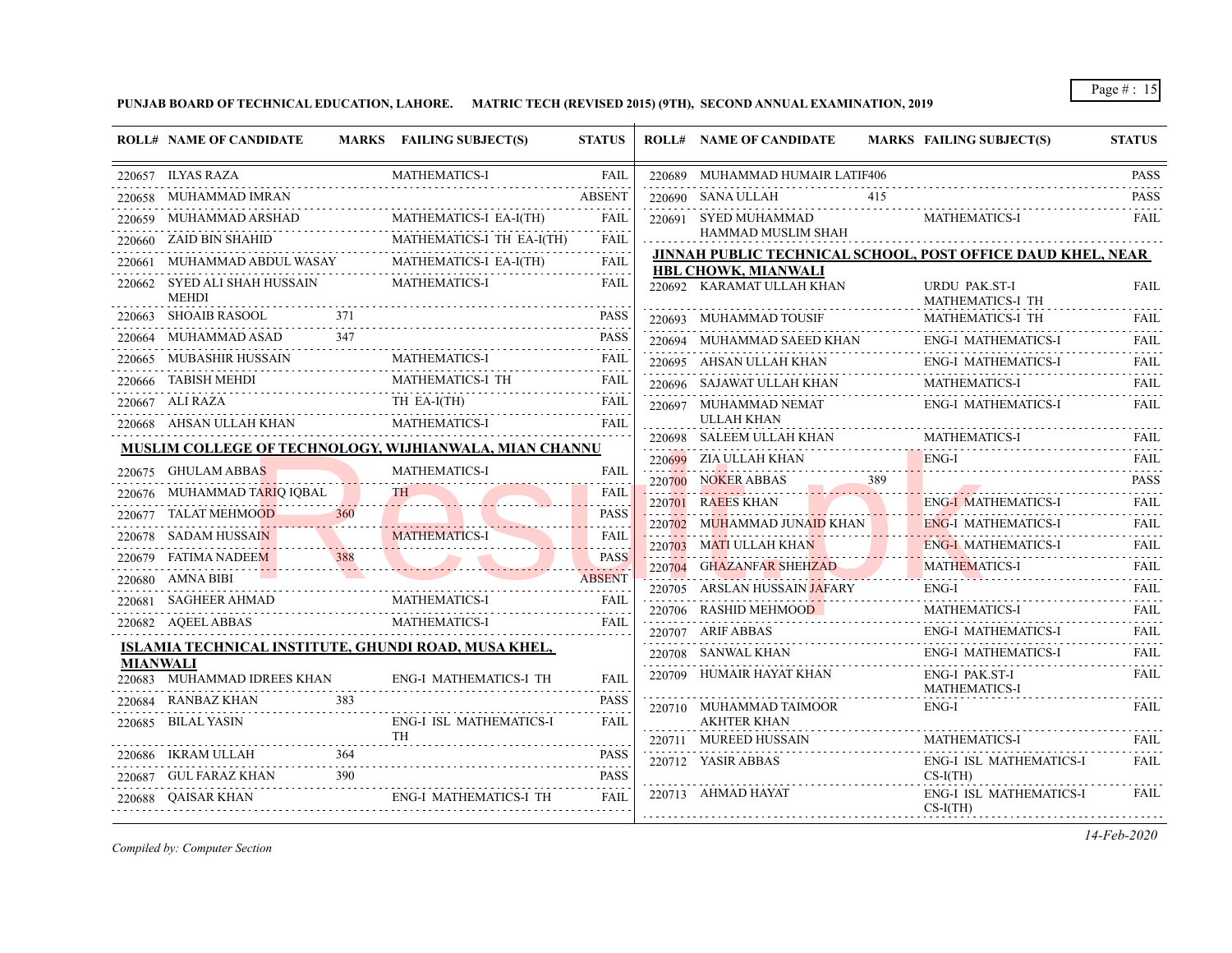**PUNJAB BOARD OF TECHNICAL EDUCATION, LAHORE. MATRIC TECH (REVISED 2015) (9TH), SECOND ANNUAL EXAMINATION, 2019**

| 220714 MUHAMMAD SAJWAL<br><b>ENG-I MATHEMATICS-I</b><br>220738 BASIM ALI<br>PAK ST-I MATHEMATICS-I TH<br><b>FAIL</b><br>$CS-I(TH)$<br>MATHEMATICS-I TH<br>220739 HAIDER ALI<br>220715 GHULAM QADIR KHAN<br><b>ENG-I MATHEMATICS-I</b><br><b>FAIL</b><br>220740 MUHAMMAD FAIZAN<br>TH<br>$\mathcal{L}^{\mathcal{A}}\left( \mathcal{L}^{\mathcal{A}}\left( \mathcal{L}^{\mathcal{A}}\right) \right) =\mathcal{L}^{\mathcal{A}}\left( \mathcal{L}^{\mathcal{A}}\right)$<br><b>ENG-I ISL MATHEMATICS-I</b><br>220716 HAYAT ULLAH KHAN<br><b>FAIL</b><br><b>AHMAD</b><br><b>TH</b><br>220741 MUDASSIR ALI<br>SAIFIA POLYTECHNIC INSTITUTE, GULSHAN E SAIFIA, PAF ROAD,<br>MIANWALI<br>220742 MUHAMMAD NORAIZ<br>TH.<br>220717 IMRAN NAZEER KHAN<br><b>MATHEMATICS-I</b><br><b>FAIL</b><br><b>MATHEMATICS-I</b><br>220743 HAMMAD FAROOQ<br>220718 AITZAZ AHSAN AMEER<br>MATHEMATICS-I<br>FAIL<br>$EA-I(TH)$<br>220744 MUHAMMAD SHAZAIB<br>.<br><b>MATHEMATICS-I</b><br>220719 FARMAN ULLAH<br>FAIL<br>MATHEMATICS-I TH<br>220745 TALHA SHAHZAD<br><b>MATHEMATICS-I</b><br>OUDRAT ULLAH<br>FAIL<br>220720<br><b>MATHEMATICS-I</b><br>220746 TANVEER ALI<br>.<br>MATHEMATICS-I<br><b>ZAFAR MEHDI</b><br>FAIL<br>220721<br><b>MATHEMATICS-I</b><br>220747 MUHAMMAD TALHA<br><b>MATHEMATICS-I</b><br>MUHAMMAD AWAIS TAHIR<br>FAIL<br>MATHEMATICS-I EA-I(TH)<br>220748 QAISAR ABBAS<br>MATHEMATICS-I TH<br>220723 MUHAMMAD SHAH ZAIB<br><b>FAIL</b><br><b>ENG-I MATHEMATICS-I TH</b><br>220749 ARSLAN ASAD<br>.<br>346<br>220724 RIHA<br><b>PASS</b><br>MATHEMATICS-I<br>220750 MUHAMMAD WASEEM<br><b>MATHEMATICS-I</b><br>220725 SUMAIRA BATTOL<br><b>FAIL</b><br>220751 CHAMAN SHAHZAD<br><b>ENG-I MATHEMATICS-I TH</b><br><b>MATHEMATICS-I</b><br>220726 SURRIA JABBAR<br>FAIL<br>$EA-I(TH)$<br>MATHEMATICS-I TH EA-I(TH)<br>220752 AHMAD SHAHZAD<br>370<br>220727 MAHNOOR<br><b>PASS</b><br>220753 ADEEL MALIK<br><b>MATHEMATICS-I</b><br>220728 MEHVISH GUL<br><b>MATHEMATICS-I</b><br><b>FAIL</b><br>220754 MUHAMMAD ABDULLAH<br>MATHEMATICS-I EA-I(TH)<br><b>TH</b><br><b>FAIL</b><br>220729 AJMAL AZIZ<br>AL-HIRA COLLEGE OF TECHNOLOGY, NEAR MAIN BAZAR, QUAIDABAD<br><b>SUFFAH COLLEGE OF EDUCATION &amp; TECHNOLOGY, MUSLIM COLONY.,</b><br><b>MIANWALI</b><br>220756 SAFI ULLAH<br>MATHEMATICS-I<br>220730 MUHAMMAD HAMMAD<br>372<br><b>PASS</b><br>220757 IKRAM ULLAH<br>220731 MUHAMMAD USMAN<br><b>MATHEMATICS-I</b><br><b>FAIL</b><br>220758 MUHAMMAD AZHAR<br><b>MATHEMATICS-I</b><br>220732 AMJID RIZWAN<br><b>ENG-I MATHEMATICS-I TH</b><br><b>FAIL</b><br>MATHEMATICS-I TH<br>220759 MUHAMMAD NOMAN<br><b>MATHEMATICS-I TH</b><br>ADNAN REHMAN<br>FAIL<br>220733<br>MATHEMATICS-I<br>220760 MUHAMMAD SHEHZAD<br>$\frac{1}{2} \left( \frac{1}{2} \right) \left( \frac{1}{2} \right) \left( \frac{1}{2} \right) \left( \frac{1}{2} \right) \left( \frac{1}{2} \right)$<br>TARIQ SAEED KHAN<br>MATHEMATICS-I TH CS-I(TH)<br>FAIL<br>220734<br>220761 MUHAMMAD KASHIF IQBAL<br>220735 AMEER HAMZA SHAHZEB<br><b>ABSENT</b><br>220762 MUHAMMAD AWAIS HAYAT<br>220736 MUHAMMAD MUZAMIL<br><b>ABSENT</b><br>MATHEMATICS-I<br>220763 DANISH ASHFAQ<br><b>ISLAM</b><br><b>MATHEMATICS-I</b><br>220764 MUHAMMAD KAMRAN<br>JINNAH POLYTECHNIC INSTITUTE, BHAWANA JHANG ROAD, PANSERA<br>220765 MUHAMMAD ILYAS<br>220737 IMTIAZ<br><b>TH</b><br><b>FAIL</b><br>MATHEMATICS-I<br>220766 MUHAMMAD ISHFAQ | <b>ROLL# NAME OF CANDIDATE</b> | MARKS FAILING SUBJECT(S) | <b>STATUS</b> | <b>ROLL# NAME OF CANDIDATE</b> | <b>MARKS FAILING SUBJECT(S)</b> | <b>STATUS</b>              |
|-----------------------------------------------------------------------------------------------------------------------------------------------------------------------------------------------------------------------------------------------------------------------------------------------------------------------------------------------------------------------------------------------------------------------------------------------------------------------------------------------------------------------------------------------------------------------------------------------------------------------------------------------------------------------------------------------------------------------------------------------------------------------------------------------------------------------------------------------------------------------------------------------------------------------------------------------------------------------------------------------------------------------------------------------------------------------------------------------------------------------------------------------------------------------------------------------------------------------------------------------------------------------------------------------------------------------------------------------------------------------------------------------------------------------------------------------------------------------------------------------------------------------------------------------------------------------------------------------------------------------------------------------------------------------------------------------------------------------------------------------------------------------------------------------------------------------------------------------------------------------------------------------------------------------------------------------------------------------------------------------------------------------------------------------------------------------------------------------------------------------------------------------------------------------------------------------------------------------------------------------------------------------------------------------------------------------------------------------------------------------------------------------------------------------------------------------------------------------------------------------------------------------------------------------------------------------------------------------------------------------------------------------------------------------------------------------------------------------------------------------------------------------------------------------------------------------------------------------------------------------------------------------------------------------------------------------------------------------------------------------------------------------------------------------------------------------------------------------------------------------------------------------------------------------------------------------------------------------------------------------------------------------------------------------------------------------------------------------------------------------------------------------------|--------------------------------|--------------------------|---------------|--------------------------------|---------------------------------|----------------------------|
|                                                                                                                                                                                                                                                                                                                                                                                                                                                                                                                                                                                                                                                                                                                                                                                                                                                                                                                                                                                                                                                                                                                                                                                                                                                                                                                                                                                                                                                                                                                                                                                                                                                                                                                                                                                                                                                                                                                                                                                                                                                                                                                                                                                                                                                                                                                                                                                                                                                                                                                                                                                                                                                                                                                                                                                                                                                                                                                                                                                                                                                                                                                                                                                                                                                                                                                                                                                                     |                                |                          |               |                                |                                 | <b>FAIL</b>                |
|                                                                                                                                                                                                                                                                                                                                                                                                                                                                                                                                                                                                                                                                                                                                                                                                                                                                                                                                                                                                                                                                                                                                                                                                                                                                                                                                                                                                                                                                                                                                                                                                                                                                                                                                                                                                                                                                                                                                                                                                                                                                                                                                                                                                                                                                                                                                                                                                                                                                                                                                                                                                                                                                                                                                                                                                                                                                                                                                                                                                                                                                                                                                                                                                                                                                                                                                                                                                     |                                |                          |               |                                |                                 | FAIL                       |
|                                                                                                                                                                                                                                                                                                                                                                                                                                                                                                                                                                                                                                                                                                                                                                                                                                                                                                                                                                                                                                                                                                                                                                                                                                                                                                                                                                                                                                                                                                                                                                                                                                                                                                                                                                                                                                                                                                                                                                                                                                                                                                                                                                                                                                                                                                                                                                                                                                                                                                                                                                                                                                                                                                                                                                                                                                                                                                                                                                                                                                                                                                                                                                                                                                                                                                                                                                                                     |                                |                          |               |                                |                                 | FAIL                       |
|                                                                                                                                                                                                                                                                                                                                                                                                                                                                                                                                                                                                                                                                                                                                                                                                                                                                                                                                                                                                                                                                                                                                                                                                                                                                                                                                                                                                                                                                                                                                                                                                                                                                                                                                                                                                                                                                                                                                                                                                                                                                                                                                                                                                                                                                                                                                                                                                                                                                                                                                                                                                                                                                                                                                                                                                                                                                                                                                                                                                                                                                                                                                                                                                                                                                                                                                                                                                     |                                |                          |               |                                |                                 | <b>FAIL</b>                |
|                                                                                                                                                                                                                                                                                                                                                                                                                                                                                                                                                                                                                                                                                                                                                                                                                                                                                                                                                                                                                                                                                                                                                                                                                                                                                                                                                                                                                                                                                                                                                                                                                                                                                                                                                                                                                                                                                                                                                                                                                                                                                                                                                                                                                                                                                                                                                                                                                                                                                                                                                                                                                                                                                                                                                                                                                                                                                                                                                                                                                                                                                                                                                                                                                                                                                                                                                                                                     |                                |                          |               |                                |                                 | .<br><b>FAIL</b>           |
|                                                                                                                                                                                                                                                                                                                                                                                                                                                                                                                                                                                                                                                                                                                                                                                                                                                                                                                                                                                                                                                                                                                                                                                                                                                                                                                                                                                                                                                                                                                                                                                                                                                                                                                                                                                                                                                                                                                                                                                                                                                                                                                                                                                                                                                                                                                                                                                                                                                                                                                                                                                                                                                                                                                                                                                                                                                                                                                                                                                                                                                                                                                                                                                                                                                                                                                                                                                                     |                                |                          |               |                                |                                 | <b>FAIL</b>                |
|                                                                                                                                                                                                                                                                                                                                                                                                                                                                                                                                                                                                                                                                                                                                                                                                                                                                                                                                                                                                                                                                                                                                                                                                                                                                                                                                                                                                                                                                                                                                                                                                                                                                                                                                                                                                                                                                                                                                                                                                                                                                                                                                                                                                                                                                                                                                                                                                                                                                                                                                                                                                                                                                                                                                                                                                                                                                                                                                                                                                                                                                                                                                                                                                                                                                                                                                                                                                     |                                |                          |               |                                |                                 | .<br>FAIL                  |
|                                                                                                                                                                                                                                                                                                                                                                                                                                                                                                                                                                                                                                                                                                                                                                                                                                                                                                                                                                                                                                                                                                                                                                                                                                                                                                                                                                                                                                                                                                                                                                                                                                                                                                                                                                                                                                                                                                                                                                                                                                                                                                                                                                                                                                                                                                                                                                                                                                                                                                                                                                                                                                                                                                                                                                                                                                                                                                                                                                                                                                                                                                                                                                                                                                                                                                                                                                                                     |                                |                          |               |                                |                                 | FAIL                       |
|                                                                                                                                                                                                                                                                                                                                                                                                                                                                                                                                                                                                                                                                                                                                                                                                                                                                                                                                                                                                                                                                                                                                                                                                                                                                                                                                                                                                                                                                                                                                                                                                                                                                                                                                                                                                                                                                                                                                                                                                                                                                                                                                                                                                                                                                                                                                                                                                                                                                                                                                                                                                                                                                                                                                                                                                                                                                                                                                                                                                                                                                                                                                                                                                                                                                                                                                                                                                     |                                |                          |               |                                |                                 | FAIL                       |
|                                                                                                                                                                                                                                                                                                                                                                                                                                                                                                                                                                                                                                                                                                                                                                                                                                                                                                                                                                                                                                                                                                                                                                                                                                                                                                                                                                                                                                                                                                                                                                                                                                                                                                                                                                                                                                                                                                                                                                                                                                                                                                                                                                                                                                                                                                                                                                                                                                                                                                                                                                                                                                                                                                                                                                                                                                                                                                                                                                                                                                                                                                                                                                                                                                                                                                                                                                                                     |                                |                          |               |                                |                                 | .<br><b>FAIL</b>           |
|                                                                                                                                                                                                                                                                                                                                                                                                                                                                                                                                                                                                                                                                                                                                                                                                                                                                                                                                                                                                                                                                                                                                                                                                                                                                                                                                                                                                                                                                                                                                                                                                                                                                                                                                                                                                                                                                                                                                                                                                                                                                                                                                                                                                                                                                                                                                                                                                                                                                                                                                                                                                                                                                                                                                                                                                                                                                                                                                                                                                                                                                                                                                                                                                                                                                                                                                                                                                     |                                |                          |               |                                |                                 | <b>FAIL</b>                |
|                                                                                                                                                                                                                                                                                                                                                                                                                                                                                                                                                                                                                                                                                                                                                                                                                                                                                                                                                                                                                                                                                                                                                                                                                                                                                                                                                                                                                                                                                                                                                                                                                                                                                                                                                                                                                                                                                                                                                                                                                                                                                                                                                                                                                                                                                                                                                                                                                                                                                                                                                                                                                                                                                                                                                                                                                                                                                                                                                                                                                                                                                                                                                                                                                                                                                                                                                                                                     |                                |                          |               |                                |                                 | والمتعاملات<br><b>FAIL</b> |
|                                                                                                                                                                                                                                                                                                                                                                                                                                                                                                                                                                                                                                                                                                                                                                                                                                                                                                                                                                                                                                                                                                                                                                                                                                                                                                                                                                                                                                                                                                                                                                                                                                                                                                                                                                                                                                                                                                                                                                                                                                                                                                                                                                                                                                                                                                                                                                                                                                                                                                                                                                                                                                                                                                                                                                                                                                                                                                                                                                                                                                                                                                                                                                                                                                                                                                                                                                                                     |                                |                          |               |                                |                                 | .<br><b>FAIL</b>           |
|                                                                                                                                                                                                                                                                                                                                                                                                                                                                                                                                                                                                                                                                                                                                                                                                                                                                                                                                                                                                                                                                                                                                                                                                                                                                                                                                                                                                                                                                                                                                                                                                                                                                                                                                                                                                                                                                                                                                                                                                                                                                                                                                                                                                                                                                                                                                                                                                                                                                                                                                                                                                                                                                                                                                                                                                                                                                                                                                                                                                                                                                                                                                                                                                                                                                                                                                                                                                     |                                |                          |               |                                |                                 | <b>FAIL</b>                |
|                                                                                                                                                                                                                                                                                                                                                                                                                                                                                                                                                                                                                                                                                                                                                                                                                                                                                                                                                                                                                                                                                                                                                                                                                                                                                                                                                                                                                                                                                                                                                                                                                                                                                                                                                                                                                                                                                                                                                                                                                                                                                                                                                                                                                                                                                                                                                                                                                                                                                                                                                                                                                                                                                                                                                                                                                                                                                                                                                                                                                                                                                                                                                                                                                                                                                                                                                                                                     |                                |                          |               |                                |                                 |                            |
|                                                                                                                                                                                                                                                                                                                                                                                                                                                                                                                                                                                                                                                                                                                                                                                                                                                                                                                                                                                                                                                                                                                                                                                                                                                                                                                                                                                                                                                                                                                                                                                                                                                                                                                                                                                                                                                                                                                                                                                                                                                                                                                                                                                                                                                                                                                                                                                                                                                                                                                                                                                                                                                                                                                                                                                                                                                                                                                                                                                                                                                                                                                                                                                                                                                                                                                                                                                                     |                                |                          |               |                                |                                 | FAIL                       |
|                                                                                                                                                                                                                                                                                                                                                                                                                                                                                                                                                                                                                                                                                                                                                                                                                                                                                                                                                                                                                                                                                                                                                                                                                                                                                                                                                                                                                                                                                                                                                                                                                                                                                                                                                                                                                                                                                                                                                                                                                                                                                                                                                                                                                                                                                                                                                                                                                                                                                                                                                                                                                                                                                                                                                                                                                                                                                                                                                                                                                                                                                                                                                                                                                                                                                                                                                                                                     |                                |                          |               |                                |                                 | FAIL                       |
|                                                                                                                                                                                                                                                                                                                                                                                                                                                                                                                                                                                                                                                                                                                                                                                                                                                                                                                                                                                                                                                                                                                                                                                                                                                                                                                                                                                                                                                                                                                                                                                                                                                                                                                                                                                                                                                                                                                                                                                                                                                                                                                                                                                                                                                                                                                                                                                                                                                                                                                                                                                                                                                                                                                                                                                                                                                                                                                                                                                                                                                                                                                                                                                                                                                                                                                                                                                                     |                                |                          |               |                                |                                 | <b>FAIL</b>                |
|                                                                                                                                                                                                                                                                                                                                                                                                                                                                                                                                                                                                                                                                                                                                                                                                                                                                                                                                                                                                                                                                                                                                                                                                                                                                                                                                                                                                                                                                                                                                                                                                                                                                                                                                                                                                                                                                                                                                                                                                                                                                                                                                                                                                                                                                                                                                                                                                                                                                                                                                                                                                                                                                                                                                                                                                                                                                                                                                                                                                                                                                                                                                                                                                                                                                                                                                                                                                     |                                |                          |               |                                |                                 |                            |
|                                                                                                                                                                                                                                                                                                                                                                                                                                                                                                                                                                                                                                                                                                                                                                                                                                                                                                                                                                                                                                                                                                                                                                                                                                                                                                                                                                                                                                                                                                                                                                                                                                                                                                                                                                                                                                                                                                                                                                                                                                                                                                                                                                                                                                                                                                                                                                                                                                                                                                                                                                                                                                                                                                                                                                                                                                                                                                                                                                                                                                                                                                                                                                                                                                                                                                                                                                                                     |                                |                          |               |                                |                                 | FAII.                      |
|                                                                                                                                                                                                                                                                                                                                                                                                                                                                                                                                                                                                                                                                                                                                                                                                                                                                                                                                                                                                                                                                                                                                                                                                                                                                                                                                                                                                                                                                                                                                                                                                                                                                                                                                                                                                                                                                                                                                                                                                                                                                                                                                                                                                                                                                                                                                                                                                                                                                                                                                                                                                                                                                                                                                                                                                                                                                                                                                                                                                                                                                                                                                                                                                                                                                                                                                                                                                     |                                |                          |               |                                |                                 | <b>ABSENT</b>              |
|                                                                                                                                                                                                                                                                                                                                                                                                                                                                                                                                                                                                                                                                                                                                                                                                                                                                                                                                                                                                                                                                                                                                                                                                                                                                                                                                                                                                                                                                                                                                                                                                                                                                                                                                                                                                                                                                                                                                                                                                                                                                                                                                                                                                                                                                                                                                                                                                                                                                                                                                                                                                                                                                                                                                                                                                                                                                                                                                                                                                                                                                                                                                                                                                                                                                                                                                                                                                     |                                |                          |               |                                |                                 | <b>FAIL</b>                |
|                                                                                                                                                                                                                                                                                                                                                                                                                                                                                                                                                                                                                                                                                                                                                                                                                                                                                                                                                                                                                                                                                                                                                                                                                                                                                                                                                                                                                                                                                                                                                                                                                                                                                                                                                                                                                                                                                                                                                                                                                                                                                                                                                                                                                                                                                                                                                                                                                                                                                                                                                                                                                                                                                                                                                                                                                                                                                                                                                                                                                                                                                                                                                                                                                                                                                                                                                                                                     |                                |                          |               |                                |                                 | <b>FAIL</b>                |
|                                                                                                                                                                                                                                                                                                                                                                                                                                                                                                                                                                                                                                                                                                                                                                                                                                                                                                                                                                                                                                                                                                                                                                                                                                                                                                                                                                                                                                                                                                                                                                                                                                                                                                                                                                                                                                                                                                                                                                                                                                                                                                                                                                                                                                                                                                                                                                                                                                                                                                                                                                                                                                                                                                                                                                                                                                                                                                                                                                                                                                                                                                                                                                                                                                                                                                                                                                                                     |                                |                          |               |                                |                                 | FAIL                       |
|                                                                                                                                                                                                                                                                                                                                                                                                                                                                                                                                                                                                                                                                                                                                                                                                                                                                                                                                                                                                                                                                                                                                                                                                                                                                                                                                                                                                                                                                                                                                                                                                                                                                                                                                                                                                                                                                                                                                                                                                                                                                                                                                                                                                                                                                                                                                                                                                                                                                                                                                                                                                                                                                                                                                                                                                                                                                                                                                                                                                                                                                                                                                                                                                                                                                                                                                                                                                     |                                |                          |               |                                |                                 | <b>ABSENT</b>              |
|                                                                                                                                                                                                                                                                                                                                                                                                                                                                                                                                                                                                                                                                                                                                                                                                                                                                                                                                                                                                                                                                                                                                                                                                                                                                                                                                                                                                                                                                                                                                                                                                                                                                                                                                                                                                                                                                                                                                                                                                                                                                                                                                                                                                                                                                                                                                                                                                                                                                                                                                                                                                                                                                                                                                                                                                                                                                                                                                                                                                                                                                                                                                                                                                                                                                                                                                                                                                     |                                |                          |               |                                |                                 | <b>ABSENT</b>              |
|                                                                                                                                                                                                                                                                                                                                                                                                                                                                                                                                                                                                                                                                                                                                                                                                                                                                                                                                                                                                                                                                                                                                                                                                                                                                                                                                                                                                                                                                                                                                                                                                                                                                                                                                                                                                                                                                                                                                                                                                                                                                                                                                                                                                                                                                                                                                                                                                                                                                                                                                                                                                                                                                                                                                                                                                                                                                                                                                                                                                                                                                                                                                                                                                                                                                                                                                                                                                     |                                |                          |               |                                |                                 | <b>FAIL</b>                |
|                                                                                                                                                                                                                                                                                                                                                                                                                                                                                                                                                                                                                                                                                                                                                                                                                                                                                                                                                                                                                                                                                                                                                                                                                                                                                                                                                                                                                                                                                                                                                                                                                                                                                                                                                                                                                                                                                                                                                                                                                                                                                                                                                                                                                                                                                                                                                                                                                                                                                                                                                                                                                                                                                                                                                                                                                                                                                                                                                                                                                                                                                                                                                                                                                                                                                                                                                                                                     |                                |                          |               |                                |                                 | .<br><b>FAIL</b>           |
|                                                                                                                                                                                                                                                                                                                                                                                                                                                                                                                                                                                                                                                                                                                                                                                                                                                                                                                                                                                                                                                                                                                                                                                                                                                                                                                                                                                                                                                                                                                                                                                                                                                                                                                                                                                                                                                                                                                                                                                                                                                                                                                                                                                                                                                                                                                                                                                                                                                                                                                                                                                                                                                                                                                                                                                                                                                                                                                                                                                                                                                                                                                                                                                                                                                                                                                                                                                                     |                                |                          |               |                                |                                 | والمتحدث                   |
|                                                                                                                                                                                                                                                                                                                                                                                                                                                                                                                                                                                                                                                                                                                                                                                                                                                                                                                                                                                                                                                                                                                                                                                                                                                                                                                                                                                                                                                                                                                                                                                                                                                                                                                                                                                                                                                                                                                                                                                                                                                                                                                                                                                                                                                                                                                                                                                                                                                                                                                                                                                                                                                                                                                                                                                                                                                                                                                                                                                                                                                                                                                                                                                                                                                                                                                                                                                                     |                                |                          |               |                                |                                 | FAIL                       |

*Compiled by: Computer Section*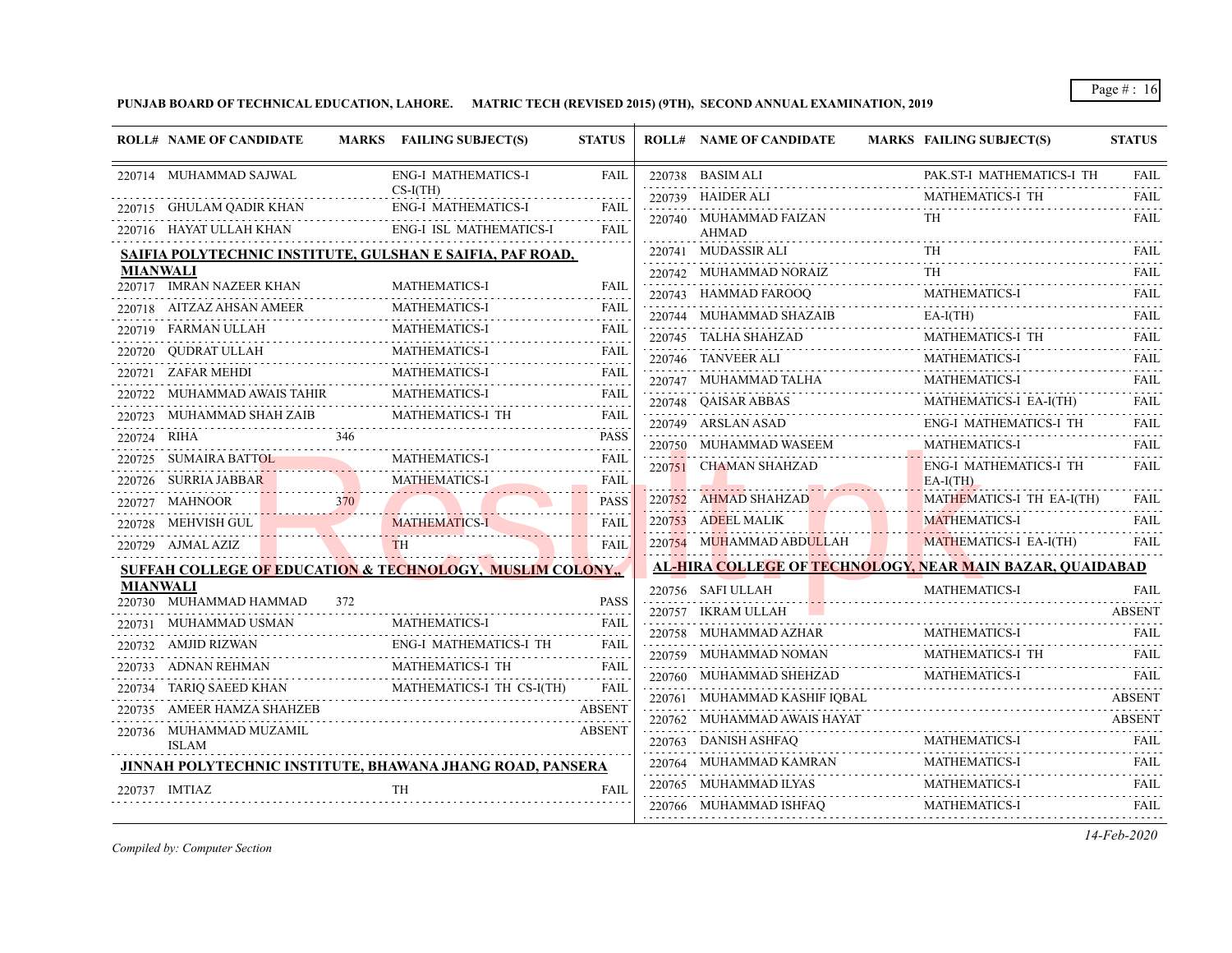**PUNJAB BOARD OF TECHNICAL EDUCATION, LAHORE. MATRIC TECH (REVISED 2015) (9TH), SECOND ANNUAL EXAMINATION, 2019**

|        | <b>ROLL# NAME OF CANDIDATE</b>                   |     | MARKS FAILING SUBJECT(S)                               | <b>STATUS</b>       |        | <b>ROLL# NAME OF CANDIDATE</b>           |          | <b>MARKS FAILING SUBJECT(S)</b>                                                                                                         | <b>STATUS</b>    |
|--------|--------------------------------------------------|-----|--------------------------------------------------------|---------------------|--------|------------------------------------------|----------|-----------------------------------------------------------------------------------------------------------------------------------------|------------------|
|        | 220767 MUHAMMAD NAEEM                            |     | <b>MATHEMATICS-I</b>                                   | <b>FAIL</b>         |        | 220793 MUHAMMAD YOUSAF                   | 400      |                                                                                                                                         | <b>PASS</b>      |
|        | 220768 MUHAMMAD AFTAB KHAN                       |     | <b>MATHEMATICS-I</b>                                   | FAIL                |        | 220794 ARSLAN AHMAD                      | 404      |                                                                                                                                         | <b>PASS</b>      |
|        | 220769 MUHAMMAD ASIF                             |     | <b>MATHEMATICS-I</b>                                   | FAIL                |        | 220795 KHURRAM SHEHZAD                   | 428      |                                                                                                                                         | <b>PASS</b><br>. |
|        | 220770 FAZAL KAREEM                              |     | MATHEMATICS-I TH                                       | <b>FAIL</b>         |        | 220796 ALI HASSAN                        | 372      |                                                                                                                                         | <b>PASS</b>      |
|        | 220771 UMER FAROOQ                               |     | <b>MATHEMATICS-I</b>                                   | FAIL                |        | 220797 MUHAMMAD ZEESHAN                  | 371      |                                                                                                                                         | <b>PASS</b>      |
|        | 220772 MUHAMMAD SHAMEER                          |     | ISL.                                                   | <b>FAIL</b>         |        | <b>KHAN</b><br>220798 ABU UBAIDA         |          |                                                                                                                                         | FAIL             |
|        | 220773 SUMMER ABBAS                              |     | MATHEMATICS-I EA-I(TH)                                 | <b>FAIL</b>         | 220799 | TALHA SHAHBAZ                            |          | <b>TH</b>                                                                                                                               | <b>FAIL</b>      |
|        |                                                  |     | SADIQABAD POLYTECHNIC INSTITUTE (CAMPUS- I), KLP ROAD, |                     |        | 220800 MUHAMMAD EESA                     | 392      |                                                                                                                                         | <b>PASS</b>      |
|        | <b>SADIOABAD</b><br>220774 ADEEL AHMED           |     | MATHEMATICS-I TH                                       | <b>FAIL</b>         |        | 220801 RIZWAN ALI                        | 394      |                                                                                                                                         | <b>PASS</b>      |
|        | 220775 ALI GOHAR                                 | 414 |                                                        | <b>PASS</b>         |        | 220802 HAROON SALEEM                     | .<br>392 |                                                                                                                                         | .<br><b>PASS</b> |
|        | 220776 MUHAMMAD AZAN                             |     | TH.                                                    | <b>FAIL</b>         |        | .<br>220803 AKHTAR HUSSAIN               |          | <b>MATHEMATICS-I</b>                                                                                                                    | FAIL             |
|        | 220777 MUHAMMAD HAMZA                            |     | MATHEMATICS-I TH                                       | <b>FAIL</b>         |        | 220804 KHAWAJA MUHAMMAD                  |          | MATHEMATICS-I                                                                                                                           | <b>FAIL</b>      |
|        | 220778 MUHAMMAD ZULQARNAIN                       |     | MATHEMATICS-I TH                                       | <b>FAIL</b>         |        | <b>AHSAN NAEEM</b>                       |          |                                                                                                                                         |                  |
|        | 220779 MUHAMMAD SABTAIN                          |     |                                                        | <b>PASS</b>         |        | 220805 MUHAMMAD HASSAN                   |          | <b>MATHEMATICS-I</b><br>the contract of the contract of the contract of the contract of the contract of the contract of the contract of | FAIL             |
|        | <b>IRFAN</b>                                     |     |                                                        |                     |        | 220806 ZAIN ABBAS                        | 434      |                                                                                                                                         | <b>PASS</b>      |
|        | 220780 MUHAMMAD MUBEEN                           | 357 |                                                        | <b>PASS</b>         | 220807 | SAMAR IQBAL                              |          | <b>MATHEMATICS-I</b>                                                                                                                    | <b>FAIL</b>      |
|        | 220781 BILAL ARSHAD                              |     | <b>MATHEMATICS-I TH</b>                                | <b>FAIL</b>         |        | 220808 MUHAMMAD ATIQ UR<br><b>REHMAN</b> | 421      |                                                                                                                                         | <b>PASS</b>      |
|        | 220782 ANAS TARIQ                                |     | <b>TH</b>                                              | FAIL                |        | 220809 NOUMAN ALI                        |          | MATHEMATICS-I TH CS-I(TH)                                                                                                               | <b>FAIL</b>      |
|        | 220783 HAMMAD ASGHAR                             |     | TH EA-I(TH)                                            | <b>FAIL</b><br>2020 |        | 220810 MUHAMMAD SALEEM                   |          | MATHEMATICS-I TH                                                                                                                        | <b>FAIL</b>      |
| 220784 | MUHAMMAD MUNIR                                   | 358 |                                                        | <b>PASS</b>         |        | 220811 MUHAMMAD UMAIR                    | 419      |                                                                                                                                         | <b>PASS</b>      |
|        | 220785 KHURAM SHAHZAD                            |     | TH                                                     | FAIL<br>.           |        | 220812 TANZEEL ALTAF                     |          |                                                                                                                                         | <b>ABSENT</b>    |
| 220786 | MUHAMMAD FAHAD AJMAL                             |     | MATHEMATICS-I TH EA-I(TH)                              | <b>FAIL</b>         |        | 220813 USAMA IQBAL                       |          | <b>MATHEMATICS-I</b>                                                                                                                    | <b>FAIL</b>      |
|        | 220787 MUHAMMAD ABU BAKAR                        |     | <b>MATHEMATICS-I</b>                                   | FAIL                |        | 220814 MUHAMMAD ANAS                     | 405      |                                                                                                                                         | .<br><b>PASS</b> |
|        | 220788 FURQAN AMJED                              |     | <b>MATHEMATICS-I</b>                                   | FAIL                |        | 220815 MUHAMMAD SHAKEEL                  |          | <b>MATHEMATICS-I</b>                                                                                                                    | FAIL             |
|        |                                                  |     | HIRA POLYTECHNIC INSTITUTE, GREEN TOWN LAHORE ROAD,    |                     |        | 220816 IHTISHAM AKBAR                    | 418      |                                                                                                                                         | <b>PASS</b>      |
|        | <b>SARGODHA</b><br>220789 DANISH SAJID           |     | <b>MATHEMATICS-I</b>                                   | <b>FAIL</b>         |        | 220817 MUHAMMAD NAVEED<br><b>AZHAR</b>   |          | ENG-I MATHEMATICS-I                                                                                                                     | <b>FAIL</b>      |
|        | 220790 SHARJEEL ABBAS                            | 413 |                                                        | <b>PASS</b>         |        | 220818 USAMA AMIR                        |          | <b>MATHEMATICS-I</b>                                                                                                                    | FAIL             |
|        | 220791 MUHAMMAD ASIF                             |     | <b>MATHEMATICS-I</b>                                   | FAIL                |        | 220819 MUHAMMAD ATIF                     | 375      |                                                                                                                                         | <b>PASS</b>      |
|        | 220792 MALIK MUHAMMAD JAMAL 379<br><b>RASOOL</b> |     |                                                        | <b>PASS</b>         |        | 220820 MUHAMMAD TAYYAB JAN 369           |          |                                                                                                                                         | <b>PASS</b>      |

*Compiled by: Computer Section*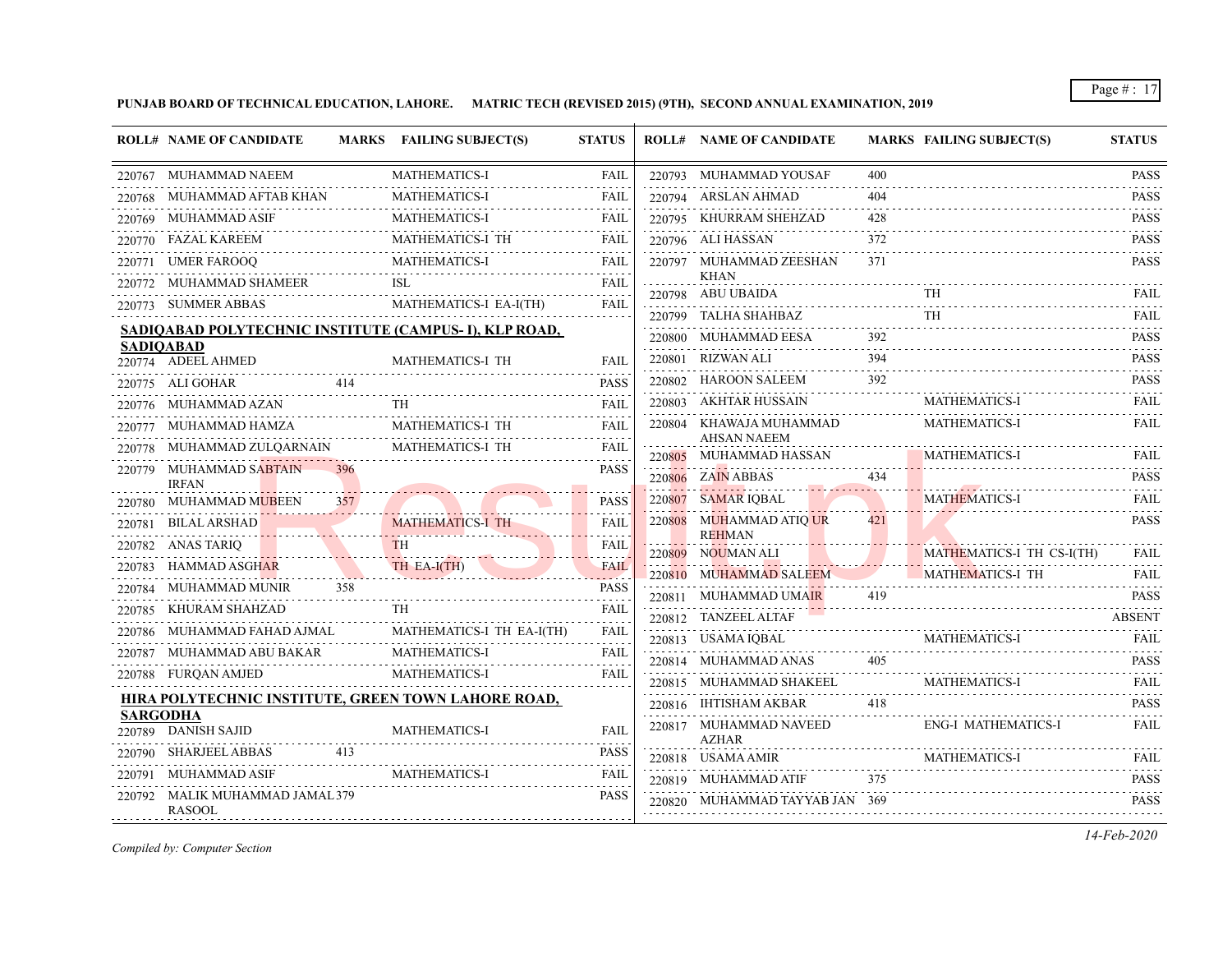**PUNJAB BOARD OF TECHNICAL EDUCATION, LAHORE. MATRIC TECH (REVISED 2015) (9TH), SECOND ANNUAL EXAMINATION, 2019**

| 220821 USMAN RIAZ<br><b>MATHEMATICS-I</b><br>220849 MUHAMMAD ZAIN<br><b>MATHEMATICS-I</b><br><b>FAIL</b><br><b>MATHEMATICS-I</b><br>220850 TAYYAB SHAKEEL<br><b>MATHEMATICS-I</b><br>220822 MUHAMMAD MUZAMMIL<br><b>FAIL</b><br>397<br>MATHEMATICS-I TH<br>220823 SYED TALHA RAZA<br><b>PASS</b><br>220851 MUAHMMAD YASIR<br>419<br>220852 ABDUL KABEER AHMAD 424<br><b>HASEEB SULEMAN</b><br><b>PASS</b><br><b>MATHEMATICS-I</b><br>MATHEMATICS-I TH<br>220825 MUHAMMAD IMTISHAL<br><b>FAIL</b><br>220853 BILAL AKRAM<br><b>AKHTAR</b><br>MATHEMATICS-I<br>220854 ALI HASSAN KHAN<br>220826 SULMAN YOUNAS<br>406<br><b>PASS</b><br>MATHEMATICS-I TH<br>220855 MUHAMMAD AWAIS ALI<br>220827 MUHAMMAD IRFAN JAVED<br><b>MATHEMATICS-I</b><br><b>FAIL</b><br><b>MATHEMATICS-I</b><br>220856 USAMA ABID<br>.<br>220828 DANISH TAHIR<br><b>PASS</b><br>220857 HAMZA WAQAR<br>MATHEMATICS-I TH<br>220829 MUHAMMAD BILAL<br><b>MATHEMATICS-I</b><br><b>FAIL</b><br>220858 MUHAMMAD TALHA<br>387<br>220830 SUNNY YOUNAS<br>ENG-I PAK.ST-I<br><b>FAIL</b><br><b>KHALID</b><br>MATHEMATICS-I TH CS-I(TH)<br>220859 AMEER HAIDER<br><b>MATHEMATICS-I</b><br><b>ABSENT</b><br>220831 ABDULLAH IJAZ<br>MATHEMATICS-I<br>220860 AHMAD ABBAS<br><b>MATHEMATICS-I</b><br>220832 MUHAMMAD MEHERBAN<br>FAIL<br><b>SHAKIR NAVEED</b><br>357<br>220861<br>220833 WALEED ABDULLAH<br>TH.<br><b>FAIL</b><br><b>MATHEMATICS-I</b><br>220862 MUHAMMAD MUNEEB<br>MATHEMATICS-I TH<br>FAIL<br>220834 MUHAMAMD ADIL<br><b>ULLAH</b><br>TH <sub>1</sub><br><b>MATHEMATICS-I</b><br>220835 FAIZAN IQTEDAR<br>220863 MUHAMMAD UMAIR<br>FAIL<br><b>SALEEM</b><br>220836 MUHAMMAD USAMA<br><b>MATHEMATICS-I</b><br><b>FAIL</b><br>220864 NADEEM ALI<br><b>MATHEMATICS-I</b><br>220837 SAQIB UMAR<br><b>MATHEMATICS-I</b><br><b>FAIL</b><br><b>MATHEMATICS-I TH</b><br>220865 ALI HUSSAIN<br>220838 MUHAMMAD HASSAN<br>452<br><b>PASS</b><br>220866 MUHAMMAD ARSLAN ALI<br><b>MATHEMATICS-I</b><br>220839 MUHAMMAD USMAN<br><b>MATHEMATICS-I</b><br><b>FAIL</b><br>408<br>220867 SHAH MUHAMMAD<br>.<br>220840 ZEESHAN TARIQ<br><b>MATHEMATICS-I</b><br>FAIL<br>405<br>220868 MUHAMMAD USAMA<br>220841 MUHAMMAD SHAHZAD<br><b>ENG-I MATHEMATICS-I</b><br><b>FAIL</b><br><b>ISHTIAQ</b><br><b>ASLAM</b><br>220869 USMAN YOUNAS<br>393<br><b>MATHEMATICS-I</b><br>220842 HAMZA ALTAF<br>FAIL<br>PAKISTAN COLLEGE OF TECHNOLOGY, 199-A, CHUNGI NO. 9 SATELLITE<br>371<br><b>PASS</b><br>220843 SAIF UR REHMAN<br><b>TOWN, SARGODHA</b><br><b>MATHEMATICS-I</b><br>220844 ABDUL BASIT<br><b>FAIL</b><br>220755 HUMAYOUN GHAZANFAR<br>ISL MATHEMATICS-I TH<br>ALI<br>$CS-I(TH)$<br>TH<br><b>FAIL</b><br>MUHAMMAD FAIZAN<br>.<br>421<br>220870 NAVEED SHAHZAD<br>220846 MUHAMMAD BILAL<br><b>MATHEMATICS-I</b><br>FAIL<br>220871 MUHAMMAD MAHBOOB<br>$\mathcal{L}^{\mathcal{A}}\left( \mathcal{A}^{\mathcal{A}}\right) =\mathcal{L}^{\mathcal{A}}\left( \mathcal{A}^{\mathcal{A}}\right)$<br><b>MATHEMATICS-I</b><br>220847 FARHAN KHURSHID<br>369<br><b>PASS</b><br>MATHEMATICS-I TH<br>220872 MUHAMMAD ALI<br>220848 ZAYAN HAIDER<br><b>ABSENT</b><br>220873 MOHSIN AKRAM<br>414 |        | <b>ROLL# NAME OF CANDIDATE</b> | MARKS FAILING SUBJECT(S) | <b>STATUS</b> | <b>ROLL# NAME OF CANDIDATE</b> | <b>MARKS FAILING SUBJECT(S)</b> | <b>STATUS</b> |
|---------------------------------------------------------------------------------------------------------------------------------------------------------------------------------------------------------------------------------------------------------------------------------------------------------------------------------------------------------------------------------------------------------------------------------------------------------------------------------------------------------------------------------------------------------------------------------------------------------------------------------------------------------------------------------------------------------------------------------------------------------------------------------------------------------------------------------------------------------------------------------------------------------------------------------------------------------------------------------------------------------------------------------------------------------------------------------------------------------------------------------------------------------------------------------------------------------------------------------------------------------------------------------------------------------------------------------------------------------------------------------------------------------------------------------------------------------------------------------------------------------------------------------------------------------------------------------------------------------------------------------------------------------------------------------------------------------------------------------------------------------------------------------------------------------------------------------------------------------------------------------------------------------------------------------------------------------------------------------------------------------------------------------------------------------------------------------------------------------------------------------------------------------------------------------------------------------------------------------------------------------------------------------------------------------------------------------------------------------------------------------------------------------------------------------------------------------------------------------------------------------------------------------------------------------------------------------------------------------------------------------------------------------------------------------------------------------------------------------------------------------------------------------------------------------------------------------------------------------------------------------------------------------------------------------------------------------------------------------------------------------------------------------------------------------------------------------------------------------------------------------------------|--------|--------------------------------|--------------------------|---------------|--------------------------------|---------------------------------|---------------|
|                                                                                                                                                                                                                                                                                                                                                                                                                                                                                                                                                                                                                                                                                                                                                                                                                                                                                                                                                                                                                                                                                                                                                                                                                                                                                                                                                                                                                                                                                                                                                                                                                                                                                                                                                                                                                                                                                                                                                                                                                                                                                                                                                                                                                                                                                                                                                                                                                                                                                                                                                                                                                                                                                                                                                                                                                                                                                                                                                                                                                                                                                                                                             |        |                                |                          |               |                                |                                 | <b>FAIL</b>   |
|                                                                                                                                                                                                                                                                                                                                                                                                                                                                                                                                                                                                                                                                                                                                                                                                                                                                                                                                                                                                                                                                                                                                                                                                                                                                                                                                                                                                                                                                                                                                                                                                                                                                                                                                                                                                                                                                                                                                                                                                                                                                                                                                                                                                                                                                                                                                                                                                                                                                                                                                                                                                                                                                                                                                                                                                                                                                                                                                                                                                                                                                                                                                             |        |                                |                          |               |                                |                                 | <b>FAIL</b>   |
|                                                                                                                                                                                                                                                                                                                                                                                                                                                                                                                                                                                                                                                                                                                                                                                                                                                                                                                                                                                                                                                                                                                                                                                                                                                                                                                                                                                                                                                                                                                                                                                                                                                                                                                                                                                                                                                                                                                                                                                                                                                                                                                                                                                                                                                                                                                                                                                                                                                                                                                                                                                                                                                                                                                                                                                                                                                                                                                                                                                                                                                                                                                                             |        |                                |                          |               |                                |                                 | <b>FAIL</b>   |
|                                                                                                                                                                                                                                                                                                                                                                                                                                                                                                                                                                                                                                                                                                                                                                                                                                                                                                                                                                                                                                                                                                                                                                                                                                                                                                                                                                                                                                                                                                                                                                                                                                                                                                                                                                                                                                                                                                                                                                                                                                                                                                                                                                                                                                                                                                                                                                                                                                                                                                                                                                                                                                                                                                                                                                                                                                                                                                                                                                                                                                                                                                                                             | 220824 |                                |                          |               |                                |                                 | <b>PASS</b>   |
|                                                                                                                                                                                                                                                                                                                                                                                                                                                                                                                                                                                                                                                                                                                                                                                                                                                                                                                                                                                                                                                                                                                                                                                                                                                                                                                                                                                                                                                                                                                                                                                                                                                                                                                                                                                                                                                                                                                                                                                                                                                                                                                                                                                                                                                                                                                                                                                                                                                                                                                                                                                                                                                                                                                                                                                                                                                                                                                                                                                                                                                                                                                                             |        |                                |                          |               |                                |                                 | <b>FAIL</b>   |
|                                                                                                                                                                                                                                                                                                                                                                                                                                                                                                                                                                                                                                                                                                                                                                                                                                                                                                                                                                                                                                                                                                                                                                                                                                                                                                                                                                                                                                                                                                                                                                                                                                                                                                                                                                                                                                                                                                                                                                                                                                                                                                                                                                                                                                                                                                                                                                                                                                                                                                                                                                                                                                                                                                                                                                                                                                                                                                                                                                                                                                                                                                                                             |        |                                |                          |               |                                |                                 | <b>FAIL</b>   |
|                                                                                                                                                                                                                                                                                                                                                                                                                                                                                                                                                                                                                                                                                                                                                                                                                                                                                                                                                                                                                                                                                                                                                                                                                                                                                                                                                                                                                                                                                                                                                                                                                                                                                                                                                                                                                                                                                                                                                                                                                                                                                                                                                                                                                                                                                                                                                                                                                                                                                                                                                                                                                                                                                                                                                                                                                                                                                                                                                                                                                                                                                                                                             |        |                                |                          |               |                                |                                 | FAIL          |
|                                                                                                                                                                                                                                                                                                                                                                                                                                                                                                                                                                                                                                                                                                                                                                                                                                                                                                                                                                                                                                                                                                                                                                                                                                                                                                                                                                                                                                                                                                                                                                                                                                                                                                                                                                                                                                                                                                                                                                                                                                                                                                                                                                                                                                                                                                                                                                                                                                                                                                                                                                                                                                                                                                                                                                                                                                                                                                                                                                                                                                                                                                                                             |        |                                |                          |               |                                |                                 | FAIL          |
|                                                                                                                                                                                                                                                                                                                                                                                                                                                                                                                                                                                                                                                                                                                                                                                                                                                                                                                                                                                                                                                                                                                                                                                                                                                                                                                                                                                                                                                                                                                                                                                                                                                                                                                                                                                                                                                                                                                                                                                                                                                                                                                                                                                                                                                                                                                                                                                                                                                                                                                                                                                                                                                                                                                                                                                                                                                                                                                                                                                                                                                                                                                                             |        |                                |                          |               |                                |                                 | <b>FAIL</b>   |
|                                                                                                                                                                                                                                                                                                                                                                                                                                                                                                                                                                                                                                                                                                                                                                                                                                                                                                                                                                                                                                                                                                                                                                                                                                                                                                                                                                                                                                                                                                                                                                                                                                                                                                                                                                                                                                                                                                                                                                                                                                                                                                                                                                                                                                                                                                                                                                                                                                                                                                                                                                                                                                                                                                                                                                                                                                                                                                                                                                                                                                                                                                                                             |        |                                |                          |               |                                |                                 | <b>PASS</b>   |
|                                                                                                                                                                                                                                                                                                                                                                                                                                                                                                                                                                                                                                                                                                                                                                                                                                                                                                                                                                                                                                                                                                                                                                                                                                                                                                                                                                                                                                                                                                                                                                                                                                                                                                                                                                                                                                                                                                                                                                                                                                                                                                                                                                                                                                                                                                                                                                                                                                                                                                                                                                                                                                                                                                                                                                                                                                                                                                                                                                                                                                                                                                                                             |        |                                |                          |               |                                |                                 | <b>FAIL</b>   |
|                                                                                                                                                                                                                                                                                                                                                                                                                                                                                                                                                                                                                                                                                                                                                                                                                                                                                                                                                                                                                                                                                                                                                                                                                                                                                                                                                                                                                                                                                                                                                                                                                                                                                                                                                                                                                                                                                                                                                                                                                                                                                                                                                                                                                                                                                                                                                                                                                                                                                                                                                                                                                                                                                                                                                                                                                                                                                                                                                                                                                                                                                                                                             |        |                                |                          |               |                                |                                 | <b>FAIL</b>   |
|                                                                                                                                                                                                                                                                                                                                                                                                                                                                                                                                                                                                                                                                                                                                                                                                                                                                                                                                                                                                                                                                                                                                                                                                                                                                                                                                                                                                                                                                                                                                                                                                                                                                                                                                                                                                                                                                                                                                                                                                                                                                                                                                                                                                                                                                                                                                                                                                                                                                                                                                                                                                                                                                                                                                                                                                                                                                                                                                                                                                                                                                                                                                             |        |                                |                          |               |                                |                                 | <b>PASS</b>   |
|                                                                                                                                                                                                                                                                                                                                                                                                                                                                                                                                                                                                                                                                                                                                                                                                                                                                                                                                                                                                                                                                                                                                                                                                                                                                                                                                                                                                                                                                                                                                                                                                                                                                                                                                                                                                                                                                                                                                                                                                                                                                                                                                                                                                                                                                                                                                                                                                                                                                                                                                                                                                                                                                                                                                                                                                                                                                                                                                                                                                                                                                                                                                             |        |                                |                          |               |                                |                                 | <b>FAIL</b>   |
|                                                                                                                                                                                                                                                                                                                                                                                                                                                                                                                                                                                                                                                                                                                                                                                                                                                                                                                                                                                                                                                                                                                                                                                                                                                                                                                                                                                                                                                                                                                                                                                                                                                                                                                                                                                                                                                                                                                                                                                                                                                                                                                                                                                                                                                                                                                                                                                                                                                                                                                                                                                                                                                                                                                                                                                                                                                                                                                                                                                                                                                                                                                                             |        |                                |                          |               |                                |                                 |               |
|                                                                                                                                                                                                                                                                                                                                                                                                                                                                                                                                                                                                                                                                                                                                                                                                                                                                                                                                                                                                                                                                                                                                                                                                                                                                                                                                                                                                                                                                                                                                                                                                                                                                                                                                                                                                                                                                                                                                                                                                                                                                                                                                                                                                                                                                                                                                                                                                                                                                                                                                                                                                                                                                                                                                                                                                                                                                                                                                                                                                                                                                                                                                             |        |                                |                          |               |                                |                                 | FAIL          |
|                                                                                                                                                                                                                                                                                                                                                                                                                                                                                                                                                                                                                                                                                                                                                                                                                                                                                                                                                                                                                                                                                                                                                                                                                                                                                                                                                                                                                                                                                                                                                                                                                                                                                                                                                                                                                                                                                                                                                                                                                                                                                                                                                                                                                                                                                                                                                                                                                                                                                                                                                                                                                                                                                                                                                                                                                                                                                                                                                                                                                                                                                                                                             |        |                                |                          |               |                                |                                 | FAIL          |
|                                                                                                                                                                                                                                                                                                                                                                                                                                                                                                                                                                                                                                                                                                                                                                                                                                                                                                                                                                                                                                                                                                                                                                                                                                                                                                                                                                                                                                                                                                                                                                                                                                                                                                                                                                                                                                                                                                                                                                                                                                                                                                                                                                                                                                                                                                                                                                                                                                                                                                                                                                                                                                                                                                                                                                                                                                                                                                                                                                                                                                                                                                                                             |        |                                |                          |               |                                |                                 | <b>FAIL</b>   |
|                                                                                                                                                                                                                                                                                                                                                                                                                                                                                                                                                                                                                                                                                                                                                                                                                                                                                                                                                                                                                                                                                                                                                                                                                                                                                                                                                                                                                                                                                                                                                                                                                                                                                                                                                                                                                                                                                                                                                                                                                                                                                                                                                                                                                                                                                                                                                                                                                                                                                                                                                                                                                                                                                                                                                                                                                                                                                                                                                                                                                                                                                                                                             |        |                                |                          |               |                                |                                 | <b>FAIL</b>   |
|                                                                                                                                                                                                                                                                                                                                                                                                                                                                                                                                                                                                                                                                                                                                                                                                                                                                                                                                                                                                                                                                                                                                                                                                                                                                                                                                                                                                                                                                                                                                                                                                                                                                                                                                                                                                                                                                                                                                                                                                                                                                                                                                                                                                                                                                                                                                                                                                                                                                                                                                                                                                                                                                                                                                                                                                                                                                                                                                                                                                                                                                                                                                             |        |                                |                          |               |                                |                                 | <b>PASS</b>   |
|                                                                                                                                                                                                                                                                                                                                                                                                                                                                                                                                                                                                                                                                                                                                                                                                                                                                                                                                                                                                                                                                                                                                                                                                                                                                                                                                                                                                                                                                                                                                                                                                                                                                                                                                                                                                                                                                                                                                                                                                                                                                                                                                                                                                                                                                                                                                                                                                                                                                                                                                                                                                                                                                                                                                                                                                                                                                                                                                                                                                                                                                                                                                             |        |                                |                          |               |                                |                                 | <b>PASS</b>   |
|                                                                                                                                                                                                                                                                                                                                                                                                                                                                                                                                                                                                                                                                                                                                                                                                                                                                                                                                                                                                                                                                                                                                                                                                                                                                                                                                                                                                                                                                                                                                                                                                                                                                                                                                                                                                                                                                                                                                                                                                                                                                                                                                                                                                                                                                                                                                                                                                                                                                                                                                                                                                                                                                                                                                                                                                                                                                                                                                                                                                                                                                                                                                             |        |                                |                          |               |                                |                                 |               |
|                                                                                                                                                                                                                                                                                                                                                                                                                                                                                                                                                                                                                                                                                                                                                                                                                                                                                                                                                                                                                                                                                                                                                                                                                                                                                                                                                                                                                                                                                                                                                                                                                                                                                                                                                                                                                                                                                                                                                                                                                                                                                                                                                                                                                                                                                                                                                                                                                                                                                                                                                                                                                                                                                                                                                                                                                                                                                                                                                                                                                                                                                                                                             |        |                                |                          |               |                                |                                 | <b>PASS</b>   |
|                                                                                                                                                                                                                                                                                                                                                                                                                                                                                                                                                                                                                                                                                                                                                                                                                                                                                                                                                                                                                                                                                                                                                                                                                                                                                                                                                                                                                                                                                                                                                                                                                                                                                                                                                                                                                                                                                                                                                                                                                                                                                                                                                                                                                                                                                                                                                                                                                                                                                                                                                                                                                                                                                                                                                                                                                                                                                                                                                                                                                                                                                                                                             |        |                                |                          |               |                                |                                 |               |
|                                                                                                                                                                                                                                                                                                                                                                                                                                                                                                                                                                                                                                                                                                                                                                                                                                                                                                                                                                                                                                                                                                                                                                                                                                                                                                                                                                                                                                                                                                                                                                                                                                                                                                                                                                                                                                                                                                                                                                                                                                                                                                                                                                                                                                                                                                                                                                                                                                                                                                                                                                                                                                                                                                                                                                                                                                                                                                                                                                                                                                                                                                                                             |        |                                |                          |               |                                |                                 | <b>FAIL</b>   |
|                                                                                                                                                                                                                                                                                                                                                                                                                                                                                                                                                                                                                                                                                                                                                                                                                                                                                                                                                                                                                                                                                                                                                                                                                                                                                                                                                                                                                                                                                                                                                                                                                                                                                                                                                                                                                                                                                                                                                                                                                                                                                                                                                                                                                                                                                                                                                                                                                                                                                                                                                                                                                                                                                                                                                                                                                                                                                                                                                                                                                                                                                                                                             | 220845 |                                |                          |               |                                |                                 |               |
|                                                                                                                                                                                                                                                                                                                                                                                                                                                                                                                                                                                                                                                                                                                                                                                                                                                                                                                                                                                                                                                                                                                                                                                                                                                                                                                                                                                                                                                                                                                                                                                                                                                                                                                                                                                                                                                                                                                                                                                                                                                                                                                                                                                                                                                                                                                                                                                                                                                                                                                                                                                                                                                                                                                                                                                                                                                                                                                                                                                                                                                                                                                                             |        |                                |                          |               |                                |                                 | <b>PASS</b>   |
|                                                                                                                                                                                                                                                                                                                                                                                                                                                                                                                                                                                                                                                                                                                                                                                                                                                                                                                                                                                                                                                                                                                                                                                                                                                                                                                                                                                                                                                                                                                                                                                                                                                                                                                                                                                                                                                                                                                                                                                                                                                                                                                                                                                                                                                                                                                                                                                                                                                                                                                                                                                                                                                                                                                                                                                                                                                                                                                                                                                                                                                                                                                                             |        |                                |                          |               |                                |                                 | <b>FAIL</b>   |
|                                                                                                                                                                                                                                                                                                                                                                                                                                                                                                                                                                                                                                                                                                                                                                                                                                                                                                                                                                                                                                                                                                                                                                                                                                                                                                                                                                                                                                                                                                                                                                                                                                                                                                                                                                                                                                                                                                                                                                                                                                                                                                                                                                                                                                                                                                                                                                                                                                                                                                                                                                                                                                                                                                                                                                                                                                                                                                                                                                                                                                                                                                                                             |        |                                |                          |               |                                |                                 | <b>FAIL</b>   |
|                                                                                                                                                                                                                                                                                                                                                                                                                                                                                                                                                                                                                                                                                                                                                                                                                                                                                                                                                                                                                                                                                                                                                                                                                                                                                                                                                                                                                                                                                                                                                                                                                                                                                                                                                                                                                                                                                                                                                                                                                                                                                                                                                                                                                                                                                                                                                                                                                                                                                                                                                                                                                                                                                                                                                                                                                                                                                                                                                                                                                                                                                                                                             |        |                                |                          |               |                                |                                 | <b>PASS</b>   |

*Compiled by: Computer Section*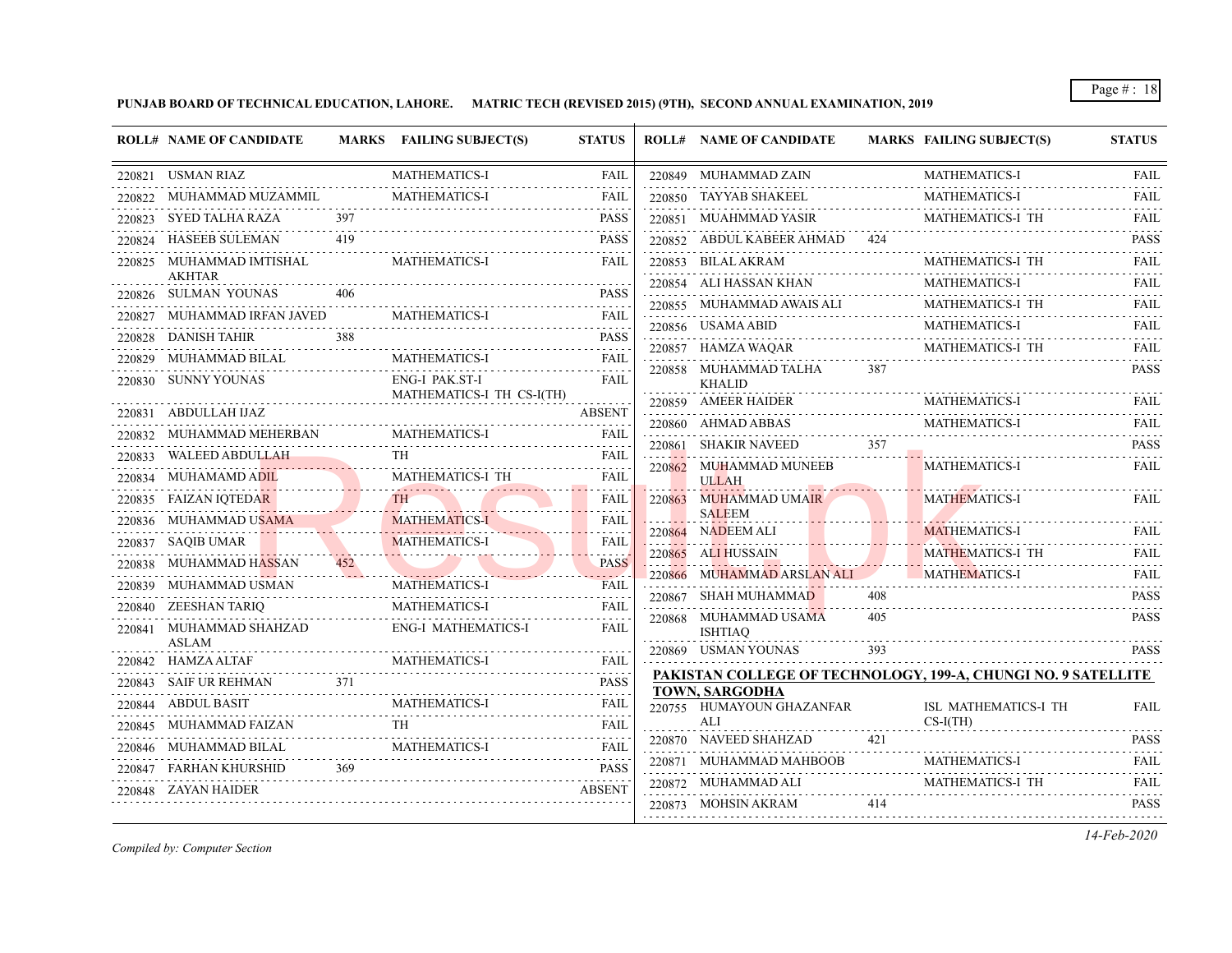**PUNJAB BOARD OF TECHNICAL EDUCATION, LAHORE. MATRIC TECH (REVISED 2015) (9TH), SECOND ANNUAL EXAMINATION, 2019**

|                  |                                                               |                 |                                                           | <b>STATUS</b>           |               | <b>ROLL# NAME OF CANDIDATE</b>                 |     | <b>MARKS FAILING SUBJECT(S)</b>                              | <b>STATUS</b>                                                                                             |
|------------------|---------------------------------------------------------------|-----------------|-----------------------------------------------------------|-------------------------|---------------|------------------------------------------------|-----|--------------------------------------------------------------|-----------------------------------------------------------------------------------------------------------|
|                  | 220874 MUHAMMAD ZAIN                                          | 445             |                                                           | <b>PASS</b>             |               | 220900 SOHAIL ASGHAR                           |     | <b>MATHEMATICS-I</b>                                         | <b>FAIL</b>                                                                                               |
|                  | 220875 RABI ULLAH                                             |                 | MATHEMATICS-I TH                                          | FAIL                    |               | 220901 MUHAMMAD ALI                            | 386 |                                                              | .<br><b>PASS</b>                                                                                          |
| 220876           | FAIZAN AHMAD                                                  |                 | <b>MATHEMATICS-I</b>                                      | FAIL                    |               | 220902 ASAD ALI KHAN                           | 388 |                                                              | <b>PASS</b>                                                                                               |
|                  | 220877 SHARJEEL BASHARAT                                      |                 | <b>MATHEMATICS-I</b>                                      | FAIL                    |               | 220903 AHMAD RAZA                              | 359 |                                                              | <b>PASS</b>                                                                                               |
|                  |                                                               |                 | SARGODHA INSTITUTE OF TECHNOLOGY, 6TH COLLEGE ROAD,       |                         |               | 220904 KAMRAN ALI                              |     | ISL.                                                         | <b>FAIL</b><br>$\begin{array}{cccccccccccccc} \bot & \bot & \bot & \bot & \bot & \bot & \bot \end{array}$ |
|                  | <b>SARGODHA</b>                                               |                 |                                                           |                         |               | 220905 MUHAMMAD EHSAN TAHIR 364                |     |                                                              | <b>PASS</b>                                                                                               |
|                  | 220878 MUHAMMAD SAJID                                         |                 | <b>MATHEMATICS-I</b>                                      | <b>FAIL</b>             |               | 220906 MUHAMMAD NAEEM                          | 379 |                                                              | <b>PASS</b><br>.                                                                                          |
|                  | 220879 MUHAMMAD AMAN HAYAT<br>VANZOL JOHNSON                  |                 | <b>MATHEMATICS-I TH</b><br>ISL MATHEMATICS-I TH           | <b>FAIL</b>             |               | 220907 SAMINA BIBI                             | 414 |                                                              | <b>PASS</b>                                                                                               |
| 220880           |                                                               |                 |                                                           | FAIL<br>.               |               |                                                |     | <b>GOVERNMENT COLLEGE OF TECHNOLOGY, PARIS ROAD, SIALKOT</b> |                                                                                                           |
| 22088            | MUHAMMAD NUMAN<br>SAMROON SALEEM                              |                 | MATHEMATICS-I TH                                          | FAIL<br>FAIL            |               | 220908 HAFIZ HUSSAIN RAZA                      | 347 |                                                              | <b>PASS</b>                                                                                               |
| 220882<br>220883 | SAHIL RASHEED                                                 |                 | ISL MATHEMATICS-I TH                                      | FAIL                    |               |                                                |     | KARAKURAM INSTITUTE OF COMMERCE & TECHNOLOGY, STADIUM        |                                                                                                           |
|                  |                                                               |                 | $EA-I(TH)$                                                |                         |               | ROAD, EID GAH COLONY, SKARDU                   |     |                                                              |                                                                                                           |
| 220884           | MUHAMMAD ABDULLAH 375                                         |                 |                                                           | <b>PASS</b>             |               | 220909 SYED IRFAN                              |     |                                                              | <b>PASS</b>                                                                                               |
|                  | 220885 AZHAR MASIH                                            |                 | <b>MATHEMATICS-I</b>                                      | <b>FAIL</b>             |               | 220910 MUHAMMAD NASEEM                         |     | PAK ST-I                                                     | <b>FAIL</b>                                                                                               |
|                  | 220886 MUHAMMAD HAMZA KHAN                                    |                 | <b>MATHEMATICS-I</b>                                      | FAIL                    |               | 220911 MUHAMMAD HUSSAIN                        | 357 |                                                              | <b>PASS</b>                                                                                               |
| 220887           | IRSHAD BHATTI                                                 |                 | <b>MATHEMATICS-I TH</b>                                   | FAIL                    |               | 220912 IFTIKHAR HUSSAIN                        | 369 |                                                              | <b>PASS</b>                                                                                               |
|                  | 220888     SAFYAN ASHRAF                                      |                 |                                                           | <b>ABSENT</b>           |               | 220913 SYED SHAHZAD                            | 400 |                                                              | <b>PASS</b>                                                                                               |
|                  | 220889 SHAHZAIB RAFIQUE                                       |                 |                                                           | <b>PASS</b>             |               | 220914 SHAKEEL AHMAD                           |     | <b>TH</b>                                                    | <b>FAIL</b>                                                                                               |
|                  | 220890 AMAN FALBOUS                                           | 367<br><u>.</u> |                                                           | <b>PASS</b><br>المستحدث |               | 220915 MUHAMMAD IOBAL                          |     | <b>MATHEMATICS-I</b>                                         | <b>FAIL</b><br>.<br><b>PASS</b>                                                                           |
| 220891           | ZAMIL SHAHZAD                                                 | 381             |                                                           | <b>PASS</b>             |               | 220916 MUHAMMAD IBRAHIM<br>220917 ZULFIQAR ALI |     | ENG-I                                                        | FAIL                                                                                                      |
| 220892           | FARAZ MASIH                                                   |                 | MATHEMATICS-I TH                                          | FAIL                    |               | 220918 SYED AKBAR SHAH                         |     |                                                              | <b>PASS</b>                                                                                               |
|                  | 220893 DAUD MUSHTAQ                                           |                 | <b>TH</b>                                                 | FAIL                    |               | 220919 SAJID ALI                               | 427 |                                                              | <b>PASS</b>                                                                                               |
|                  |                                                               |                 | AFZAL PUBLIC TECHNICAL HIGH SCHOOL, TEACHER HANIF STREET. |                         |               | 220920 MUHAMMAD AWAIS                          |     | <b>MATHEMATICS-I</b>                                         | .<br><b>FAIL</b>                                                                                          |
|                  | <b>GUJRANWALA ROAD, SHEIKHUPURA</b><br>220894 MUHAMMAD ARSLAN | 419             |                                                           | <b>PASS</b>             |               |                                                |     |                                                              |                                                                                                           |
|                  | 220895 GULFAM ALI                                             | 373             |                                                           | PASS                    | <b>SKARDU</b> |                                                |     | PAK POLYTECHNIC INSTITUTE, MADINA AHLEBAIT, AIRPORT ROAD,    |                                                                                                           |
|                  | 220896 TAYYAB SALEEM                                          | 412             |                                                           | <b>PASS</b>             |               | 220921 MUHAMMAD IBRAHIM                        | 409 |                                                              | <b>PASS</b>                                                                                               |
|                  | 220897 ALI USMAN                                              |                 | MATHEMATICS-I                                             | FAIL                    |               | 220922 IMRAN                                   |     | <b>MATHEMATICS-I</b>                                         | <b>FAIL</b>                                                                                               |
|                  | 220898 ZAFAR ALI                                              |                 | MATHEMATICS-I                                             | FAIL                    |               | $220923$ SAQIB ALI                             |     | ENG-I MATHEMATICS-I TH                                       | <b>FAIL</b>                                                                                               |
|                  | 220899 OASIM ALI                                              |                 | <b>MATHEMATICS-I</b>                                      | <b>FAIL</b>             |               |                                                |     | PUNJAB INSTITUTE OF TECHNOLOGY, FAISAL TOWN, OPP. GOVT.      |                                                                                                           |

*Compiled by: Computer Section*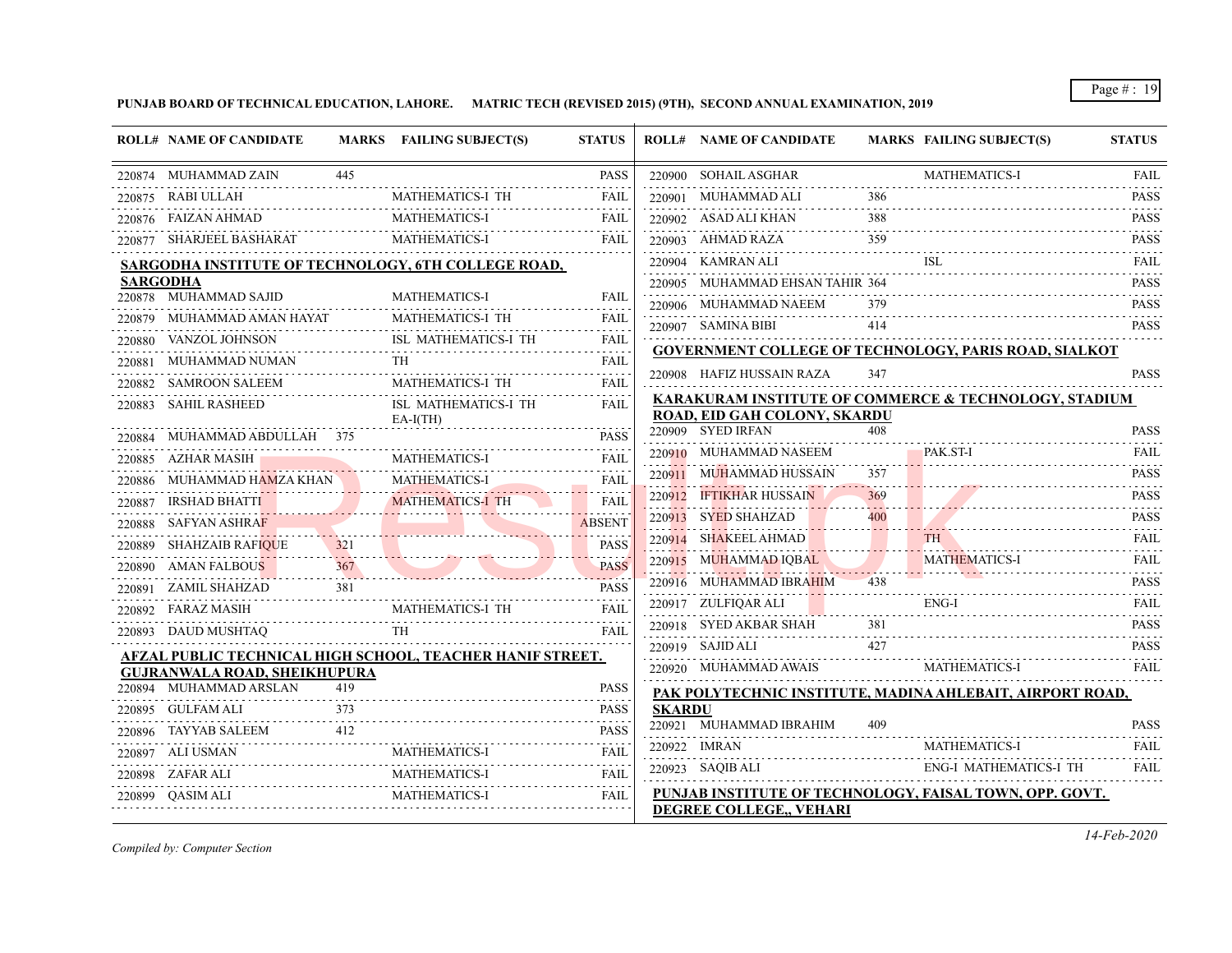# **PUNJAB BOARD OF TECHNICAL EDUCATION, LAHORE. MATRIC TECH (REVISED 2015) (9TH), SECOND ANNUAL EXAMINATION, 2019**

|        | <b>ROLL# NAME OF CANDIDATE</b>           | <b>MARKS</b> FAILING SUBJECT(S)                                                                                                                                                                                                                                                                                                                                                                                                                                                                      | <b>STATUS</b>                                       | <b>ROLL# NAME OF CANDIDATE</b> | <b>MARKS FAILING SUBJECT(S)</b> | $\bold{STATUS}$ |
|--------|------------------------------------------|------------------------------------------------------------------------------------------------------------------------------------------------------------------------------------------------------------------------------------------------------------------------------------------------------------------------------------------------------------------------------------------------------------------------------------------------------------------------------------------------------|-----------------------------------------------------|--------------------------------|---------------------------------|-----------------|
|        | 220924 SHOAIB AKHTAR                     | MATHEMATICS-I                                                                                                                                                                                                                                                                                                                                                                                                                                                                                        | <b>FAIL</b>                                         |                                |                                 |                 |
| 220925 | MUHAMMAD ARFAN ASHIQ                     | TH EA-I(TH)                                                                                                                                                                                                                                                                                                                                                                                                                                                                                          | FAIL                                                |                                |                                 |                 |
|        | 220926 USAMA AZIZ                        | $EA-I(TH)$                                                                                                                                                                                                                                                                                                                                                                                                                                                                                           | .<br>FAIL                                           |                                |                                 |                 |
| 220927 | SAMAMA REHMAN                            | 386                                                                                                                                                                                                                                                                                                                                                                                                                                                                                                  | $\sim$ $\sim$ $\sim$ $\sim$<br>PASS                 |                                |                                 |                 |
|        | 220928 MUHAMMAD KALEEM<br><b>IMTIAZ</b>  | $\begin{array}{cccccccccccccc} \multicolumn{2}{c}{} & \multicolumn{2}{c}{} & \multicolumn{2}{c}{} & \multicolumn{2}{c}{} & \multicolumn{2}{c}{} & \multicolumn{2}{c}{} & \multicolumn{2}{c}{} & \multicolumn{2}{c}{} & \multicolumn{2}{c}{} & \multicolumn{2}{c}{} & \multicolumn{2}{c}{} & \multicolumn{2}{c}{} & \multicolumn{2}{c}{} & \multicolumn{2}{c}{} & \multicolumn{2}{c}{} & \multicolumn{2}{c}{} & \multicolumn{2}{c}{} & \multicolumn{2}{c}{} & \multicolumn{2}{c}{} & \$<br>$EA-I(TH)$ | $\omega_{\rm{eff}}$ and $\omega_{\rm{eff}}$<br>FAIL |                                |                                 |                 |
|        | 220929 MUHAMMAD QASIM<br>QADEER          | MATHEMATICS-I                                                                                                                                                                                                                                                                                                                                                                                                                                                                                        | FAIL                                                |                                |                                 |                 |
|        | 220930 ALI ASFAND SHADI KHAN             |                                                                                                                                                                                                                                                                                                                                                                                                                                                                                                      | <b>ABSENT</b>                                       |                                |                                 |                 |
|        |                                          | THE PUNJAB COLLEGE OF TECHNOLOGY, BANGLA ROAD, YAZMAN                                                                                                                                                                                                                                                                                                                                                                                                                                                |                                                     |                                |                                 |                 |
|        | 220931 MUHAMMAD AHMAD                    |                                                                                                                                                                                                                                                                                                                                                                                                                                                                                                      | RL Fee                                              |                                |                                 |                 |
|        | 220932 MUHAMMAD HAFIZ<br>DELAWAR HUSSAIN |                                                                                                                                                                                                                                                                                                                                                                                                                                                                                                      | RL Fee                                              |                                |                                 |                 |
|        |                                          |                                                                                                                                                                                                                                                                                                                                                                                                                                                                                                      |                                                     |                                |                                 |                 |
|        |                                          |                                                                                                                                                                                                                                                                                                                                                                                                                                                                                                      |                                                     |                                |                                 |                 |
|        |                                          |                                                                                                                                                                                                                                                                                                                                                                                                                                                                                                      |                                                     |                                |                                 |                 |
|        |                                          |                                                                                                                                                                                                                                                                                                                                                                                                                                                                                                      |                                                     |                                |                                 |                 |
|        |                                          |                                                                                                                                                                                                                                                                                                                                                                                                                                                                                                      |                                                     |                                |                                 |                 |
|        |                                          |                                                                                                                                                                                                                                                                                                                                                                                                                                                                                                      |                                                     |                                |                                 |                 |
|        |                                          |                                                                                                                                                                                                                                                                                                                                                                                                                                                                                                      |                                                     |                                |                                 |                 |
|        |                                          |                                                                                                                                                                                                                                                                                                                                                                                                                                                                                                      |                                                     |                                |                                 |                 |
|        |                                          |                                                                                                                                                                                                                                                                                                                                                                                                                                                                                                      |                                                     |                                |                                 |                 |
|        |                                          |                                                                                                                                                                                                                                                                                                                                                                                                                                                                                                      |                                                     |                                |                                 |                 |

Page # : 20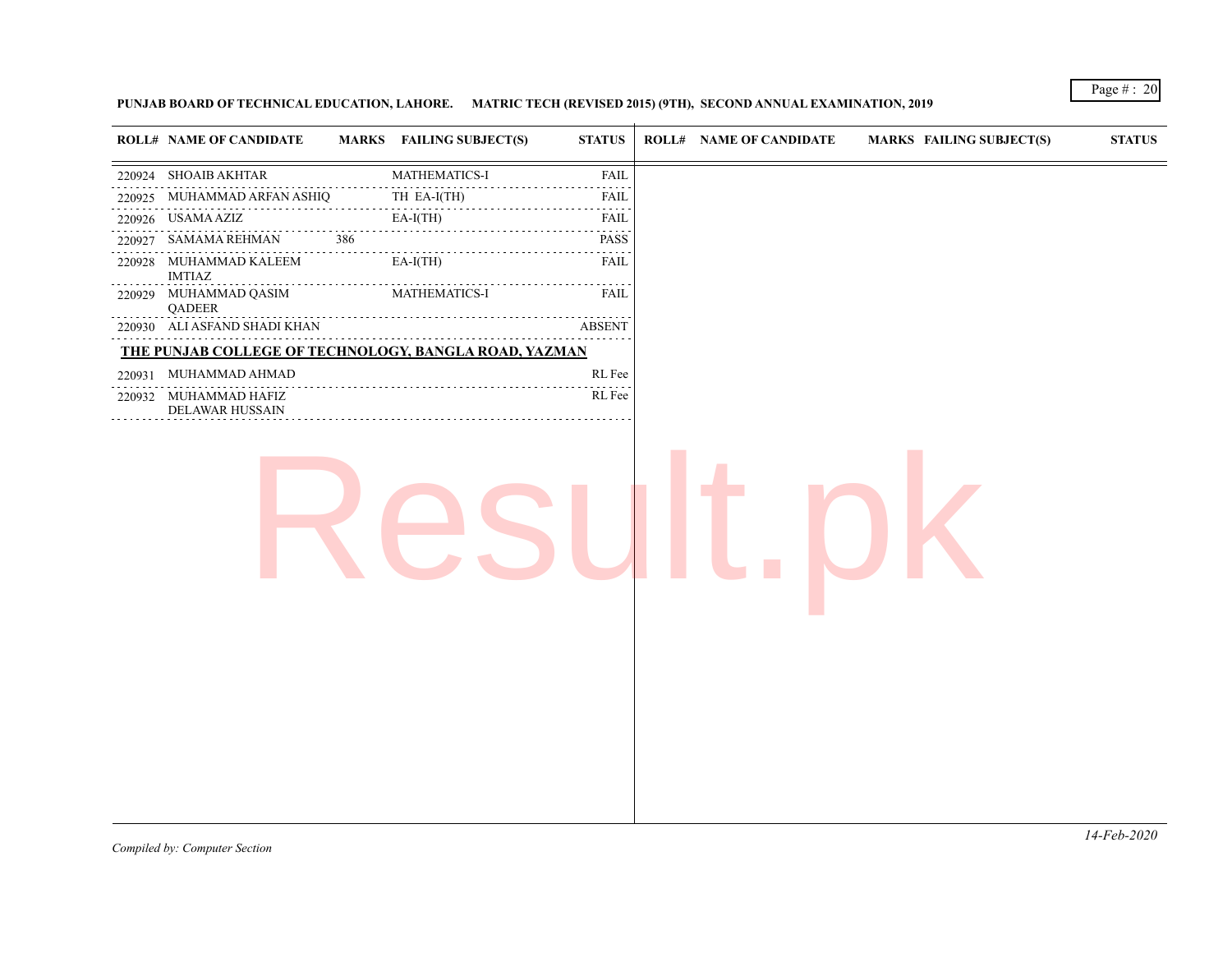# **PUNJAB BOARD OF TECHNICAL EDUCATION, LAHORE. MATRIC TECH (REVISED COURSE 2009) (PART-I), SECOND ANNUAL EXAMINATION, 2019**

Page # : 21

*Compiled by: Computer Section*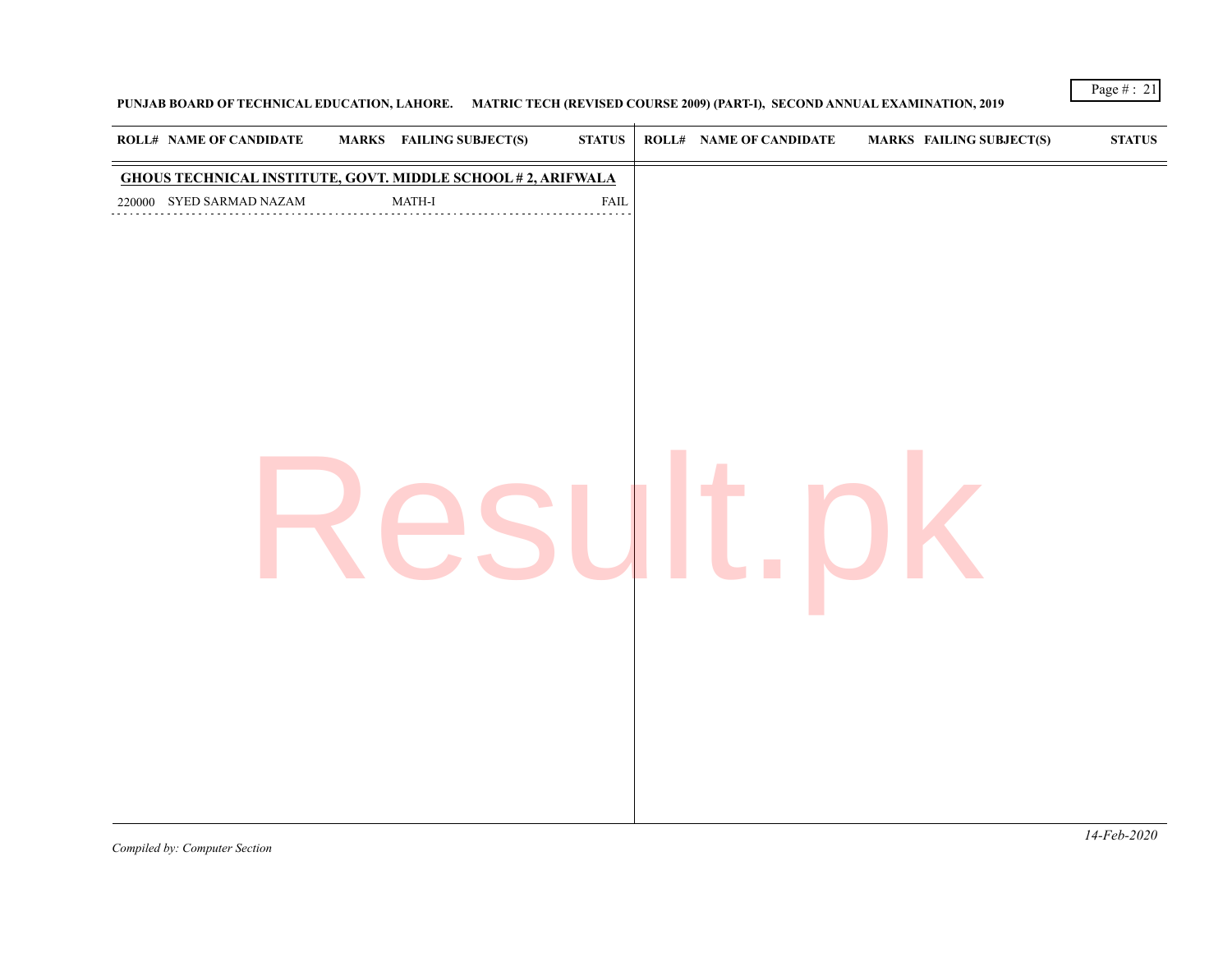**PUNJAB BOARD OF TECHNICAL EDUCATION, LAHORE. MATRIC TECH (REVISED 2012) (10TH), SECOND ANNUAL EXAMINATION, 2019**

| <b>ROLL# NAME OF CANDIDATE</b><br>MARKS FAILING SUBJECT(S)<br><b>ROLL# NAME OF CANDIDATE</b><br><b>STATUS</b><br><b>STATUS</b><br>MARKS FAILING SUBJECT(S)<br>220944 HASSAN SHAHZADA<br>$331 + 374 = 705$<br>DR. ABDUL QADEER POLYTECHNIC INSTITUTE, ALLAHABAD MOHALLA<br>HAJI LUKHAY KHAN, WARD NO. 1 TEH. CHUNIAN, ALLAHABAD<br>SADIQABAD POLYTECHNIC INSTITUTE (CAMPUS- I), KLP ROAD,<br><b>CHEMISTRY-II</b><br>220933 SYAD ANMOL SHAH<br><b>FAIL</b><br>SADIOABAD<br>220945 DANISH ZAHOOR<br>ENG-II MATH-II(REV12)<br>NEW NATIONAL POLYTECHNIC INSTITUTE (CAMPUS-1), MAIN DARYA<br>CHEMISTRY-II<br>KHAN ROAD, BHAKKAR<br>220934 SYED UBAID ULLAH<br>MATH-II(REV12)<br>FAIL<br>SARGODHA INSTITUTE OF TECHNOLOGY, 6TH COLLEGE ROAD,<br><b>HUSSAIN</b><br>SARGODHA<br>MATH-II(REV12)<br>220946 ALI RAZA<br>ALLAMA IQBAL POLYTECHNIC INSTITUTE, 108-109 MODEL TOWN,<br><b>HAROONABAD</b><br>PUNJAB INSTITUTE OF TECHNOLOGY, FAISAL TOWN, OPP. GOVT.<br>220935 MUHAMMAD ZOHAIB<br>PHYSICS-II<br>FAIL(No Chance)<br>DEGREE COLLEGE., VEHARI<br><b>AKHTAR</b><br>220947 MUHAMMAD AWAIS<br>HASILPUR COLLEGE OF TECHNOLOGY, 9/B REASOOLABAD COLONY,<br><b>ASHRAF</b><br>CHEMISTRY-II<br><b>HASILPUR</b><br>220936 MUHAMMAD ASIF<br>ENG-II MATH-II(REV12)<br>FAIL<br><b>CHEMISTRY-II</b><br>KHANPUR COLLEGE OF TECHNOLOGY, MANZOOR COLONY,OPP.<br><u>MADNI MASJID,NEAR WAPDA OFFICE, AIRPORT ROAD, KHANPUR</u><br>$382 + 429 = 811$<br><b>PASS</b><br>220937 MUHAMMAD MOHSIN<br><b>RAMZAN</b><br>$391 + 388 = 779$<br>220938 MASHAD BIN ZIA<br><b>PASS</b><br><b>KHYBER COLLEGE OF COMMERCE &amp; COMPUTER SCIENCES, , KOT</b><br><b>SULTAN</b><br>220939 SIKANDER ALI SIAL<br><b>ISLAMIAT-II ENG-II</b><br><b>FAIL</b><br><b>CHEMISTRY-II</b><br><b>GOVERNMENT COLLEGE OF TECHNOLOGY FOR PRINTING AND</b><br><b>GRAPHIC ARTS, ALLAMA IOBAL TOWN, LAHORE</b><br>220940 MUHAMMAD UMER<br>$398 + 351 = 749$<br><b>PASS</b><br><b>MUJAHID KHAN</b><br>PAKISTAN COLLEGE OF TECHNOLOGY, NEAR RAILWAY STATION,<br><b>MANDI BAHAUDDIN</b><br>220941 USMAN IQBAL<br><b>CHEMISTRY-II</b><br>FAIL(No Chance)<br>MUSLIM COLLEGE OF TECHNOLOGY, WIJHIANWALA, MIAN CHANNU<br>220942 MUHAMMAD SALEEM<br>$391 + 388 = 779$<br><b>PASS</b><br>ENG-II MATH-II(REV12) FAIL(No Chance)<br>220943 OAMAR U ZAMAN<br><b>CHEMISTRY-II</b><br>ASKARI INSTITUTE OF TECHNOLOGY, G.T ROAD RAWAT, RAWALPINDI |  |  |  |             |
|----------------------------------------------------------------------------------------------------------------------------------------------------------------------------------------------------------------------------------------------------------------------------------------------------------------------------------------------------------------------------------------------------------------------------------------------------------------------------------------------------------------------------------------------------------------------------------------------------------------------------------------------------------------------------------------------------------------------------------------------------------------------------------------------------------------------------------------------------------------------------------------------------------------------------------------------------------------------------------------------------------------------------------------------------------------------------------------------------------------------------------------------------------------------------------------------------------------------------------------------------------------------------------------------------------------------------------------------------------------------------------------------------------------------------------------------------------------------------------------------------------------------------------------------------------------------------------------------------------------------------------------------------------------------------------------------------------------------------------------------------------------------------------------------------------------------------------------------------------------------------------------------------------------------------------------------------------------------------------------------------------------------------------------------------------------------------------------------------------------------------------------------------------------------------------------------------------------------------------------------------------------------------------------------------------------------------------------------------------------------------|--|--|--|-------------|
|                                                                                                                                                                                                                                                                                                                                                                                                                                                                                                                                                                                                                                                                                                                                                                                                                                                                                                                                                                                                                                                                                                                                                                                                                                                                                                                                                                                                                                                                                                                                                                                                                                                                                                                                                                                                                                                                                                                                                                                                                                                                                                                                                                                                                                                                                                                                                                            |  |  |  |             |
|                                                                                                                                                                                                                                                                                                                                                                                                                                                                                                                                                                                                                                                                                                                                                                                                                                                                                                                                                                                                                                                                                                                                                                                                                                                                                                                                                                                                                                                                                                                                                                                                                                                                                                                                                                                                                                                                                                                                                                                                                                                                                                                                                                                                                                                                                                                                                                            |  |  |  | <b>PASS</b> |
| FAIL<br>FAIL(No Chance)<br>ENG-II MATH-II(REV12) FAIL(No Chance)                                                                                                                                                                                                                                                                                                                                                                                                                                                                                                                                                                                                                                                                                                                                                                                                                                                                                                                                                                                                                                                                                                                                                                                                                                                                                                                                                                                                                                                                                                                                                                                                                                                                                                                                                                                                                                                                                                                                                                                                                                                                                                                                                                                                                                                                                                           |  |  |  |             |
|                                                                                                                                                                                                                                                                                                                                                                                                                                                                                                                                                                                                                                                                                                                                                                                                                                                                                                                                                                                                                                                                                                                                                                                                                                                                                                                                                                                                                                                                                                                                                                                                                                                                                                                                                                                                                                                                                                                                                                                                                                                                                                                                                                                                                                                                                                                                                                            |  |  |  |             |
|                                                                                                                                                                                                                                                                                                                                                                                                                                                                                                                                                                                                                                                                                                                                                                                                                                                                                                                                                                                                                                                                                                                                                                                                                                                                                                                                                                                                                                                                                                                                                                                                                                                                                                                                                                                                                                                                                                                                                                                                                                                                                                                                                                                                                                                                                                                                                                            |  |  |  |             |
|                                                                                                                                                                                                                                                                                                                                                                                                                                                                                                                                                                                                                                                                                                                                                                                                                                                                                                                                                                                                                                                                                                                                                                                                                                                                                                                                                                                                                                                                                                                                                                                                                                                                                                                                                                                                                                                                                                                                                                                                                                                                                                                                                                                                                                                                                                                                                                            |  |  |  |             |
|                                                                                                                                                                                                                                                                                                                                                                                                                                                                                                                                                                                                                                                                                                                                                                                                                                                                                                                                                                                                                                                                                                                                                                                                                                                                                                                                                                                                                                                                                                                                                                                                                                                                                                                                                                                                                                                                                                                                                                                                                                                                                                                                                                                                                                                                                                                                                                            |  |  |  |             |
|                                                                                                                                                                                                                                                                                                                                                                                                                                                                                                                                                                                                                                                                                                                                                                                                                                                                                                                                                                                                                                                                                                                                                                                                                                                                                                                                                                                                                                                                                                                                                                                                                                                                                                                                                                                                                                                                                                                                                                                                                                                                                                                                                                                                                                                                                                                                                                            |  |  |  |             |
|                                                                                                                                                                                                                                                                                                                                                                                                                                                                                                                                                                                                                                                                                                                                                                                                                                                                                                                                                                                                                                                                                                                                                                                                                                                                                                                                                                                                                                                                                                                                                                                                                                                                                                                                                                                                                                                                                                                                                                                                                                                                                                                                                                                                                                                                                                                                                                            |  |  |  |             |
|                                                                                                                                                                                                                                                                                                                                                                                                                                                                                                                                                                                                                                                                                                                                                                                                                                                                                                                                                                                                                                                                                                                                                                                                                                                                                                                                                                                                                                                                                                                                                                                                                                                                                                                                                                                                                                                                                                                                                                                                                                                                                                                                                                                                                                                                                                                                                                            |  |  |  |             |
|                                                                                                                                                                                                                                                                                                                                                                                                                                                                                                                                                                                                                                                                                                                                                                                                                                                                                                                                                                                                                                                                                                                                                                                                                                                                                                                                                                                                                                                                                                                                                                                                                                                                                                                                                                                                                                                                                                                                                                                                                                                                                                                                                                                                                                                                                                                                                                            |  |  |  |             |
|                                                                                                                                                                                                                                                                                                                                                                                                                                                                                                                                                                                                                                                                                                                                                                                                                                                                                                                                                                                                                                                                                                                                                                                                                                                                                                                                                                                                                                                                                                                                                                                                                                                                                                                                                                                                                                                                                                                                                                                                                                                                                                                                                                                                                                                                                                                                                                            |  |  |  |             |
|                                                                                                                                                                                                                                                                                                                                                                                                                                                                                                                                                                                                                                                                                                                                                                                                                                                                                                                                                                                                                                                                                                                                                                                                                                                                                                                                                                                                                                                                                                                                                                                                                                                                                                                                                                                                                                                                                                                                                                                                                                                                                                                                                                                                                                                                                                                                                                            |  |  |  |             |
|                                                                                                                                                                                                                                                                                                                                                                                                                                                                                                                                                                                                                                                                                                                                                                                                                                                                                                                                                                                                                                                                                                                                                                                                                                                                                                                                                                                                                                                                                                                                                                                                                                                                                                                                                                                                                                                                                                                                                                                                                                                                                                                                                                                                                                                                                                                                                                            |  |  |  |             |
|                                                                                                                                                                                                                                                                                                                                                                                                                                                                                                                                                                                                                                                                                                                                                                                                                                                                                                                                                                                                                                                                                                                                                                                                                                                                                                                                                                                                                                                                                                                                                                                                                                                                                                                                                                                                                                                                                                                                                                                                                                                                                                                                                                                                                                                                                                                                                                            |  |  |  |             |
|                                                                                                                                                                                                                                                                                                                                                                                                                                                                                                                                                                                                                                                                                                                                                                                                                                                                                                                                                                                                                                                                                                                                                                                                                                                                                                                                                                                                                                                                                                                                                                                                                                                                                                                                                                                                                                                                                                                                                                                                                                                                                                                                                                                                                                                                                                                                                                            |  |  |  |             |
|                                                                                                                                                                                                                                                                                                                                                                                                                                                                                                                                                                                                                                                                                                                                                                                                                                                                                                                                                                                                                                                                                                                                                                                                                                                                                                                                                                                                                                                                                                                                                                                                                                                                                                                                                                                                                                                                                                                                                                                                                                                                                                                                                                                                                                                                                                                                                                            |  |  |  |             |
|                                                                                                                                                                                                                                                                                                                                                                                                                                                                                                                                                                                                                                                                                                                                                                                                                                                                                                                                                                                                                                                                                                                                                                                                                                                                                                                                                                                                                                                                                                                                                                                                                                                                                                                                                                                                                                                                                                                                                                                                                                                                                                                                                                                                                                                                                                                                                                            |  |  |  |             |
|                                                                                                                                                                                                                                                                                                                                                                                                                                                                                                                                                                                                                                                                                                                                                                                                                                                                                                                                                                                                                                                                                                                                                                                                                                                                                                                                                                                                                                                                                                                                                                                                                                                                                                                                                                                                                                                                                                                                                                                                                                                                                                                                                                                                                                                                                                                                                                            |  |  |  |             |

*Compiled by: Computer Section*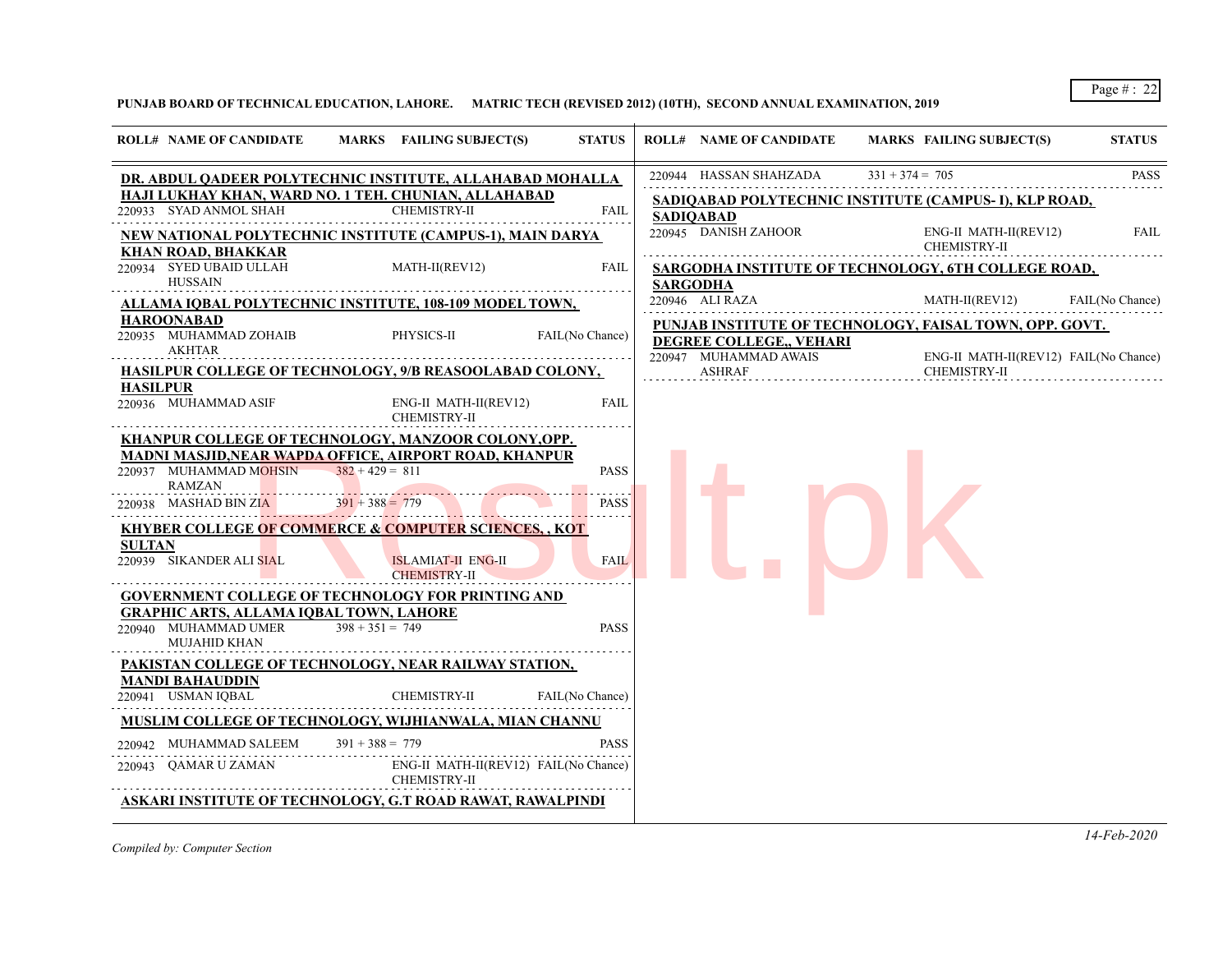**PUNJAB BOARD OF TECHNICAL EDUCATION, LAHORE. MATRIC TECH (REVISED 2015) (10TH), SECOND ANNUAL EXAMINATION, 2019**

|        | <b>ROLL# NAME OF CANDIDATE</b>                           | MARKS FAILING SUBJECT(S)                                                                        | <b>STATUS</b>     | <b>ROLL# NAME OF CANDIDATE</b>                               | MARKS FAILING SUBJECT(S)                                             | <b>STATUS</b>              |
|--------|----------------------------------------------------------|-------------------------------------------------------------------------------------------------|-------------------|--------------------------------------------------------------|----------------------------------------------------------------------|----------------------------|
|        |                                                          | DR. ABDUL QADEER POLYTECHNIC INSTITUTE, ALLAHABAD MOHALLA                                       |                   | 220971 MUHAMMAD AMEER                                        | Fail In $9Th + 408$                                                  | RL 9TH                     |
|        | 220948 ASGHAR ALI                                        | HAJI LUKHAY KHAN, WARD NO. 1 TEH. CHUNIAN, ALLAHABAD<br>$368 + 463 = 831$                       | <b>PASS</b>       | 220972 MUHAMMAD SHAKEEL                                      | ENG-II MATH-II(REV12) FAIL(No Chance)<br>$CS-II(TH)$                 |                            |
|        |                                                          | 220949 ABDUL RAZZAQ CHEM-II(TH) MATH-II(REV12)                                                  | <b>FAIL</b>       | 220973 RASHID WASEEM $386 + 448 = 834$                       |                                                                      | <b>PASS</b>                |
|        |                                                          | 220950 HAFIZ SHARAFAT ALI MATH-II(REV12)                                                        | <b>FAIL</b>       |                                                              | 220974 MUHAMMAD ATIF NIAZ MATH-II(REVI2) FAIL(No Chance)             |                            |
| 220951 |                                                          | MUHAMMAD SHAHID $369 + 480 = 849$ PASS                                                          |                   |                                                              |                                                                      |                            |
| 220952 | MUHAMMAD WASIM                                           |                                                                                                 | <b>ABSENT</b>     |                                                              |                                                                      |                            |
|        |                                                          |                                                                                                 |                   | 220977 MALKA AFIA                                            | ISLAMIAT-II ENG-II                                                   | <b>FAIL</b>                |
|        |                                                          | 220953 KHURAM SHAHZAD 397 + 445 RL 9TH<br>220954 UMAR AYYOUB 376 + 427 = 803 PASS               |                   |                                                              | <b>GOVERNMENT COLLEGE OF TECHNOLOGY FOR WOMEN, NEAR FAREED</b>       |                            |
|        |                                                          | <b>GHOUS TECHNICAL INSTITUTE, GOVT. MIDDLE SCHOOL #2, ARIFWALA</b>                              |                   | <b>GATE OPP. GPO, BAHAWALPUR</b><br>220978 SADIA JAMAL       |                                                                      | <b>PASS</b>                |
|        | 220955 MUHAMMAD SHAHID                                   | Fail In $9Th + 468$                                                                             | RL <sub>9TH</sub> |                                                              | $422 + 482 = 904$                                                    | <b>PASS</b>                |
|        | 220956 MUHAMMAD HASNAIN<br><b>ASHRAF</b>                 | $432 + 444 = 876$                                                                               | <b>PASS</b>       | 220979 MUQADDAS BIBI $420 + 483 = 903$                       | 220980 KIRAN MEHMOOD $422 + 473 = 895$ PASS                          |                            |
|        | 220957 SAHIL YOUSAF                                      | ENG-II CHEM-II(TH)                                                                              | FAIL(No Chance)   |                                                              | 220981 IQRA RASHEED $408 + 455 = 863$ PASS                           |                            |
|        |                                                          | MATH-II(REV12)                                                                                  |                   | 220982 AQSA NAZ                                              |                                                                      | <b>ABSENT</b>              |
|        | 220958 ABDUL MANAN                                       | $451 + 385 = 836$                                                                               | <b>PASS</b>       |                                                              | AZEEM COLLEGE OF TECHNOLOGY & MANGEMENT, NEAR UBL BANK               |                            |
|        | 220959 BABAR ALI                                         | $ENG-II$ $PHY-II(TH)$<br>$CHEM-II(TH)$                                                          | FAIL(No Chance)   | <b>SHAHAB CENTRE, BASTI MALOOK</b>                           |                                                                      |                            |
|        | 220960 MUHAMMAD USMAN                                    | ENG-II CHEM-II(TH)                                                                              | FAIL(No Chance)   | 220983 NADEEM ABBAS                                          | $502 + 493 = 995$                                                    | <b>PASS</b>                |
|        | 220961 MUHAMMAD SAAD                                     | $CHEM-II(TH)$                                                                                   | FAIL(No Chance)   | 220984 MUHAMMAD NADEEM $512 + 522 = 1034$                    |                                                                      | <b>PASS</b><br><b>PASS</b> |
|        | 220962 SYED KHURAM ABBAS                                 |                                                                                                 | <b>ABSENT</b>     | 220985 NOMAN ZAHID 522 + 507 = 1029<br>220986 MUHAMMAD AAMIR | $498 + 495 = 993$                                                    |                            |
|        | <b>NAOVI</b>                                             |                                                                                                 |                   | 220987 MUHAMMAD UMAIR NASIR $521 + 496 = 1017$               | $120986$ MUHAMMAD AAMIR $498 + 495 = 993$ PASS PASS                  | <b>PASS</b>                |
|        | 220963 DILAWAR ALI<br>01<br> --------------------------- | ISLAMIAT-II CHEM-II(THFAIL(No Chance)                                                           |                   |                                                              |                                                                      |                            |
|        | 220964 BEHROZ ZAHID                                      | PHY-II(TH) CHEM-II(TH) FAIL(No Chance)<br>$\frac{\text{MATH-II(REV12)}}{\text{MATH-II(REV12)}}$ |                   | 220989 ZAROUAIN ABBAS                                        | 220988 MUHAMMAD MUZAMIL $514 + 454 = 968$ PASS<br>$526 + 477 = 1003$ | <b>PASS</b>                |
|        |                                                          | LAHORE COLLEGE OF TECHNOLOGY, HOUSE # 100, MADINA TOWN                                          |                   | 220990 SHAHROZ KHALID                                        | AS $526 + 477 = 1003$ PASS<br>$505 + 460 = 965$                      | <b>PASS</b>                |
|        | <b>CHISHTIAN ROAD, BAHAWALNAGAR</b>                      |                                                                                                 |                   | 220991 MUHAMMAD ISMAIL                                       | $494 + 441 = 935$                                                    | .<br><b>PASS</b>           |
|        | 220965 HAFIZ MUHAMMAD NAEEM Fail In 9Th + 428            | D NAEEM Fail In 9Th + 428 RL 9TH                                                                | RL 9TH            | 220992 MUHAMMAD MUBASHIR                                     | $483 + 435 = 918$                                                    | .<br><b>PASS</b>           |
|        | 220966 MUHAMMAD IRFAN Fail In 9Th + 458                  |                                                                                                 | RL 9TH            | <b>ZAFAR</b>                                                 |                                                                      |                            |
|        | 220967 MIRZA SHAHZAD BAIG                                | $395 + 469 = 864$<br>$\text{IAD B AIG}$ $395 + 469 = 864$ PASS                                  | <b>PASS</b>       | 220993 MUHAMMAD HASNAIN                                      | $502 + 494 = 996$<br>$502 + 494 = 996$ PASS                          | <b>PASS</b>                |
|        | 220968 SYED GHAZANFAR ALI                                |                                                                                                 | ABSENT            | 220994 MUHAMMAD KASHIF                                       | $459 + 461 = 920$                                                    | <b>PASS</b>                |
|        |                                                          | 220969 AMIR MURTAZA MATH-II(REV12) FAIL(No Chance)                                              |                   | 220995 MOHAMMAD SALEEM                                       | $439 + 450 = 889$<br>889 PASS                                        |                            |
|        |                                                          | ,我们也不会有什么。""我们的人,我们也不会有什么?""我们的人,我们也不会有什么?""我们的人,我们也不会有什么?""我们的人,我们也不会有什么?""我们的人                | FAIL(No Chance)   | $220996$ ZOHAIB SHAMSHAD ALI Fail In $9Th + 430$             |                                                                      | RL 9TH                     |

*Compiled by: Computer Section*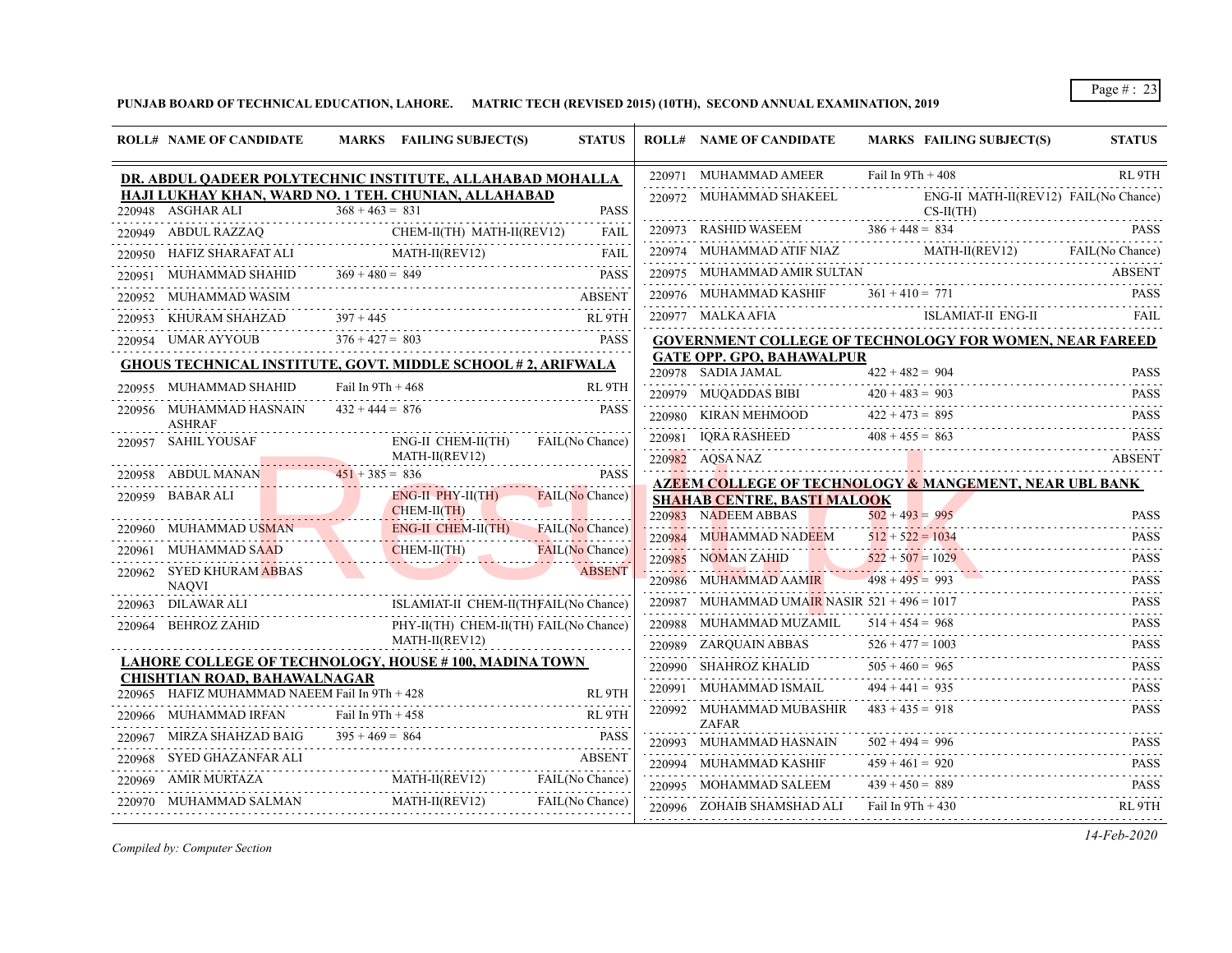**PUNJAB BOARD OF TECHNICAL EDUCATION, LAHORE. MATRIC TECH (REVISED 2015) (10TH), SECOND ANNUAL EXAMINATION, 2019**

|        | <b>ROLL# NAME OF CANDIDATE</b>                |                   | MARKS FAILING SUBJECT(S) | <b>STATUS</b>                                                                                                                                                                | <b>ROLL# NAME OF CANDIDATE</b>               | <b>MARKS FAILING SUBJECT(S)</b> | <b>STATUS</b>                                                                                                                             |
|--------|-----------------------------------------------|-------------------|--------------------------|------------------------------------------------------------------------------------------------------------------------------------------------------------------------------|----------------------------------------------|---------------------------------|-------------------------------------------------------------------------------------------------------------------------------------------|
|        | 220997 ATIO UR RAHMAN                         | $446 + 439 = 885$ |                          | <b>PASS</b>                                                                                                                                                                  | 221025 IBRAR HAIDER                          | $482 + 497 = 979$               | <b>PASS</b>                                                                                                                               |
|        | 220998 TALHA SAJJAD                           | $466 + 490 = 956$ |                          | <b>PASS</b>                                                                                                                                                                  | 221026 USAMA NAEEM                           | $490 + 507 = 997$               | $\alpha$ , $\alpha$ , $\alpha$ , $\alpha$ , $\alpha$<br><b>PASS</b>                                                                       |
|        | 220999 MUHAMMAD RIZWAN KHAN494 + 494 = 988    |                   |                          | <b>PASS</b>                                                                                                                                                                  | 221027 MURTIZA GHORI                         | $418 + 434 = 852$               | <b>PASS</b>                                                                                                                               |
| 221000 | FARHAD RAMZAN                                 | $479 + 471 = 950$ |                          | <b>PASS</b>                                                                                                                                                                  | 221028 SARMAD NOOR                           | $489 + 505 = 994$               | <b>PASS</b>                                                                                                                               |
|        | 221001 MUHAMMAD MUHSIN                        | $424 + 449 = 873$ |                          | <b>PASS</b>                                                                                                                                                                  | 221029 ABRAR SHAKIR                          | $492 + 503 = 995$               | $\mathcal{L}^{\mathcal{A}}(\mathcal{A}^{\mathcal{A}}(\mathcal{A}^{\mathcal{A}}(\mathcal{A}^{\mathcal{A}})^{\mathcal{A}}))$<br><b>PASS</b> |
|        | 221002 MUHAMMAD FARHAN                        | $478 + 470 = 948$ |                          | <b>PASS</b>                                                                                                                                                                  | 221030 SHER SHAHBAZ                          | $487 + 500 = 987$               | .<br><b>PASS</b><br>.                                                                                                                     |
|        | 221003 MUNAWAR ALI                            | $474 + 490 = 964$ |                          | <b>PASS</b>                                                                                                                                                                  | 221031 SHER ZAMAN                            | $455 + 480 = 935$               | <b>PASS</b><br>.                                                                                                                          |
|        | 221004 MUHAMMAD ZUBAIR                        | $433 + 446 = 879$ |                          | <b>PASS</b>                                                                                                                                                                  | 221032 MUHAMMAD FARHAN                       | $413 + 475 = 888$               | <b>PASS</b>                                                                                                                               |
|        | <b>AHMAD</b><br>221005 MUHAMMAD ISHAQ         | $413 + 428 = 841$ |                          | PASS                                                                                                                                                                         | 221033 ADEEL KHAN                            | $491 + 492 = 983$               | <b>PASS</b><br>$-1 - 1 - 1$                                                                                                               |
|        | 221006 MUHAMMAD FERYAD                        | $382 + 430 = 812$ |                          | <b>PASS</b>                                                                                                                                                                  | 221034 MUHAMMAD SHAHZAD                      | $471 + 491 = 962$               | <b>PASS</b>                                                                                                                               |
|        | SHAHID IQBAL                                  | $434 + 480 = 914$ |                          | <b>PASS</b>                                                                                                                                                                  | 221035 MUHAMMAD FAIZ AHMAD $425 + 450 = 875$ |                                 | <b>PASS</b><br>$- - - - - - -$                                                                                                            |
| 221007 | 221008 HABIB UR REHMAN                        | $425 + 457 = 882$ |                          | <b>PASS</b>                                                                                                                                                                  | 221036 SAJJAD ALI                            | $522 + 489 = 1011$              | <b>PASS</b>                                                                                                                               |
| 221009 | SANAWAR HUSSAIN                               | $408 + 447 = 855$ |                          | .<br>PASS                                                                                                                                                                    | 221037 SHAHBAZ ISMAIL                        | $484 + 483 = 967$               | <b>PASS</b>                                                                                                                               |
|        | 221010 MUHAMMAD WALEED                        | $452 + 462 = 914$ |                          | PASS                                                                                                                                                                         | 221038 SHOAIB NAWAZ                          |                                 | <b>ABSENT</b>                                                                                                                             |
|        | <b>TAHIR</b>                                  |                   |                          |                                                                                                                                                                              | 221039 IMRAN ALI                             | $473 + 488 = 961$               | <b>PASS</b>                                                                                                                               |
|        | 221011 ABDUL REHMAN                           | $444 + 465 = 909$ |                          | <b>PASS</b>                                                                                                                                                                  | 221040 ALLAH NAWAZ                           | $461 + 469 = 930$               | <b>PASS</b>                                                                                                                               |
|        | 221012 MUHAMMAD AKASH                         | $447 + 430 = 877$ |                          | <b>PASS</b>                                                                                                                                                                  | 221041 BABAR KHAN                            | <b>URDU</b>                     | <b>FAIL</b><br>.                                                                                                                          |
|        | 221013 MUBBSHIR KARAMAT                       | $436 + 451 = 887$ |                          | <b>PASS</b>                                                                                                                                                                  | $221042$ AFAO RAZA                           | $411 + 479 = 890$               | <b>PASS</b>                                                                                                                               |
|        | 221014 ISRAR AHMED                            | $412 + 440 = 852$ |                          | <b>PASS</b>                                                                                                                                                                  | 221043 MUHAMMAD ASIF                         | $434 + 453 = 887$               | <b>PASS</b><br>2.2.2.2.2.1                                                                                                                |
|        | 221015 MUHAMMAD INTIZAR                       | $450 + 426 = 876$ |                          | <b>PASS</b>                                                                                                                                                                  | 221044 MUHAMMAD YASEEN                       | $419 + 438 = 857$               | <b>PASS</b><br>.                                                                                                                          |
|        | 221016 MUHAMMAD AQEEL                         | $413 + 449 = 862$ |                          | <b>PASS</b>                                                                                                                                                                  | 221045 MUHAMMAD SIDDIQ                       | $449 + 443 = 892$               | <b>PASS</b>                                                                                                                               |
|        | 221017 ADNAN MUAVIA                           | $448 + 458 = 906$ |                          | <b>PASS</b>                                                                                                                                                                  | 221046 SOHAIB IQBAL                          | $451 + 476 = 927$               | <b>PASS</b><br>والأعام والمالي                                                                                                            |
|        | 221018 SAYED MUHAMMAD JARAR $482 + 477 = 959$ |                   |                          | <b>PASS</b>                                                                                                                                                                  | 221047 MUHAMMAD HAMID                        | ENG-II                          | FAIL<br>.                                                                                                                                 |
|        | <b>ABBAS</b><br>221019 MUHAMMAD RIZWAN        | $448 + 452 = 900$ |                          | <b>PASS</b>                                                                                                                                                                  | 221048 MUHAMMAD WAQAS                        | $383 + 453 = 836$               | <b>PASS</b>                                                                                                                               |
|        | 221020 AKASH ZULFIQAR                         | $402 + 473 = 875$ |                          | <b>PASS</b>                                                                                                                                                                  | 221049 ASIM IJAZ                             | $487 + 466 = 953$               | <b>PASS</b><br>.                                                                                                                          |
|        | 221021 MUHAMMAD JAVAID                        | $466 + 457 = 923$ |                          | <b>PASS</b>                                                                                                                                                                  | 221050 WAQAR AHMAD TOOR                      | $460 + 455 = 915$               | <b>PASS</b><br>.                                                                                                                          |
|        | 221022 MUHAMMAD AFTAB                         | $453 + 459 = 912$ |                          | $\mathcal{L}^{\mathcal{A}}\left( \mathcal{A}^{\mathcal{A}}\right) \mathcal{A}^{\mathcal{A}}\left( \mathcal{A}^{\mathcal{A}}\right) \mathcal{A}^{\mathcal{A}}$<br><b>PASS</b> | 221051 MUHAMMAD IMRAN ALI                    | $430 + 504 = 934$               | <b>PASS</b><br>$\sim$ $\sim$ $\sim$ $\sim$ $\sim$ $\sim$                                                                                  |
|        | 221023 DANISH IFTIKHAR                        | $446 + 494 = 940$ |                          | <b>PASS</b>                                                                                                                                                                  | 221052 MUHAMMAD SAJJAD                       | $455 + 467 = 922$               | <b>PASS</b>                                                                                                                               |
|        | 221024 MUHAMMAD SHOAIB                        | $457 + 487 = 944$ |                          | <b>PASS</b>                                                                                                                                                                  | 221053 MUHAMMAD ADNAN                        | $463 + 534 = 997$               | <b>PASS</b>                                                                                                                               |
|        |                                               |                   |                          |                                                                                                                                                                              | 221054 MUHAMMAD SAJID                        | $414 + 510 = 924$               | <b>PASS</b>                                                                                                                               |

*Compiled by: Computer Section*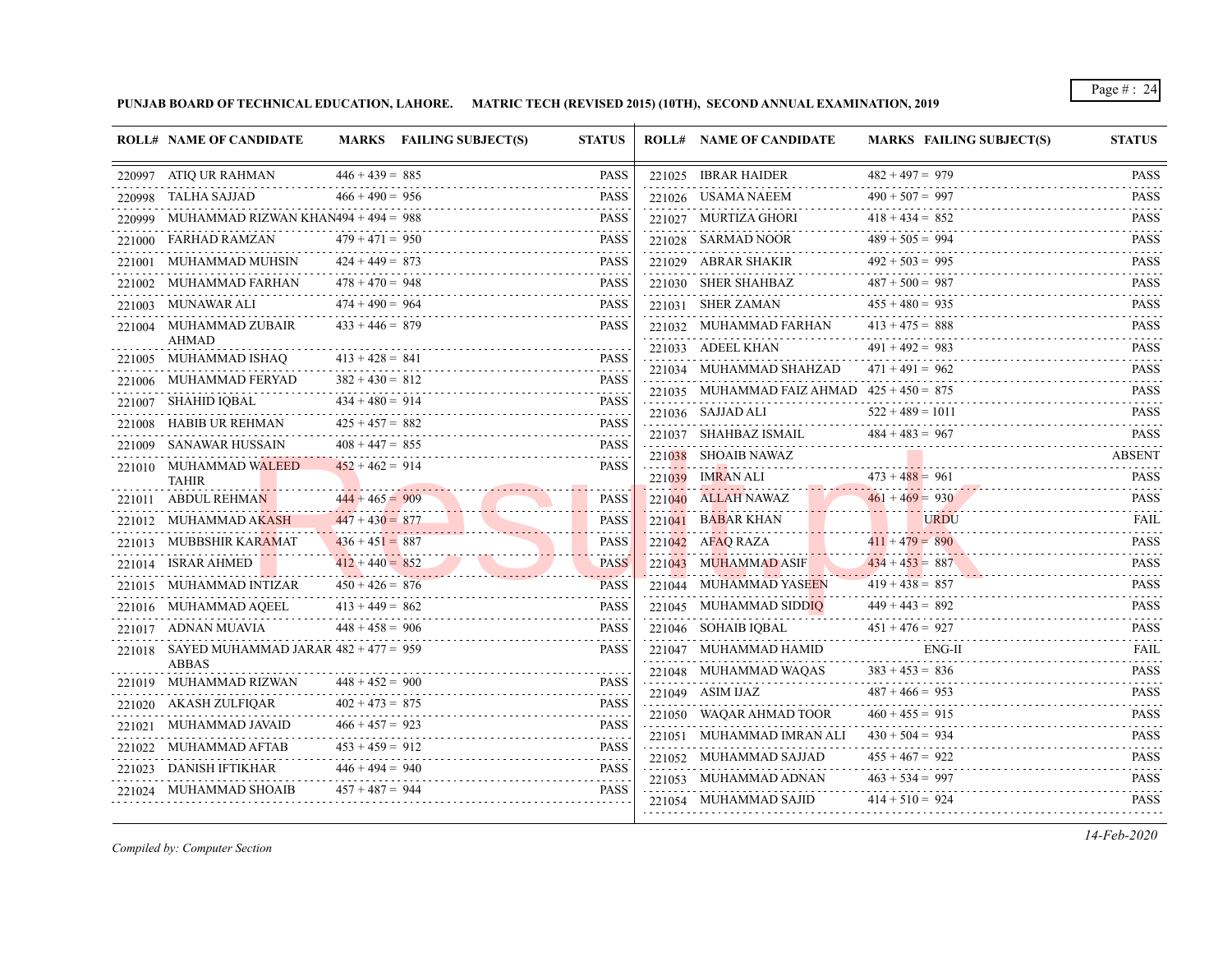**PUNJAB BOARD OF TECHNICAL EDUCATION, LAHORE. MATRIC TECH (REVISED 2015) (10TH), SECOND ANNUAL EXAMINATION, 2019**

| <b>ROLL# NAME OF CANDIDATE</b>                                                                                                                                                                                                                         |                   | MARKS FAILING SUBJECT(S)                                                             | <b>STATUS</b>    | <b>ROLL# NAME OF CANDIDATE</b>                                                                                                                                                                                                                                                                                                                                                                                                                                                                             |                   | MARKS FAILING SUBJECT(S)                           |                 | <b>STATUS</b>              |
|--------------------------------------------------------------------------------------------------------------------------------------------------------------------------------------------------------------------------------------------------------|-------------------|--------------------------------------------------------------------------------------|------------------|------------------------------------------------------------------------------------------------------------------------------------------------------------------------------------------------------------------------------------------------------------------------------------------------------------------------------------------------------------------------------------------------------------------------------------------------------------------------------------------------------------|-------------------|----------------------------------------------------|-----------------|----------------------------|
| 221055 MUHAMMAD KAMAL                                                                                                                                                                                                                                  | $439 + 407 = 846$ |                                                                                      | <b>PASS</b>      | 221078 MOHAMMAD SAJJAD                                                                                                                                                                                                                                                                                                                                                                                                                                                                                     |                   | CHEM-II(TH)                                        |                 | <b>FAIL</b>                |
| 221056 MUHAMMAD LUQMAN                                                                                                                                                                                                                                 | $431 + 443 = 874$ |                                                                                      | <b>PASS</b>      | 221079 MUHAMMAD BABAR                                                                                                                                                                                                                                                                                                                                                                                                                                                                                      | $454 + 490 = 944$ |                                                    |                 | <b>PASS</b>                |
|                                                                                                                                                                                                                                                        |                   | 221057 MUHAMMAD BILAL SADIQ $436 + 461 = 897$ PASS                                   | <b>PASS</b>      | <b>ASHRAF</b><br>221080 MUHAMMAD KHAN                                                                                                                                                                                                                                                                                                                                                                                                                                                                      |                   |                                                    |                 | <b>ABSENT</b>              |
|                                                                                                                                                                                                                                                        |                   | 221058 HAMAD LIAQAT PHY-II(TH) MATH-II(REV12)                                        | FAIL             | 221081 ANSAR ABBAS                                                                                                                                                                                                                                                                                                                                                                                                                                                                                         |                   | ENG-II CHEM-II(TH) CS-II(TH) FAIL                  |                 |                            |
| 221059 MUHAMMAD FARHAN $405 + 497 = 902$                                                                                                                                                                                                               |                   | PAK.ST-II(REV12 EA-II(TH)                                                            | <b>PASS</b>      | 221082 MUHAMMAD WAQAS $365 + 404 = 769$                                                                                                                                                                                                                                                                                                                                                                                                                                                                    |                   |                                                    |                 | <b>PASS</b>                |
| <b>SALEEM</b>                                                                                                                                                                                                                                          |                   |                                                                                      |                  | <b>AHMAD</b>                                                                                                                                                                                                                                                                                                                                                                                                                                                                                               |                   |                                                    |                 |                            |
| 221060 SAIF-UL-ALLAH $421 + 420 = 841$                                                                                                                                                                                                                 |                   |                                                                                      | <b>PASS</b>      | $221083 \quad \text{MUHAMMAD ZAHID} \quad \text{CHEM-II(TH) CS-II(TH)} \quad \text{FAIL}$                                                                                                                                                                                                                                                                                                                                                                                                                  |                   |                                                    |                 |                            |
| 221061 MUHAMMAD ASAD ULLAH $405 + 476 = 881$                                                                                                                                                                                                           |                   |                                                                                      | <b>PASS</b>      | ${\tt 221084}\quad {\tt MUHAMMAD\; HASSAN}\qquad \qquad {\tt ENG-II\; CHEM-II(TH)\qquad\qquad FAIL}\qquad \qquad {\tt PAIL}$                                                                                                                                                                                                                                                                                                                                                                               |                   |                                                    | <b>EAIL</b>     |                            |
|                                                                                                                                                                                                                                                        |                   | $221062$ MUHAMMAD ZEESHAN $453 + 463 = 916$                                          | <b>PASS</b>      |                                                                                                                                                                                                                                                                                                                                                                                                                                                                                                            |                   |                                                    | FAIL(No Chance) |                            |
|                                                                                                                                                                                                                                                        |                   | NEW NATIONAL POLYTECHNIC INSTITUTE (CAMPUS-1), MAIN DARYA                            |                  | 221085 MUHAMMAD ARSLAN MATH-II(REV12) FAIL(No Chance)<br>221086 SHAH ZAIB KHAN ENG-II FAIL (No Chance)                                                                                                                                                                                                                                                                                                                                                                                                     |                   |                                                    |                 |                            |
| <b>KHAN ROAD, BHAKKAR</b><br>221063 USAMA                                                                                                                                                                                                              |                   |                                                                                      | <b>PASS</b>      | 221087 MUHAMMAD SHAHID $377 + 449 = 826$                                                                                                                                                                                                                                                                                                                                                                                                                                                                   |                   |                                                    |                 | <b>PASS</b>                |
| $430 + 489 = 919$                                                                                                                                                                                                                                      |                   |                                                                                      |                  | 221088 MUHAMMAD ADNAN MATH-II(REV12) FAIL(No Chance)                                                                                                                                                                                                                                                                                                                                                                                                                                                       |                   |                                                    |                 |                            |
| 221065 HASRAT ALI                                                                                                                                                                                                                                      |                   | 221064 SAAD MOEEZ $382 + 481 = 863$ PASS<br>ENG-II CHEM-II(TH)                       | <b>FAIL</b>      | 221089 ASMAT ABBAS ENG-II MATH-II(REV12) FAIL(No Chance)                                                                                                                                                                                                                                                                                                                                                                                                                                                   |                   |                                                    |                 |                            |
|                                                                                                                                                                                                                                                        |                   | MATH-II(REV12) CS-II(TH)                                                             | .                | 221090 SAHIB JAN MATH-II(REV12) FAIL(No Chance)                                                                                                                                                                                                                                                                                                                                                                                                                                                            |                   |                                                    |                 |                            |
| 221066 MUHAMMAD ARSLAN UR $408 + 502 = 910$<br><b>REHMAN</b>                                                                                                                                                                                           |                   |                                                                                      | <b>PASS</b>      | 221091 KAMRAN KAMAL                                                                                                                                                                                                                                                                                                                                                                                                                                                                                        |                   |                                                    |                 | RL Fee                     |
| 221067 KALEEM ULLAH $400 + 478 = 878$                                                                                                                                                                                                                  |                   |                                                                                      | <b>PASS</b>      | 221092 MUHAMMAD IMRAN ENG-II CHEM-II(TH) FAIL(No Chance)                                                                                                                                                                                                                                                                                                                                                                                                                                                   |                   |                                                    |                 |                            |
| 221068 MUHAMMAD KAMRAN MATH-II(REV12)                                                                                                                                                                                                                  |                   |                                                                                      | .<br><b>FAIL</b> | <b>TOOEER</b>                                                                                                                                                                                                                                                                                                                                                                                                                                                                                              |                   |                                                    |                 |                            |
| <b>ASHRAF</b>                                                                                                                                                                                                                                          |                   |                                                                                      |                  | ALLAMA IQBAL COLLEGE, NEAR MODEL TOWN CHICHAWATNI ROAD,                                                                                                                                                                                                                                                                                                                                                                                                                                                    |                   |                                                    |                 |                            |
| 221069 SYED MUHAMMAD JOHN<br><b>RAZA</b>                                                                                                                                                                                                               |                   | $CHEM-H(TH)$ MATH-II(REV12)<br>$CS-H(TH)$                                            | <b>FAIL</b>      | <b>BUREWALA</b><br>221093 AWAIS ZAFAR                                                                                                                                                                                                                                                                                                                                                                                                                                                                      |                   | $CHEM-II(TH)$                                      |                 | FAII.                      |
| 221070 SYED MAHMOOD AZHAR Fail In 9Th + 430                                                                                                                                                                                                            |                   |                                                                                      | RL 9TH           | 221094 KHALIQ ALI                                                                                                                                                                                                                                                                                                                                                                                                                                                                                          |                   | ENG-II CHEM-II(TH)                                 |                 | <b>FAIL</b>                |
|                                                                                                                                                                                                                                                        |                   | 221071 MUHAMMAD HAMZA $389 + 430 = 819$ PASS                                         | <b>PASS</b>      |                                                                                                                                                                                                                                                                                                                                                                                                                                                                                                            |                   | PAK.ST-II(REV12 URDU<br>CHEM-II(TH) MATH-II(REV12) |                 | <b>FAIL</b>                |
| 221072 AMEER HAMZA                                                                                                                                                                                                                                     |                   | V.A MATH-II(REV12) FAIL                                                              | FAIL             | $221095 \quad \text{SYED HUSSAN SHAH} \quad \text{CHEM-II}$                                                                                                                                                                                                                                                                                                                                                                                                                                                |                   | ENG-II CHEM-II(TH)                                 |                 | FAII.                      |
| 221073 FARHAN ALI                                                                                                                                                                                                                                      |                   |                                                                                      | ABSENT           | 221096 SHAHBAN RAZA E                                                                                                                                                                                                                                                                                                                                                                                                                                                                                      |                   |                                                    |                 |                            |
| 221074 NAJEEB ULLAH                                                                                                                                                                                                                                    |                   | ISLAMIAT-II ENG-II<br>PHY-II(TH) CHEM-II(TH)                                         | <b>FAIL</b>      | $\begin{tabular}{c} 221097 & UMER FAROOQ \\ \hline \end{tabular} \begin{tabular}{c} \multicolumn{2}{c}{{\bf CHEM-II(TH) MATH-II(REV12)}}\\ \multicolumn{2}{c}{{\bf CHEM-II(TH) MATH-II(REV12)}}\\ \multicolumn{2}{c}{{\bf CHEM-II(TH) MATH-II(REV12)}}\\ \multicolumn{2}{c}{{\bf CHEM-II(TH) MATH-II(REV12)}}\\ \multicolumn{2}{c}{{\bf CHEM-II(TH) MATH-II(REV12)}}\\ \multicolumn{2}{c}{{\bf CHEM-II(TH) MATH-II(REV12)}}\\ \multicolumn{2}{c}{{\bf CHEM-II(TH)$<br>221098 HAMZA NAZIR $413 + 497 = 910$ |                   |                                                    |                 | <b>PASS</b>                |
|                                                                                                                                                                                                                                                        |                   | MATH-II(REV12)                                                                       |                  | 221099 FAHAD ALI $413 + 522 = 935$                                                                                                                                                                                                                                                                                                                                                                                                                                                                         |                   |                                                    |                 | <b>PASS</b>                |
|                                                                                                                                                                                                                                                        |                   | PAK.ST-II(REV12 URDU<br>REV12 URDU<br>-------------------------------<br>$CS-II(TH)$ |                  | $\underbrace{221100}\quad \text{RASHID TUFAIL} \qquad \qquad \text{MATH-II(REV12)} \qquad \qquad \text{FAIL}$                                                                                                                                                                                                                                                                                                                                                                                              |                   |                                                    |                 | .                          |
| 221075 MUHAMMAD ADNAN $409 + 467 = 876$                                                                                                                                                                                                                |                   | 21075 MUHAMMAD ADNAN $409 + 467 = 876$ PASS                                          |                  | $221101 \quad \text{MUHAMMAD SHAHBAZ} \quad \text{CHEM-II(TH)}$                                                                                                                                                                                                                                                                                                                                                                                                                                            |                   |                                                    |                 | FAII.                      |
|                                                                                                                                                                                                                                                        |                   | 221076 AHMAD MUJTABA Fail In 9Th + 487 RL 9TH                                        | RL 9TH           | 221102 MUHAMMAD AMEER                                                                                                                                                                                                                                                                                                                                                                                                                                                                                      |                   | ISLAMIAT-II ENG-II                                 |                 | a a a a a a<br><b>FAIL</b> |
| en de la provincia de la provincia del provincia del provincia del provincia del provincia del provincia del p<br>En la provincia del provincia del provincia del provincia del provincia del provincia del provincia del provin<br>221077 BILAL HAMZA |                   | $PHY-II(TH)$ $CS-II(TH)$                                                             | <b>FAIL</b>      | <b>HAMZA</b>                                                                                                                                                                                                                                                                                                                                                                                                                                                                                               |                   | CHEM-II(TH) MATH-II(REV12)<br>$EA-II(TH)$          |                 |                            |
|                                                                                                                                                                                                                                                        |                   |                                                                                      |                  |                                                                                                                                                                                                                                                                                                                                                                                                                                                                                                            |                   |                                                    |                 |                            |

*Compiled by: Computer Section*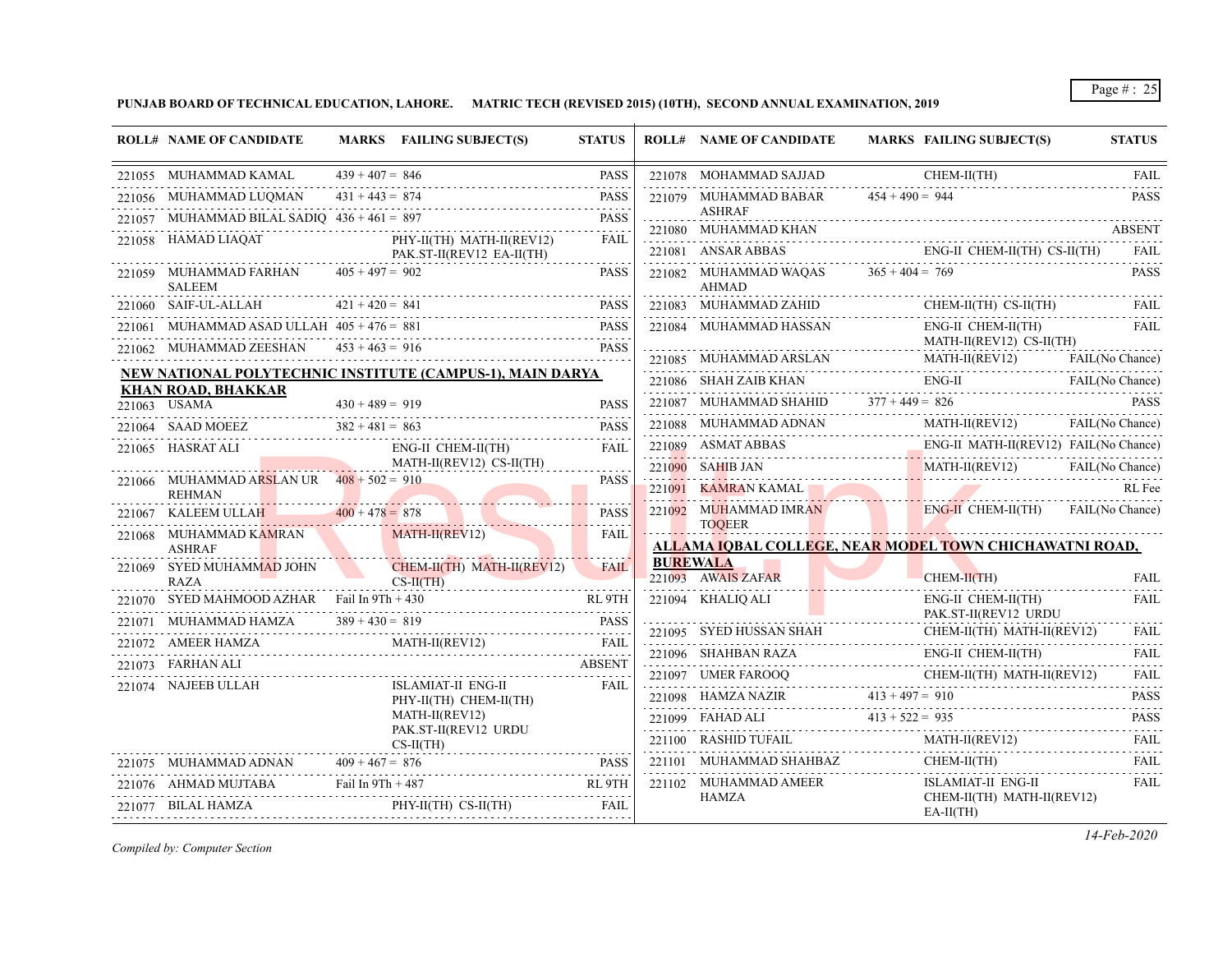**PUNJAB BOARD OF TECHNICAL EDUCATION, LAHORE. MATRIC TECH (REVISED 2015) (10TH), SECOND ANNUAL EXAMINATION, 2019**

|                 | <b>ROLL# NAME OF CANDIDATE</b>                          | MARKS FAILING SUBJECT(S)                                                                  | <b>STATUS</b> | <b>ROLL# NAME OF CANDIDATE</b>                 | MARKS FAILING SUBJECT(S)                                                                                                                                     | <b>STATUS</b>              |
|-----------------|---------------------------------------------------------|-------------------------------------------------------------------------------------------|---------------|------------------------------------------------|--------------------------------------------------------------------------------------------------------------------------------------------------------------|----------------------------|
|                 | 221103 MUDASSAR ASGHAR                                  |                                                                                           | <b>ABSENT</b> | 221125 MUHAMMAD TOSEEF<br><b>AHMAD</b>         | $365 + 437 = 802$                                                                                                                                            | <b>PASS</b>                |
|                 |                                                         | 221104 RIZWAN QASIM ENG-II FAIL(No Chance)                                                |               |                                                | 221126 MUHAMMAD ANEES PAK.ST-II(REV12 FAIL(No Chance)                                                                                                        |                            |
|                 |                                                         | JINNAH COLLEGE OF ENGINEERING & TECHNOLOGY, NEAR G.C.C, 505                               |               |                                                |                                                                                                                                                              |                            |
|                 | <b>SHAHDAB ROAD, BUREWALA</b><br>221105 MUHAMMAD SALEEM |                                                                                           | <b>ABSENT</b> |                                                | 221127 QAISAR AZIZ $406 + 469 = 875$ PASS<br>221128 MUHAMMAD REHAN $370 + 472 = 842$ PASS                                                                    |                            |
|                 |                                                         | 221105 MOTAMMAD SALELM MATH-II(REV12) FAIL(No Chance)                                     |               |                                                | 221129 MUHAMMAD RAMZAN CHEM-II(TH) FAIL                                                                                                                      |                            |
|                 |                                                         |                                                                                           |               |                                                | 221130 AMMARA AREEJ SULTANA CHEM-II(TH)                                                                                                                      | FAIL                       |
|                 |                                                         | PAK POLYTECHNIC INSTITUTE, FAISALABAD ROAD, CHINIOT                                       |               |                                                | JINNAH POLYTECHNIC INSTITUTE, NEAR NOVALTY PULL SAMUNDRI                                                                                                     |                            |
|                 |                                                         | 221107 MUHAMMAD MUDASSIR MATH-II(REV12) FAIL                                              |               | <b>ROAD,, FAISALABAD</b>                       |                                                                                                                                                              |                            |
|                 |                                                         | 221108 SAJID ALI Fail In 9Th + 415 RL 9TH                                                 |               | 221131 ABDUL MONIM ALI $434 + 477 = 911$       |                                                                                                                                                              | <b>PASS</b>                |
|                 |                                                         | 221109 SHAHID ALI CHEM-II(TH) FAIL FAIL                                                   |               | 221132 MARSAD MUBARAK                          | Fail In $9Th + 394$<br>21132 MARSAD MUBARAK Fail In 9Th + 394 RL 9TH                                                                                         |                            |
| 221110          |                                                         | 1110 UMAR MUSTAFA CHEM-II(TH)                                                             | FAIL          | 221133 EHTISHAM YAQOOB                         | $414 + 470 = 884$ PASS                                                                                                                                       |                            |
|                 | 221111 ANSER ALI                                        | LI MATH-II(REV12) CS-II(THJAIL(No Chance)                                                 |               | 221134 ZEESHAN KHALIL                          | SHAN KHALIL $519 + 565 = 1084$ PASS                                                                                                                          |                            |
|                 |                                                         | 221112 QAMAR HUSSAIN MATH-II(REV12) FAIL(No Chance)                                       |               |                                                | 221135 NUMAN AHMAD RAZA Fail In 9Th + 459 RL 9TH                                                                                                             |                            |
|                 | 221114 IJAZ SHARIF                                      | 221113 MUHAMMAD YASEEN MATH-II(REV12) FAIL(No Chance)                                     |               |                                                | 221136 HAMDAN AHMAD $403 + 458 = 861$ PASS                                                                                                                   |                            |
|                 |                                                         | SHARIF MATH-II(REV12) FAIL(No Chance)                                                     |               |                                                | 221137 MUHAMMAD USMAN Fail In 9Th + 382 RL 9TH                                                                                                               |                            |
|                 |                                                         | 221115 SHOAIB HAIDER MATH-II(REV12) FAIL(No Chance)                                       |               |                                                | 221138 MUHAMMAD AZHAR KHAN CHEM-II(TH) FAIL                                                                                                                  |                            |
| <b>DEPALPUR</b> |                                                         | DEPALPUR POLYTECHNIC INSTITUTE, OKARA ROAD DEPALPUR.                                      |               |                                                | 221139 MUHAMMAD SAAD ALI Fail In 9Th + 388 RL 9TH                                                                                                            |                            |
|                 | 221116 FAISAL NAWAZ                                     | $346 + 403 = 749$                                                                         | <b>PASS</b>   |                                                | 221140 FAISAL WAHEED $434 + 535 = 969$ PASS                                                                                                                  |                            |
|                 |                                                         | <b>JINNAH POLYTECHNIC INSTITUTE, ZUBAIR COLONY JARANWALA</b>                              | 2.2222222     |                                                | 221141 HAFIZ AZEEM JAVED ENG-II FAIL FAIL                                                                                                                    |                            |
|                 | <b>ROAD, FAISALABAD</b>                                 |                                                                                           |               |                                                | 221142 USAMA REHMAN Fail In $9Th + 407$                                                                                                                      | RL 9TH                     |
|                 | 221117 MUHAMMAD AKKASH<br><b>AHMAD NAEEM</b>            |                                                                                           | <b>ABSENT</b> |                                                | SAIFIA POLYTECHNIC INSTITUTE, PAKKI MOR, KALA BAGH ROAD,                                                                                                     |                            |
|                 |                                                         | 221118 MANZAR HUSSAIN SHAH ISLAMIAT-II ENG-II<br>CHEM-II(TH) PAK.ST-II(REV12              | <b>FAIL</b>   | <b>GULLEN KHEL</b><br>221143 SYED FURQAN ABBAS | ENG-II CHEM-II(TH)<br>MATH-II(REV12) CS-II(TH)                                                                                                               | <b>FAIL</b><br>and a state |
|                 |                                                         | 221119 HAMZA IMRAN MATH-II(REV12) FAIL                                                    |               |                                                | MATH-II(REV12)<br>$\begin{tabular}{c} 221144 & \text{MUHAMMAD SAJJAD} \qquad \qquad \text{MATH-II(REV12)} \\ \qquad \qquad \text{HAMEED KHAN} \end{tabular}$ | FAII.                      |
|                 |                                                         | ${\bf 221120} \quad {\bf MUHAMMAD}\ {\bf ALL} \qquad {\bf CHEM-II(TH)} \qquad {\bf FAIL}$ |               |                                                |                                                                                                                                                              |                            |
|                 | 221121 ABDUL RAUF HARIS SANA $417 + 440 = 857$          |                                                                                           |               | 221146 MUHAMMAD SHAFEEQ                        | 221145 BILALAHMAD KHAN PHY-II(TH) CHEM-II(TH) FAIL<br>ISLAMIAT-II ENG-II                                                                                     | <b>FAIL</b>                |
|                 |                                                         |                                                                                           |               | <b>AHMED KHAN</b>                              | PHY-II(TH) CHEM-II(TH)                                                                                                                                       |                            |
|                 |                                                         | $\begin{tabular}{cc} 221123 & QAMAR NAWAZ & CHEM-II(TH) & FAIL \\ \hline \end{tabular}$   |               |                                                | MATH-II(REV12)<br>PAK.ST-II(REV12 CS-II(TH)                                                                                                                  |                            |
|                 | 221124 ABDUL REHMAN                                     | $ENG-II CHEM-II(TH)$                                                                      | FAII          | 221147 MUHAMMAD BILAL                          | ENG-II MATH-II(REV12)<br>$CS-II(TH)$                                                                                                                         | FAIL                       |

*Compiled by: Computer Section*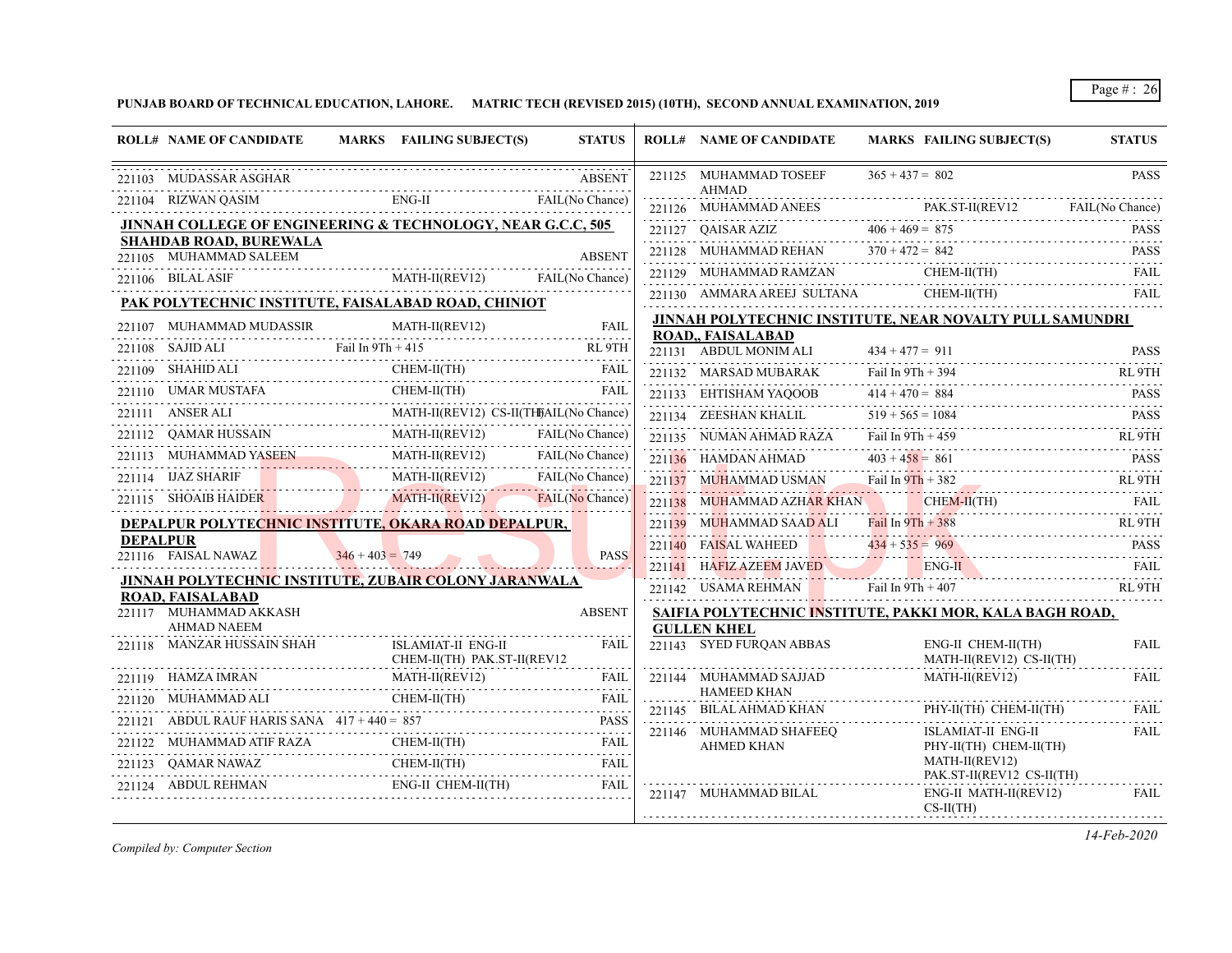# **PUNJAB BOARD OF TECHNICAL EDUCATION, LAHORE. MATRIC TECH (REVISED 2015) (10TH), SECOND ANNUAL EXAMINATION, 2019**

| <b>ROLL# NAME OF CANDIDATE</b>                         | MARKS FAILING SUBJECT(S)                                                                                                               | <b>STATUS</b>                                     | <b>ROLL# NAME OF CANDIDATE</b>                         | <b>MARKS FAILING SUBJECT(S)</b>                                                    | <b>STATUS</b>        |
|--------------------------------------------------------|----------------------------------------------------------------------------------------------------------------------------------------|---------------------------------------------------|--------------------------------------------------------|------------------------------------------------------------------------------------|----------------------|
| 221148 MUHAMMAD RAEES                                  | $ENG-II$ $PHY-II(TH)$<br>CHEM-II(TH) MATH-II(REV12)                                                                                    | FAIL                                              | 221165 FARHAN TARIO KHAN                               | <b>ISLAMIAT-II ENG-II</b><br>PHY-II(TH) CHEM-II(TH)                                | <b>FAIL</b>          |
| 221149 AHMED MUJTABA MOHSIN<br><b>HASSAN KHAN</b><br>. | ISLAMIAT-II ENG-II<br>CHEM-II(TH)                                                                                                      | <b>FAIL</b>                                       |                                                        | MATH-II(REV12)<br>PAK.ST-II(REV12 CS-II(TH)                                        |                      |
| 221150 SHERAZ KHAN                                     | ISLAMIAT-II ENG-II<br>PHY-II(TH) CHEM-II(TH)<br>MATH-II(REV12)                                                                         | FAII.                                             | 221166 MUHAMMAD AZHAR IQBAL<br>KHAN                    | $ENG-II$ $PHY-II(TH)$<br>CHEM-II(TH) MATH-II(REV12)<br>PAK.ST-II(REV12 CS-II(TH)   | FAIL                 |
|                                                        | PAK.ST-II(REV12 URDU<br>$CS-II(TH)$                                                                                                    |                                                   | 221167 DILAWAR KHAN                                    | ISLAMIAT-II ENG-II<br>PHY-II(TH) CHEM-II(TH)                                       | FAIL                 |
|                                                        | $\begin{tabular}{ll} \bf 221151 & SAMUULAH & CHEM-II(TH) MATH-II(REV12) \\ \hline \end{tabular}$                                       | FAIL                                              |                                                        | MATH-II(REV12)<br>PAK.ST-II(REV12 URDU                                             |                      |
|                                                        | 221152 AQIB NAZIR $480 + 429 = 909$                                                                                                    | <b>PASS</b>                                       |                                                        | $CS-II(TH)$                                                                        |                      |
| 221153 AFNAN AHMED                                     | CHEM-II(TH) MATH-II(REV12)<br>$CS-II(TH)$                                                                                              | FAIL                                              | 221168 MIAN MUHAMMAD TALHA<br>-- <del>---</del> --<br> | CHEM-II(TH) MATH-II(REV12)                                                         | FAII.                |
|                                                        |                                                                                                                                        |                                                   | 221169 ZAKA ULLAH KHAN                                 | ENG-II CHEM-II(TH)                                                                 | FAIL                 |
|                                                        | 221154 MUH AWAIS KHAN CHEM-II(TH) MATH-II(REV12) FAIL<br>${\underbrace{221155}} \quad {\text{MUHAMMAD ZAHID}} {\text{MATH-II(REV12)}}$ | FAIL<br>$\sim$ $\sim$ $\sim$ $\sim$ $\sim$ $\sim$ | 221170 SHAH NAWAZ KHAN                                 | ENG-II PHY-II(TH)<br>CHEM-II(TH) MATH-II(REV12)                                    | FAIL                 |
| 221156 MUHAMMAD RAMZAN $513 + 521 = 1034$              |                                                                                                                                        | <b>PASS</b>                                       | 221171 IMTIAZ ULLAH KHAN                               | $CHEM-II(TH)$ $CS-II(TH)$                                                          | FAIL<br>$-1 - 1 - 1$ |
| 221157 MUHAMMAD KAMRAN                                 | $ENG-II$ $PHY-II(TH)$<br>CHEM-II(TH) PAK.ST-II(REV12                                                                                   | FAIL                                              | 221172 ABRAR ELAHI                                     | $PHY-II(TH)$ CHEM-II(TH)<br>$MATH-II(REV12) CS-II(TH)$                             | <b>FAIL</b>          |
| 221158 MUHAMMAD ABDULLAH                               | $CS-H(TH)$<br>ENG-II PHY-II(TH)<br>$CHEM-II(TH)$ MATH-II(REV12)<br>PAK.ST-II(REV12 CS-II(TH)                                           | FAIL                                              | 221173 MUHAMMAD SULAMAN<br><b>KHAN</b>                 | ISLAMIAT-II ENG-II<br>PHY-II(TH) CHEM-II(TH)<br>MATH-II(REV12) URDU<br>$CS-II(TH)$ | <b>FAIL</b>          |
| 221159 AZMAT ULLAH KHAN                                | <b>ISLAMIAT-II ENG-II</b>                                                                                                              | <b>FAIL</b>                                       | 221174 MUHAMMAD IRFAN                                  | $ENG-H$ MATH-II(REV12)                                                             | FAIL                 |
|                                                        | PHY-II(TH) CHEM-II(TH)<br>$MATH-II(REV12)$<br>PAK.ST-II(REV12 CS-II(TH)                                                                |                                                   | 221175 MUHAMMAD ALI HAMZA<br><b>KHAN</b>               | $MATH-II(REV12)$                                                                   | FAIL                 |
| 221160 TAJAMAL ABBAS                                   | ISLAMIAT-II CHEM-II(TH)<br>MATH-II(REV12)<br>PAK.ST-II(REV12 CS-II(TH)                                                                 | FAIL                                              | 221176 HARIS KHAN                                      | $ENG-II$ $PHY-II(TH)$<br>CHEM-II(TH) MATH-II(REV12)<br>$CS-II(TH)$                 | FAIL                 |
| .<br>221161 MUHAMMAD DAIM                              | ISLAMIAT-II ENG-II                                                                                                                     | FAIL                                              | 221177 WAHEED AHMED KUNDI $530 + 488 = 1018$           |                                                                                    | <b>PASS</b><br>.     |
|                                                        | PHY-II(TH) CHEM-II(TH)                                                                                                                 |                                                   | 221178 MUHAMMAD FIAZ                                   | ENG-II                                                                             | FAIL                 |
|                                                        | MATH-II(REV12)<br>PAK.ST-II(REV12 URDU<br>$CS-II(TH)$                                                                                  |                                                   | 221179 ASGHAR JAVED                                    | ENG-II CHEM-II(TH)<br>MATH-II(REV12)                                               | FAIL                 |
| $523 + 487 = 1010$<br>221162 ABDUL WAHAB               |                                                                                                                                        | <b>PASS</b>                                       | 221180 SHER ABBAS KHAN                                 | $ENG-II$ $PHY-II(TH)$<br>CHEM-II(TH) MATH-II(REV12)                                | <b>FAIL</b>          |
| 221163 MOHAMMAD ALI $517 + 481 = 998$                  |                                                                                                                                        | <b>PASS</b>                                       | 221181 AMEER HAMAD KHAN                                | $CS-II(TH)$<br>ENG-II CHEM-II(TH)                                                  | FAIL                 |
| 221164 MUSTANSAR SIRAJ                                 | ENG-II CHEM-II(TH)<br>MATH-II(REV12)<br>PAK.ST-II(REV12                                                                                | FAIL                                              |                                                        | MATH-II(REV12) CS-II(TH)                                                           |                      |

*Compiled by: Computer Section*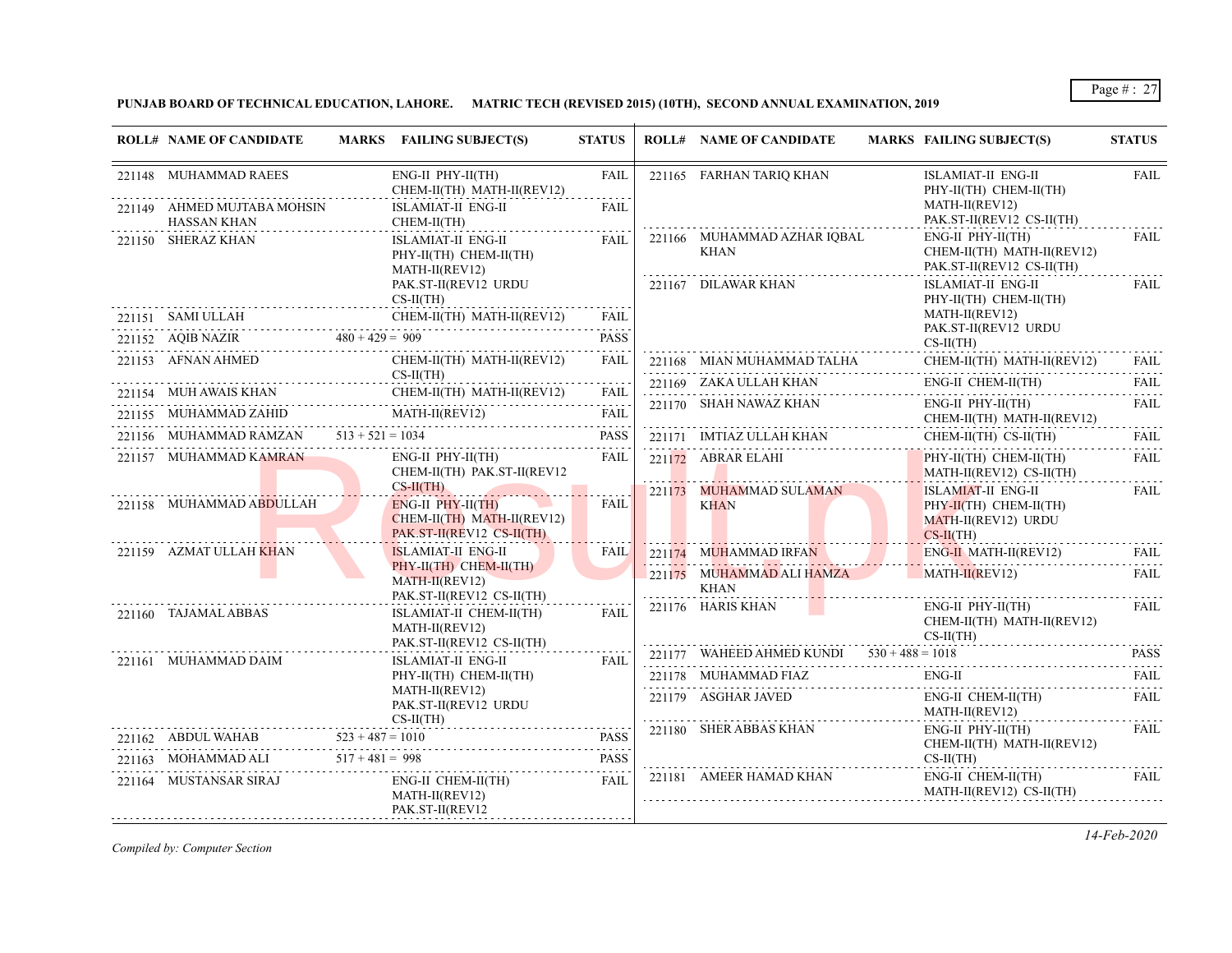**PUNJAB BOARD OF TECHNICAL EDUCATION, LAHORE. MATRIC TECH (REVISED 2015) (10TH), SECOND ANNUAL EXAMINATION, 2019**

| <b>ROLL# NAME OF CANDIDATE</b>                                    |                           | MARKS FAILING SUBJECT(S)                                                                 | <b>STATUS</b>       | <b>ROLL# NAME OF CANDIDATE</b>                         |                   | MARKS FAILING SUBJECT(S)                                                                | <b>STATUS</b>           |
|-------------------------------------------------------------------|---------------------------|------------------------------------------------------------------------------------------|---------------------|--------------------------------------------------------|-------------------|-----------------------------------------------------------------------------------------|-------------------------|
| 221182 KAREEM NAWAZ                                               |                           | ENG-II CHEM-II(TH)<br>MATH-II(REV12) CS-II(TH)                                           | <b>FAIL</b>         | 221198 ATEEQ UR REHMAN                                 |                   | $ENG-II$ $PHY-II(TH)$<br>CHEM-II(TH) MATH-II(REV12)                                     | <b>FAIL</b>             |
|                                                                   |                           | 221183 BABAR JAMAL KHAN $526 + 483 = 1009$                                               | <b>PASS</b>         |                                                        |                   | $CS-II(TH)$                                                                             |                         |
| 221184 BILAL AKBAR KHAN                                           |                           | $ENG-II$ $PHY-II(TH)$                                                                    | <b>FAIL</b>         | 221199 MUHAMMAD AAMIR                                  |                   | MATH-II(REV12)                                                                          | - FAIL                  |
| 221185 SHUJAAT ABDULLAH SHAH                                      |                           | MATH-II(REV12) CS-II(TH)<br>$ENG-II$ $PHY-II(TH)$                                        | FAIL                | 221200 REHMAT ULLAH KHAN                               |                   |                                                                                         | ABSENT                  |
|                                                                   |                           | CHEM-II(TH) MATH-II(REV12)                                                               |                     | 221201 MUHAMMAD WASIF FAIZ                             |                   | PHY-II(TH) CHEM-II(TH)                                                                  | <b>FAIL</b><br><u>.</u> |
|                                                                   |                           | $CS-II(TH)$                                                                              |                     | 221202 OAMAR ZAMAN                                     |                   | ENG-II CHEM-II(TH)<br>MATH-II(REV12) CS-II(TH)                                          | FAIL                    |
| 221186 MUHAMMAD ASIF NAWAZ<br><b>KHAN</b><br>221187 AAMIR SHAHZAD |                           | $ENG-II$ $PHY-II(TH)$<br>CHEM-II(TH) MATH-II(REV12)<br>$CS-II(TH)$<br>ISLAMIAT-II ENG-II | FAIL<br><b>FAIL</b> | 221203 MUHAMMAD BILAL                                  |                   | ISLAMIAT-II ENG-II<br>PHY-II(TH) CHEM-II(TH)<br>MATH-II(REV12)                          | FAIL                    |
|                                                                   |                           | PHY-II(TH) CHEM-II(TH)                                                                   |                     |                                                        |                   | PAK.ST-II(REV12 CS-II(TH)                                                               |                         |
|                                                                   |                           | MATH-II(REV12)                                                                           |                     |                                                        |                   | $\underbrace{221204~~{\text{YASIR ALI MALIK}}~~{\text{MATH-I(REV12)}}~~{\text{FAIL}}~~$ |                         |
|                                                                   |                           | PAK.ST-II(REV12 URDU<br>$CS-II(TH)$                                                      |                     |                                                        |                   | 221205 FAHAD MUSTAQEEM MATH-II(REV12) FAIL                                              |                         |
|                                                                   |                           | 221188 HAJI TANVEER KHAN MATH-II(REV12) FAIL                                             | FAII.               |                                                        |                   | 221206 MUHAMMAD UZAIR $515 + 468 = 983$ PASS                                            |                         |
| 221189 MUHAMMAD MUDDASIR $513 + 417 = 930$                        |                           | HAMMAD MUDDASIR 513+417=930 PASS                                                         | <b>PASS</b>         | 221207 GHAZI ABBAS                                     |                   | MATH-II(REV12)                                                                          | FAIL                    |
| 221190 SAJJAD ALI KHAN                                            |                           | ENG-II PHY-II(TH)                                                                        | FAIL                | $221208$ MOHSIN IQBAL                                  |                   | $\overline{\text{ENG-II MATH-II(REV12)}}$                                               | FAIL                    |
|                                                                   |                           | $CHEM-II(TH)$ MATH-II(REV12)                                                             |                     | 221209 MUHAMMAD JAVED IQBAL                            |                   | MATH-II(REV12) FAIL                                                                     |                         |
|                                                                   |                           | $CS-H(TH)$                                                                               |                     | $221210$ MUHAMMAD ADREES                               |                   | $ENG-II$ MATH-II(REV12)                                                                 | <b>FAIL</b><br>.        |
| 221191 SYED MUHAMMAD ALI<br><b>RAZA SHAH</b>                      |                           | <b>ISLAMIAT-II ENG-II</b><br>$PHY-II(TH)$ CHEM-II(TH)<br>MATH-II(REV12) CS-II(TH)        | FAIL                | 221211 MUHAMMAD IMRAN                                  |                   | $ENG-II$ PHY-II(TH)<br>$CHEM-II(TH)$ MATH-II(REV12)                                     | FAIL                    |
| 221192 USAMA RIAZ                                                 |                           | $CS-II(TH)$                                                                              | <b>FAIL</b>         | 221212 DANISH MASIH<br>the contract of the contract of |                   | $ENG-II$ PHY-II(TH)<br>CHEM-II(TH) MATH-II(REV12)                                       | FAII.                   |
| 221193 MUHAMMAD WAHEED<br><b>RABANI</b>                           |                           | ISLAMIAT-II ENG-II<br>PHY-II(TH) CHEM-II(TH)                                             | <b>FAIL</b>         | 221213 ADISH                                           |                   | $ENG-II$ $PHY-II(TH)$<br>CHEM-II(TH) MATH-II(REV12)                                     | <b>FAIL</b>             |
|                                                                   |                           | MATH-II(REV12)<br>PAK.ST-II(REV12 URDU<br>$CS-II(TH)$                                    |                     | 221214 SHAHZAIB KHAN                                   |                   | $ENG-II$ $PHY-II(TH)$<br>CHEM-II(TH) MATH-II(REV12)<br>$CS-II(TH)$                      | <b>FAIL</b>             |
| 221194 NAVEED AHMED KUNDI<br>221195 MUHAMMAD AWAIS                | JNDI<br>----------------- | $\text{MATH-II}(\text{REV12}) \qquad \qquad \text{FAIL}$<br>ENG-II PHY-II(TH)            | FAIL<br><b>FAIL</b> | 221215 SYED JAWAD AHMAD                                |                   | PHY-II(TH) CHEM-II(TH)<br>MATH-II(REV12) CS-II(TH)                                      | FAIL                    |
|                                                                   |                           | CHEM-II(TH) MATH-II(REV12)                                                               |                     | 221216 MAZHAR QAYYUM                                   |                   | ENG-II CHEM-II(TH)                                                                      | FAIL                    |
| 221196 MUHAMMAD SHAHZAD                                           |                           | $CS-II(TH)$<br>$CHEM-II(TH)$ $CS-II(TH)$                                                 | FAIL                | 221217 MUHAMMAD USAMA KHAN $519 + 440 = 959$           |                   |                                                                                         | <b>PASS</b>             |
| <b>AHMAD</b><br>221197 MUHAMMAD AWAIS KHAN                        |                           | $ENG-II$ $PHY-II(TH)$                                                                    | FAIL                | 221218 MUHAMMAD JAVED KHAN                             |                   | ISLAMIAT-II ENG-II<br>CHEM-II(TH) MATH-II(REV12)                                        | <b>FAIL</b>             |
|                                                                   |                           | CHEM-II(TH) MATH-II(REV12)                                                               |                     | 221219 FAHEEM SHAHZAD                                  |                   | ENG-II MATH-II(REV12)                                                                   | FAIL                    |
|                                                                   |                           | URDU CS-II(TH)                                                                           |                     | 221220 UMAIR ANWAR                                     | $517 + 414 = 931$ |                                                                                         | <b>PASS</b>             |

*Compiled by: Computer Section*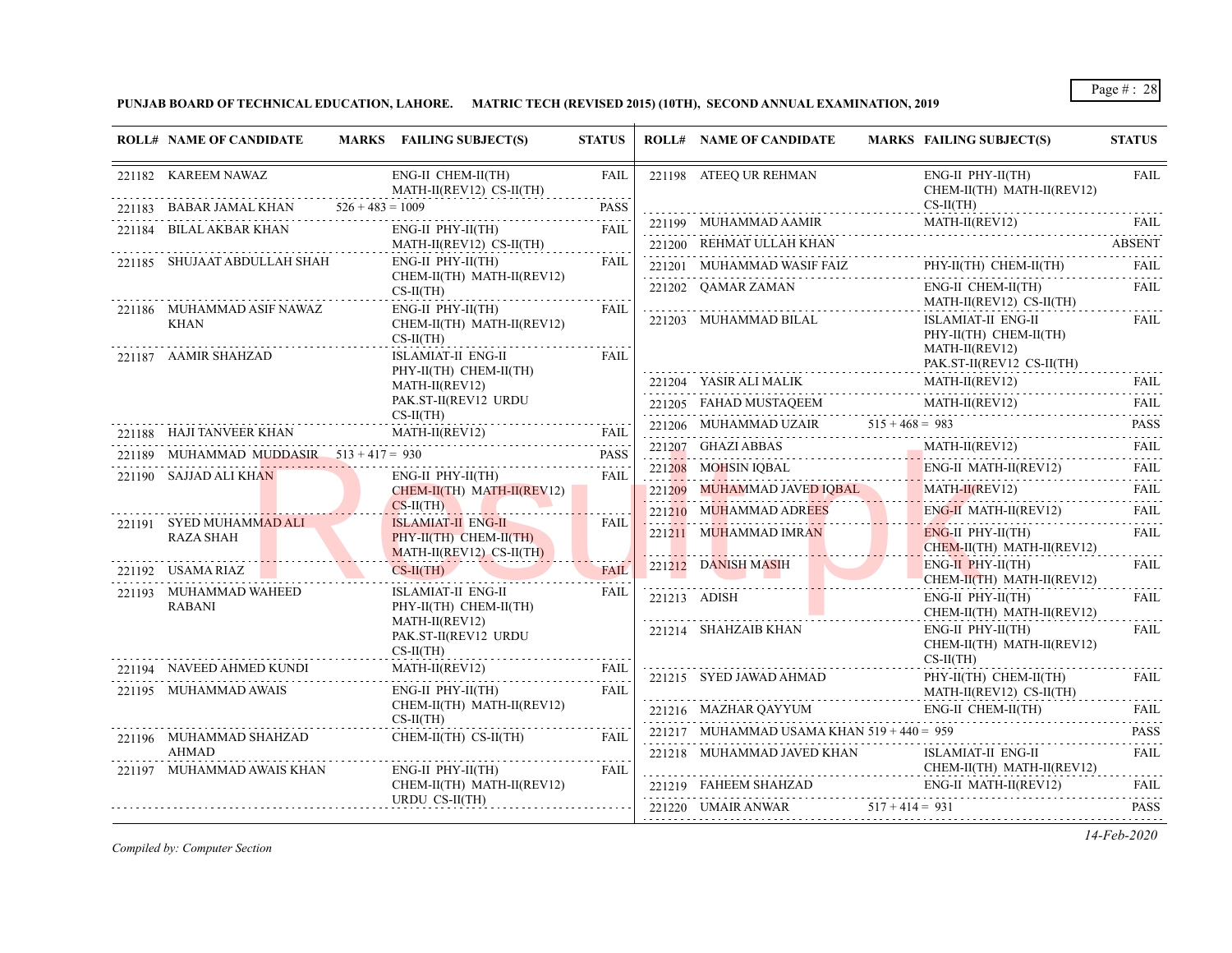**PUNJAB BOARD OF TECHNICAL EDUCATION, LAHORE. MATRIC TECH (REVISED 2015) (10TH), SECOND ANNUAL EXAMINATION, 2019**

|        | <b>ROLL# NAME OF CANDIDATE</b>                 | MARKS FAILING SUBJECT(S)                                                                                                                                                                 | <b>STATUS</b> | <b>ROLL# NAME OF CANDIDATE</b>             | MARKS FAILING SUBJECT(S)                                                                                 | <b>STATUS</b>                             |
|--------|------------------------------------------------|------------------------------------------------------------------------------------------------------------------------------------------------------------------------------------------|---------------|--------------------------------------------|----------------------------------------------------------------------------------------------------------|-------------------------------------------|
|        | 221221 QAMMAR NAWAZ MALIK                      | ENG-II MATH-II(REV12)<br>.                                                                                                                                                               | FAIL          | 221243 MAAZ IQBAL                          | $ENG-II$ $PHY-II(TH)$                                                                                    | <b>FAIL</b>                               |
| 221222 | MUHAMMAD ASAD                                  | ENG-II MATH-II(REV12)<br>a se a construída de la calendaria de la calendaria de la calendaria de la calendaria de la calendaria de la c                                                  | <b>FAIL</b>   |                                            | CHEM-II(TH) MATH-II(REV12)                                                                               | <b>PASS</b>                               |
|        | 221223 MUHAMMAD KAMRAN                         | ISLAMIAT-II ENG-II                                                                                                                                                                       | FAIL          | 221245 ATIF BILAL KHAN                     | 221244 MUHAMMAD AWAIS $505 + 434 = 939$<br>ENG-II                                                        | .<br>FAIL                                 |
|        | KHAN<br>221224 MUHAMMAD ARSALAN                | PHY-II(TH) MATH-II(REV12)<br>CHEM-II(TH) MATH-II(REV12)                                                                                                                                  | FAII.         | 221246 HUMAIR HAYAT KHAN $506 + 465 = 971$ |                                                                                                          | <b>PASS</b>                               |
|        |                                                | $CS-II(TH)$                                                                                                                                                                              |               | . <b>.</b> .<br>221247 ZAFAR ULLAH KHAN    | $\frac{1}{2}$<br>$ENG-II$                                                                                | .<br><b>FAIL</b>                          |
|        | 221225 MUHAMMAD KASHIF                         | MATH-II(REV12) FAIL FAIL                                                                                                                                                                 |               | 221248 MUHAMMAD SHAFI ULLAH                | <b>ISLAMIAT-II ENG-II</b>                                                                                | <b>FAIL</b>                               |
|        | 221226 MUHAMMAD WASEEM<br>SHAHZAD              | ISLAMIAT-II ENG-II<br>CHEM-II(TH) MATH-II(REV12)                                                                                                                                         | FAIL          | KHAN                                       | PHY-II(TH) CHEM-II(TH)<br>MATH-II(REV12)                                                                 |                                           |
|        | 221227 MUHAMMAD YASIR BASHIR $505 + 433 = 938$ |                                                                                                                                                                                          | <b>PASS</b>   |                                            | PAK.ST-II(REV12 CS-II(TH)                                                                                |                                           |
|        | 221228     SAFI ULLAH KHAN                     | ENG-II MATH-II(REV12) FAIL                                                                                                                                                               | FAIL          | 221249 MUHAMMAD ZIA ULLAH<br>KHAN          | MATH-II(REV12)                                                                                           | FAIL                                      |
|        | 221229 LIAQAT ALI                              | I ENG-II MATH-II(REV12) FAIL                                                                                                                                                             | FAIL          | 221250 BILAWAL KHAN                        | $\begin{tabular}{ll} \bf 221250 & \bf BILAWAL KHAN & \bf MATH-II(REV12) & \bf FAIL \\ \bf \end{tabular}$ |                                           |
|        |                                                | $\begin{tabular}{llllll} \bf 221230 & \text{MUHAMMAD IRFAN} & \text{ENG-II} & \text{FAIL} \\ \bf 221231 & \text{ABDULLAH HARIS} & \text{527 + 466 = 993} & \text{PASS} \\ \end{tabular}$ |               | 221251 ZAHID IQBAL KHAN<br>N<br>.          | ENG-II MATH-II(REV12)                                                                                    | FAIL                                      |
|        |                                                | PASS PASS                                                                                                                                                                                |               | 221252 MALIK MUHAMMAD                      | $ENG-II$ $PHY-II(TH)$                                                                                    | <b>FAIL</b>                               |
|        | 221232 MUHAMMAD FAIZAN                         | $522 + 437 = 959$                                                                                                                                                                        | <b>PASS</b>   | AMJAD                                      | CHEM-II(TH) MATH-II(REV12)                                                                               | $\mathbb{Z}^2$ is a set of $\mathbb{Z}^2$ |
|        | 221233 QAYYUM NAWAZ                            | ENG-II CHEM-II(TH)<br>$MATH-II (REV12)$                                                                                                                                                  | <b>FAIL</b>   | 221253 MUHAMMAD UZAIR JAVED                | <b>ISLAMIAT-II ENG-II</b><br>PHY-II(TH) CHEM-II(TH)                                                      | FAIL                                      |
|        | 221234 MUHAMMAD SHEHBAZ                        | MATH-II(REV12)                                                                                                                                                                           | <b>FAIL</b>   | 221254 AAMIR SHAHZAD                       | $MATH-II(REV12) CS-II(TH)$<br>$ENG-H CHEM-II(TH)$                                                        | FAIL                                      |
|        | 221235 MUHAMMAD UMAR<br><b>FAROOQ KHAN</b>     | $ENG-II$ $PHY-II(TH)$<br>CHEM-II(TH) MATH-II(REV12)                                                                                                                                      | <b>FAIL</b>   |                                            | $MATH-II(REV12)$                                                                                         |                                           |
|        | 221236 MOHSIN KAMAL                            | $ENG-II CHEM-II(TH)$<br>$MATH-II(REV12)$                                                                                                                                                 | <b>FAIL</b>   | 221255 ABRAR AKBAR KHAN                    | <b>ISLAMIAT-II ENG-II</b><br>$PHY-II(TH)$ CHEM-II(TH)<br>$MATH-II(REV12)$                                | FAIL                                      |
|        | 221237 IHSAN ULLAH KHAN                        | PHY-II(TH) CHEM-II(TH)<br>MATH-II(REV12) CS-II(TH)                                                                                                                                       | FAIL          | 221256 MUHAMMAD IJAZ                       | $ENG-II$ $PHY-II(TH)$<br>CHEM-II(TH) MATH-II(REV12)                                                      | FAIL                                      |
|        | 221238 JAVED KHAN                              | ENG-II PHY-II(TH)<br>CHEM-II(TH) MATH-II(REV12)                                                                                                                                          | FAIL          |                                            | $CS-II(TH)$                                                                                              |                                           |
|        | 221239 MUHAMMAD KASHIF KHAN                    | <b>ISLAMIAT-II ENG-II</b><br>PHY-II(TH) CHEM-II(TH)                                                                                                                                      | <b>FAIL</b>   | 221257 MUHAMMAD AWAIS                      | $ENG-II$ $PHY-II(TH)$<br>CHEM-II(TH) MATH-II(REV12)<br>$CS-II(TH)$                                       | <b>FAIL</b>                               |
|        |                                                | MATH-II(REV12) URDU<br>$CS-II(TH)$                                                                                                                                                       |               | 221258 SHAKKIR MEHMOOD                     | ENG-II CHEM-II(TH)<br>MATH-II(REV12)                                                                     | <b>FAIL</b>                               |
|        | 221240 KAMRAN HASSAN                           | ENG-II PHY-II(TH)<br>CHEM-II(TH) MATH-II(REV12)                                                                                                                                          | FAIL          | 221259 MOHSIN KHAN                         | $ENG-II$ $PHY-II(TH)$<br>CHEM-II(TH) MATH-II(REV12)                                                      | FAIL                                      |
|        | 221241 MUHAMMAD KAMRAN                         | ENG-II CHEM-II(TH)<br>MATH-II(REV12)                                                                                                                                                     | FAIL          | 221260 SAJID KHAN                          | $CS-II(TH)$<br>$ENG-II$ $PHY-II(TH)$                                                                     | <b>FAIL</b>                               |
|        | 221242 HASEEB UR REHMAN                        | $ENG-II$ $PHY-II(TH)$                                                                                                                                                                    | FAIL          |                                            | CHEM-II(TH) MATH-II(REV12)                                                                               |                                           |
|        |                                                | CHEM-II(TH) MATH-II(REV12)<br>$CS-II(TH)$                                                                                                                                                |               | 221261 SHEHZAD KHAN                        | $ENG-II$ $PHY-II(TH)$<br>CHEM-II(TH) MATH-II(REV12)                                                      | <b>FAIL</b>                               |

*Compiled by: Computer Section*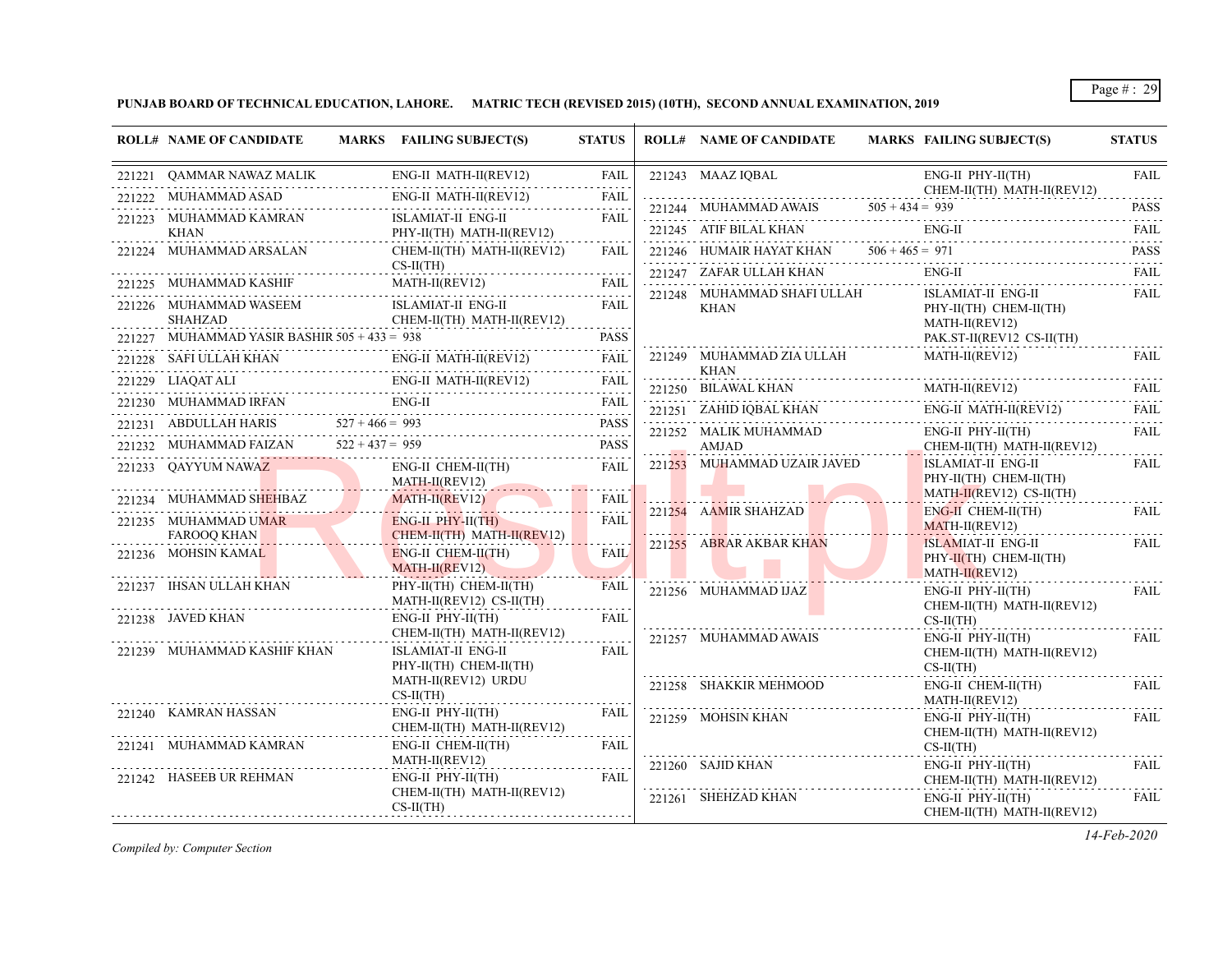# **PUNJAB BOARD OF TECHNICAL EDUCATION, LAHORE. MATRIC TECH (REVISED 2015) (10TH), SECOND ANNUAL EXAMINATION, 2019**

| <b>ROLL# NAME OF CANDIDATE</b>              | MARKS FAILING SUBJECT(S)                                                                             | <b>STATUS</b>         | <b>ROLL# NAME OF CANDIDATE</b>                                                                                                              | <b>MARKS FAILING SUBJECT(S)</b>                                                                                               | <b>STATUS</b>                                            |
|---------------------------------------------|------------------------------------------------------------------------------------------------------|-----------------------|---------------------------------------------------------------------------------------------------------------------------------------------|-------------------------------------------------------------------------------------------------------------------------------|----------------------------------------------------------|
| 221262 OAISER ABBAS KHAN                    | ENG-II PHY-II(TH)<br>CHEM-II(TH) MATH-II(REV12)                                                      | <b>FAIL</b><br>.      | 221280 SHER AHMAD KHAN                                                                                                                      | <b>ISLAMIAT-II ENG-II</b><br>PHY-II(TH) CHEM-II(TH)<br>MATH-II(REV12)                                                         | <b>FAIL</b>                                              |
| 221263 AQIB AZIZ KHAN                       | CHEM-II(TH) MATH-II(REV12)                                                                           | FAIL                  |                                                                                                                                             | CHEM-II(TH) MATH-II(REV12)                                                                                                    | <b>FAIL</b>                                              |
| 221264 QAISER AZIZ KHAN                     | ISLAMIAT-II ENG-II<br>PHY-II(TH) CHEM-II(TH)<br>MATH-II(REV12)<br>PAK.ST-II(REV12 URDU<br>$CS-H(TH)$ | FAIL                  | 221282 MUHAMMAD FAROOQ<br><b>SULTAN</b>                                                                                                     | ISLAMIAT-II ENG-II<br>PHY-II(TH) CHEM-II(TH)<br>MATH-II(REV12)<br>PAK.ST-II(REV12                                             | <b>FAIL</b>                                              |
| 221265 ABDUL GHAFOOR KHAN                   | CHEM-II(TH)                                                                                          | FAIL                  | 221283 AMEER HAMZA                                                                                                                          | ENG-II CHEM-II(TH)                                                                                                            | <b>FAIL</b>                                              |
| 221266 ASAD ULLAH KHAN                      | ENG-II CHEM-II(TH)<br>MATH-II(REV12)<br>.                                                            | FAIL                  | 221284 MUHAMMAD AAMIR                                                                                                                       | MATH-II(REV12)<br>ENG-II CHEM-II(TH)<br>MATH-II(REV12)                                                                        | FAIL                                                     |
| 221267 AZHAR KHAN                           | ENG-II CHEM-II(TH)<br>MATH-II(REV12)                                                                 | <b>FAIL</b>           | 221285 AHSANULLAH KHAN                                                                                                                      | CHEM-II(TH) MATH-II(REV12)<br>the contract of the contract of the contract of the contract of the contract of the contract of | FAII.                                                    |
| 221268 MUHAMMAD USMAN $507 + 455 = 962$     |                                                                                                      | <b>PASS</b><br>.      | 221286 MUHAMMAD NADEEM<br>KHAN                                                                                                              | ISLAMIAT-II ENG-II<br>PHY-II(TH) CHEM-II(TH)                                                                                  | <b>FAIL</b>                                              |
|                                             | 221269 MALIK MUHAMMAD UMER MATH-II(REV12) CS-II(TH)                                                  | <b>FAIL</b>           |                                                                                                                                             | MATH-II(REV12)                                                                                                                | .                                                        |
| 221270 KABIR ULLAH KHAN                     | $ENG-II$ $PHY-II(TH)$<br>CHEM-II(TH) MATH-II(REV12)                                                  | FAIL<br>$- - - - - -$ | 221287 MUHAMMAD JAMAL KHAN                                                                                                                  | PHY-II(TH) CHEM-II(TH)<br>MATH-II(REV12) CS-II(TH)                                                                            | <b>FAIL</b><br>.                                         |
| 221271 AAMIR SHAHZAD                        | ENG-II CHEM-II(TH)<br>$MATH-H(REV12)$                                                                | FAIL                  | 221288 MOHSIN BASHIR                                                                                                                        | <b>ISLAMIAT-II ENG-II</b><br>PHY-II(TH) CHEM-II(TH)                                                                           | <b>FAIL</b>                                              |
| 221272 WAHEED AHMAD KHAN                    | ISLAMIAT-II ENG-II<br>$PHY-II(TH)$ CHEM-II(TH)<br>$MATH-II(REV12)$                                   | <b>FAIL</b>           | 221289 MUHAMMAD ZEESHAN<br><b>KHAN</b>                                                                                                      | $MATH-II(REV12) CS-II(TH)$<br>$ENG-II$ PHY-II(TH)<br>$MATH-II(REV12) CS-II(TH)$                                               | FAIL                                                     |
| 221273 SHAH ZAIB<br>221274 MUHAMMAD ZEESHAN | $MATH-II(REV12)$<br>MATH-II(REV12) CS-II(TH)                                                         | FAIL<br><b>FAIL</b>   | 221290 ATIF REHMAN<br><u> Alban Martin Martin Alban Martin Martin Alban Martin Martin Alban Martin Martin Martin Martin Martin Martin M</u> | $ISLAMIAT-II PHY-II(TH)$<br>MATH-II(REV12) CS-II(TH)                                                                          | FAIL                                                     |
|                                             |                                                                                                      |                       | 221291 MUHAMMAD SABIR $504 + 452 = 956$                                                                                                     |                                                                                                                               | $\sim$ $\sim$ $\sim$ $\sim$ $\sim$ $\sim$<br><b>PASS</b> |
| 221275 FAISAL UR REHMAN KHAN                | ENG-II CHEM-II(TH)<br>MATH-II(REV12)                                                                 | FAII.                 | 221292 SHER AFZAL                                                                                                                           | PHY-II(TH) CHEM-II(TH)<br>MATH-II(REV12)                                                                                      | FAII.                                                    |
| 221276 ZIA UR REHMAN KHAN                   | PHY-II(TH) CHEM-II(TH)<br>MATH-II(REV12) CS-II(TH)                                                   | FAIL                  | 221293 MASAB KHAN                                                                                                                           | ENG-II PHY-II(TH)<br>CHEM-II(TH) MATH-II(REV12)                                                                               | <b>FAIL</b>                                              |
| 221277 ROZI KHAN                            | ENG-II CHEM-II(TH)<br>MATH-II(REV12) CS-II(TH)                                                       | FAIL                  | 221294 MUHAMMAD ISHAQ                                                                                                                       | ISLAMIAT-II ENG-II<br>PHY-II(TH) CHEM-II(TH)                                                                                  | <b>FAIL</b>                                              |
| 221278 ASMAT ULLAH KHAN                     | ISLAMIAT-II ENG-II<br>PHY-II(TH) CHEM-II(TH)                                                         | FAIL                  |                                                                                                                                             | MATH-II(REV12) CS-II(TH)                                                                                                      |                                                          |
|                                             | MATH-II(REV12)<br>PAK.ST-II(REV12                                                                    |                       | 221295 MUHAMMAD AFNAN $503 + 439 = 942$<br><b>SHAHID</b>                                                                                    |                                                                                                                               | <b>PASS</b>                                              |
| 221279 SAMI ULLAH KHAN                      | ENG-II PHY-II(TH)<br>CHEM-II(TH) MATH-II(REV12)                                                      | FAIL                  | 221296 MUHAMMAD RAMZAN<br>CHEM-II(TH) MATH-II(REV12)                                                                                        | ISLAMIAT-II ENG-II                                                                                                            | FAIL                                                     |
|                                             |                                                                                                      |                       | 221297 NOMAN MAJEED                                                                                                                         |                                                                                                                               | <b>ABSENT</b>                                            |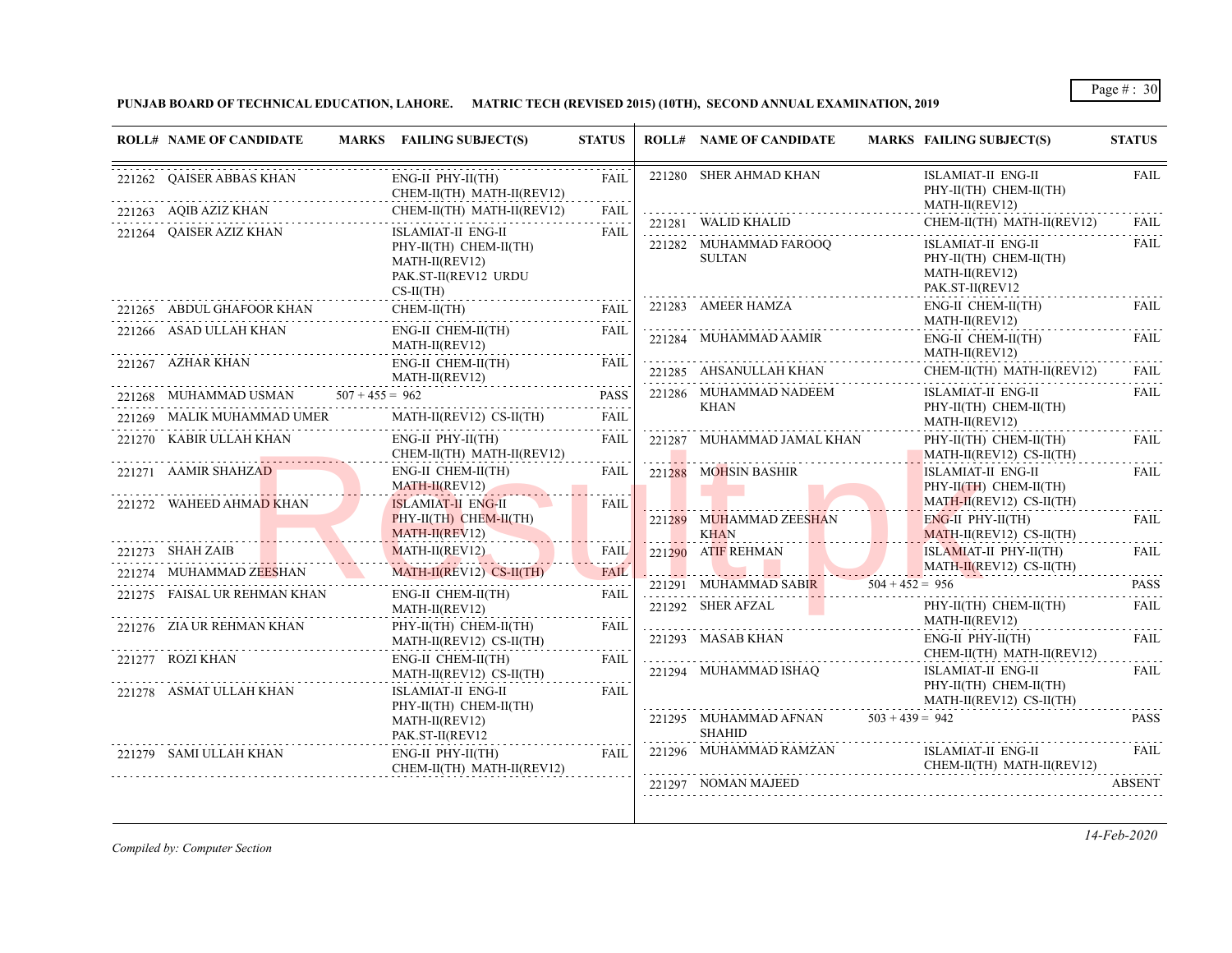**PUNJAB BOARD OF TECHNICAL EDUCATION, LAHORE. MATRIC TECH (REVISED 2015) (10TH), SECOND ANNUAL EXAMINATION, 2019**

| <b>ROLL# NAME OF CANDIDATE</b>                        | MARKS FAILING SUBJECT(S)                                                                       | <b>STATUS</b>       | <b>ROLL# NAME OF CANDIDATE</b>           | MARKS FAILING SUBJECT(S)                                                                       | <b>STATUS</b> |
|-------------------------------------------------------|------------------------------------------------------------------------------------------------|---------------------|------------------------------------------|------------------------------------------------------------------------------------------------|---------------|
| 221298 MUHAMMAD TAYYAB                                | ENG-II MATH-II(REV12)                                                                          | <b>FAIL</b>         | 221315 ASAD SHAH                         | CHEM-II(TH) MATH-II(REV12)                                                                     | <b>FAIL</b>   |
| <b>SHOAIB</b>                                         |                                                                                                |                     |                                          | $221315$ ASAD SHAHZAD $549 + 496 = 1045$ PASS PASS                                             |               |
| 221299 SHAH ZAIB REHMAN                               | ENG-II MATH-II(REV12)<br>$CS-II(TH)$                                                           | FAIL                |                                          | 221317 ALI IMRAN MATH-II(REV12) FAIL                                                           |               |
| 221300 MALIK MOHAMMAD ADNAN<br>221301 INAM ULLAH KHAN | ISLAMIAT-II ENG-II<br>PHY-II(TH) CHEM-II(TH)<br>MATH-II(REV12) CS-II(TH)<br>ISLAMIAT-II ENG-II | FAIL<br><b>FAIL</b> | 221318 JUNAID JUMSHED                    | ISLAMIAT-II ENG-II<br>PHY-II(TH) CHEM-II(TH)<br>MATH-II(REV12) URDU<br>$CS-II(TH)$             | FAIL          |
|                                                       | PHY-II(TH) CHEM-II(TH)<br>$MATH-II(REV12) CS-II(TH)$                                           |                     | 221319 MUHAMMAD MUNEEB<br><b>KAUSAR</b>  | .<br>ISLAMIAT-II ENG-II<br>PHY-II(TH) CHEM-II(TH)                                              | FAIL          |
| 221302 MUHAMMAD RIAZ KHAN                             | ISLAMIAT-II ENG-II<br>PHY-II(TH) CHEM-II(TH)<br>MATH-II(REV12)<br>PAK.ST-II(REV12 URDU         | FAIL                | 221320 MUHAMMAD BILAL                    | MATH-II(REV12) URDU<br>$ENG-II$ $PHY-II(TH)$<br>CHEM-II(TH) MATH-II(REV12)<br>$CS-II(TH)$<br>. | .<br>FAIL     |
| 221303 ABDUR RAZZAQ KHAN                              | $CS-II(TH)$<br>ENG-II MATH-II(REV12)<br>.                                                      | FAIL                | 221321 MUHAMMAD HAMMAD                   | ISLAMIAT-II ENG-II<br>PHY-II(TH) CHEM-II(TH)                                                   | FAIL          |
| 221304 AHMER HABIB KHAN                               | MATH-II(REV12) FAIL                                                                            | FAIL                |                                          | MATH-II(REV12) URDU                                                                            | .             |
| 221305 ARSHAD KHAN                                    | $ENG-II$ $PHY-II(TH)$                                                                          | FAIL                | 221322 MUHAMMAD ZAHOOR<br>KHAN           |                                                                                                | <b>ABSENT</b> |
| 221306 NAEEM SHAHZAD                                  | CHEM-II(TH) MATH-II(REV12)<br>CHEM-II(TH) MATH-II(REV12)                                       | FAIL                | 221323 MUHAMMAD HAMMAD<br><u>a Ba</u>    | $ENG-II$ $PHY-II(TH)$<br>$CHEM-II(TH)$ MATH-II(REV12)<br>PAK.ST-II(REV12 URDU                  | FAIL          |
| 221307 YASIR AKBAR                                    | <b>ISLAMIAT-II ENG-II</b><br>PHY-II(TH) CHEM-II(TH)                                            | <b>FAIL</b>         |                                          | $\overline{\text{CS-II(TH)}}$                                                                  |               |
|                                                       | $MATH-II(REV12)$                                                                               |                     |                                          | 221324 AFZAAL HUSSAIN $556 + 430 = 986$                                                        | <b>PASS</b>   |
| 221308 REHMAT ULLAH KHAN                              | <b>PAK.ST-II(REV12 URDU</b><br><b>ISLAMIAT-II ENG-II</b>                                       | <b>FAIL</b>         | 221325 SYED MUHAMMAD TAHIR<br>RAZA MEHDI | ENG-II CHEM-II(TH)<br>MATH-II(REV12)                                                           | FAIL          |
| 221309 TANVEER AHMED                                  | MATH-II(REV12)<br>$ENG-II$ $PHY-II(TH)$<br>CHEM-II(TH) MATH-II(REV12)                          | <b>FAIL</b>         | 221326 MUSAWAR ABBAS                     | ISLAMIAT-II ENG-II<br>CHEM-II(TH) MATH-II(REV12)                                               | FAIL          |
| 221310 NISAR AHMED $539 + 508 = 1047$                 | PAK.ST-II(REV12                                                                                | <b>PASS</b>         | 221327 MUZAMMIL NAWAZ                    | ISLAMIAT-II ENG-II<br>PHY-II(TH) CHEM-II(TH)                                                   | FAIL          |
| 221311 ASAD MUSHTAQ AHMED                             | ENG-II CHEM-II(TH)<br>MATH-II(REV12)                                                           | FAIL                | 221328 AQIB NAWAZ                        | MATH-II(REV12) URDU<br>ENG-II PHY-II(TH)<br>CHEM-II(TH) MATH-II(REV12)                         | .<br>FAIL     |
| 221312 AHSAN ULLAH                                    | MATH-II(REV12) FAIL                                                                            | FAIL                |                                          | URDU                                                                                           |               |
| 221313 ZAHOOR AHMAD                                   | ENG-II PHY-II(TH)<br>CHEM-II(TH) MATH-II(REV12)<br>$CS-II(TH)$                                 | FAIL                | 221329 ALI ASGHAR                        | ISLAMIAT-II ENG-II<br>PHY-II(TH) CHEM-II(TH)<br>MATH-II(REV12) URDU<br>$CS-II(TH)$             | FAIL          |
| 221314 AHSAN RAZA                                     | ENG-II PHY-II(TH)<br>CHEM-II(TH) MATH-II(REV12)<br>$CS-II(TH)$                                 | FAIL                | 221330 MAOSOOD ULLAH                     | $ENG-II$ $PHY-II(TH)$<br>CHEM-II(TH) MATH-II(REV12)<br>URDU CS-II(TH)                          | FAIL          |

*Compiled by: Computer Section*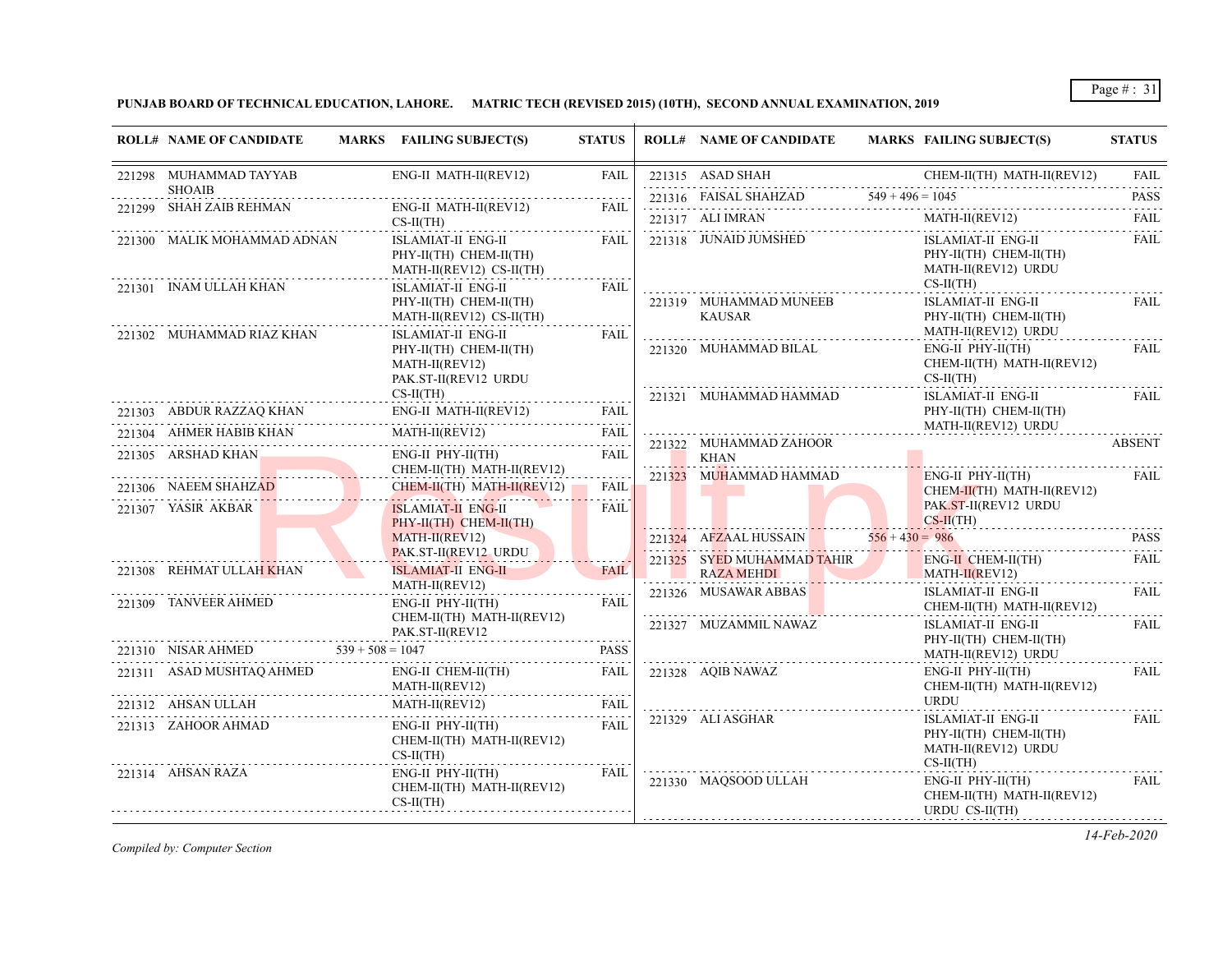**PUNJAB BOARD OF TECHNICAL EDUCATION, LAHORE. MATRIC TECH (REVISED 2015) (10TH), SECOND ANNUAL EXAMINATION, 2019**

| <b>ROLL# NAME OF CANDIDATE</b>         | MARKS FAILING SUBJECT(S)                                                 | <b>STATUS</b>    | <b>ROLL# NAME OF CANDIDATE</b>                                                                                                             |        | <b>MARKS FAILING SUBJECT(S)</b>                                                                                                                                | <b>STATUS</b>          |
|----------------------------------------|--------------------------------------------------------------------------|------------------|--------------------------------------------------------------------------------------------------------------------------------------------|--------|----------------------------------------------------------------------------------------------------------------------------------------------------------------|------------------------|
| 221331 MUHAMMAD UMAR RAZA              | CHEM-II(TH) MATH-II(REV12)                                               | <b>FAIL</b>      | 221351 SYED MUHAMMAD FAHAD<br><b>HASSAN</b>                                                                                                |        | ISLAMIAT-II PHY-II(TH)<br>CHEM-II(TH) CS-II(TH)                                                                                                                | <b>FAIL</b>            |
| 221332 MUHAMMAD MOHSIN                 | CHEM-II(TH)                                                              | <b>FAIL</b>      |                                                                                                                                            |        | 221352 KHADIJA BIBI $526 + 441 = 967$ PASS                                                                                                                     |                        |
| 221333 AHSAN ALI                       | PHY-II(TH) CHEM-II(TH)<br><b>URDU</b>                                    | <b>FAIL</b>      |                                                                                                                                            |        | 221353 IFRA QANDEEL 527 + 431 = 958 PASS                                                                                                                       |                        |
| 221334 SHEHZAD KHAN                    | <b>ISLAMIAT-II ENG-II</b>                                                | <b>FAIL</b>      |                                                                                                                                            |        | 221354 SHINZA ANDEELA ISLAMIAT-II ENG-II                                                                                                                       | FAII.                  |
|                                        | PHY-II(TH) CHEM-II(TH)<br>MATH-II(REV12) URDU                            |                  | 221355 RIFAT PARVEEN                                                                                                                       |        |                                                                                                                                                                | <b>ABSENT</b>          |
|                                        | $CS-II(TH)$                                                              |                  | 221356 AMNA NOUREEN                                                                                                                        |        | $ENG-II CS-II(TH)$                                                                                                                                             | FAIL                   |
| 221335 MUHAMMAD NABEEL ZIA             | CHEM-II(TH)                                                              | <b>FAIL</b>      | 221357 MUHAMMAD HASNAIN                                                                                                                    |        | $CS-H(TH)$                                                                                                                                                     | <b>FAIL</b>            |
| 221336 OUDRAT ULLAH KHAN               | ISLAMIAT-II ENG-II<br>PHY-II(TH) CHEM-II(TH)<br>MATH-II(REV12) CS-II(TH) | <b>FAIL</b>      | KHAN<br>221358 MUHAMMAD ZEESHAN<br><b>KHAN</b>                                                                                             | .<br>. | CHEM-II(TH)                                                                                                                                                    | <b>FAIL</b>            |
| 221337 NADIR KHAN                      | ENG-II PHY-II(TH)<br>CHEM-II(TH) MATH-II(REV12)                          | <b>FAIL</b>      | 221359 TAYYAB MEHMOOD                                                                                                                      |        | ENG-II MATH-II(REV12)<br>$CS-II(TH)$                                                                                                                           | FAIL                   |
| 221338 MALIK MUHAMMAD                  | $CS-II(TH)$<br>.<br><b>ISLAMIAT-II ENG-II</b>                            | .<br><b>FAIL</b> | 221360 MUHAMMAD UMER $518 + 424 = 942$<br><b>FAROOQ KHAN</b>                                                                               |        |                                                                                                                                                                | <b>PASS</b>            |
| <b>KAMRAN</b>                          | PHY-II(TH) CHEM-II(TH)                                                   |                  | 221361 MUHAMMAD JAWAD AJMAL                                                                                                                |        |                                                                                                                                                                |                        |
| . <b>.</b><br>221339 MUHAMMAD ALI KHAN | $CS-II(TH)$<br>.<br>ENG-II CHEM-II(TH)                                   | FAIL             | 221362 JAVED IOBAL                                                                                                                         |        |                                                                                                                                                                | <b>ABSENT</b>          |
| 221340 ASFAND YAR KALLUE               | MATH-II(REV12)                                                           | FAIL             | 221363 SHERAZ GUL<br><u> London a Barbara a Barbara a Barbara a Barbara a Barbara a Barbara a Barbara a Barbara a Barbara a Barbara a </u> |        | $MATH-II(REV12)$<br>AI H-II(REV12) FAIL                                                                                                                        | <b>FAIL</b>            |
| YAR KALLUE<br>221341 SHERISTAN         | $548 + 454 = 1002$                                                       | <b>PASS</b>      | 221364 IKRAM ULLAH                                                                                                                         |        | MATH-II(REV12)                                                                                                                                                 | FAIL<br>.              |
| 221342 SAYYAM SHOUKAT                  | <b>ISLAMIAT-II ENG-II</b>                                                | <b>FAIL</b>      | 221365 YASIR ABBAS KHAN                                                                                                                    |        | $MATH-II(REV12)$                                                                                                                                               | FAII.                  |
|                                        | PHY-II(TH) CHEM-II(TH)                                                   |                  | 221366 ARSALAN AHMAD<br>AHMAD                                                                                                              |        | $MATH-II(REV12)$                                                                                                                                               | FAIL                   |
|                                        | MATH-II(REV12) URDU<br>$CS-II(TH)$                                       |                  |                                                                                                                                            |        | 221367 MUHAMMAD HASSAN CHEM-II(TH) MATH-II(REV12)                                                                                                              | <b>FAIL</b>            |
| 221343 MUHAMMAD HUSNAIN                | $ENG-II$ $PHY-II(TH)$                                                    | <b>FAIL</b>      | 221368 DANISH BILAL<br><u>.</u>                                                                                                            |        | MATH-II(REV12)                                                                                                                                                 | FAII.                  |
| <b>KHAN</b>                            | CHEM-II(TH) MATH-II(REV12)<br>$CS-II(TH)$                                |                  | 221369 MUHAMMAD UMAIS<br><b>BAIRAM HAYAT</b>                                                                                               |        | ISLAMIAT-II MATH-II(REV12)                                                                                                                                     | FAIL                   |
| 221344 MUHAMMAD ADIL NAWAZ<br>KHAN     |                                                                          | <b>ABSENT</b>    | 221370 MUHAMMAD KAMRAN                                                                                                                     |        | CHEM-II(TH) MATH-II(REV12)<br>.                                                                                                                                | FAIL.<br>$- - - - - -$ |
| 221345 SHER HAMZA                      | MATH-II(REV12)                                                           | FAIL             | 221371 ZEESHAN HAIDER                                                                                                                      |        | MATH-II(REV12)                                                                                                                                                 | <b>FAIL</b>            |
| 221346 MUHAMMAD AMEER                  | MATH-II(REV12)                                                           | FAIL             | 221372 ABDUL REHMAN KHAN                                                                                                                   |        | MATH-II(REV12) CS-II(TH)                                                                                                                                       | <b>FAIL</b><br>.       |
| HAMZA KHAN                             |                                                                          |                  |                                                                                                                                            |        | $\begin{tabular}{lllllll} $221373$ & {\small \textbf{MUHAMMAD} AYUB KHAM} & {\small \textbf{MATH-II} (REV12)} & {\small \textbf{FAIL}}\\ \hline \end{tabular}$ |                        |
| 221347 MUHAMMAD IKRAM ASLAM            | MATH-II(REV12)<br>IKRAM ASLAM MATH-II(REV12)                             | FAIL             | 221374 ABBAS RAZA                                                                                                                          | .      | MATH-II(REV12)                                                                                                                                                 | FAIL                   |
| 221348 SAAD HASSAN                     |                                                                          | ABSENT           | 221375 MUHAMMAD WASEEM 1                                                                                                                   |        | MATH-II(REV12)                                                                                                                                                 | FAIL                   |
| 221349 MUHAMMAD SHAHZAD                | $\text{MATH-II}(\text{REV12}) \qquad \qquad \text{FAIL}$                 | FAIL             | 221376 MUHAMMAD FAISAL                                                                                                                     |        | MATH-II(REV12)                                                                                                                                                 |                        |
| 221350 MUBASHER REHMAN KHAN            | MATH-II(REV12)                                                           | FAIL             |                                                                                                                                            |        | $\frac{\text{MATH-II(REV12)}}{2}$                                                                                                                              | <b>FAIL</b>            |

*Compiled by: Computer Section*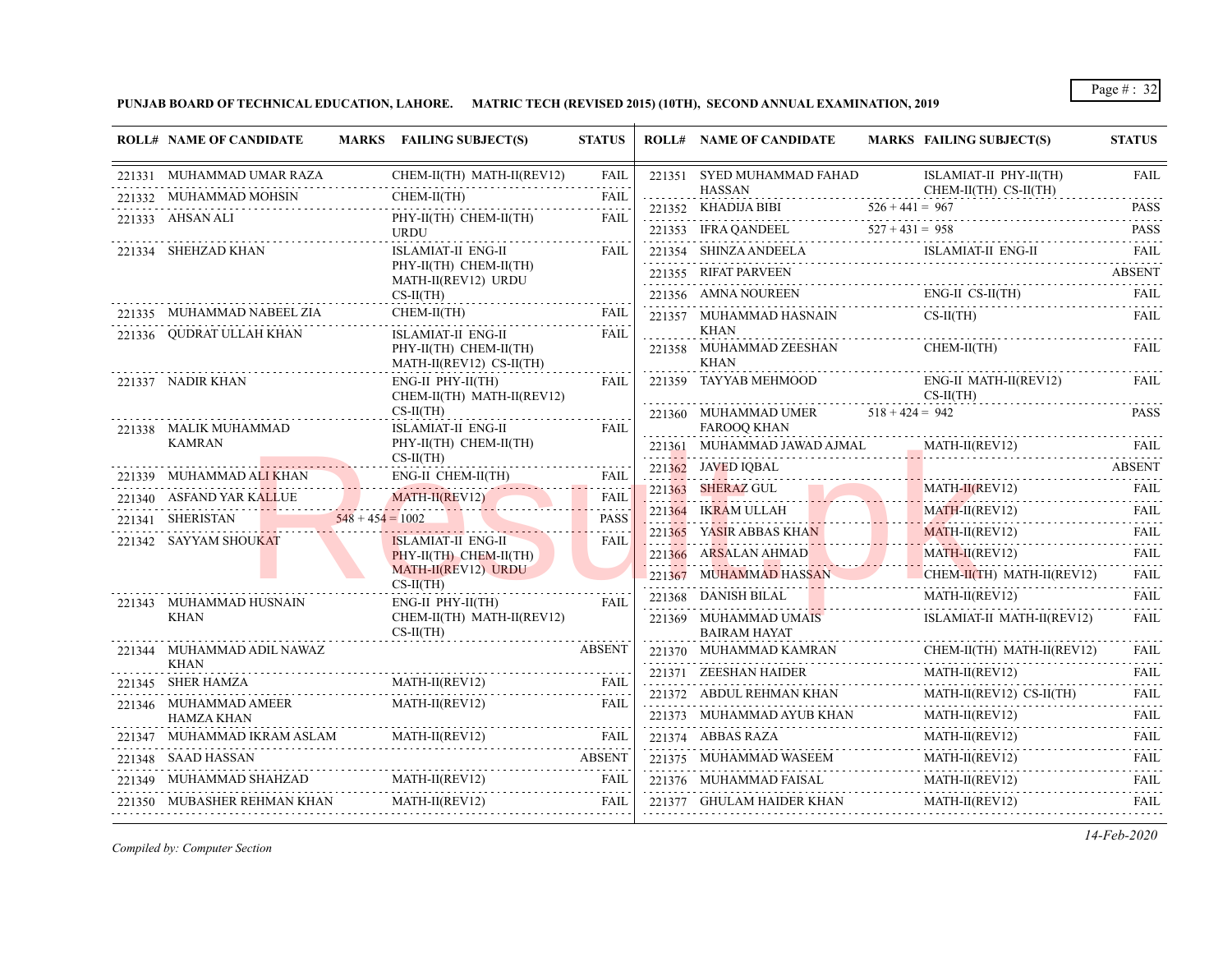**PUNJAB BOARD OF TECHNICAL EDUCATION, LAHORE. MATRIC TECH (REVISED 2015) (10TH), SECOND ANNUAL EXAMINATION, 2019**

| <b>ROLL# NAME OF CANDIDATE</b>                        | MARKS FAILING SUBJECT(S)                                     | <b>STATUS</b> | <b>ROLL# NAME OF CANDIDATE</b> | <b>MARKS FAILING SUBJECT(S)</b>                      | <b>STATUS</b>                        |
|-------------------------------------------------------|--------------------------------------------------------------|---------------|--------------------------------|------------------------------------------------------|--------------------------------------|
| 221378 WAJAHAT ALI                                    | $MATH-II(REV12)$<br>.                                        | <b>FAIL</b>   | 221400 SAQIB NAWAZ             | <b>ISLAMIAT-II ENG-II</b>                            | <b>FAIL</b>                          |
| 221379 ISHFAQ KHAN<br>1<br>-------------------------- | MATH-II(REV12)                                               | <b>FAIL</b>   |                                | CHEM-II(TH) MATH-II(REV12)<br>$CS-II(TH)$            |                                      |
| 221380 HAMZA KHAN                                     | $MATH-II(REV12)$<br>N<br>MATH-II(REV12)                      | FAIL          | 221401 MUHAMMAD SOHAIL         | $ENG-II$ $PHY-II(TH)$                                | FAIL                                 |
| 221381 MUDASIR ABBAS                                  | MATH-II(REV12)                                               | <b>FAIL</b>   | <b>HUSSAIN</b>                 | CHEM-II(TH) MATH-II(REV12)<br>$CS-II(TH)$            |                                      |
| 221382 MUHAMMAD HAFEEZ                                | ENG-II CHEM-II(TH)<br>MATH-II(REV12) CS-II(TH)               | <b>FAIL</b>   | 221402 AHMED WAOAS             | <b>ISLAMIAT-II ENG-II</b><br>PHY-II(TH) CHEM-II(TH)  | FAIL                                 |
| 221383 MUHAMMAD ZAHEER                                | PHY-II(TH) CHEM-II(TH)<br>MATH-II(REV12) CS-II(TH)           | <b>FAIL</b>   | 221403 ABDUL REHMAN            | MATH-II(REV12) CS-II(TH)                             | <b>ABSENT</b>                        |
| 221384 SYED YASIR ABBAS SHAH                          | MATH-II(REV12)                                               | FAIL          | .<br>221404 SHAHID IQBAL       | ISLAMIAT-II ENG-II                                   | FAIL                                 |
| 221385 ALI HASSAN                                     | MATH-II(REV12) CS-II(TH)                                     | FAIL          |                                | CHEM-II(TH) MATH-II(REV12)                           |                                      |
| 221386 AHSAN ULLAH                                    | MATH-II(REV12)                                               | <b>FAIL</b>   |                                | URDU CS-II(TH)                                       |                                      |
| 221387 ADEEL HUSSAIN                                  | MATH-II(REV12)                                               | <b>FAIL</b>   | 221405 MUJAHID                 | MATH-II(REV12)                                       | FAII.<br>.                           |
| 221388 MUHAMMAD ZUBAIR $524 + 427 = 951$              |                                                              | <b>PASS</b>   | 221406 SOMAN SAJJAD AKHTAR     | ISLAMIAT-II PHY-II(TH)<br>CHEM-II(TH) URDU CS-II(TH) | FAIL                                 |
| 221389 MUHAMMAD DANISH KHAN                           | $MATH-II(REV12)$                                             | FAIL          | 221407 TAIMOOR AHMAD           |                                                      | <b>ABSENT</b>                        |
| 221390 MUHAMMAD SUFIAN<br>AD SUFIAN                   | MATH-II(REV12)                                               | FAIL          | 221408 EHTSHAM MAJID           | ENG-II MATH-II(REV12)                                | <b>FAIL</b>                          |
| 221391 WASIF MALIK                                    | CHEM-II(TH) MATH-II(REV12)                                   | <b>FAIL</b>   | 221409 MALIK MUZAMMIL TALHA    | ISLAMIAT-II PHY-II(TH)                               | <b>FAIL</b>                          |
| 221392 SYED MUHAMMAD                                  | PHY-II(TH) MATH-II(REV12)                                    | <b>FAIL</b>   |                                | CHEM-II(TH) MATH-II(REV12)                           |                                      |
| <b>SHAHRYAR</b><br>221393 MUHAMMAD ARSHAD             | $ENG-II$ $PHY-II(TH)$                                        | <b>FAIL</b>   | 221410 MUHAMMAD AQEEL ABBAS    | $MATH-II(REV12)$                                     | <b>FAIL</b>                          |
| <b>KHAN</b>                                           | MATH-II(REV12) CS-II(TH)                                     |               | 221411 MUHAMMAD ADEEL          | <b>ISLAMIAT-II ENG-II</b><br>PHY-II(TH) CHEM-II(TH)  | FAIL                                 |
| 221394 ABDUL JABBAR KHAN                              | $ENG-II$ $PHY-II(TH)$                                        | <b>FAIL</b>   |                                | MATH-II(REV12) CS-II(TH)                             | 2.2.2.2.2.1                          |
| 221395 AHMAR BILAL SHAH                               | MATH-II(REV12) URDU<br><b>ISLAMIAT-II ENG-II</b>             | <b>FAIL</b>   | 221412 SHER ABBAS KHAN NIAZI   | ISLAMIAT-II ENG-II<br>PHY-II(TH) CHEM-II(TH)         | FAIL                                 |
| 221396 MUHAMMAD MUDASSIR<br><b>KHAN</b>               | <b>ISLAMIAT-II ENG-II</b><br>PHY-II(TH) CHEM-II(TH)          | <b>FAIL</b>   |                                | MATH-II(REV12) URDU<br>$CS-II(TH)$                   |                                      |
|                                                       | MATH-II(REV12) URDU<br>$CS-II(TH)$                           |               | 221413 UZAIR ALI               | <b>ISLAMIAT-II ENG-II</b><br>PHY-II(TH) CHEM-II(TH)  | <b>FAIL</b>                          |
| 221397 MUNEER HUSSAIN                                 |                                                              | <b>ABSENT</b> |                                | MATH-II(REV12) CS-II(TH)                             | .                                    |
| 221398 MALIK MUHAMMAD WAQAS                           | ISLAMIAT-II ENG-II                                           | <b>FAIL</b>   | 221414 MUHAMMAD SAEED          | ISLAMIAT-II ENG-II<br>MATH-II(REV12) CS-II(TH)       | FAIL                                 |
|                                                       | PHY-II(TH) CHEM-II(TH)<br>MATH-II(REV12) URDU<br>$CS-II(TH)$ |               | 221415 SYED QAMAR ABBAS SHAH   | $ENG-II$ $PHY-II(TH)$<br>CHEM-II(TH) MATH-II(REV12)  | ولايتنا والمتعاونة والمنافذة<br>FAIL |
| 221399 SAMI ULLAH                                     | ENG-II CHEM-II(TH)<br>MATH-II(REV12)                         | FAIL          |                                | $CS-II(TH)$                                          |                                      |

*Compiled by: Computer Section*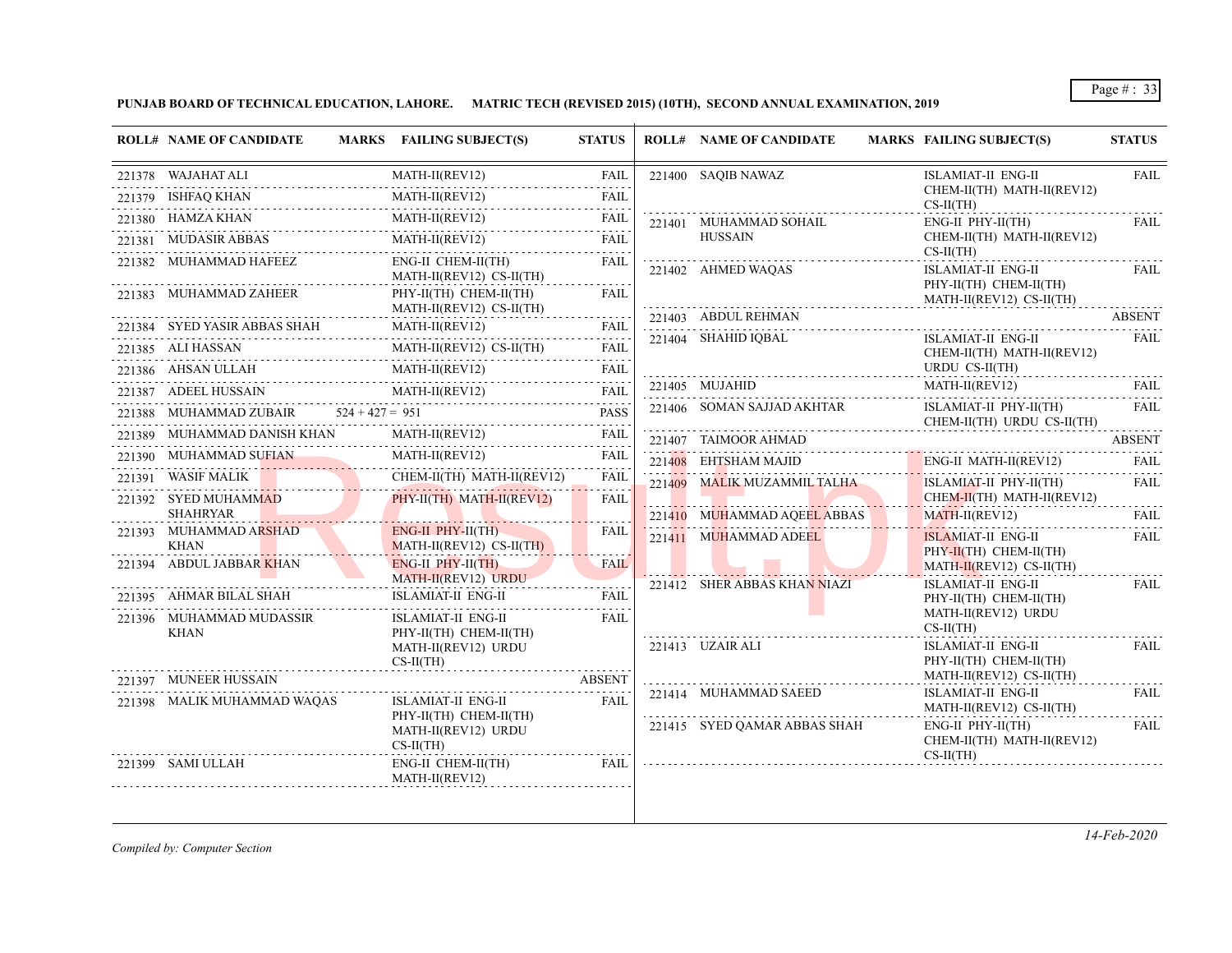**PUNJAB BOARD OF TECHNICAL EDUCATION, LAHORE. MATRIC TECH (REVISED 2015) (10TH), SECOND ANNUAL EXAMINATION, 2019**

|        | <b>ROLL# NAME OF CANDIDATE</b>             | MARKS FAILING SUBJECT(S)                                                 | <b>STATUS</b> | <b>ROLL# NAME OF CANDIDATE</b>                                                  | MARKS FAILING SUBJECT(S)                                                                            | <b>STATUS</b>    |
|--------|--------------------------------------------|--------------------------------------------------------------------------|---------------|---------------------------------------------------------------------------------|-----------------------------------------------------------------------------------------------------|------------------|
|        | 221416 OAISER MEHMOOD KHAN                 | ISLAMIAT-II ENG-II<br>PHY-II(TH) CHEM-II(TH)<br>MATH-II(REV12) URDU      | FAIL          | 221435 SHAHID NAZIR                                                             | ISLAMIAT-II ENG-II<br>PHY-II(TH) CHEM-II(TH)<br>MATH-II(REV12) CS-II(TH)                            | <b>FAIL</b>      |
|        |                                            | $CS-II(TH)$                                                              |               |                                                                                 | ALI COLLEGE OF TECHNOLOGY, BYPASS ROAD NEAR ZARI BANK,                                              |                  |
|        | 221417 SYYAD KALEEM HAIDER                 | ISLAMIAT-II ENG-II                                                       | FAIL          | <b>HAROONABAD</b>                                                               |                                                                                                     |                  |
|        | SHAH                                       | PHY-II(TH) CHEM-II(TH)<br>$MATH-II(REV12) CS-II(TH)$                     |               | 221436 MUHAMMAD MUMTAZ                                                          |                                                                                                     | RL Fee           |
|        | 221418 MUHAMMAD TANVEER                    | ISLAMIAT-II ENG-II                                                       | FAIL          |                                                                                 | 221437 ABDUL BASIT MATH-II(REV12) FAIL                                                              |                  |
|        | <b>KHAN</b>                                | CHEM-II(TH) MATH-II(REV12)                                               |               |                                                                                 | 221438 MUHAMMAD ABDULLAH ABSENT                                                                     |                  |
|        | 221419 SHAWAL NAEEM                        | $CS-II(TH)$<br>$\frac{\text{MATH-II}(REV12)}{P(1,0)}$                    | FAIL          | 221439 SHAHZADA RAEES                                                           | CHEM-II(TH) MATH-II(REV12)<br>$CS-II(TH)$                                                           | FAIL             |
|        | 221420 ASHIR KHAN                          | ISLAMIAT-II ENG-II                                                       | FAIL          |                                                                                 | $221440 \quad \text{IFTIKHAR AHMAD} \qquad \qquad \text{MATH-II (REV12)} \qquad \qquad \text{FAIL}$ |                  |
|        |                                            | PHY-II(TH) CHEM-II(TH)                                                   |               |                                                                                 | 221441 MUHAMMAD TAYYAB ABSENT                                                                       |                  |
|        | 221421 MUHAMMAD BILAL                      | MATH-II(REV12) CS-II(TH)<br>$ENG-II$ $PHY-II(TH)$                        | <b>FAIL</b>   |                                                                                 | $221442 \quad \text{WASEEM AKRAM} \qquad \qquad \text{MATH-II(REV12) CS-II(TH)}$                    | FAII.            |
|        |                                            | CHEM-II(TH) MATH-II(REV12)                                               |               | 221443 MOHAMMAD YASEEN MARI                                                     | MATH-II(REV12) CS-II(TH)                                                                            | .<br>FAIL        |
|        |                                            | $CS-II(TH)$                                                              |               | 221444 SIKANDAR JAVAID                                                          | MATH-II(REV12) CS-II(TH)                                                                            | FAII.            |
| 221422 | MUHAMMAD IBRAR                             | MATH-II(REV12)                                                           | FAIL          | .<br>NDAR JAVAID<br>NDAR JAVAID<br>221445 MUJEEB ANWAR                          | $\begin{array}{c} \text{MATH-II(REV12)} \\ \text{NATH-II(REV12)} \end{array}$                       | <b>FAIL</b>      |
|        | 221423 MUHAMMAD SHAHZAD                    | $MATH-II (REV12)$                                                        | <b>FAIL</b>   |                                                                                 |                                                                                                     | .<br><b>PASS</b> |
|        | 221424 MUHAMMAD SAJAWAL                    | $MATH-II(REV12)$                                                         | FAIL          | 221446 ABDULLAH NASIR 399 + 445 = 844<br>221447 HASSAN TAHIR<br><b>Contract</b> | $392 + 466 = 858$                                                                                   | <b>PASS</b>      |
|        | 221425 MUHAMMAD TALHA<br><b>FAROOO</b>     | ENG-II PHY-II(TH)<br>CHEM-II(TH) MATH-II(REV12)                          | <b>FAIL</b>   | 221448 MUHAMMAD TAYYAB                                                          | $406 + 472 = 878$                                                                                   | .<br><b>PASS</b> |
|        | 221426 TAHSEEN ABBAS                       | <u>didaktan di didaktan di seba</u><br><b>ISLAMIAT-II MATH-II(REV12)</b> | <b>FAIL</b>   | $221449$ HAMZA IJAZ                                                             | 448 MUHAMMAD TAYYAB 406 + 472 = 878 PASS<br>$\frac{402+454}{2} = 856$                               | <b>PASS</b>      |
|        |                                            | $CS-II(TH)$                                                              |               | 221450 MUHAMMAD HASEEB                                                          | $393 + 431 = 824$                                                                                   | .<br><b>PASS</b> |
|        | 221427 MUHAMMAD TAUQEER                    | <u>and the second second second</u><br>MATH-II(REV12) CS-II(TH)          | FAII          | <b>BILAL</b>                                                                    |                                                                                                     |                  |
|        | 221428 ABDUL QUDOS KHAN                    | CHEM-II(TH) MATH-II(REV12)<br>$CS-H(TH)$                                 | FAIL          | 221451 MUHAMMAD SUFYAN $382 + 453 = 835$                                        |                                                                                                     | <b>PASS</b>      |
|        | 221429 AHSAN ULLAH KHAN $537 + 467 = 1004$ |                                                                          | <b>PASS</b>   | 221452 MUHAMMAD KAMRAN                                                          | $MATH-II(REV12)$                                                                                    | <b>FAIL</b>      |
|        | 221430 MUHAMMAD MUDASIR                    | MATH-II(REV12) CS-II(TH)                                                 | FAIL          | <b>AKRAM</b><br>221453 HASEEB NAWAZ                                             | PHY-II(TH) CHEM-II(TH)                                                                              | FAIL             |
|        | <b>HAYAT</b>                               |                                                                          |               | 221454 ALI HADER                                                                |                                                                                                     | <b>FAIL</b>      |
|        | 221431 MUHAMMAD ZUBAIR WARIS               | ENG-II MATH-II(REV12)                                                    | <b>FAIL</b>   | HADER<br>---------------------------------                                      | MATH-II(REV12) CS-II(TH)                                                                            | .                |
|        | 221432 MUHAMMAD UMER                       | $CS-II(TH)$<br>MATH-II(REV12) FAIL(No Chance)                            |               | $221455 \quad \text{MUHAMMAD JAWAD}$                                            | PHY-II(TH) MATH-II(REV12)                                                                           | <b>FAIL</b><br>. |
|        | <b>FAROOQ</b>                              |                                                                          |               | 221456 MUBSHAR HASSAN                                                           | ISLAMIAT-II ENG-II<br>PHY-II(TH) CHEM-II(TH)                                                        | <b>FAIL</b>      |
|        | 221433 HAMZA SAEED KHAN                    |                                                                          | <b>ABSENT</b> |                                                                                 | MATH-II(REV12)                                                                                      |                  |
|        |                                            | 221434 MUHAMMAD REHAN KHAN MATH-II(REV12) CS-II(TH)                      | FAII.         | 221457 MUHAMMAD IRFAN                                                           | PAK.ST-II(REV12 URDU<br>ISLAMIAT-II MATH-II(REV12)                                                  | <b>FAIL</b>      |
|        |                                            |                                                                          |               |                                                                                 |                                                                                                     |                  |
|        |                                            |                                                                          |               | 221458 USMA QASIM                                                               | PHY-II(TH) MATH-II(REV12)                                                                           | <b>FAIL</b>      |

*Compiled by: Computer Section*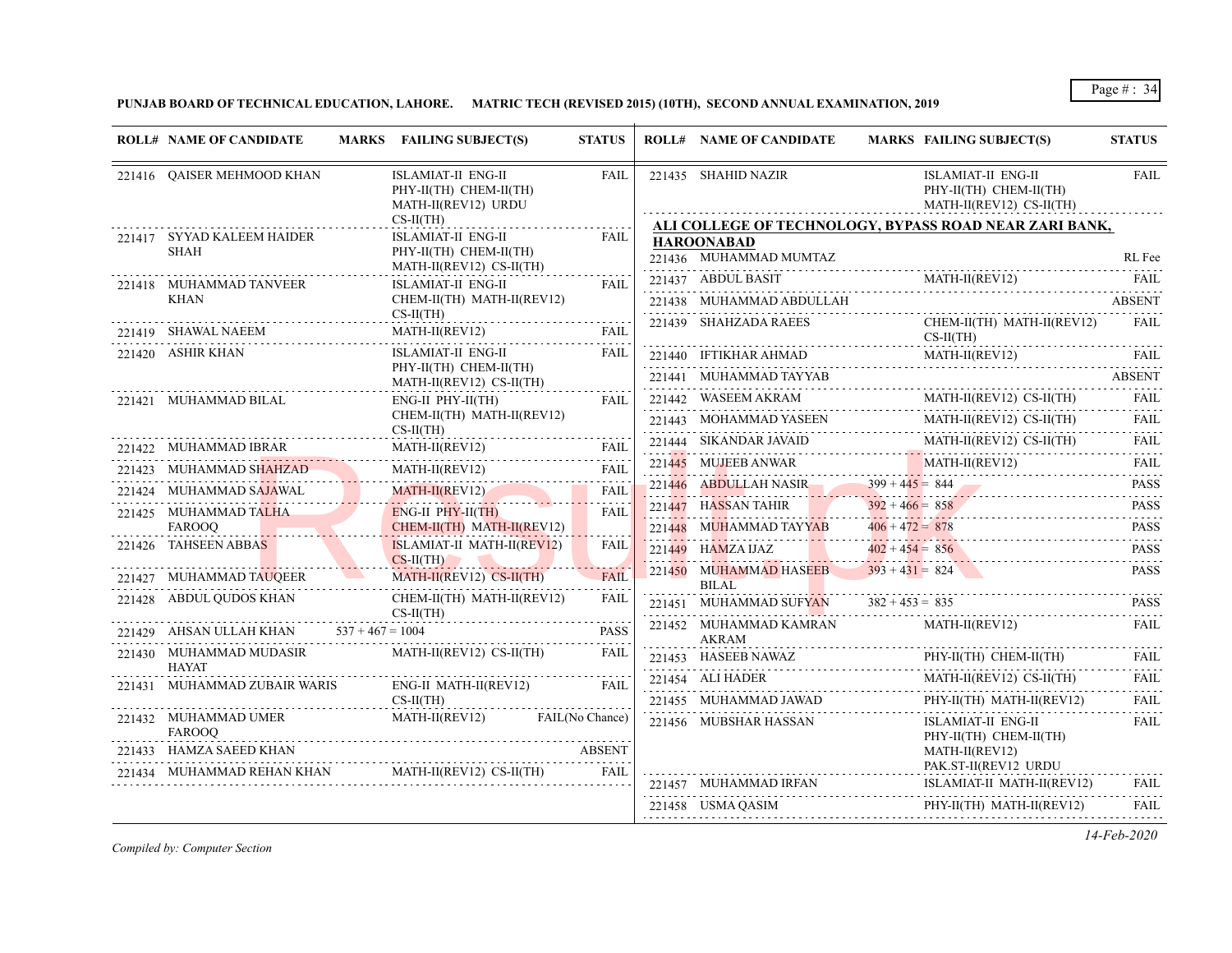**PUNJAB BOARD OF TECHNICAL EDUCATION, LAHORE. MATRIC TECH (REVISED 2015) (10TH), SECOND ANNUAL EXAMINATION, 2019**

|          | <b>ROLL# NAME OF CANDIDATE</b>                                             | MARKS FAILING SUBJECT(S)                                                                                                                                                                                                                                                                                                                                                                                                                | <b>STATUS</b>              | <b>ROLL# NAME OF CANDIDATE</b>            | MARKS FAILING SUBJECT(S)                                                                                                                                                                                                                                                                                                                                                                                                                                                  | <b>STATUS</b>                |
|----------|----------------------------------------------------------------------------|-----------------------------------------------------------------------------------------------------------------------------------------------------------------------------------------------------------------------------------------------------------------------------------------------------------------------------------------------------------------------------------------------------------------------------------------|----------------------------|-------------------------------------------|---------------------------------------------------------------------------------------------------------------------------------------------------------------------------------------------------------------------------------------------------------------------------------------------------------------------------------------------------------------------------------------------------------------------------------------------------------------------------|------------------------------|
|          | 221459 MUHAMMAD SHAHZAD<br><b>HABIB</b>                                    | CHEM-II(TH)                                                                                                                                                                                                                                                                                                                                                                                                                             | <b>FAIL</b>                | 221477 MUHAMMAD RAMZAN                    | $399 + 444 = 843$<br>1477 MUHAMMAD RAMZAN 399 + 444 = 843 PASS                                                                                                                                                                                                                                                                                                                                                                                                            | <b>PASS</b>                  |
|          | 221460 MUHAMMAD ADNAN<br><b>KHALID</b>                                     |                                                                                                                                                                                                                                                                                                                                                                                                                                         | <b>ABSENT</b>              | 221478 ABU KASHIF<br>221479 HUSSAN TARIQ  | $MATH-II(REV12)$                                                                                                                                                                                                                                                                                                                                                                                                                                                          | <b>ABSENT</b><br><b>FAIL</b> |
|          |                                                                            | 221461 TAYYAB MAQSOOD ISLAMIAT-II PHY-II(TH)<br>CHEM-II(TH) MATH-II(REV12)                                                                                                                                                                                                                                                                                                                                                              | FAIL                       | PLAZA, RASOOLABAD COLOY, HASILPUR         | THE QUAID-E-AZAM COLLEGE OF TECHNOLOGY, QUAID-E-AZAM                                                                                                                                                                                                                                                                                                                                                                                                                      |                              |
|          |                                                                            |                                                                                                                                                                                                                                                                                                                                                                                                                                         |                            | $221480$ MUHAMMAD ADNAN $410 + 465 = 875$ |                                                                                                                                                                                                                                                                                                                                                                                                                                                                           | <b>PASS</b>                  |
|          |                                                                            | $\begin{tabular}{c c c c} \multicolumn{2}{c }{\textbf{221462}} & \multicolumn{2}{c }{BNYAMEEN} & \multicolumn{2}{c }{CHEM-II(TH)} & \multicolumn{2}{c }{FAIL} \\ \multicolumn{2}{c }{\textbf{221463}} & \multicolumn{2}{c }{HAMMAD} & \multicolumn{2}{c }{Fail} \text{ In 9Th + 440} & \multicolumn{2}{c }{RL} \end{tabular} \vspace{5mm}\begin{tabular}{c} \multicolumn{2}{c }{\textbf{221463}} & \multicolumn{2}{c }{HAMMAD} & \mult$ |                            |                                           | 221481 MEHBOOB ALI $419 + 489 = 908$ PASS                                                                                                                                                                                                                                                                                                                                                                                                                                 | .                            |
| 221464   |                                                                            | MUQADAS MAQSOOD PHY-II(TH) CS-II(TH)                                                                                                                                                                                                                                                                                                                                                                                                    | FAIL                       |                                           | 221482 GHAZANFER ALI $444 + 487 = 931$ PASS                                                                                                                                                                                                                                                                                                                                                                                                                               |                              |
|          | 221465 TALHA UMAIR                                                         | ISLAMIAT-II ENG-II                                                                                                                                                                                                                                                                                                                                                                                                                      | FAIL                       |                                           | $\underbrace{221483}_{\text{221483}} \quad \text{ANEES AZAM} \qquad \qquad \text{MATH-II}(\text{REV12}) \qquad \qquad \text{FAIL}$                                                                                                                                                                                                                                                                                                                                        |                              |
|          | 221466 MUHAMMAD NAOUMAN                                                    | PHY-II(TH) MATH-II(REV12)<br>MATH-II(REV12)                                                                                                                                                                                                                                                                                                                                                                                             | FAIL                       |                                           | 221484 ABDUL KHALIQ 461 + 490 = 951 PASS                                                                                                                                                                                                                                                                                                                                                                                                                                  |                              |
|          | AFZAL                                                                      |                                                                                                                                                                                                                                                                                                                                                                                                                                         |                            |                                           | $221485 ABDUL WAHAB SATTAR PHY-II(TH) FAIL PHY-II(TH) FAIL$                                                                                                                                                                                                                                                                                                                                                                                                               |                              |
|          | 221467 ARSLAN ASAD                                                         | ISLAMIAT-II PHY-II(TH)                                                                                                                                                                                                                                                                                                                                                                                                                  | <b>FAIL</b>                |                                           | $221486 \quad \text{MUHAMMAD ABUBAKAR} \qquad \qquad \text{MATH-II}(\text{REV12}) \qquad \qquad \text{FAIL}$                                                                                                                                                                                                                                                                                                                                                              |                              |
|          |                                                                            | CHEM-II(TH) MATH-II(REV12)<br>PAK.ST-II(REV12 CS-II(TH)                                                                                                                                                                                                                                                                                                                                                                                 |                            |                                           | 221487 NADEEM AKHTAR $406 + 458 = 864$                                                                                                                                                                                                                                                                                                                                                                                                                                    | <b>PASS</b><br>2.2.2.2.2.2   |
|          |                                                                            | 221468 ZULQARNAIN HAIDER MATH-II(REVI2)                                                                                                                                                                                                                                                                                                                                                                                                 | FAIL                       |                                           | 221488 MUHAMMAD USMAN $399 + 434 = 833$ PASS                                                                                                                                                                                                                                                                                                                                                                                                                              |                              |
|          | 221469 SAQLAIN HAIDER                                                      |                                                                                                                                                                                                                                                                                                                                                                                                                                         | FAII.                      | 221489 AMIR SOHAIL                        | MATH-II(REV12) FAIL                                                                                                                                                                                                                                                                                                                                                                                                                                                       |                              |
|          |                                                                            | LAIN HAIDER<br>ENG-II PHY-II(TH)<br>MATH-II(REV12)<br>MATH-II(REV12)<br>222024 ATIQA MAHBOOB MATH-II(REV12)                                                                                                                                                                                                                                                                                                                             |                            |                                           | 221490 IMRAN AKBAR CS-II(TH) FAIL PARTH-II(REV12) CS-II(TH) FAIL PARTH-II(REV12) CS-II(TH) FAIL                                                                                                                                                                                                                                                                                                                                                                           |                              |
|          |                                                                            |                                                                                                                                                                                                                                                                                                                                                                                                                                         | <b>FAIL</b><br><b>PASS</b> |                                           |                                                                                                                                                                                                                                                                                                                                                                                                                                                                           |                              |
|          |                                                                            | 222025 YASRAA TABASSUM 397 + 469 = 866                                                                                                                                                                                                                                                                                                                                                                                                  |                            |                                           | 221492 MUHAMMAD IJAZ ARSHAD ENG-II MATH-II(REV12) FAIL                                                                                                                                                                                                                                                                                                                                                                                                                    |                              |
|          | <b>HAROONABAD</b>                                                          | <u>ALLAMA IQBAL POLYTECHNIC INSTITUTE, 108-109 MODEL TOWN,</u>                                                                                                                                                                                                                                                                                                                                                                          |                            |                                           | 221493 FAIZAN RASHEED CS-II(TH) FAIL                                                                                                                                                                                                                                                                                                                                                                                                                                      |                              |
|          | 221470 MUHAMMAD HAMZA                                                      | ENG-II PHY-II(TH)                                                                                                                                                                                                                                                                                                                                                                                                                       | FAIL                       |                                           | 221494 MARYAM BIBI 453 + 491 = 944 PASS                                                                                                                                                                                                                                                                                                                                                                                                                                   |                              |
|          | <b>MUNIR</b>                                                               | .<br>.                                                                                                                                                                                                                                                                                                                                                                                                                                  |                            | 221495 MUHAMMAD UMER SAJID                | MUHAMMAD UME <mark>R SAJID</mark> CHEM-II(TH) FAIL FAIL                                                                                                                                                                                                                                                                                                                                                                                                                   |                              |
|          | 221471 HAFIZ AHMAD RAZA AL<br><b>KHEERY</b>                                | MATH-II(REV12)                                                                                                                                                                                                                                                                                                                                                                                                                          | <b>FAIL</b>                |                                           | 221496 FAISAL LIAQAT $408 + 455 = 863$ PASS                                                                                                                                                                                                                                                                                                                                                                                                                               |                              |
|          |                                                                            | 221472 ABDUL MANAN MATH-II(REV12) FAIL                                                                                                                                                                                                                                                                                                                                                                                                  |                            |                                           | 221497 ALI RAZA AFZAL $415 + 451 = 866$ PASS                                                                                                                                                                                                                                                                                                                                                                                                                              |                              |
|          |                                                                            | 221473 MUHAMMAD SULTAN $360 + 414 = 774$ PASS                                                                                                                                                                                                                                                                                                                                                                                           | <b>PASS</b>                | 221498 SHAZIM RAZA $368 + 422 = 790$      |                                                                                                                                                                                                                                                                                                                                                                                                                                                                           | <b>PASS</b>                  |
|          | 221474 MUHAMMAD UMAR<br><b>FAROOO</b>                                      | MATH-II(REV12)                                                                                                                                                                                                                                                                                                                                                                                                                          | FAIL                       | <b>ROAD, JHANG</b>                        | SAIFIA POLYTECHNIC INSTITUTE, MOHALLA MUHAMMDIA GOJRA                                                                                                                                                                                                                                                                                                                                                                                                                     |                              |
|          |                                                                            | $221475 \quad \text{M }\text{DANEEAL }\text{KHELIEE} \qquad \qquad \text{ISLAMIAT-II } \text{MATH-II}(\text{REV12})$                                                                                                                                                                                                                                                                                                                    | <b>FAIL</b>                |                                           | $221499$ HONAIN HAIDER $380 + 478 = 858$ PASS                                                                                                                                                                                                                                                                                                                                                                                                                             |                              |
|          | 221476 IQRA AKRAM                                                          | ISLAMIAT-II CHEM-II(TH)                                                                                                                                                                                                                                                                                                                                                                                                                 | FAIL                       |                                           | 221500 ZEESHAN ALI Fail In $9Th + 478$ RL $9TH$                                                                                                                                                                                                                                                                                                                                                                                                                           |                              |
|          |                                                                            | MATH-II(REV12)                                                                                                                                                                                                                                                                                                                                                                                                                          |                            |                                           | 221501 UMER FAROOQ ENG-II PHY-II(TH) FAIL                                                                                                                                                                                                                                                                                                                                                                                                                                 |                              |
|          | PAK.ST-II(REV12<br>HASILPUR COLLEGE OF TECHNOLOGY, 9/B REASOOLABAD COLONY, |                                                                                                                                                                                                                                                                                                                                                                                                                                         |                            |                                           | 221502 SHAFQAT ALI $398 + 427 = 825$ PASS                                                                                                                                                                                                                                                                                                                                                                                                                                 |                              |
| HASILPUR |                                                                            |                                                                                                                                                                                                                                                                                                                                                                                                                                         |                            |                                           | $\begin{tabular}{cc} 221503 & RASHID ANWAR & CHEM-II(TH) & FAIL \\ \hline \end{tabular} \begin{tabular}{c} \multicolumn{2}{c} \textbf{15.01} \end{tabular} \begin{tabular}{c} \multicolumn{2}{c} \textbf{15.02} \end{tabular} \begin{tabular}{c} \multicolumn{2}{c} \textbf{15.03} \end{tabular} \begin{tabular}{c} \multicolumn{2}{c} \textbf{15.04} \end{tabular} \begin{tabular}{c} \multicolumn{2}{c} \textbf{15.05} \end{tabular} \begin{tabular}{c} \multicolumn{2$ |                              |

*Compiled by: Computer Section*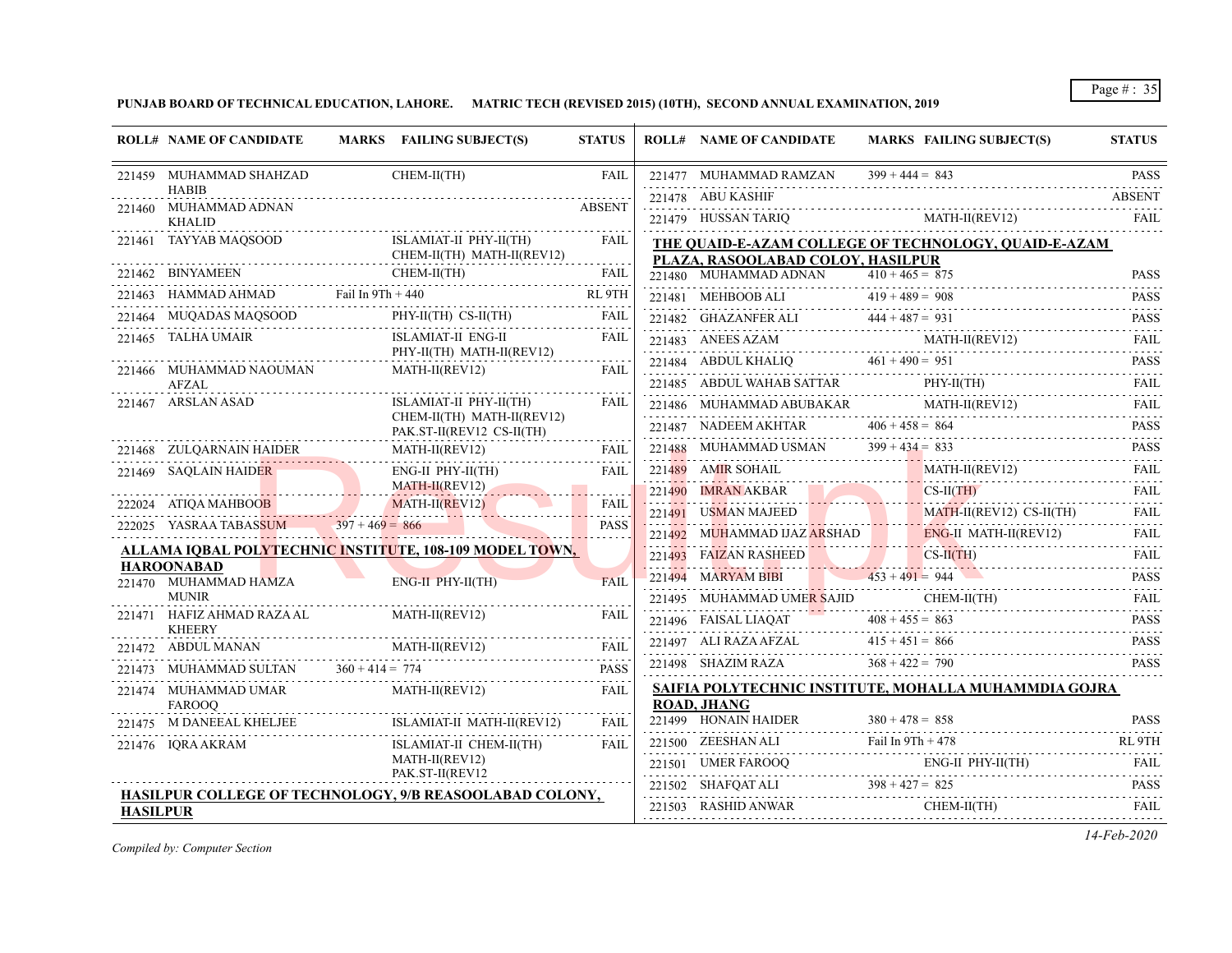**PUNJAB BOARD OF TECHNICAL EDUCATION, LAHORE. MATRIC TECH (REVISED 2015) (10TH), SECOND ANNUAL EXAMINATION, 2019**

| <b>ROLL# NAME OF CANDIDATE</b>                                                                                                                                                                                                                                                                                                                                                                                                                                |   | MARKS FAILING SUBJECT(S)                                       | <b>STATUS</b> |   | <b>ROLL# NAME OF CANDIDATE</b>           | MARKS FAILING SUBJECT(S)                                                                                                                                                                                                                                                                                                                                                                                                                        | <b>STATUS</b> |
|---------------------------------------------------------------------------------------------------------------------------------------------------------------------------------------------------------------------------------------------------------------------------------------------------------------------------------------------------------------------------------------------------------------------------------------------------------------|---|----------------------------------------------------------------|---------------|---|------------------------------------------|-------------------------------------------------------------------------------------------------------------------------------------------------------------------------------------------------------------------------------------------------------------------------------------------------------------------------------------------------------------------------------------------------------------------------------------------------|---------------|
| 221504 MUHAMMAD AAMIR $389 + 445 = 834$ PASS<br>221505 UMAIR ALI $409 + 446 = 855$ PASS<br>221505 UMAIR ALI $409 + 446 = 855$                                                                                                                                                                                                                                                                                                                                 |   |                                                                |               |   | 221527 SHOAIB AKHTER                     | ISLAMIAT-II PHY-II(TH)<br>CHEM-II(TH)                                                                                                                                                                                                                                                                                                                                                                                                           | <b>FAIL</b>   |
|                                                                                                                                                                                                                                                                                                                                                                                                                                                               |   |                                                                |               |   |                                          |                                                                                                                                                                                                                                                                                                                                                                                                                                                 |               |
| $\begin{tabular}{ll} \multicolumn{2}{c}{\textbf{221506}} & \multicolumn{2}{c}{SEVED BABAR ALI} & \multicolumn{2}{c}{ENG-II} & \multicolumn{2}{c}{FAIL} \\ \multicolumn{2}{c}{\textbf{221507}} & \multicolumn{2}{c}{ALI} & \multicolumn{2}{c}{FAIL} \\ \multicolumn{2}{c}{\textbf{221507}} & \multicolumn{2}{c}{ALI} & \multicolumn{2}{c}{FAIL} \\ \multicolumn{2}{c}{\textbf{221507}} & \multicolumn{2}{c}{ALI} & \multicolumn{2}{c}{FAIL} \\ \multicolumn{2$ |   |                                                                |               |   |                                          | $\begin{tabular}{lllllllll} \multicolumn{2}{l}{{\bf 221528}}&{\bf 2014AB HASAN} & {\bf CHEM-II(TH)} & {\bf FAIL} \\ \multicolumn{2}{l}{\bf 221529}&{\bf AHSAN ALI SHAH} & {\bf ISLAMIAT-II CHEM-II(TH)} & {\bf FAIL} \\ \multicolumn{2}{l}{\bf 221529}&{\bf AHSAN ALI SHAH} & {\bf ISLAMIAT-II CHEM-II(TH)} & {\bf FAIL} \\ \multicolumn{2}{l}{\bf 221529}&{\bf AHSAN ALI SHAH} & {\bf ISLAMIAT-II CHEM-II(TH)} & {\bf FALI} \\ \multicolumn{2$ |               |
|                                                                                                                                                                                                                                                                                                                                                                                                                                                               |   |                                                                |               |   | 221530 MUHAMMAD SALEEM ISLAMIAT-II       |                                                                                                                                                                                                                                                                                                                                                                                                                                                 | FAIL          |
|                                                                                                                                                                                                                                                                                                                                                                                                                                                               |   |                                                                |               |   | KHAN                                     |                                                                                                                                                                                                                                                                                                                                                                                                                                                 |               |
| $\begin{tabular}{llllll} \bf 221508 & \textbf{MUHAMMAD HASNAIN} & \textbf{ABSENT} \\ \bf 221509 & \textbf{AHTHSHAM MAZHAR} & \textbf{fail In 9Th + 467} & \textbf{RL 9TH} \\ \bf \end{tabular}$                                                                                                                                                                                                                                                               |   |                                                                |               |   | $221531 \quad \text{MUHAMMAD KAREEM}$    | CHEM-II(TH) MATH-II(REV12)                                                                                                                                                                                                                                                                                                                                                                                                                      | FAIL          |
|                                                                                                                                                                                                                                                                                                                                                                                                                                                               |   |                                                                |               |   | 221532 SHAKEEL KHAN                      | ISLAMIAT-II CHEM-II(TH)                                                                                                                                                                                                                                                                                                                                                                                                                         | FAIL          |
| 221510 ASIM MEHBOOB CHEM-II(TH) FAIL<br>221511 ZAHID KHAN ENG-II FAIL(No Chance)                                                                                                                                                                                                                                                                                                                                                                              |   |                                                                |               |   | MATH-II(REV12)                           |                                                                                                                                                                                                                                                                                                                                                                                                                                                 |               |
| 221512 WASEEM SHAHZAD ENG-II FAIL (No Chance)                                                                                                                                                                                                                                                                                                                                                                                                                 |   |                                                                |               |   |                                          | 221533 MUHAMMAD KHALIL CHEM-II(TH) MATH-II(REV12) FAIL 221533 MUHAMMAD TANVEER 465+459 = 924 PASS                                                                                                                                                                                                                                                                                                                                               |               |
| 221513 MUHAMMAD ABU BAKAR $385 + 435 = 820$ PASS                                                                                                                                                                                                                                                                                                                                                                                                              |   |                                                                |               |   | 221535 MUHAMMAD SALEEM $458 + 436 = 894$ |                                                                                                                                                                                                                                                                                                                                                                                                                                                 | <b>PASS</b>   |
| 221514 MUHAMMAD IMRAN $397 + 432 = 829$                                                                                                                                                                                                                                                                                                                                                                                                                       |   | DIMRAN 397+432=829 PASS                                        |               |   | <b>KHAN</b>                              |                                                                                                                                                                                                                                                                                                                                                                                                                                                 |               |
| 221515 HAMZA ASHRAF $413 + 438 = 851$ PASS<br>221516 ASGHAR ALI ENG-II FAIL (No Chance)                                                                                                                                                                                                                                                                                                                                                                       |   |                                                                | <b>PASS</b>   |   | 221536 SAJID BASHIR KHAN                 | ISLAMIAT-II CHEM-II(TH)<br>MATH-II(REV12)<br>PAK.ST-II(REV12                                                                                                                                                                                                                                                                                                                                                                                    | FAIL          |
| PAKISTAN COLLEGE OF TECHNOLOGY, INFRONT OF D.C OFFICE,                                                                                                                                                                                                                                                                                                                                                                                                        |   |                                                                |               |   |                                          | 221537 MOHSAN KHAN ISLAMIAT-II MATH-II(REV12)                                                                                                                                                                                                                                                                                                                                                                                                   | FAIL          |
| MIANWALI ROAD,, JOHARABAD (KHUSHAB)<br>221517 HASHAM NAWAZ KHAN                                                                                                                                                                                                                                                                                                                                                                                               |   |                                                                | RL Fee        |   | 221538 MUHAMMAD SHEHRYAR<br>ALL RHAN     | $CHEM-II(TH)$                                                                                                                                                                                                                                                                                                                                                                                                                                   | FAIL          |
| IBN-E-SEENA COLLEGE OF TECHNOLOGY, BANNU MIANWALI ROAD,                                                                                                                                                                                                                                                                                                                                                                                                       |   |                                                                |               |   | 221539 MUHAMMAD SAQIB                    | CHEM-II(TH) MATH-II(REV12)                                                                                                                                                                                                                                                                                                                                                                                                                      | FAIL          |
| KAMAR MUSHANI, KAMAR MUSHANI<br>221518 FARASAT ABBAS KHAN ISLAMIAT-II CHEM-II(TH) FAIL                                                                                                                                                                                                                                                                                                                                                                        |   |                                                                |               |   | 221540 MUHAMMAD IRFAN KHAN               | ISLAMIAT-II PHY-II(TH) FAIL<br>CHEM-II(TH)                                                                                                                                                                                                                                                                                                                                                                                                      |               |
| 221519 MUHAMMAD SHERAZ KHAN CHEM-II(TH)                                                                                                                                                                                                                                                                                                                                                                                                                       |   | N CHEM-II(TH) FAIL                                             | FAIL          |   | 221541 SHAFA ULLAH KHAN                  | ISLAMIAT-II CHEM-II(TH)                                                                                                                                                                                                                                                                                                                                                                                                                         | FAIL          |
|                                                                                                                                                                                                                                                                                                                                                                                                                                                               |   |                                                                |               |   |                                          | MATH-II(REV12) CS-II(TH)                                                                                                                                                                                                                                                                                                                                                                                                                        |               |
|                                                                                                                                                                                                                                                                                                                                                                                                                                                               |   |                                                                |               |   |                                          | 221542 MUHAMMAD SAQIB KHAN $441 + 450 = 891$ PASS                                                                                                                                                                                                                                                                                                                                                                                               |               |
|                                                                                                                                                                                                                                                                                                                                                                                                                                                               |   |                                                                |               |   |                                          | 221543 UMAR KHTIAB Fail In $9Th + 435$ RL $9TH$                                                                                                                                                                                                                                                                                                                                                                                                 | FAIL          |
| 221523 MUHAMMAD ISHFAQ KHAN                                                                                                                                                                                                                                                                                                                                                                                                                                   |   | ISLAMIAT-II ENG-II FAIL                                        |               | . |                                          | ${\small \begin{tabular}{ll} \bf 221544 & \bf 10UHAMMAD HAFEEZ & \bf 1SLAMIAT-II ENG-II \\ \bf 10LLAH KHAN & \bf 11(TH) & \bf 11THTN & \bf 12THTN & \bf 13THTN & \bf 14THTN & \bf 15THTN & \bf 16THTN & \bf 17THTN & \bf 17THTN & \bf 17THTN & \bf 17THTN & \bf 17THTN & \bf 17THTN & \bf 17THTN & \bf 17THTN & \bf 17THTN & \bf 17TTTN & \bf 17TTTN & \$                                                                                       |               |
|                                                                                                                                                                                                                                                                                                                                                                                                                                                               |   | PHY-II(TH) CHEM-II(TH)                                         |               |   |                                          | $\begin{tabular}{c c c c c} \hline 221545 & SHAHID IQBAL & 443 + 457 = 900 & \textbf{PASS} \\ \hline 221546 & UMAR NAWAZ & 443 + 489 = 932 & \textbf{PASS} \\ \hline \end{tabular}$                                                                                                                                                                                                                                                             |               |
| MATH-II(REV12)<br>221524 SAFDAR ABBAS                                                                                                                                                                                                                                                                                                                                                                                                                         |   | PHY-II(TH) CHEM-II(TH) FAIL                                    |               |   |                                          |                                                                                                                                                                                                                                                                                                                                                                                                                                                 |               |
|                                                                                                                                                                                                                                                                                                                                                                                                                                                               | . | MATH-II(REV12)                                                 |               |   |                                          | 221547 BANARIS KHAN $442 + 373 = 815$ PASS PASS                                                                                                                                                                                                                                                                                                                                                                                                 |               |
| 221525 MUHAMMAD ASIF KHAN                                                                                                                                                                                                                                                                                                                                                                                                                                     |   | ISLAMIAT-II ENG-II<br>CHEM-II(TH) MATH-II(REV12)               | <b>FAIL</b>   |   | 221548 MOHSIN KHAN C                     | CHEM-II(TH) FAIL                                                                                                                                                                                                                                                                                                                                                                                                                                |               |
|                                                                                                                                                                                                                                                                                                                                                                                                                                                               |   | PAK.ST-II(REV12                                                |               |   |                                          | ${\small \begin{tabular}{ll} \bf 221549 & RASHID KHAN & \bf ISLAMIAT-II ENG-II \\ \bf .& \bf CHEM-II(TH) MATH-II(REV12) \\ \end{tabular}}$<br>ISLAMIAT-II ENG-II                                                                                                                                                                                                                                                                                | FAIL          |
| 221526 ABU BAKKAR SIDDIQUE<br>KHAN                                                                                                                                                                                                                                                                                                                                                                                                                            |   | ISLAMIAT-II ENG-II<br>PHY-II(TH) CHEM-II(TH)<br>MATH-II(REV12) | FAIL          |   | 221550 MOHAMMAD SAJJAD ENG-II PHY-II(TH) | CHEM-II(TH) MATH-II(REV12)                                                                                                                                                                                                                                                                                                                                                                                                                      | FAIL          |

*Compiled by: Computer Section*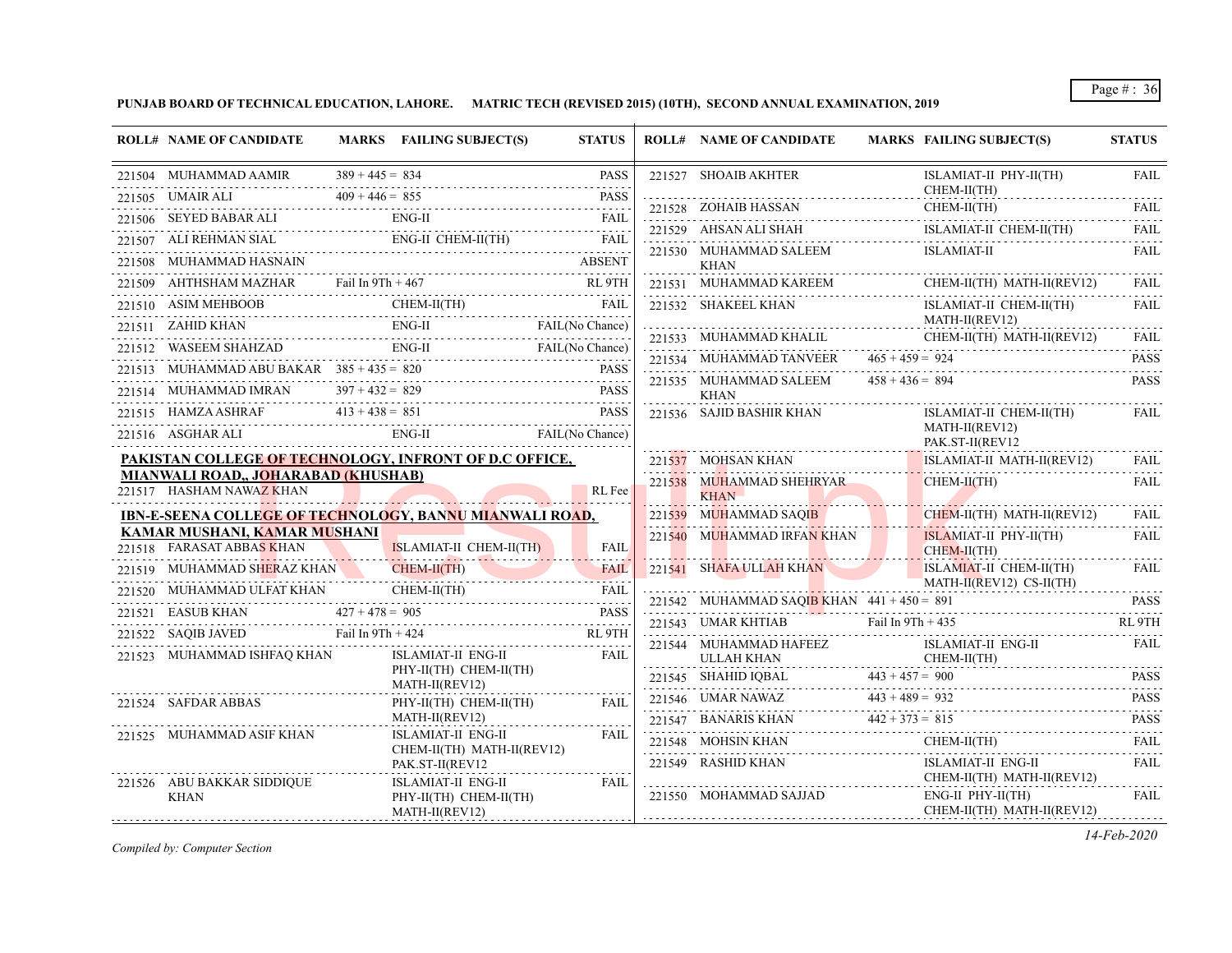**PUNJAB BOARD OF TECHNICAL EDUCATION, LAHORE. MATRIC TECH (REVISED 2015) (10TH), SECOND ANNUAL EXAMINATION, 2019**

| 221551 ZEESHAN KHAN<br>221552 KHALID KHAN<br>221553 ABID NAWAZ<br>WAZ $435 + 483 =$<br>221554 ZAIT ULLAH KHAN<br>221555 YASIR KHAN<br>221557 WASEEM ATTA<br>221558 BABAR MASIH<br>H<br>------------------------- | $444 + 476 = 920$<br>$435 + 483 = 918$<br>$457 + 458 = 915$ | ENG-II PHY-II(TH)<br>CHEM-II(TH) MATH-II(REV12)<br>ENG-II CHEM-II(TH)<br>ENG-II MATH-II(REV12)<br>221556 MUHAMMAD ASHRAF KHAN MATH-II(REV12) | <b>FAIL</b><br><b>PASS</b><br><b>PASS</b><br>FAIL<br>FAIL |             | 221578 MUHAMMAD IKRAM ULLAH<br><b>KHAN</b><br>221579 MUHAMMAD ASAD KHAN<br>221580 MUHAMMAD SAFDAR<br>221581 ATTA UR REHMAN |                                                 | CHEM-II(TH) MATH-II(REV12)<br>CHEM-II(TH)<br>CHEM-II(TH) MATH-II(REV12)<br>CHEM-II(TH) | <b>FAIL</b><br><b>FAIL</b><br>FAIL                                                                                                                                                  |
|------------------------------------------------------------------------------------------------------------------------------------------------------------------------------------------------------------------|-------------------------------------------------------------|----------------------------------------------------------------------------------------------------------------------------------------------|-----------------------------------------------------------|-------------|----------------------------------------------------------------------------------------------------------------------------|-------------------------------------------------|----------------------------------------------------------------------------------------|-------------------------------------------------------------------------------------------------------------------------------------------------------------------------------------|
|                                                                                                                                                                                                                  |                                                             |                                                                                                                                              |                                                           |             |                                                                                                                            |                                                 |                                                                                        |                                                                                                                                                                                     |
|                                                                                                                                                                                                                  |                                                             |                                                                                                                                              |                                                           |             |                                                                                                                            |                                                 |                                                                                        |                                                                                                                                                                                     |
|                                                                                                                                                                                                                  |                                                             |                                                                                                                                              |                                                           |             |                                                                                                                            |                                                 |                                                                                        |                                                                                                                                                                                     |
|                                                                                                                                                                                                                  |                                                             |                                                                                                                                              |                                                           |             |                                                                                                                            |                                                 |                                                                                        | <b>FAIL</b><br>.                                                                                                                                                                    |
|                                                                                                                                                                                                                  |                                                             |                                                                                                                                              |                                                           |             | 221582 MUHAMMAD ANWAR                                                                                                      | $369 + 404 = 773$                               |                                                                                        | <b>PASS</b>                                                                                                                                                                         |
|                                                                                                                                                                                                                  |                                                             |                                                                                                                                              | FAIL                                                      |             | 221583 MUHAMMAD KHAWAR                                                                                                     |                                                 | ENG-II CHEM-II(TH)                                                                     | <b>FAIL</b>                                                                                                                                                                         |
|                                                                                                                                                                                                                  |                                                             |                                                                                                                                              | <b>PASS</b>                                               |             | KHAN<br>221584 NAJAF SHAHZAD KHAN                                                                                          | .                                               | MATH-II(REV12)<br>CHEM-II(TH) MATH-II(REV12)                                           | FAII.                                                                                                                                                                               |
|                                                                                                                                                                                                                  |                                                             | MATH-II(REV12)                                                                                                                               | FAIL                                                      |             |                                                                                                                            |                                                 | CHEM-II(TH)                                                                            | <b>FAIL</b>                                                                                                                                                                         |
| 221559 AWAIS KHAN                                                                                                                                                                                                |                                                             | ENG-II CHEM-II(TH)<br>MATH-II(REV12)                                                                                                         | FAIL                                                      |             | 221585 ARZISH ULLAH KHAN<br>221586 ABDUL BASIT KHAN                                                                        |                                                 |                                                                                        | .<br><b>ABSENT</b>                                                                                                                                                                  |
|                                                                                                                                                                                                                  |                                                             | .<br>CHEM-II(TH)<br>CHEM-II(TH)                                                                                                              | <b>FAIL</b>                                               |             | $221587 \quad \text{SHAHED ABBAS KHAM} \tag{21587}$                                                                        |                                                 | MATH-II(REV12)                                                                         | <b>FAIL</b>                                                                                                                                                                         |
| 221561 ABD UL KABEER KHAN $443 + 421 = 864$                                                                                                                                                                      |                                                             |                                                                                                                                              | <b>PASS</b>                                               |             |                                                                                                                            |                                                 | ${\bf 221588} \quad {\bf MUHAMMAD INAM KHAN} \quad {\bf CHEM-II(TH) CS-II(TH)}$        | <b>FAIL</b>                                                                                                                                                                         |
| 221562 HAMMAD HUSSAIN                                                                                                                                                                                            |                                                             | MATH-II(REV12)                                                                                                                               | FAIL                                                      |             | 221589 WAQAS KHAN                                                                                                          |                                                 | CHEM-II(TH)                                                                            | <b>FAIL</b>                                                                                                                                                                         |
| 221563 MUHAMMAD IQBAL KHAN                                                                                                                                                                                       |                                                             | CHEM-II(TH) MATH-II(REV12)                                                                                                                   | FAIL                                                      |             | 221590 MUHAMMAD USAMA                                                                                                      |                                                 | $CHEM-II(TH)$                                                                          | FAIL                                                                                                                                                                                |
|                                                                                                                                                                                                                  |                                                             | PAK.ST-II(REV12                                                                                                                              |                                                           |             | 221591 SANWAL                                                                                                              |                                                 | $CHEM-II(TH)$<br>$CHEM-II(TH)$                                                         | 2.2.2.2.2<br><b>FAIL</b>                                                                                                                                                            |
| 221564 MUHAMMAD SABIR                                                                                                                                                                                            | $416 + 403 = 819$                                           | <b>ENG-II CHEM-II(TH)</b>                                                                                                                    | FAIL                                                      |             | 221592 ZOHAIB KHAN                                                                                                         | $387 + 436 = 823$                               |                                                                                        | .<br><b>PASS</b>                                                                                                                                                                    |
| 221565 NAEEM ABBAS                                                                                                                                                                                               |                                                             |                                                                                                                                              | <b>PASS</b>                                               |             | 221593 HAFEEZ ULLAH KHAN                                                                                                   | $409 + 378 = 787$                               |                                                                                        | <b>PASS</b><br>2.2.2.2.2                                                                                                                                                            |
| 221566 SHARIQ KHAN<br>221567 AASHIR KHAN                                                                                                                                                                         |                                                             | ENG-II MATH-II(REV12)<br>$CHEM-II(TH)$                                                                                                       | <b>FAIL</b>                                               |             | 221594 ZAR KHAN                                                                                                            | $407 + 379 = 786$                               |                                                                                        | <b>PASS</b><br>والداعات عامات                                                                                                                                                       |
| 221568 MUHAMMAD UZAIR KHAN                                                                                                                                                                                       |                                                             | N<br>EXPLORATION CHEM-II(IH)                                                                                                                 | FAIL<br><b>FAIL</b>                                       |             | 221595 MUHAMMAD HAMMAD                                                                                                     |                                                 | $ENG-II$ CHEM-II(TH)<br>$MATH-II(REV12)$                                               | FAIL                                                                                                                                                                                |
| 221569 MUHAMMAD FAISAL                                                                                                                                                                                           | Fail In 9Th + 383                                           | THE KHAN MATH-II(REV12)                                                                                                                      | RL 9TH                                                    |             | 221596 SANA ULLAH KHAN                                                                                                     |                                                 | $MATH-II(REV12)$                                                                       | <b>FAIL</b>                                                                                                                                                                         |
| 221570 MUHAMMAD IRSHAD KHAN449 + 442 = 891                                                                                                                                                                       |                                                             |                                                                                                                                              | <b>PASS</b>                                               |             | 221597 AWAIS KHAN                                                                                                          |                                                 | CHEM-II(TH) MATH-II(REV12)                                                             | <b>FAIL</b>                                                                                                                                                                         |
|                                                                                                                                                                                                                  | $457 + 438 = 895$                                           |                                                                                                                                              | <b>PASS</b>                                               |             | 221598 SYED ALI MURTAZA SHAH $425 + 424 = 849$                                                                             |                                                 |                                                                                        | $-1 - 1 - 1 - 1$<br><b>PASS</b>                                                                                                                                                     |
| HISHAM ABU BAKKAR                                                                                                                                                                                                |                                                             |                                                                                                                                              | <b>PASS</b>                                               |             | 221599 MOHSIN IQBAL KHAN                                                                                                   |                                                 | ISLAMIAT-II CHEM-II(TH)                                                                | <b>FAIL</b>                                                                                                                                                                         |
| 221572 MUHAMMAD JABIR KHAN $440 + 415 = 855$                                                                                                                                                                     |                                                             | MATH-II(REV12)                                                                                                                               | FAIL                                                      |             |                                                                                                                            |                                                 | MATH-II(REV12)                                                                         |                                                                                                                                                                                     |
|                                                                                                                                                                                                                  |                                                             | MATH-II(REV12)                                                                                                                               | FAIL                                                      |             |                                                                                                                            |                                                 |                                                                                        | <b>FAIL</b><br>$\frac{1}{2} \left( \frac{1}{2} \right) \left( \frac{1}{2} \right) \left( \frac{1}{2} \right) \left( \frac{1}{2} \right) \left( \frac{1}{2} \right)$<br><b>PASS</b>  |
|                                                                                                                                                                                                                  |                                                             |                                                                                                                                              |                                                           |             | <b>KHAN</b>                                                                                                                |                                                 |                                                                                        |                                                                                                                                                                                     |
|                                                                                                                                                                                                                  |                                                             |                                                                                                                                              |                                                           |             |                                                                                                                            |                                                 |                                                                                        | <b>PASS</b>                                                                                                                                                                         |
|                                                                                                                                                                                                                  |                                                             |                                                                                                                                              |                                                           |             |                                                                                                                            |                                                 |                                                                                        | <b>PASS</b>                                                                                                                                                                         |
|                                                                                                                                                                                                                  | 221573 MUHAMMAD UZAIR                                       | 221574 MUHAMMAD YOUSAF                                                                                                                       | $451 + 435 = 886$<br>221575 ASWAD SAUD KHAN               | <b>PASS</b> |                                                                                                                            | 221600 WASIF SARDAR<br>221602 SHAFEEQ UR REHMAN |                                                                                        | ISLAMIAT-II<br>221601 MUHAMMAD MEHMOOD $398 + 417 = 815$<br>$529 + 404 = 933$<br>Fail In $9Th + 390$<br>221576 KAMRAN KHAN<br>RL 9TH<br>221603 MUHAMMAD NAVEED UL $530 + 434 = 964$ |

*Compiled by: Computer Section*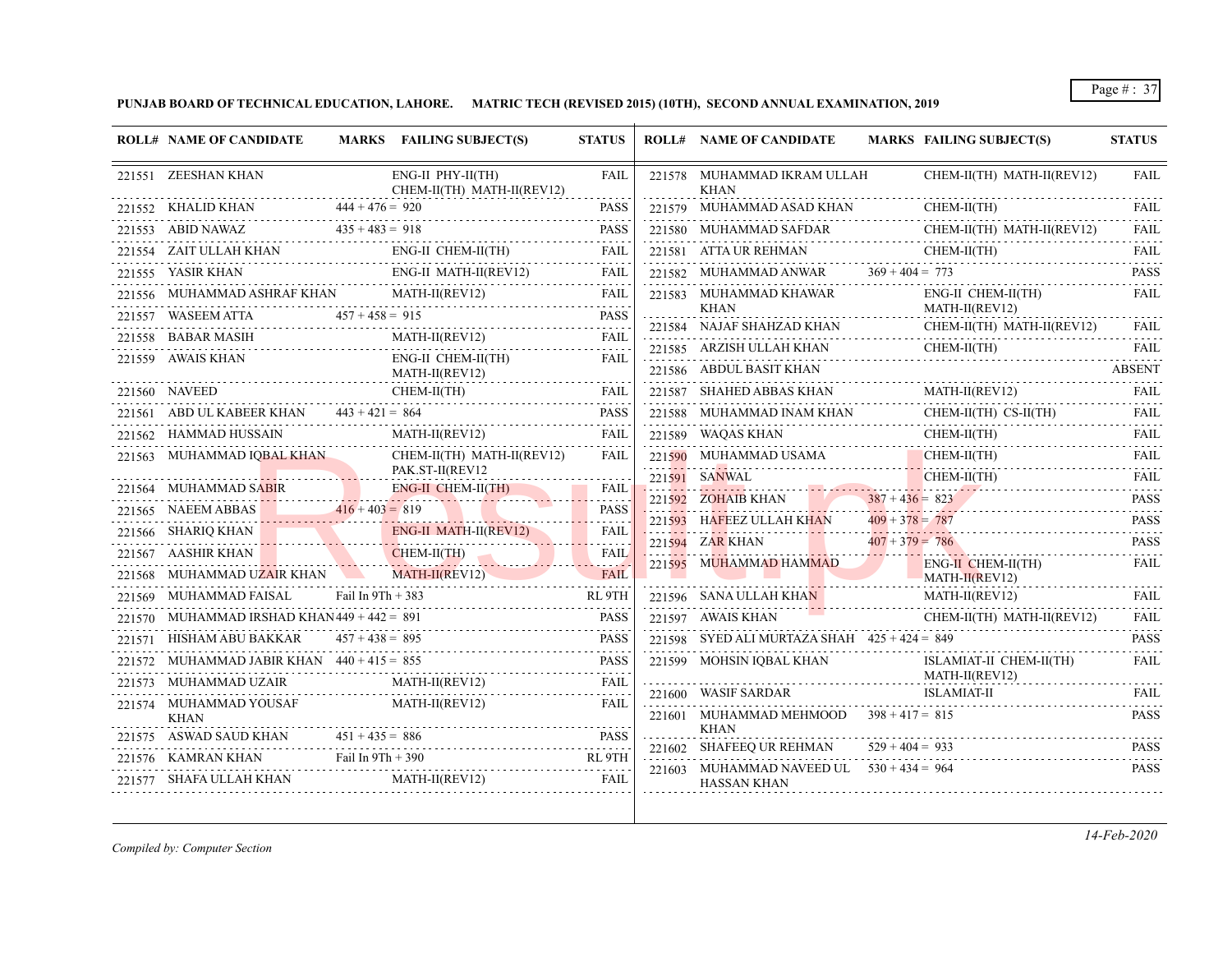**PUNJAB BOARD OF TECHNICAL EDUCATION, LAHORE. MATRIC TECH (REVISED 2015) (10TH), SECOND ANNUAL EXAMINATION, 2019**

|        | <b>ROLL# NAME OF CANDIDATE</b>                                                                     |                   | MARKS FAILING SUBJECT(S)                     | <b>STATUS</b>       | <b>ROLL# NAME OF CANDIDATE</b>                                                                   |                   | MARKS FAILING SUBJECT(S)                                     | <b>STATUS</b>                                                       |
|--------|----------------------------------------------------------------------------------------------------|-------------------|----------------------------------------------|---------------------|--------------------------------------------------------------------------------------------------|-------------------|--------------------------------------------------------------|---------------------------------------------------------------------|
|        | 221604 MUHAMMAD SALEEM                                                                             |                   | MATH-II(REV12) FAIL(No Chance)               |                     | 221631 ABAID ULLAH KHAN                                                                          | $476 + 463 = 939$ |                                                              | <b>PASS</b>                                                         |
|        | <b>ULLAH KHAN</b>                                                                                  |                   |                                              |                     | 221632 MUHAMMAD BILAL                                                                            | $483 + 413 = 896$ |                                                              | <b>PASS</b>                                                         |
|        | 221605 MUHAMMAD QATTAL KHAN 501 + 427 = 928 PASS                                                   |                   | ENG-II MATH-II(REV12) FAIL(No Chance)        | <b>PASS</b>         | 221633 MUNTAZIR MEHDI $461 + 420 = 881$ PASS                                                     |                   |                                                              | .                                                                   |
|        | 221606 NEMAT ULLAH KHAN ENG-II MATH-I                                                              |                   |                                              |                     | 221634 SHAMSA SALEEM<br>221634 SHAMSA SALEEM $434 + 463 = 897$ PASS                              |                   |                                                              |                                                                     |
|        | 221607 ADIL ZUBAIR                                                                                 |                   | AIR<br>ENG-II PHY-II(TH) URDUFAIL(No Chance) |                     | 221635 MUHAMMAD ZUBAIR                                                                           |                   |                                                              | <b>ABSENT</b>                                                       |
|        | 221608 MUHAMMAD JUNAID $511 + 438 = 949$ PASS                                                      |                   |                                              |                     | 221636 MUHAMMAD AFTAB KHAN $503 + 493 = 996$                                                     |                   |                                                              | <b>PASS</b>                                                         |
|        | 221609 AAMIR KHAN $531 + 457 = 988$                                                                |                   |                                              | <b>PASS</b>         | ALI COLLEGE OF TECHNOLOGY, ASTATION ROAD, WARD # 5, NEAR                                         |                   |                                                              |                                                                     |
|        | MUHAMMAD AJMAL KHAN $509 + 432 = 941$                                                              |                   |                                              | <b>PASS</b>         | <b>FATEHPUR ROAD,, KAROR LAL ESAN</b>                                                            |                   |                                                              |                                                                     |
|        | BILAL AMEER KHAN $507 + 446 = 953$                                                                 |                   |                                              | <b>PASS</b>         | 221637 ZASHAN ZAFER $417 + 500 = 917$                                                            |                   |                                                              | <b>PASS</b><br>$-1 - 1 - 1 - 1$                                     |
|        | 221612 MUHAMMAD BILAL                                                                              |                   |                                              | <b>ABSENT</b>       | 221638 QALAB ABBAS $424 + 494 = 918$                                                             |                   |                                                              | <b>PASS</b><br>$\alpha$ , $\alpha$ , $\alpha$ , $\alpha$ , $\alpha$ |
| 221613 | MUHAMMAD KAMRAN $511 + 436 = 947$                                                                  |                   |                                              | <b>PASS</b>         |                                                                                                  |                   |                                                              | <b>PASS</b>                                                         |
|        | NAYAR ABBAS SHAH $484 + 444 = 928$                                                                 |                   |                                              | <b>PASS</b>         | 221639 YASIR AHMAD<br>221640 TALLAT ABBAS<br>221640 TALLAT ABBAS<br>395 + 470 = 865              |                   |                                                              | <b>PASS</b>                                                         |
| 221615 | $\begin{tabular}{ll} \bf KHAN NAWAZ KHAN & \bf CHEM-II(TH) MATH-II(REV12) \\ \hline \end{tabular}$ |                   |                                              | FAIL<br>2.2.2.2.2.1 | 221641 ASAD SHAFI $436 + 579 = 1015$<br>221641 ASAD SHAFI $436 + 579 = 1015$ PASS                |                   |                                                              | .                                                                   |
|        | 221616 SAMMER ABBAS                                                                                | $513 + 437 = 950$ |                                              | <b>PASS</b>         | 221642 ZOHAIB ULLAH $391 + 468 = 859$                                                            |                   |                                                              | <b>PASS</b>                                                         |
|        | 221617 MUHAMMAD FARHAD $534 + 484 = 1018$                                                          |                   |                                              | <b>PASS</b>         | 221643 RASHID LATIF                                                                              |                   | $361 + 479 = 840$ PASS                                       | a di dia dia 1                                                      |
|        | <b>KHAN NIAZI</b><br>221618 MUHAMMAD FAROOQ MATH-II(REV12)                                         |                   |                                              | FAIL(No Chance)     | 221644 SHAHROZ ABID                                                                              |                   | $389 + 486 = 875$                                            | <b>PASS</b>                                                         |
|        | 221619 MUHAMMAD WASEEM                                                                             | $500 + 448 = 948$ |                                              | <b>PASS</b>         | 221645 ALAMDAR HUSSAIN NAQVI MATH-II(REV12)                                                      |                   |                                                              | FAIL                                                                |
|        | KHAN                                                                                               |                   |                                              |                     | <b>OUAID-E-AZAM INSTITUTE OF TECHNOLOGY, ISMAIL AND SAOIB PLAZA</b>                              |                   |                                                              |                                                                     |
|        | 221620 MUHAMMAD IMRAN                                                                              | $481 + 432 = 913$ | $481 + 432 = 913$ PASS                       |                     | <b>CHOWK SANGLAN WALA, KHANEWAL</b>                                                              |                   |                                                              |                                                                     |
|        | MUHAMMAD YASIR KHAN $474 + 427 = 901$                                                              |                   | $\frac{1}{1}$                                | <b>PASS</b>         | 221646 ALI HAIDER                                                                                |                   | CHEM-II(TH)                                                  | <b>FAIL</b><br>.                                                    |
| 221622 | MUHAMMAD AQIB KHAN $488 + 467 = 955$                                                               |                   | 955 PASS                                     | <b>PASS</b>         | 221647 MUHAMMAD MUDASSAR $408 + 482 = 890$<br><b>MATLOOB</b>                                     |                   |                                                              | <b>PASS</b>                                                         |
|        | MUHAMMAD IRFAN MALIK $497 + 439 = 936$                                                             |                   |                                              | <b>PASS</b>         | 221648 MUHAMMAD RASHID                                                                           | ENG-II            |                                                              | <b>FAIL</b>                                                         |
|        | 221624 MUHAMMAD MUZAMIL<br><b>HABIB KHAN</b>                                                       |                   | MATH-II(REV12) FAIL(No Chance)               |                     | 221649 MUHAMMAD RAMZAN $388 + 441 = 829$                                                         |                   |                                                              | <b>PASS</b>                                                         |
|        | 221625 MUHAMMAD TARIQ KHAN $516 + 427 = 943$                                                       |                   |                                              | <b>PASS</b>         | 221650 ANEES HAIDER                                                                              |                   | CHEM-II(TH) MATH-II(REV12)                                   | <b>FAIL</b>                                                         |
|        | 221626 MUHAMMAD YAQOOB<br><b>KHAN</b>                                                              | $464 + 444 = 908$ |                                              | <b>PASS</b>         | 221651 SAIMAN                                                                                    |                   | ENG-II CHEM-II(TH)<br>MATH-II(REV12)<br>PAK.ST-II(REV12 URDU | FAIL                                                                |
| 221627 | MOHAMMAD RAZAQ KHAN $469 + 460 = 929$                                                              |                   | 29 PASS                                      |                     | 221652 MUHAMMAD ZEESHAN MATH-II(REV12)                                                           |                   |                                                              | FAIL(No Chance)                                                     |
| 221628 | MUHAMMAD NASAR ULLAH491 + 449 = $940$                                                              |                   | 0<br>------------------------------          | <b>PASS</b>         |                                                                                                  |                   |                                                              | <b>PASS</b>                                                         |
|        | 221629 MUHAMMAD WAOAS<br><b>AHMAD KHAN</b>                                                         | $486 + 456 = 942$ |                                              | <b>PASS</b>         | 221653 MUHAMMAD SAAD JAVED $405 + 455 = 860$<br>221654 JAVEED IQBAL CHEM-II(TH) FAIL (No Chance) |                   |                                                              |                                                                     |
|        | 221630 MUHAMMAD JUNAID                                                                             | $431 + 388 = 819$ |                                              | <b>PASS</b>         | 221655 MUHAMMAD ALI SHAH                                                                         |                   | ISLAMIAT-II PHY-II(TH)                                       | FAII.                                                               |

*Compiled by: Computer Section*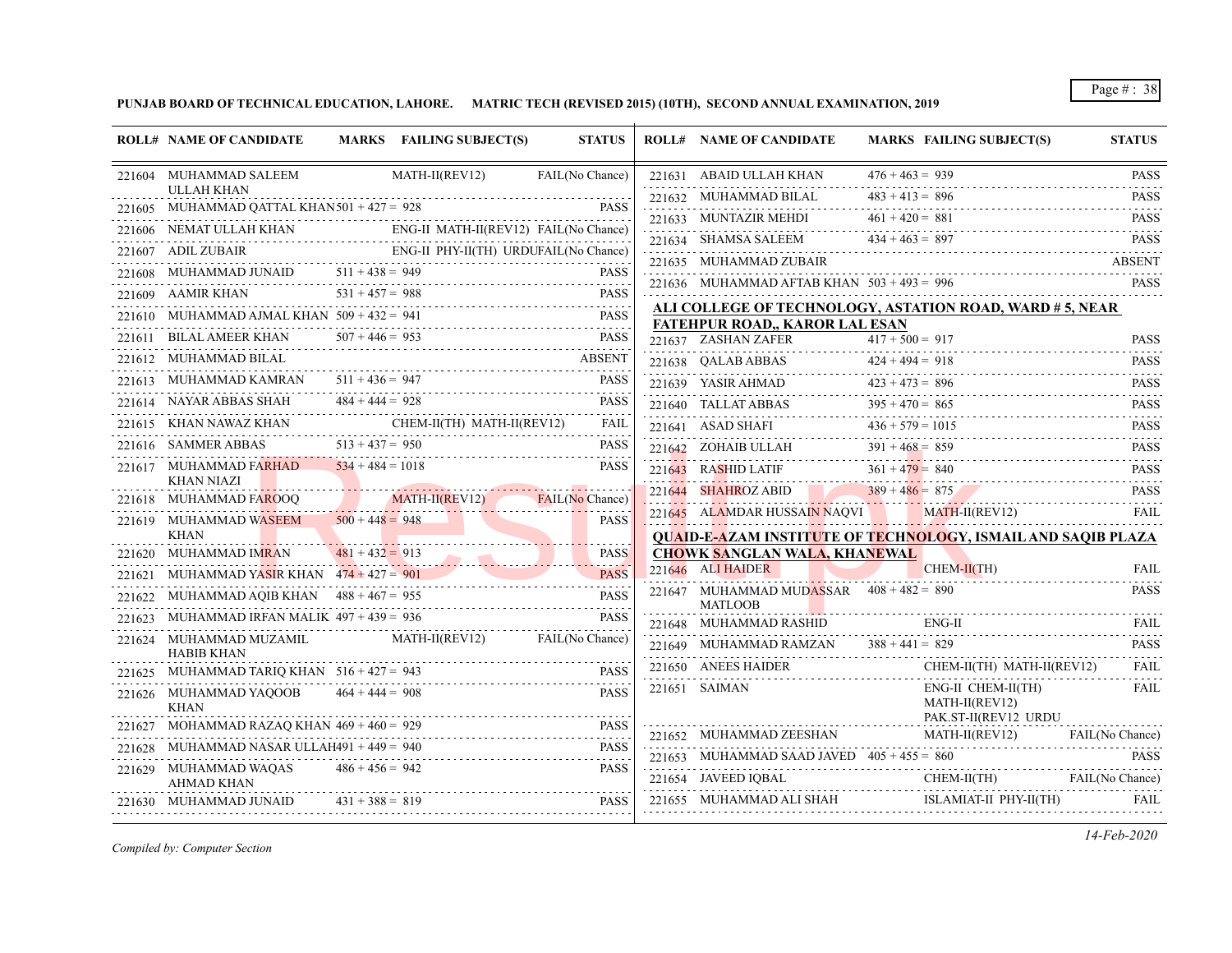# **PUNJAB BOARD OF TECHNICAL EDUCATION, LAHORE. MATRIC TECH (REVISED 2015) (10TH), SECOND ANNUAL EXAMINATION, 2019**

|                | <b>ROLL# NAME OF CANDIDATE</b>            | MARKS FAILING SUBJECT(S)                                                                                                                                                                                                             | <b>STATUS</b>                  | <b>ROLL# NAME OF CANDIDATE</b>                               | <b>MARKS FAILING SUBJECT(S)</b>                                                                                                                                                                                                                                                                                                              | <b>STATUS</b>   |
|----------------|-------------------------------------------|--------------------------------------------------------------------------------------------------------------------------------------------------------------------------------------------------------------------------------------|--------------------------------|--------------------------------------------------------------|----------------------------------------------------------------------------------------------------------------------------------------------------------------------------------------------------------------------------------------------------------------------------------------------------------------------------------------------|-----------------|
| <b>KHANPUR</b> |                                           | ALI COLLEGE OF ENGINEERING & TECHNOLOGY, MODEL TOWN,                                                                                                                                                                                 |                                | 221665 SADDAM HUSSAIN<br><b>MURTAZA</b>                      | $MATH-II(REV12)$                                                                                                                                                                                                                                                                                                                             | FAIL(No Chance) |
|                |                                           | 221702 KINZA SAEED CHEM-II(TH) MATH-II(REV12)                                                                                                                                                                                        | <b>FAIL</b>                    |                                                              | 221666 MUHAMMAD ALI SHAHEER CHEM-II(TH) MATH-II(REV12) FAIL                                                                                                                                                                                                                                                                                  |                 |
|                |                                           | 221703 ZUBAIR HABIB $366 + 455 = 821$ PASS                                                                                                                                                                                           | $- - - - -$                    |                                                              | LAHORE POLYTECHNIC INSTITUTE, MANZOOR TRADE CENTRE,                                                                                                                                                                                                                                                                                          |                 |
|                |                                           | $221704$ NIYAAZ AHMAD $382 + 434 = 816$ PASS                                                                                                                                                                                         | <b>PASS</b>                    | 37-MAIN RAVI ROAD, LAHORE                                    |                                                                                                                                                                                                                                                                                                                                              |                 |
|                |                                           | 221705 MOHAMMAD IJAZ 388 + 454 = 842 PASS                                                                                                                                                                                            |                                | 221667 MUHAMMAD USAMA JAVED                                  |                                                                                                                                                                                                                                                                                                                                              | ABSENT          |
|                |                                           | 221706 MUHAMMAD SAJID CHEM-II(TH) FAIL                                                                                                                                                                                               |                                |                                                              | PAK CANADIAN POLYTECHNIC INSTITUTE, 180 ALLAMA IQBAL ROAD                                                                                                                                                                                                                                                                                    |                 |
|                |                                           | 221707 AMMED ANWAAR $355 + 437 = 792$ PASS                                                                                                                                                                                           | <b>PASS</b>                    | MUSTAFABAD, (DHARAM PURA), LAHORE<br>221668 MUHAMMAD ZEESHAN | Fail In $9Th + 408$                                                                                                                                                                                                                                                                                                                          | RL 9TH          |
|                |                                           | $221708$ MUHAMMAD JAVAID $443 + 481 = 924$ PASS PASS                                                                                                                                                                                 |                                | <b>KHALID</b>                                                |                                                                                                                                                                                                                                                                                                                                              |                 |
|                | 221709 HUZAIFA TALLAT                     | $362 + 459 = 821$<br>AT $362 + 459 = 821$ PASS                                                                                                                                                                                       | <b>PASS</b>                    | 221669 HUNAIN UR REHMAN                                      |                                                                                                                                                                                                                                                                                                                                              | ABSENT          |
|                |                                           | 221710 HAMZA AKMAL WASEER 385 + 476 = 861 PASS                                                                                                                                                                                       |                                | 221670 MUHAMMAD RAZI DANIYAL359 + 379 = $738$                | 1MAD RAZI DANIYAL359 + 379 = 738 PASS                                                                                                                                                                                                                                                                                                        |                 |
|                |                                           | 221711 MUHAMMAD HASNAIN $401 + 471 = 872$ PASS                                                                                                                                                                                       | <b>PASS</b>                    |                                                              | $\fbox{221671} \begin{tabular}{l} HARIS ALI \end{tabular} \begin{tabular}{p{2.5cm}p{2.5cm}p{2.5cm}p{2.5cm}p{2.5cm}p{2.5cm}p{2.5cm}p{2.5cm}p{2.5cm}} \end{tabular} \begin{tabular}{l} \hline \textbf{ENG-II} \end{tabular} \begin{tabular}{p{2.5cm}p{2.5cm}p{2.5cm}p{2.5cm}p{2.5cm}p{2.5cm}p{2.5cm}p{2.5cm}p{2.5cm}p{2.5cm}p{2.5cm}p{2.5cm}p$ |                 |
|                | 221712 ALI ARSLAN                         | ENG-II MATH-II(REV12)                                                                                                                                                                                                                | FAIL                           | 221672 ANSAR HUSSAIN<br>MATH-II(REV12)                       | PHY-II(TH) CHEM-II(TH)                                                                                                                                                                                                                                                                                                                       | FAIL            |
|                |                                           | $CS-II(TH)$<br>221713 ALI HAMZA $412 + 430 = 842$                                                                                                                                                                                    | <b>PASS</b>                    |                                                              | 221673 ABDULALEEM PHY-II(TH) MATH-II(REV12) FAIL                                                                                                                                                                                                                                                                                             |                 |
|                |                                           | KHANPUR COLLEGE OF TECHNOLOGY, MANZOOR COLONY,OPP.                                                                                                                                                                                   |                                | 221674 ABDUL REHMAN Fail In $9Th + 354$                      |                                                                                                                                                                                                                                                                                                                                              | RL 9TH          |
|                |                                           | MADNI MASJID, NEAR WAPDA OFFICE, AIRPORT ROAD, KHANPUR                                                                                                                                                                               |                                |                                                              | 221675 MUHAMMAD MUSTAFA CHEM-II(TH) FAIL                                                                                                                                                                                                                                                                                                     |                 |
|                | 221656 MUHAMMAD SHAHZAD $381 + 426 = 807$ |                                                                                                                                                                                                                                      | <b>PASS</b>                    |                                                              | 221676 HAMZA WASEEM $362 + 390 = 752$ PASS                                                                                                                                                                                                                                                                                                   |                 |
|                | 221657 MUHAMMAD MUDDSIR                   | CHEM-II(TH)                                                                                                                                                                                                                          | FAIL                           |                                                              | 221677 MUHAMMAD QAMAR MATH-II(REV12) FAIL                                                                                                                                                                                                                                                                                                    |                 |
|                | RIAZ                                      | <u> 1. januar - Johann Johann Johann Johann Johann Johann Johann Johann Johann Johann Johann Johann Johann Johann Johann Johann Johann Johann Johann Johann Johann Johann Johann Johann Johann Johann Johann Johann Johann Johan</u> |                                |                                                              | 221678 MUHAMMAD SUBHAN $338 + 409 = 747$ PASS                                                                                                                                                                                                                                                                                                |                 |
|                | 221658 JAMSHAID ASHIQ $402 + 454 = 856$   |                                                                                                                                                                                                                                      | <b>PASS</b><br>and a bronzelon | 221679 NOVAIR AHMED                                          | $364 + 446 = 810$ PASS                                                                                                                                                                                                                                                                                                                       |                 |
|                |                                           | 221659 NASEEB ULLAH CHEM-II(TH) MATH-II(REV12)<br>$CS-H(TH)$                                                                                                                                                                         | <b>FAIL</b>                    |                                                              | 221680 SYED ZAIN AFZAL NAQVI $414 + 448 = 862$                                                                                                                                                                                                                                                                                               | <b>PASS</b>     |
| <b>SULTAN</b>  |                                           | <b>KHYBER COLLEGE OF COMMERCE &amp; COMPUTER SCIENCES,, KOT</b>                                                                                                                                                                      |                                | 221681 MUHAMMAD UMER ZAMAN                                   | ISLAMIAT-II CHEM-II(TH)<br>MATH-II(REV12)<br>PAK.ST-II(REV12                                                                                                                                                                                                                                                                                 | <b>FAIL</b>     |
|                | 221660 MOHAMMAD ASGHAR                    | $372 + 506 = 878$                                                                                                                                                                                                                    | <b>PASS</b>                    |                                                              | PAK PUNJAB COLLEGE OF TECHNOLOGY, OPP. TAJ BAGH PULL CANAL                                                                                                                                                                                                                                                                                   |                 |
|                | 221661 AFAQ KHAN                          | V Fail In 9Th + 436 RL 9TH                                                                                                                                                                                                           | RL 9TH                         | <b>BANK ROAD, HARBANCEPURA, LAHORE</b>                       |                                                                                                                                                                                                                                                                                                                                              |                 |
|                | 221662 MUHAMMAD SAQLAIN                   | $388 + 507 = 895$<br>HAMMAD SAQLAIN 388 + 507 = 895 PASS                                                                                                                                                                             |                                | 221682 HUSSAIN BIN JAMEEL                                    | ENG-II CHEM-II(TH)                                                                                                                                                                                                                                                                                                                           | FAIL            |
|                |                                           | 221663 BAQIR HUSSAIN $382 + 482 = 864$ PASS                                                                                                                                                                                          | <b>PASS</b>                    | MATH-II(REV12)                                               |                                                                                                                                                                                                                                                                                                                                              |                 |
|                |                                           | 221664 MUHAMMAD ABUBAKAR $380 + 513 = 893$                                                                                                                                                                                           | <b>PASS</b>                    |                                                              | 221683 ALI HAMMAD CHEM-II(TH) MATH-II(REV12)                                                                                                                                                                                                                                                                                                 | FAIL            |
|                |                                           | LAHORE POLYTECHNIC INSTITUTE, BAND ROAD NEAR CHOWK YATEEM                                                                                                                                                                            |                                |                                                              | <b>GOVERNMENT COLLEGE OF TECHNOLOGY, COLLEGE ROAD, LAYYAH</b>                                                                                                                                                                                                                                                                                |                 |
|                | <b>KHANA, LAHORE</b>                      |                                                                                                                                                                                                                                      |                                | 221684 MUHAMMAD BILAL RAZA $361 + 447 = 808$<br><b>OADRI</b> |                                                                                                                                                                                                                                                                                                                                              | <b>PASS</b>     |

*Compiled by: Computer Section*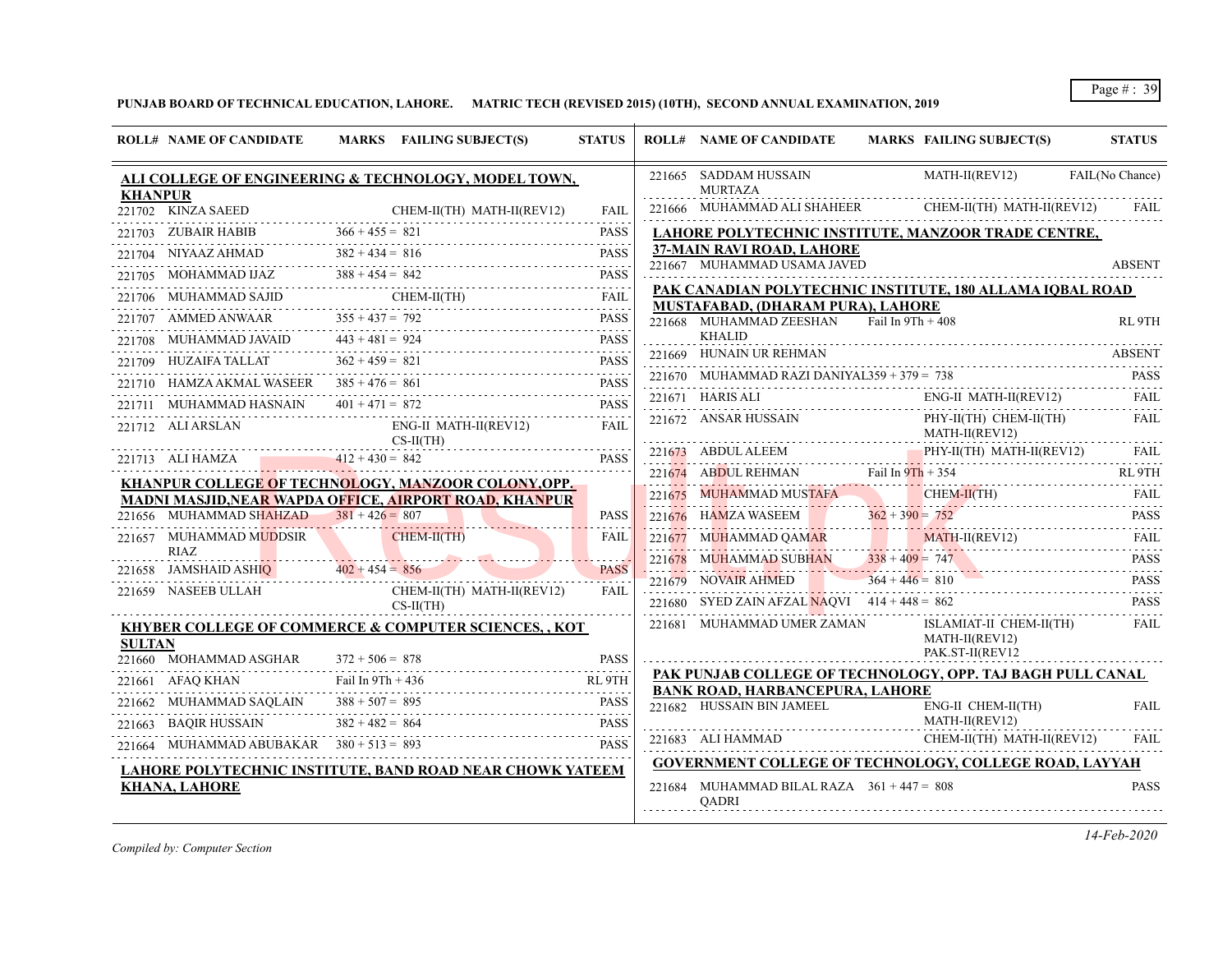**PUNJAB BOARD OF TECHNICAL EDUCATION, LAHORE. MATRIC TECH (REVISED 2015) (10TH), SECOND ANNUAL EXAMINATION, 2019**

| <b>ROLL# NAME OF CANDIDATE</b>                                                                        |                   | MARKS FAILING SUBJECT(S)                             | <b>STATUS</b>                        |                            |  | <b>ROLL# NAME OF CANDIDATE</b>                                                                                                                             | <b>MARKS FAILING SUBJECT(S)</b>                         | <b>STATUS</b>    |
|-------------------------------------------------------------------------------------------------------|-------------------|------------------------------------------------------|--------------------------------------|----------------------------|--|------------------------------------------------------------------------------------------------------------------------------------------------------------|---------------------------------------------------------|------------------|
| 221685 MUHAMMAD WASEEM<br><b>SHAKOOR</b>                                                              | $402 + 456 = 858$ |                                                      |                                      | <b>PASS</b>                |  | 221718 MUHAMMAD TARIO IOBAL                                                                                                                                | ISLAMIAT-II ENG-II<br>MATH-II(REV12)<br>PAK.ST-II(REV12 | <b>FAIL</b>      |
|                                                                                                       |                   |                                                      |                                      |                            |  |                                                                                                                                                            |                                                         | .<br><b>PASS</b> |
| 221686 MUHAMMAD ABU HURAIRA ENG-II FAIL(No Chance)<br>221687 TAHIR SULTAN CHEM-II(TH) FAIL(No Chance) |                   |                                                      |                                      |                            |  | 221719 TALAT MEHMOOD $360 + 405 = 765$                                                                                                                     |                                                         |                  |
| 221688 MUHAMMAD SIBTAIN ENG-II FAIL (No Chance)                                                       |                   |                                                      |                                      |                            |  | 221720 WAKEEL AHMAD $388 + 447 = 835$ PASS PASS                                                                                                            |                                                         |                  |
| 221689 MUHAMMAD RIZWAN CHEM-II(TH) FAIL(No Chance)                                                    |                   |                                                      |                                      |                            |  | 221721 AMIR MEHBOOB $390 + 465 = 855$ PASS                                                                                                                 |                                                         |                  |
| 221690 ABDUL REHMAN                                                                                   |                   | CHEM-II(TH) MATH-II(RENMI)(No Chance)<br>$EA-II(TH)$ |                                      |                            |  | 221722 JAVID ALI $367 + 431 = 798$ PASS                                                                                                                    |                                                         |                  |
| 221691 MUHAMMAD IRFAN $376 + 440 = 816$ PASS                                                          |                   |                                                      |                                      | <b>PASS</b>                |  | $\begin{tabular}{lllllllll} \bf 221723 & SADAM HUSSAIN & \multicolumn{3}{l} \bf{ENG-II CHEM-II(TH)} & \multicolumn{3}{l} \bf FAIL \\ \hline \end{tabular}$ |                                                         |                  |
| 221692 AHTISHAM HANEEF                                                                                |                   | ISLAMIAT-II PHY-II(PR)                               |                                      | FAIL                       |  | 221724 AZKA SIDDIQI $396 + 509 = 905$ PASS                                                                                                                 |                                                         |                  |
|                                                                                                       |                   | CHEM-II(PR, SE)                                      |                                      |                            |  | 221725 FATIMA NADEEM $388 + 492 = 880$ PASS<br>221726 AMNA BIBI                                                                                            |                                                         | <b>ABSENT</b>    |
|                                                                                                       |                   | MATH-II(REV12)                                       | TDRAWING-II(PR) EA-II(PR,            |                            |  |                                                                                                                                                            |                                                         |                  |
|                                                                                                       |                   | SE)                                                  |                                      |                            |  | 221727 SAGHEER AHMAD Fail In $9Th + 442$ RL $9TH$                                                                                                          |                                                         |                  |
| UNITED COLLEGE OF TECHNOLOGY, HOUSING COLONY, LAYYAH                                                  |                   |                                                      |                                      |                            |  | $\begin{tabular}{cc} 221728 & MANSOOR ALL & CHEM-II(TH) & FAIL \\ \hline \end{tabular}$                                                                    |                                                         |                  |
| 221693 SHERAZ AHMAD<br>SHERAZ AHMAD CHEM-II(TH) FAIL                                                  |                   | CHEM-II(TH)                                          |                                      |                            |  | $221729 \quad \text{MUHAMMAD WAHEED} \quad \text{CHEM-II(TH) MATH-II(REV12)} \quad \text{FAIL}$                                                            |                                                         |                  |
| 221694 SAJJAD HUSSAIN 347 + 457 = 804 PASS                                                            |                   |                                                      |                                      | <b>PASS</b>                |  | 221730 AQEELABBAS Fail In 9Th + 458 RL 9TH                                                                                                                 |                                                         |                  |
| 221695 MUBASHIR IQBAL EA-II(TH)                                                                       |                   |                                                      | $\omega$ is a second set of $\omega$ | <b>FAIL</b>                |  | 221731 AHMAD SHAIR CHEM-II(TH) FAIL(No Chance)                                                                                                             |                                                         |                  |
| $221696$ ALI RAZA MATH-II(REV12)                                                                      |                   |                                                      |                                      | <b>FAIL</b><br>1.1.1.1.1.1 |  | 221732 AWAIS ASGHAR 494 + 482 = 976 PASS                                                                                                                   |                                                         |                  |
| 221697 AHSAN ULLAH KHAN ENG-II MATH-II(REV12) FAIL                                                    |                   |                                                      |                                      |                            |  | 221733 NABEEL AHMAD $479 + 449 = 928$ PASS PASS<br>$221734$ MUHAMMAD AHMAD                                                                                 | ENG-II CHEM-II(TH) FAIL(No Chance)                      |                  |
| 221698 SAHIBA $387 + 462 = 849$ PASS                                                                  |                   |                                                      |                                      | PASS                       |  | <b>HASAN FARIDI</b>                                                                                                                                        | EAH (No Chance)                                         |                  |
| 221699 NAZAR ABBAS                                                                                    |                   |                                                      | <b>ABSENT</b>                        |                            |  | 221735 TAHIR MEHMOOD ENG-II PHY-II(TH) FAIL(No Chance)<br>CHEM-II(TH) MATH-II(REV12)                                                                       |                                                         |                  |
| 221700 MUZAMIL ABBAS                                                                                  |                   | ENG-II CHEM-II(TH) FAIL(No Chance)                   |                                      |                            |  | 221736 MUHAMMAD AKMAL $512 + 448 = 960$                                                                                                                    | $.960$ PASS                                             |                  |
| MATH-II(REV12) EA-II(TH)<br>221701 – ZAIN ALI KHAN                                                    |                   | ISLAMIAT-II MATH-II(REVALL(No Chance)                |                                      |                            |  | 221737 MUHAMMAD HAJI $473 + 421 = 894$ PASS                                                                                                                |                                                         |                  |
|                                                                                                       |                   | $EA-II(TH)$                                          |                                      |                            |  | 221738 ISRAR EJAZ MATH-II(REV12) FAIL(No Chance)                                                                                                           |                                                         |                  |
| U.S.A POLYTECHNIC INSTITUTE, ALLAHABAD ROAD, LIAQATPUR                                                |                   |                                                      |                                      |                            |  | 221739 NAEEM ABBAS MATH-II(REV12)                                                                                                                          |                                                         | FAIL(No Chance)  |
| 221714 UBAID AKBAR                                                                                    |                   | KBAR CHEM-II(TH) FAIL(No Chance)                     | FAIL(No Chance)                      |                            |  | JINNAH PUBLIC TECHNICAL SCHOOL, POST OFFICE DAUD KHEL, NEAR                                                                                                |                                                         |                  |
| 221715 MUHAMMAD SAEED ENG-II CHEM-II(TH) FAIL(No Chance)                                              |                   |                                                      |                                      |                            |  | HBL CHOWK, MIANWALI                                                                                                                                        |                                                         |                  |
| MUSLIM COLLEGE OF TECHNOLOGY, WIJHIANWALA, MIAN CHANNU                                                |                   |                                                      |                                      |                            |  | 221740 MUHAMMAD SAEED KHAN<br>.                                                                                                                            | ENG-II CHEM-II(TH)<br>MATH-II(REV12)                    | <b>FAIL</b>      |
| 221716 MUHAMMAD SOHAIL<br><b>ASLAM</b>                                                                | $384 + 430 = 814$ |                                                      |                                      | <b>PASS</b>                |  | 221741 AHSAN ULLAH KHAN<br>.                                                                                                                               | ENG-II CHEM-II(TH)<br>MATH-II(REV12)                    | FAIL             |
| 221717 MUHAMMAD IBRAR MATH-II(REV12)                                                                  |                   | $MATH-II (REV12)$                                    |                                      | <b>FAIL</b>                |  | 221742 SAJAWAT ULLAH KHAN                                                                                                                                  | ENG-II MATH-II(REV12)                                   | FAIL             |

*Compiled by: Computer Section*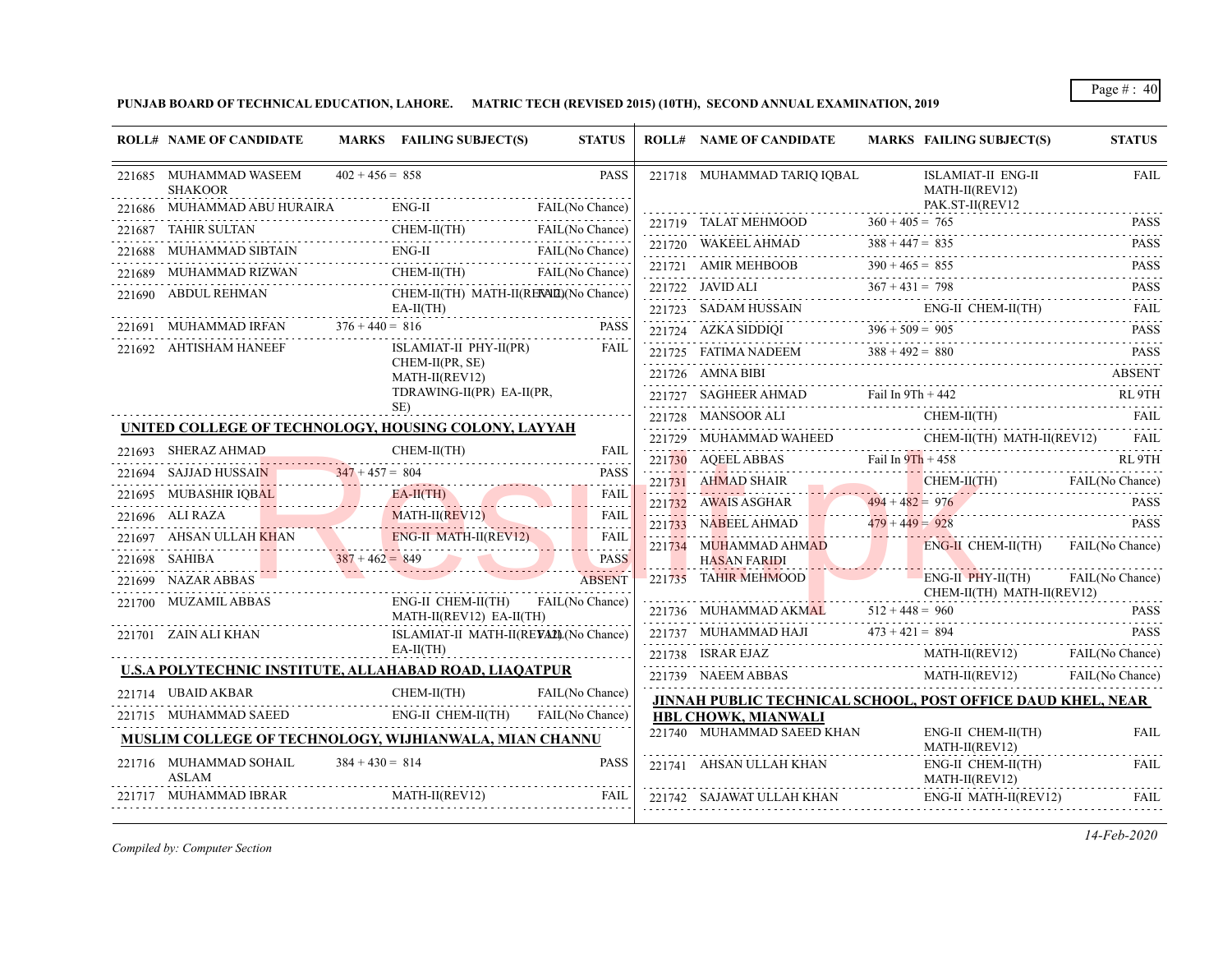**PUNJAB BOARD OF TECHNICAL EDUCATION, LAHORE. MATRIC TECH (REVISED 2015) (10TH), SECOND ANNUAL EXAMINATION, 2019**

| <b>ROLL# NAME OF CANDIDATE</b>                                                                              | MARKS FAILING SUBJECT(S)                                                                    | <b>STATUS</b>                                                                                                                                                                                  |        | <b>ROLL# NAME OF CANDIDATE</b>                                                                                                             | <b>MARKS FAILING SUBJECT(S)</b>                                                                                                                                                                                                                                                                                                                                                                                                                                                                     | <b>STATUS</b>      |
|-------------------------------------------------------------------------------------------------------------|---------------------------------------------------------------------------------------------|------------------------------------------------------------------------------------------------------------------------------------------------------------------------------------------------|--------|--------------------------------------------------------------------------------------------------------------------------------------------|-----------------------------------------------------------------------------------------------------------------------------------------------------------------------------------------------------------------------------------------------------------------------------------------------------------------------------------------------------------------------------------------------------------------------------------------------------------------------------------------------------|--------------------|
| 221743 MUHAMMAD NEMAT                                                                                       | $ENG-II$                                                                                    | <b>FAIL</b>                                                                                                                                                                                    |        | 221770 ZUBAIR SHAH                                                                                                                         | $378 + 483 = 861$                                                                                                                                                                                                                                                                                                                                                                                                                                                                                   | <b>PASS</b>        |
| <b>ULLAH KHAN</b><br>221744 AMIN ULLAH KHAN                                                                 | ENG-II                                                                                      | FAII.                                                                                                                                                                                          |        | 221771 AITZAZ AHSAN AMEER                                                                                                                  | Fail In $9Th + 455$                                                                                                                                                                                                                                                                                                                                                                                                                                                                                 | RL <sub>9</sub> TH |
|                                                                                                             |                                                                                             | <b>PASS</b>                                                                                                                                                                                    |        |                                                                                                                                            | Fail In 9Th + 482<br>221772 FARMAN ULLAH Fail In 9Th + 482                                                                                                                                                                                                                                                                                                                                                                                                                                          | RL <sub>9TH</sub>  |
| 221745 RASHID MINHAS $373 + 420 = 793$                                                                      | $[AS$ $373 + 420 = 793$ PASS                                                                |                                                                                                                                                                                                |        |                                                                                                                                            |                                                                                                                                                                                                                                                                                                                                                                                                                                                                                                     |                    |
|                                                                                                             | 221746 SALEEM ULLAH KHAN MATH-II(REV12) FAIL                                                |                                                                                                                                                                                                |        |                                                                                                                                            | $\begin{tabular}{c c c c} \multicolumn{2}{c }{\textbf{221773}} & \multicolumn{2}{c }{\textbf{QUDRAT ULLAH}} & \multicolumn{2}{c }{\textbf{ENG-II MATH-II(REV12)}} & \multicolumn{2}{c }{\textbf{FAIL}} \\ \multicolumn{2}{c }{\textbf{221774}} & \multicolumn{2}{c }{\textbf{ZAFAR MEHDI}} & \multicolumn{2}{c }{\textbf{Fail}} \\ \multicolumn{2}{c }{\textbf{221774}} & \multicolumn{2}{c }{\textbf{ZAFAR MEHDI}} & \multicolumn{2}{c }{\text$<br>221774 ZAFAR MEHDI Fail In $9Th + 479$ RL $9TH$ |                    |
| 221747 ZIA ULLAH KHAN                                                                                       | $ENG-II$                                                                                    | FAIL                                                                                                                                                                                           |        | 221775 YASIR MAJEED $412 + 474 = 886$                                                                                                      |                                                                                                                                                                                                                                                                                                                                                                                                                                                                                                     | <b>PASS</b>        |
|                                                                                                             | 221748 INAYAT ULLAH KHAN ENG-II MATH-II(REV12) FAIL                                         |                                                                                                                                                                                                |        | 221776 MUHAMMAD AWAIS TAHIR                                                                                                                | $ENG-II$<br>221776 MUHAMMAD AWAIS TAHIR ENG-II FAIL FAIL                                                                                                                                                                                                                                                                                                                                                                                                                                            | <b>FAIL</b>        |
| 221749 NOKER ABBAS                                                                                          | ENG-II                                                                                      |                                                                                                                                                                                                |        | 221777 SHAH ZAIB                                                                                                                           | $430 + 472 = 902$<br>221777 SHAH ZAIB $430 + 472 = 902$ PASS                                                                                                                                                                                                                                                                                                                                                                                                                                        |                    |
| 221750 SAMAR ABBAS KHAN                                                                                     | $ENG-II$                                                                                    | FAIL                                                                                                                                                                                           |        | $221778$ MUHAMMAD SHAH ZAIB Fail In $9Th + 403$                                                                                            |                                                                                                                                                                                                                                                                                                                                                                                                                                                                                                     | RL <sub>9</sub> TH |
| 221751 RAEES KHAN                                                                                           | .<br>ENG-II MATH-II(REV12)                                                                  | <b>FAIL</b>                                                                                                                                                                                    |        | 221779 MUHAMMAD TAYYAB                                                                                                                     | $ENG-II$                                                                                                                                                                                                                                                                                                                                                                                                                                                                                            | <b>FAIL</b>        |
| 221752 MUHAMMAD JUNAID KHAN                                                                                 | $ENG-II$ $PHY-II(TH)$<br>MATH-II(REV12)                                                     | FAIL                                                                                                                                                                                           |        | <b>NOUMAN</b>                                                                                                                              |                                                                                                                                                                                                                                                                                                                                                                                                                                                                                                     |                    |
| 221753 MATI ULLAH KHAN                                                                                      |                                                                                             | FAIL                                                                                                                                                                                           |        |                                                                                                                                            | 221780 AMARA ALAM $455 + 508 = 963$ PASS                                                                                                                                                                                                                                                                                                                                                                                                                                                            |                    |
| 221754 GHAZANFAR SHEHZAD                                                                                    | ENG-II MATH-II(REV12)                                                                       |                                                                                                                                                                                                |        |                                                                                                                                            | 221781 SHAMSA KANWAL $417 + 470 = 887$ PASS                                                                                                                                                                                                                                                                                                                                                                                                                                                         |                    |
| 221755 FAISAL HAMMAD KHAN 349 + 450 = 799                                                                   | ENG-II MATH-II(REV12) FAIL                                                                  |                                                                                                                                                                                                |        |                                                                                                                                            | 221782 TEHSEEN NIAZI ENG-II FAIL FAIL FAIL                                                                                                                                                                                                                                                                                                                                                                                                                                                          |                    |
| 221756 ARSLAN HUSSA <mark>IN J</mark> AFARY                                                                 | FAISAL HAMMAD KHAN 349 + 450 = 799 PASS<br>ARSLAN HUSSAIN JAFARY ENG-II MATH-II(REV12) FAIL |                                                                                                                                                                                                |        |                                                                                                                                            | 221783 RIHA<br>346 + 418 = 764 PASS                                                                                                                                                                                                                                                                                                                                                                                                                                                                 |                    |
| 221757 RASHID MEHMOOD                                                                                       |                                                                                             | <b>FAIL</b>                                                                                                                                                                                    | 221784 | SUMAIRA BATTOL                                                                                                                             | ENG-II CHEM-II(TH) FAIL                                                                                                                                                                                                                                                                                                                                                                                                                                                                             |                    |
|                                                                                                             | D MEHMOOD ENG-II<br>$\blacksquare$                                                          | $\frac{1}{2} \left( \frac{1}{2} \right) \left( \frac{1}{2} \right) \left( \frac{1}{2} \right) \left( \frac{1}{2} \right) \left( \frac{1}{2} \right) \left( \frac{1}{2} \right)$<br><b>PASS</b> |        |                                                                                                                                            | 221785 SURRIA JABBAR ENG-II FAIL                                                                                                                                                                                                                                                                                                                                                                                                                                                                    |                    |
| 221758 MUHAMMAD WAQAR 399 + 472 = 871<br>221759 ARIF ABBAS                                                  |                                                                                             | <b>FAIL</b>                                                                                                                                                                                    |        | 221786 MAHNOOR                                                                                                                             | $370 + 419 = 789$<br>221786 MAHNOOR $370 + 419 = 789$ PASS                                                                                                                                                                                                                                                                                                                                                                                                                                          |                    |
| $\overline{AS}$                                                                                             | ENG-II MATH-II(REV12)                                                                       | .                                                                                                                                                                                              |        | 221787 MEHVISH GUL Fail In $9Th + 436$                                                                                                     |                                                                                                                                                                                                                                                                                                                                                                                                                                                                                                     | RL <sub>9</sub> TH |
|                                                                                                             | 221760 SANWAL KHAN ENG-II MATH-II(REVI2) FAIL                                               |                                                                                                                                                                                                |        | 221788 MUHAMMAD HASSAN $397 + 476 = 873$                                                                                                   |                                                                                                                                                                                                                                                                                                                                                                                                                                                                                                     | <b>PASS</b>        |
| 221761 HUMAIR HAYAT KHAN                                                                                    | ENG-II MATH-II(REV12)                                                                       | <b>FAIL</b>                                                                                                                                                                                    |        | <b>SHAHZAD</b>                                                                                                                             |                                                                                                                                                                                                                                                                                                                                                                                                                                                                                                     |                    |
| 221762 MUHAMMAD TAIMOOR<br><b>AKHTER KHAN</b><br>.                                                          | ENG-II                                                                                      | <b>FAIL</b>                                                                                                                                                                                    |        |                                                                                                                                            | ENG-II CHEM-II(TH)<br>$\begin{tabular}{c c c c c} \hline 221789 & AJMAL AZIZ & ENG-II CHEM-II(TH) \\ \hline 221790 & SHAGUFTA RANI & 402 + 439 = 841 \\ \hline \end{tabular}$<br>ENG-II CHEM-II(TH) FAIL                                                                                                                                                                                                                                                                                            |                    |
| $\begin{tabular}{ll} \bf 221763 & \textbf{MUREED HUSSAN} & \textbf{ENG-II MATH-II} \\ \hline \end{tabular}$ | ENG-II MATH-II(REV12)                                                                       | FAIL                                                                                                                                                                                           |        |                                                                                                                                            |                                                                                                                                                                                                                                                                                                                                                                                                                                                                                                     | <b>PASS</b>        |
| 221764 YASIR ABBAS                                                                                          | ENG-II MATH-II(REV12)                                                                       | FAIL                                                                                                                                                                                           |        | $\begin{tabular}{c c c c} {\footnotesize 221791} & AFSANA SALEEM & ENG-II \\ \hline 221792 & KIRAN GUL & 469 + 493 = 962 \\ \end{tabular}$ | $ENG-II$<br>PAIL PAIL                                                                                                                                                                                                                                                                                                                                                                                                                                                                               | <b>FAIL</b>        |
| 221765 AHMAD HAYAT                                                                                          | ENG-II MATH-II(REV12)                                                                       | FAIL                                                                                                                                                                                           |        |                                                                                                                                            |                                                                                                                                                                                                                                                                                                                                                                                                                                                                                                     | <b>PASS</b>        |
|                                                                                                             | 221766 MUHAMMAD SAJWAL ENG-II FAIL FAIL                                                     | .                                                                                                                                                                                              |        | 221793 MUHAMMAD HASEEB                                                                                                                     | $ENG-II CHEM-II(TH)$<br>MATH-II(REV12)                                                                                                                                                                                                                                                                                                                                                                                                                                                              | FAIL(No Chance)    |
| 221767 GHULAM QADIR KHAN                                                                                    | ENG-II                                                                                      | FAIL                                                                                                                                                                                           |        | 221794 MUHAMMAD AMMAR KHAN                                                                                                                 | ENG-II CHEM-II(TH)                                                                                                                                                                                                                                                                                                                                                                                                                                                                                  | FAIL(No Chance)    |
| 221768 HAYAT ULLAH KHAN                                                                                     | ENG-II MATH-II(REV12)                                                                       | <b>FAIL</b>                                                                                                                                                                                    |        | 221795 MUHAMMAD FAISAL KHAN                                                                                                                | ENG-II CHEM-II(TH)                                                                                                                                                                                                                                                                                                                                                                                                                                                                                  | FAIL(No Chance)    |
|                                                                                                             | SAIFIA POLYTECHNIC INSTITUTE, GULSHAN E SAIFIA, PAF ROAD,                                   |                                                                                                                                                                                                |        |                                                                                                                                            | MATH-II(REV12) CS-II(TH)<br>ENG-II MATH-II(REV12) FAIL(No Chance)                                                                                                                                                                                                                                                                                                                                                                                                                                   |                    |
| <b>MIANWALI</b><br>221769 IMRAN NAZEER KHAN                                                                 | $MATH-II(REV12)$                                                                            | <b>FAIL</b>                                                                                                                                                                                    |        | 221796 MUHAMMAD BILAL KHAN<br>221797 UMAIR HAYAT KHAN                                                                                      | MATH-II(REV12)                                                                                                                                                                                                                                                                                                                                                                                                                                                                                      | FAIL(No Chance)    |

*Compiled by: Computer Section*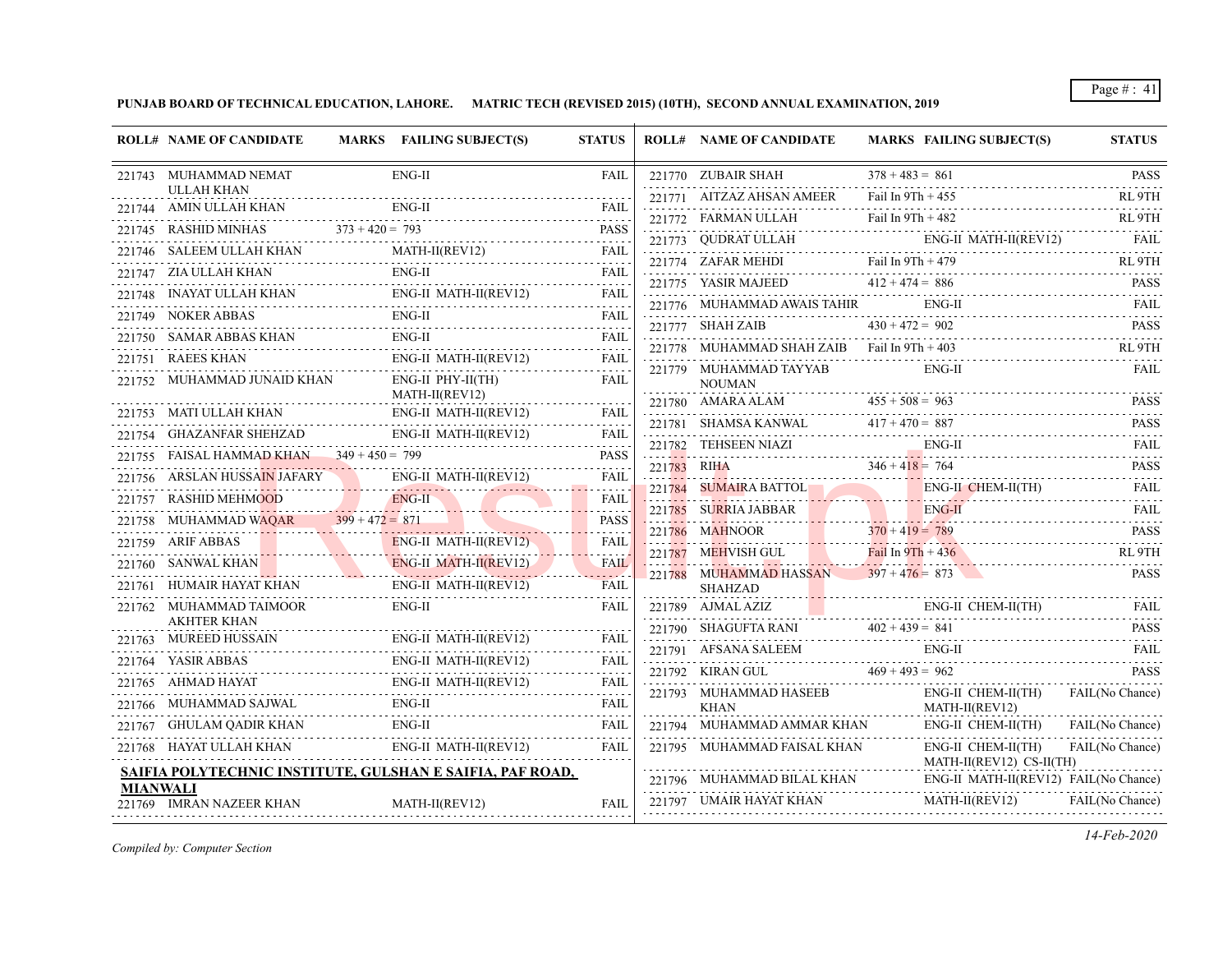**PUNJAB BOARD OF TECHNICAL EDUCATION, LAHORE. MATRIC TECH (REVISED 2015) (10TH), SECOND ANNUAL EXAMINATION, 2019**

|                 | <b>ROLL# NAME OF CANDIDATE</b>                                                                                                                                                                                                                                                                                                                                                                                                                                                       | MARKS FAILING SUBJECT(S)                                             | <b>STATUS</b>   |               | <b>ROLL# NAME OF CANDIDATE</b>                                                                                                                                                                                                  | MARKS FAILING SUBJECT(S)                           | <b>STATUS</b>   |
|-----------------|--------------------------------------------------------------------------------------------------------------------------------------------------------------------------------------------------------------------------------------------------------------------------------------------------------------------------------------------------------------------------------------------------------------------------------------------------------------------------------------|----------------------------------------------------------------------|-----------------|---------------|---------------------------------------------------------------------------------------------------------------------------------------------------------------------------------------------------------------------------------|----------------------------------------------------|-----------------|
|                 | 221798 MUQARAB KHAN                                                                                                                                                                                                                                                                                                                                                                                                                                                                  | CHEM-II(TH) MATH-II(RENALD)(No Chance)<br>$CS-II(TH)$                |                 |               | 221820 MUHAMMAD JAMSHED<br><b>KHAN</b>                                                                                                                                                                                          |                                                    | <b>ABSENT</b>   |
|                 | 221799 MUHAMMAD ASIM 422 + 464 = 886                                                                                                                                                                                                                                                                                                                                                                                                                                                 |                                                                      |                 | <b>PASS</b>   | 221821 HABIB ULLAH KHAN                                                                                                                                                                                                         | ENG-II CHEM-II(TH)                                 | FAIL(No Chance) |
|                 | 221800 AMIR HAYAT KHAN MAT                                                                                                                                                                                                                                                                                                                                                                                                                                                           | MATH-II(REV12) FAIL(No Chance)                                       |                 |               | 221822 MUHAMMAD ABDULLAH                                                                                                                                                                                                        | ISLAMIAT-II ENG-II                                 | FAIL(No Chance) |
|                 | 221801 QAISER KHAN ENG-II MATH-II(REV12) FAIL(No Chance)                                                                                                                                                                                                                                                                                                                                                                                                                             |                                                                      |                 |               | <b>KHAN</b>                                                                                                                                                                                                                     | PHY-II(TH) CHEM-II(TH)<br>MATH-II(REV12) CS-II(TH) |                 |
| <b>MIANWALI</b> | SUFFAH COLLEGE OF EDUCATION & TECHNOLOGY, MUSLIM COLONY,                                                                                                                                                                                                                                                                                                                                                                                                                             |                                                                      |                 |               | $\begin{tabular}{ll} \bf 221823 & \textbf{AAMIR HAYAT KHAM} & \textbf{ENG-II} \\ \bf \textcolor{red}{MATH} & \textbf{MATH} \\ \bf \color{red}{\bf 221824} & \textbf{SHEHAZAD KHAN} & \textbf{403 + 421 = 824} \\ \end{tabular}$ | ENG-II CHEM-II(TH)<br>MATH-II(REV12) CS-II(TH)     | FAIL(No Chance) |
|                 | $\begin{tabular}{c} 221802 \quad \text{MUHAMMAD} \quad \text{HAM-II} \\ \hline \end{tabular} \begin{tabular}{c} 221802 \quad \text{MUHAMMAD} \quad \text{CHEM-II} \\ \end{tabular} \begin{tabular}{c} \text{CHEM-II} \\ \text{CHEM-II} \\ \end{tabular} \begin{tabular}{c} \text{CHEM-II} \\ \text{CHEM-II} \\ \end{tabular} \begin{tabular}{c} \text{CHEM-II} \\ \text{CHEM-II} \\ \end{tabular} \end{tabular} \begin{tabular}{c} \text{CHEM-II} \\ \text{CHEM-II} \\ \end{tabular$ |                                                                      |                 | FAIL          |                                                                                                                                                                                                                                 |                                                    | PASS            |
|                 | ${\bf 221803}\quad {\rm MUHAMMAD\;USMAN}\qquad {\rm CHEM-II(TH)\; MATH-II(REV12)}$                                                                                                                                                                                                                                                                                                                                                                                                   |                                                                      |                 | FAIL          | 221825 MUHAMMAD AWAIS                                                                                                                                                                                                           | ISLAMIAT-II ENG-II                                 | FAIL(No Chance) |
|                 | 221804 AMJID RIZWAN<br>MATH-II(REV12) CS-II(TH)                                                                                                                                                                                                                                                                                                                                                                                                                                      | ENG-II CHEM-II(TH)                                                   |                 | FAIL          | $CS-II(TH)$<br>221826 MUHAMMAD BILAL 419 + 398 = 817 PASS                                                                                                                                                                       | CHEM-II(TH) MATH-II(REV12)                         |                 |
|                 |                                                                                                                                                                                                                                                                                                                                                                                                                                                                                      |                                                                      |                 |               |                                                                                                                                                                                                                                 |                                                    |                 |
|                 | ${\begin{minipage}{0.9\linewidth} \begin{tabular}{c} \bf 221805 & \text{ADNAN REHMAN} \end{tabular} & \begin{tabular}{c} \bf 221805 & \text{ADNAN REHMAN} \end{tabular} & \begin{tabular}{c} \bf 221806 & \text{ADNAN REHMAN} \end{tabular} & \begin{tabular}{c} \bf 221807 & \text{DAMATH-II(REV12) CS-II(TH)} \end{tabular} & \begin{tabular}{c} \bf 221808 & \text{FAL} \end{tabular} & \begin{tabular}{c} \bf 221809 & \text{DAMATH-II(REV$                                      |                                                                      |                 |               | 221827 BILAL MUKHTIYAR $414 + 406 = 820$                                                                                                                                                                                        |                                                    | PASS            |
|                 | 221806 HAMZA WAHEED 349 + 393 = 742 PASS                                                                                                                                                                                                                                                                                                                                                                                                                                             |                                                                      |                 |               | 221828 MUHAMMAD HASSAN MATH-II(REV12) FAIL(No Chance)                                                                                                                                                                           |                                                    |                 |
|                 | 221807 TARIQ SAEED KHAN Fail In 9Th + 379 RL 9TH                                                                                                                                                                                                                                                                                                                                                                                                                                     |                                                                      |                 |               | <b>REHMAN</b>                                                                                                                                                                                                                   |                                                    |                 |
|                 | 221808 AMEER HAMZA SHAHZEB                                                                                                                                                                                                                                                                                                                                                                                                                                                           |                                                                      | <b>ABSENT</b>   |               | 221829 ASIM SHEHZAD KHAN CHEM-II(TH) MATH-II(RENALD)(No Chance)                                                                                                                                                                 |                                                    |                 |
|                 | 221809 MUHAMMAD MUZAMIL<br>ISLAM                                                                                                                                                                                                                                                                                                                                                                                                                                                     |                                                                      | ABSENT          |               | 221830 KALEEM ULLAH KHAN ABSENT<br>221831 SHEHBAZ BILAL 453 + 390 = 843 PASS                                                                                                                                                    |                                                    |                 |
|                 | 221810 MASKEEN ULLAH KHAN $427 + 456 = 883$ PASS                                                                                                                                                                                                                                                                                                                                                                                                                                     |                                                                      |                 |               | 221832 MUHAMMAD MUDASSAR MATH-II(REV12) FAIL(No Chance)                                                                                                                                                                         |                                                    |                 |
|                 | 221811 NAJEEB ULLAH                                                                                                                                                                                                                                                                                                                                                                                                                                                                  | <b>ENG-II CHEM-II(TH) FAIL(No Chance)</b>                            |                 |               | KHAN                                                                                                                                                                                                                            |                                                    |                 |
|                 |                                                                                                                                                                                                                                                                                                                                                                                                                                                                                      | MATH-II(REV12)                                                       |                 |               | 221833 MUHAMMAD KAMRAN $382 + 470 = 852$                                                                                                                                                                                        |                                                    | <b>PASS</b>     |
|                 | 221812 MUHAMMAD FARHAN<br>KHAN                                                                                                                                                                                                                                                                                                                                                                                                                                                       |                                                                      |                 | <b>ABSENT</b> | <b>KHAN</b>                                                                                                                                                                                                                     | <u> Albert Albert III. (m. 1958)</u>               |                 |
|                 |                                                                                                                                                                                                                                                                                                                                                                                                                                                                                      |                                                                      |                 | <b>PASS</b>   | KASIB POLYTECHNIC INSTITUTE, 242-B, GULGASHT COLONY, MULTAN                                                                                                                                                                     |                                                    |                 |
|                 | 221814 ADEEL AKHTAR                                                                                                                                                                                                                                                                                                                                                                                                                                                                  | ENG-II CHEM-II(TH) FAIL(No Chance)                                   |                 |               | 221834 MUHAMMAD FARHAN CHEM-II(TH) MATH-II(REV12)                                                                                                                                                                               |                                                    | FAIL            |
|                 |                                                                                                                                                                                                                                                                                                                                                                                                                                                                                      | MATH-II(REV12)                                                       |                 |               | $221835 \quad \text{MUHAMMAD ASIF RAMZAN} \qquad \qquad \text{ENG-II CHEM-II(TH)}$                                                                                                                                              |                                                    | FAIL            |
|                 | 221815 ABDUL QADEER KHAN                                                                                                                                                                                                                                                                                                                                                                                                                                                             | ISLAMIAT-II PHY-II(TH) FAIL(No Chance)<br>CHEM-II(TH) MATH-II(REV12) |                 |               | JINNAH POLYTECHNIC INSTITUTE, BHAWANA JHANG ROAD, PANSERA                                                                                                                                                                       |                                                    |                 |
|                 |                                                                                                                                                                                                                                                                                                                                                                                                                                                                                      | PAK.ST-II(REV12 CS-II(TH)                                            |                 |               | 221836 MUHAMMAD ZUNAIR                                                                                                                                                                                                          |                                                    | ABSENT          |
|                 | 221816 ARSHAD KHAN                                                                                                                                                                                                                                                                                                                                                                                                                                                                   | $ENG-II$ $PHY-II(TH)$<br>CHEM-II(TH) MATH-II(REV12)                  | FAIL(No Chance) |               | 221837 MUHAMMAD TAYYAB $363 + 414 = 777$<br><b>SHAHID</b>                                                                                                                                                                       |                                                    | <b>PASS</b>     |
|                 |                                                                                                                                                                                                                                                                                                                                                                                                                                                                                      | PAK.ST-II(REV12 CS-II(TH)                                            |                 |               | 221838 FARHAN HAIDER SHABBIR                                                                                                                                                                                                    | $ENG-II$                                           | FAIL            |
|                 | 221817 ZOHAIB KHAN M                                                                                                                                                                                                                                                                                                                                                                                                                                                                 | MATH-II(REV12) FAIL(No Chance)                                       |                 |               | 221839 ZAIN ASLAM $414 + 436 = 850$ PASS                                                                                                                                                                                        |                                                    |                 |
|                 | 21818 WAQAR YOUNAS CHEM-II(TH) FAIL(No Chance)<br>221818 WAQAR YOUNAS                                                                                                                                                                                                                                                                                                                                                                                                                |                                                                      |                 |               | $221840$ ABDUL MUAEED $357 + 401 = 758$ PASS PASS                                                                                                                                                                               |                                                    |                 |
|                 | 221819 NAVEED MURAD                                                                                                                                                                                                                                                                                                                                                                                                                                                                  | MATH-II(REV12) FAIL(No Chance)                                       |                 |               | 221841 MUHAMMAD ABDULLAH<br>221841 MUHAMMAD ABDULLAH ENG-II FAIL FAIL                                                                                                                                                           | $ENG-II$                                           |                 |
|                 |                                                                                                                                                                                                                                                                                                                                                                                                                                                                                      |                                                                      |                 |               |                                                                                                                                                                                                                                 |                                                    |                 |

*Compiled by: Computer Section*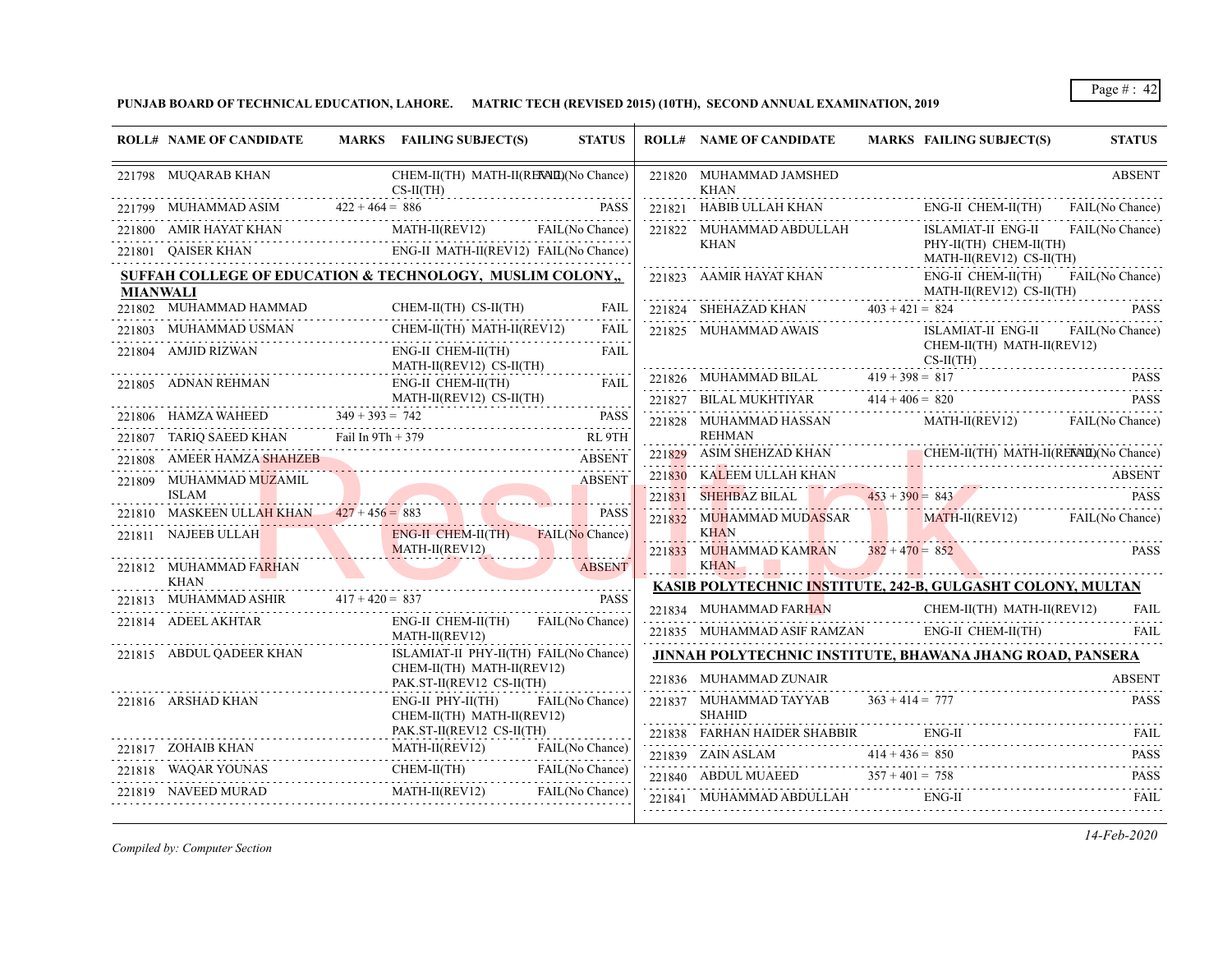**PUNJAB BOARD OF TECHNICAL EDUCATION, LAHORE. MATRIC TECH (REVISED 2015) (10TH), SECOND ANNUAL EXAMINATION, 2019**

| 221842 MUHAMMAD HAIDER JAMIL $406 + 447 = 853$<br><b>PASS</b><br>$381 + 410 = 791$<br>221870 MUHAMMAD RIZWAN<br>221843 MUZAMMAL HUSSAIN $370 + 414 = 784$<br><b>PASS</b><br>$390 + 448 = 838$<br>221871 MUHAMMAD SALEEM<br><b>ABBAS</b><br>221844 RANA SAMEED AHMAD $374 + 434 = 808$<br><b>PASS</b><br>ED AHMAD 374 + 434 = 808 PASS<br>$398 + 473 = 871$<br>221872 MOHAMMAD WASEEM<br>21845 SAMI U ALLAH YOUSAF ENG-II FAIL<br>221845 SAMI U ALLAH YOUSAF<br>FAIL<br>$399 + 447 = 846$<br>221873 ZAFAR IQBAL<br>221846 MUHAMMAD AMIR SAEED ENG-II FAIL FAIL<br>FAIL<br>221874 MUHAMMAD QAISAR $396 + 452 = 848$<br>1847 MUZZAMIL MATH-II(REV12) FAIL(No Chance)<br>221847 MUZZAMIL<br><b>SHEHZAD</b><br>221875 MUHAMMAD SHERAZ $379 + 473 = 852$<br>PHY-II(TH) PAK.ST-II(REV12<br>221876 ANSAR IQBAL PHY-II(TH) PAK.ST-II(REV12 FAIL<br>221850 ALLAH RAKHA ENG-II FAIL (No Chance)<br>221877 MUHAMMAD YASIR $375 + 437 = 812$<br><b>NAVEED</b><br>% 221851 RIZWAN ASHRAF ENG-II FAIL(No Chance) 221852 MUHAMMAD AKRAM ISLAMIAT-II ENG-II FAIL(No Chance)<br>221878 NASIR HAYAT $382 + 410 = 792$ PASS<br>$\begin{tabular}{lllllll} \bf 221879 & \text{MUHAMMAD IRFAN} & \text{PHY-II(TH) } \text{CHEM-II(TH)} & \text{FAIL} \end{tabular}$<br>AL-HIRA COLLEGE OF TECHNOLOGY, NEAR MAIN BAZAR, OUAIDABAD<br>${\bf 221880} \quad {\bf AZHAR MAHMOOD} \qquad {\bf EA-II(TH)} \qquad {\bf FAIL}$<br>$437 + 483 = 920$<br>221853 MUHAMMAD RAMZAN<br><b>PASS</b><br>221881 ALEEM ABBAS $363 + 403 = 766$<br>221881 ALEEM ABBAS $363 + 403 = 766$ PASS<br>1854 REHAN ABBAS Division Not Improved<br>221854 REHAN ABBAS<br>221882 MUHAMMAD SAJID $388 + 431 = 819$ PASS<br>$427 + 519 = 946$<br>221855 MUHAMMAD SHOAIB<br><b>PASS</b><br>221883 MUHAMMAD IRFAN ABSENT<br>221856 MUHAMMAD MUSHTAQ $363 + 453 = 816$<br><b>PASS</b><br>SADIQABAD POLYTECHNIC INSTITUTE (CAMPUS-I), KLP ROAD,<br>.<br>$408 + 430 = 838$<br><b>PASS</b><br>221857 KASHAN WALEED<br><b>SADIOABAD</b><br>221884 BILAL ARSHAD<br><b>BILAL ARSHAD</b><br>ENG-II CHEM-II(TH)<br>$377 + 420 = 797$<br><b>PASS</b><br>221858 MUHAMMAD AMEER<br>$MATH-II(REV12)$<br><b>HAMZA</b><br>221885 SHAIR ALI 2371 + 450 = 821 PASS<br>$364 + 408 = 772$<br>221859 MUHAMMAD FURQAN<br><b>PASS</b><br><b>BLOCH</b><br>221886 MOHAMMAD TALHA $391 + 417 = 808$ PASS<br>221860 MUHAMMAD SAJAD KHAN $386 + 404 = 790$<br>$221887$ ANAS TARIQ<br>CHEM-II(TH)<br>221861 HAFIZ FAZAL DAD $377 + 435 = 812$<br>1861 HAFIZ FAZAL DAD 377 + 435 = 812 PASS<br>221888 HAMMAD ASGHAR<br>ISLAMIAT-II ENG-II<br><b>PASS</b><br>$371 + 453 = 824$<br>221862     KHAN MUHAMMAD<br>$AD$ $371 + 453 = 824$<br>PHY-II(TH) MATH-II(REV12)<br>$221889 \quad \text{MUHAMMAD MUNIR}$<br>ENG-II MATH-II(REV12) FAIL<br>221863 MUHAMMAD FATEH SHER 394 + 440 = 834 PASS<br>221864 MUHAMMAD SHAMEER MATH-II(REV12) FAIL<br>221890 KHURAM SHAHZAD<br>ENG-II PHY-II(TH)<br>FAIL<br>MATH-II(REV12)<br>221865 MUHAMMAD RAJMEER CHEM-II(TH) FAIL<br>$ENG-II$ CHEM-II(TH)<br>221891 MUHAMMAD FAHAD AJMAL<br>221866 NAEEM ULLAH $380 + 450 = 830$ PASS<br>MATH-II(REV12)<br>221892 MUHAMMAD ABU BAKAR Fail In 9Th + 457 RL 9TH<br>221867 MUHAMMAD ASAD $383 + 437 = 820$<br>PASS<br>$377 + 435 = 812$<br>221893 ASIM RAZA<br>221893 ASIM RAZA ENG-II FAIL FAIL<br>221868 MUHAMMAD IRFAN<br><b>PASS</b><br>FAN $377 + 435 = 812$ PASS<br>221894 HAMAYUN JAVAID CHEM-II(TH) MATH-II(REV12)<br>$404 + 408 = 812$<br><b>PASS</b><br>221869 HAFEEZ UR REHMAN | <b>ROLL# NAME OF CANDIDATE</b> | MARKS FAILING SUBJECT(S) | <b>STATUS</b> | <b>ROLL# NAME OF CANDIDATE</b> | MARKS FAILING SUBJECT(S) | <b>STATUS</b>    |
|-----------------------------------------------------------------------------------------------------------------------------------------------------------------------------------------------------------------------------------------------------------------------------------------------------------------------------------------------------------------------------------------------------------------------------------------------------------------------------------------------------------------------------------------------------------------------------------------------------------------------------------------------------------------------------------------------------------------------------------------------------------------------------------------------------------------------------------------------------------------------------------------------------------------------------------------------------------------------------------------------------------------------------------------------------------------------------------------------------------------------------------------------------------------------------------------------------------------------------------------------------------------------------------------------------------------------------------------------------------------------------------------------------------------------------------------------------------------------------------------------------------------------------------------------------------------------------------------------------------------------------------------------------------------------------------------------------------------------------------------------------------------------------------------------------------------------------------------------------------------------------------------------------------------------------------------------------------------------------------------------------------------------------------------------------------------------------------------------------------------------------------------------------------------------------------------------------------------------------------------------------------------------------------------------------------------------------------------------------------------------------------------------------------------------------------------------------------------------------------------------------------------------------------------------------------------------------------------------------------------------------------------------------------------------------------------------------------------------------------------------------------------------------------------------------------------------------------------------------------------------------------------------------------------------------------------------------------------------------------------------------------------------------------------------------------------------------------------------------------------------------------------------------------------------------------------------------------------------------------------------------------------------------------------------------------------------------------------------------------------------------------------------------------------------------------------------------------------------------|--------------------------------|--------------------------|---------------|--------------------------------|--------------------------|------------------|
|                                                                                                                                                                                                                                                                                                                                                                                                                                                                                                                                                                                                                                                                                                                                                                                                                                                                                                                                                                                                                                                                                                                                                                                                                                                                                                                                                                                                                                                                                                                                                                                                                                                                                                                                                                                                                                                                                                                                                                                                                                                                                                                                                                                                                                                                                                                                                                                                                                                                                                                                                                                                                                                                                                                                                                                                                                                                                                                                                                                                                                                                                                                                                                                                                                                                                                                                                                                                                                                                             |                                |                          |               |                                |                          | <b>PASS</b>      |
|                                                                                                                                                                                                                                                                                                                                                                                                                                                                                                                                                                                                                                                                                                                                                                                                                                                                                                                                                                                                                                                                                                                                                                                                                                                                                                                                                                                                                                                                                                                                                                                                                                                                                                                                                                                                                                                                                                                                                                                                                                                                                                                                                                                                                                                                                                                                                                                                                                                                                                                                                                                                                                                                                                                                                                                                                                                                                                                                                                                                                                                                                                                                                                                                                                                                                                                                                                                                                                                                             |                                |                          |               |                                |                          | <b>PASS</b>      |
|                                                                                                                                                                                                                                                                                                                                                                                                                                                                                                                                                                                                                                                                                                                                                                                                                                                                                                                                                                                                                                                                                                                                                                                                                                                                                                                                                                                                                                                                                                                                                                                                                                                                                                                                                                                                                                                                                                                                                                                                                                                                                                                                                                                                                                                                                                                                                                                                                                                                                                                                                                                                                                                                                                                                                                                                                                                                                                                                                                                                                                                                                                                                                                                                                                                                                                                                                                                                                                                                             |                                |                          |               |                                |                          | <b>PASS</b>      |
|                                                                                                                                                                                                                                                                                                                                                                                                                                                                                                                                                                                                                                                                                                                                                                                                                                                                                                                                                                                                                                                                                                                                                                                                                                                                                                                                                                                                                                                                                                                                                                                                                                                                                                                                                                                                                                                                                                                                                                                                                                                                                                                                                                                                                                                                                                                                                                                                                                                                                                                                                                                                                                                                                                                                                                                                                                                                                                                                                                                                                                                                                                                                                                                                                                                                                                                                                                                                                                                                             |                                |                          |               |                                |                          | <b>PASS</b>      |
|                                                                                                                                                                                                                                                                                                                                                                                                                                                                                                                                                                                                                                                                                                                                                                                                                                                                                                                                                                                                                                                                                                                                                                                                                                                                                                                                                                                                                                                                                                                                                                                                                                                                                                                                                                                                                                                                                                                                                                                                                                                                                                                                                                                                                                                                                                                                                                                                                                                                                                                                                                                                                                                                                                                                                                                                                                                                                                                                                                                                                                                                                                                                                                                                                                                                                                                                                                                                                                                                             |                                |                          |               |                                |                          | <b>PASS</b>      |
|                                                                                                                                                                                                                                                                                                                                                                                                                                                                                                                                                                                                                                                                                                                                                                                                                                                                                                                                                                                                                                                                                                                                                                                                                                                                                                                                                                                                                                                                                                                                                                                                                                                                                                                                                                                                                                                                                                                                                                                                                                                                                                                                                                                                                                                                                                                                                                                                                                                                                                                                                                                                                                                                                                                                                                                                                                                                                                                                                                                                                                                                                                                                                                                                                                                                                                                                                                                                                                                                             |                                |                          |               |                                |                          |                  |
|                                                                                                                                                                                                                                                                                                                                                                                                                                                                                                                                                                                                                                                                                                                                                                                                                                                                                                                                                                                                                                                                                                                                                                                                                                                                                                                                                                                                                                                                                                                                                                                                                                                                                                                                                                                                                                                                                                                                                                                                                                                                                                                                                                                                                                                                                                                                                                                                                                                                                                                                                                                                                                                                                                                                                                                                                                                                                                                                                                                                                                                                                                                                                                                                                                                                                                                                                                                                                                                                             |                                |                          |               |                                |                          | <b>PASS</b>      |
|                                                                                                                                                                                                                                                                                                                                                                                                                                                                                                                                                                                                                                                                                                                                                                                                                                                                                                                                                                                                                                                                                                                                                                                                                                                                                                                                                                                                                                                                                                                                                                                                                                                                                                                                                                                                                                                                                                                                                                                                                                                                                                                                                                                                                                                                                                                                                                                                                                                                                                                                                                                                                                                                                                                                                                                                                                                                                                                                                                                                                                                                                                                                                                                                                                                                                                                                                                                                                                                                             |                                |                          |               |                                |                          |                  |
|                                                                                                                                                                                                                                                                                                                                                                                                                                                                                                                                                                                                                                                                                                                                                                                                                                                                                                                                                                                                                                                                                                                                                                                                                                                                                                                                                                                                                                                                                                                                                                                                                                                                                                                                                                                                                                                                                                                                                                                                                                                                                                                                                                                                                                                                                                                                                                                                                                                                                                                                                                                                                                                                                                                                                                                                                                                                                                                                                                                                                                                                                                                                                                                                                                                                                                                                                                                                                                                                             |                                |                          |               |                                |                          | <b>PASS</b>      |
|                                                                                                                                                                                                                                                                                                                                                                                                                                                                                                                                                                                                                                                                                                                                                                                                                                                                                                                                                                                                                                                                                                                                                                                                                                                                                                                                                                                                                                                                                                                                                                                                                                                                                                                                                                                                                                                                                                                                                                                                                                                                                                                                                                                                                                                                                                                                                                                                                                                                                                                                                                                                                                                                                                                                                                                                                                                                                                                                                                                                                                                                                                                                                                                                                                                                                                                                                                                                                                                                             |                                |                          |               |                                |                          |                  |
|                                                                                                                                                                                                                                                                                                                                                                                                                                                                                                                                                                                                                                                                                                                                                                                                                                                                                                                                                                                                                                                                                                                                                                                                                                                                                                                                                                                                                                                                                                                                                                                                                                                                                                                                                                                                                                                                                                                                                                                                                                                                                                                                                                                                                                                                                                                                                                                                                                                                                                                                                                                                                                                                                                                                                                                                                                                                                                                                                                                                                                                                                                                                                                                                                                                                                                                                                                                                                                                                             |                                |                          |               |                                |                          |                  |
|                                                                                                                                                                                                                                                                                                                                                                                                                                                                                                                                                                                                                                                                                                                                                                                                                                                                                                                                                                                                                                                                                                                                                                                                                                                                                                                                                                                                                                                                                                                                                                                                                                                                                                                                                                                                                                                                                                                                                                                                                                                                                                                                                                                                                                                                                                                                                                                                                                                                                                                                                                                                                                                                                                                                                                                                                                                                                                                                                                                                                                                                                                                                                                                                                                                                                                                                                                                                                                                                             |                                |                          |               |                                |                          |                  |
|                                                                                                                                                                                                                                                                                                                                                                                                                                                                                                                                                                                                                                                                                                                                                                                                                                                                                                                                                                                                                                                                                                                                                                                                                                                                                                                                                                                                                                                                                                                                                                                                                                                                                                                                                                                                                                                                                                                                                                                                                                                                                                                                                                                                                                                                                                                                                                                                                                                                                                                                                                                                                                                                                                                                                                                                                                                                                                                                                                                                                                                                                                                                                                                                                                                                                                                                                                                                                                                                             |                                |                          |               |                                |                          |                  |
|                                                                                                                                                                                                                                                                                                                                                                                                                                                                                                                                                                                                                                                                                                                                                                                                                                                                                                                                                                                                                                                                                                                                                                                                                                                                                                                                                                                                                                                                                                                                                                                                                                                                                                                                                                                                                                                                                                                                                                                                                                                                                                                                                                                                                                                                                                                                                                                                                                                                                                                                                                                                                                                                                                                                                                                                                                                                                                                                                                                                                                                                                                                                                                                                                                                                                                                                                                                                                                                                             |                                |                          |               |                                |                          |                  |
|                                                                                                                                                                                                                                                                                                                                                                                                                                                                                                                                                                                                                                                                                                                                                                                                                                                                                                                                                                                                                                                                                                                                                                                                                                                                                                                                                                                                                                                                                                                                                                                                                                                                                                                                                                                                                                                                                                                                                                                                                                                                                                                                                                                                                                                                                                                                                                                                                                                                                                                                                                                                                                                                                                                                                                                                                                                                                                                                                                                                                                                                                                                                                                                                                                                                                                                                                                                                                                                                             |                                |                          |               |                                |                          |                  |
|                                                                                                                                                                                                                                                                                                                                                                                                                                                                                                                                                                                                                                                                                                                                                                                                                                                                                                                                                                                                                                                                                                                                                                                                                                                                                                                                                                                                                                                                                                                                                                                                                                                                                                                                                                                                                                                                                                                                                                                                                                                                                                                                                                                                                                                                                                                                                                                                                                                                                                                                                                                                                                                                                                                                                                                                                                                                                                                                                                                                                                                                                                                                                                                                                                                                                                                                                                                                                                                                             |                                |                          |               |                                |                          |                  |
|                                                                                                                                                                                                                                                                                                                                                                                                                                                                                                                                                                                                                                                                                                                                                                                                                                                                                                                                                                                                                                                                                                                                                                                                                                                                                                                                                                                                                                                                                                                                                                                                                                                                                                                                                                                                                                                                                                                                                                                                                                                                                                                                                                                                                                                                                                                                                                                                                                                                                                                                                                                                                                                                                                                                                                                                                                                                                                                                                                                                                                                                                                                                                                                                                                                                                                                                                                                                                                                                             |                                |                          |               |                                |                          |                  |
|                                                                                                                                                                                                                                                                                                                                                                                                                                                                                                                                                                                                                                                                                                                                                                                                                                                                                                                                                                                                                                                                                                                                                                                                                                                                                                                                                                                                                                                                                                                                                                                                                                                                                                                                                                                                                                                                                                                                                                                                                                                                                                                                                                                                                                                                                                                                                                                                                                                                                                                                                                                                                                                                                                                                                                                                                                                                                                                                                                                                                                                                                                                                                                                                                                                                                                                                                                                                                                                                             |                                |                          |               |                                |                          | <b>FAIL</b>      |
|                                                                                                                                                                                                                                                                                                                                                                                                                                                                                                                                                                                                                                                                                                                                                                                                                                                                                                                                                                                                                                                                                                                                                                                                                                                                                                                                                                                                                                                                                                                                                                                                                                                                                                                                                                                                                                                                                                                                                                                                                                                                                                                                                                                                                                                                                                                                                                                                                                                                                                                                                                                                                                                                                                                                                                                                                                                                                                                                                                                                                                                                                                                                                                                                                                                                                                                                                                                                                                                                             |                                |                          |               |                                |                          |                  |
|                                                                                                                                                                                                                                                                                                                                                                                                                                                                                                                                                                                                                                                                                                                                                                                                                                                                                                                                                                                                                                                                                                                                                                                                                                                                                                                                                                                                                                                                                                                                                                                                                                                                                                                                                                                                                                                                                                                                                                                                                                                                                                                                                                                                                                                                                                                                                                                                                                                                                                                                                                                                                                                                                                                                                                                                                                                                                                                                                                                                                                                                                                                                                                                                                                                                                                                                                                                                                                                                             |                                |                          |               |                                |                          |                  |
|                                                                                                                                                                                                                                                                                                                                                                                                                                                                                                                                                                                                                                                                                                                                                                                                                                                                                                                                                                                                                                                                                                                                                                                                                                                                                                                                                                                                                                                                                                                                                                                                                                                                                                                                                                                                                                                                                                                                                                                                                                                                                                                                                                                                                                                                                                                                                                                                                                                                                                                                                                                                                                                                                                                                                                                                                                                                                                                                                                                                                                                                                                                                                                                                                                                                                                                                                                                                                                                                             |                                |                          |               |                                |                          | FAIL<br><u>.</u> |
|                                                                                                                                                                                                                                                                                                                                                                                                                                                                                                                                                                                                                                                                                                                                                                                                                                                                                                                                                                                                                                                                                                                                                                                                                                                                                                                                                                                                                                                                                                                                                                                                                                                                                                                                                                                                                                                                                                                                                                                                                                                                                                                                                                                                                                                                                                                                                                                                                                                                                                                                                                                                                                                                                                                                                                                                                                                                                                                                                                                                                                                                                                                                                                                                                                                                                                                                                                                                                                                                             |                                |                          |               |                                |                          | FAIL             |
|                                                                                                                                                                                                                                                                                                                                                                                                                                                                                                                                                                                                                                                                                                                                                                                                                                                                                                                                                                                                                                                                                                                                                                                                                                                                                                                                                                                                                                                                                                                                                                                                                                                                                                                                                                                                                                                                                                                                                                                                                                                                                                                                                                                                                                                                                                                                                                                                                                                                                                                                                                                                                                                                                                                                                                                                                                                                                                                                                                                                                                                                                                                                                                                                                                                                                                                                                                                                                                                                             |                                |                          |               |                                |                          |                  |
|                                                                                                                                                                                                                                                                                                                                                                                                                                                                                                                                                                                                                                                                                                                                                                                                                                                                                                                                                                                                                                                                                                                                                                                                                                                                                                                                                                                                                                                                                                                                                                                                                                                                                                                                                                                                                                                                                                                                                                                                                                                                                                                                                                                                                                                                                                                                                                                                                                                                                                                                                                                                                                                                                                                                                                                                                                                                                                                                                                                                                                                                                                                                                                                                                                                                                                                                                                                                                                                                             |                                |                          |               |                                |                          | FAIL             |
|                                                                                                                                                                                                                                                                                                                                                                                                                                                                                                                                                                                                                                                                                                                                                                                                                                                                                                                                                                                                                                                                                                                                                                                                                                                                                                                                                                                                                                                                                                                                                                                                                                                                                                                                                                                                                                                                                                                                                                                                                                                                                                                                                                                                                                                                                                                                                                                                                                                                                                                                                                                                                                                                                                                                                                                                                                                                                                                                                                                                                                                                                                                                                                                                                                                                                                                                                                                                                                                                             |                                |                          |               |                                |                          |                  |
|                                                                                                                                                                                                                                                                                                                                                                                                                                                                                                                                                                                                                                                                                                                                                                                                                                                                                                                                                                                                                                                                                                                                                                                                                                                                                                                                                                                                                                                                                                                                                                                                                                                                                                                                                                                                                                                                                                                                                                                                                                                                                                                                                                                                                                                                                                                                                                                                                                                                                                                                                                                                                                                                                                                                                                                                                                                                                                                                                                                                                                                                                                                                                                                                                                                                                                                                                                                                                                                                             |                                |                          |               |                                |                          | - FAIL           |
|                                                                                                                                                                                                                                                                                                                                                                                                                                                                                                                                                                                                                                                                                                                                                                                                                                                                                                                                                                                                                                                                                                                                                                                                                                                                                                                                                                                                                                                                                                                                                                                                                                                                                                                                                                                                                                                                                                                                                                                                                                                                                                                                                                                                                                                                                                                                                                                                                                                                                                                                                                                                                                                                                                                                                                                                                                                                                                                                                                                                                                                                                                                                                                                                                                                                                                                                                                                                                                                                             |                                |                          |               |                                |                          |                  |
|                                                                                                                                                                                                                                                                                                                                                                                                                                                                                                                                                                                                                                                                                                                                                                                                                                                                                                                                                                                                                                                                                                                                                                                                                                                                                                                                                                                                                                                                                                                                                                                                                                                                                                                                                                                                                                                                                                                                                                                                                                                                                                                                                                                                                                                                                                                                                                                                                                                                                                                                                                                                                                                                                                                                                                                                                                                                                                                                                                                                                                                                                                                                                                                                                                                                                                                                                                                                                                                                             |                                |                          |               |                                |                          |                  |
|                                                                                                                                                                                                                                                                                                                                                                                                                                                                                                                                                                                                                                                                                                                                                                                                                                                                                                                                                                                                                                                                                                                                                                                                                                                                                                                                                                                                                                                                                                                                                                                                                                                                                                                                                                                                                                                                                                                                                                                                                                                                                                                                                                                                                                                                                                                                                                                                                                                                                                                                                                                                                                                                                                                                                                                                                                                                                                                                                                                                                                                                                                                                                                                                                                                                                                                                                                                                                                                                             |                                |                          |               |                                |                          | FAIL             |

*Compiled by: Computer Section*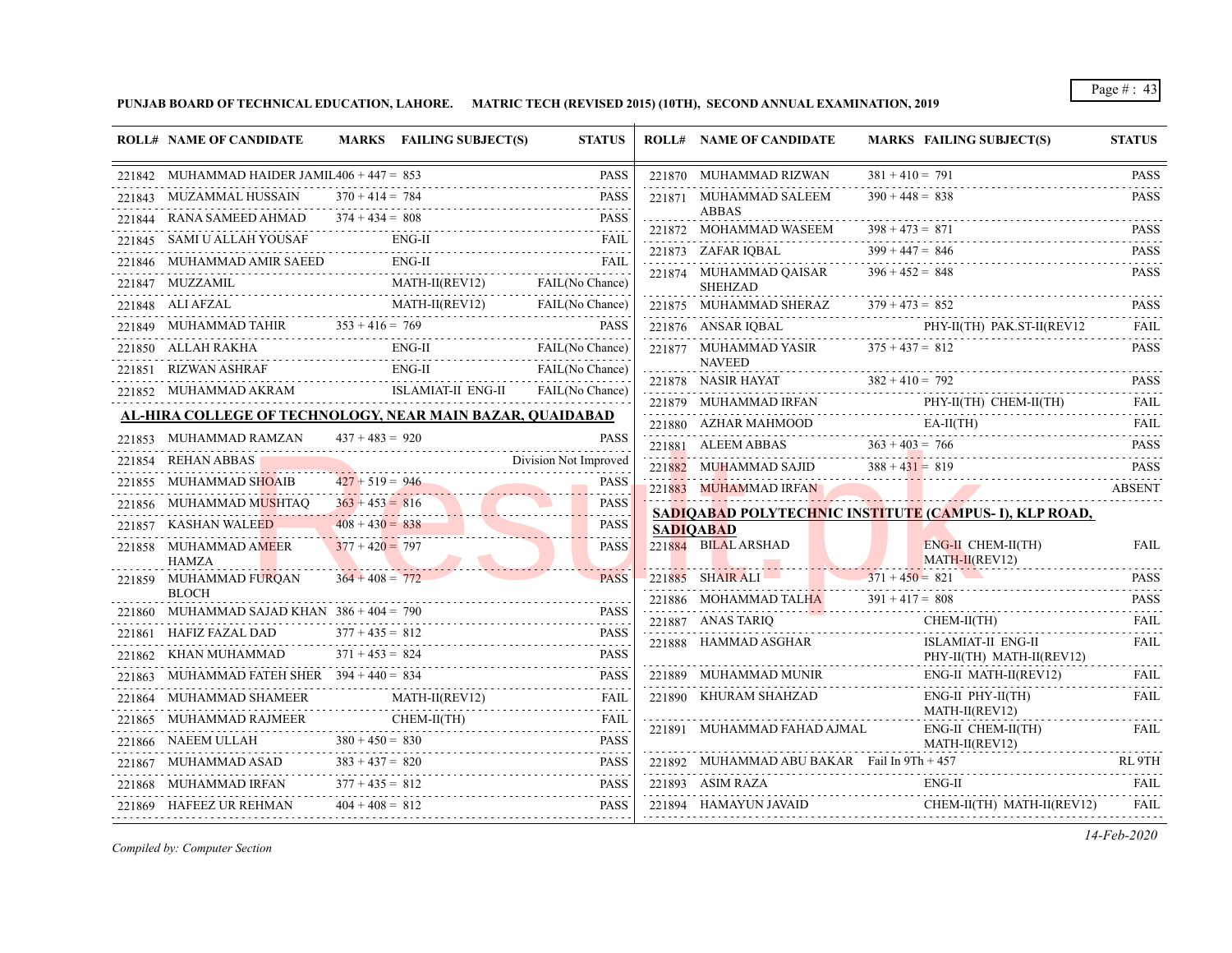**PUNJAB BOARD OF TECHNICAL EDUCATION, LAHORE. MATRIC TECH (REVISED 2015) (10TH), SECOND ANNUAL EXAMINATION, 2019**

|                 | <b>ROLL# NAME OF CANDIDATE</b>                                                                                                       |                   | MARKS FAILING SUBJECT(S)                                             | <b>STATUS</b> | <b>ROLL# NAME OF CANDIDATE</b>              |                   | <b>MARKS FAILING SUBJECT(S)</b>                                        | <b>STATUS</b>    |
|-----------------|--------------------------------------------------------------------------------------------------------------------------------------|-------------------|----------------------------------------------------------------------|---------------|---------------------------------------------|-------------------|------------------------------------------------------------------------|------------------|
|                 | 221895 FURQAN AMJED                                                                                                                  |                   | MATH-II(REV12)                                                       | <b>FAIL</b>   | 221920 MUHAMMAD SOHAIB                      | $434 + 465 = 899$ |                                                                        | <b>PASS</b>      |
|                 | 221896 MUHAMMAD ALI                                                                                                                  |                   | ENG-II MATH-II(REV12) FAIL(No Chance)                                |               | MUJTABA KHAN                                |                   |                                                                        |                  |
|                 | ALI FAROOQ ENG-II MATH-II(REV12) FAIL(No Chance)<br>221897 ALI FAROOQ                                                                |                   |                                                                      |               | 221921 SAJJAD ALI                           |                   | ENG-II MATH-II(REV12)<br>221921 SAJJAD ALI ENG-II MATH-II(REV12)       |                  |
|                 | 221898 RAO AHMED ALI                                                                                                                 |                   | MED ALI MATH-II(REV12) FAIL(No Cha<br>MATH-II(REV12) FAIL(No Chance) |               | 221922 KASHIF MAHMOOD                       |                   | ENG-II CHEM-II(TH) CS-II(TH)                                           | FAII.<br>.       |
|                 | 221899 MUHAMMAD NAVEED                                                                                                               |                   | ENG-II FAIL(No Chance)                                               |               | 221923 MUHAMMAD AKRAM $479 + 456 = 935$     |                   |                                                                        | <b>PASS</b><br>. |
|                 | LUOMAN                                                                                                                               |                   |                                                                      |               | 221924 MUHAMMAD AMEER<br><b>HAMZA</b>       | $401 + 431 = 832$ |                                                                        | <b>PASS</b>      |
|                 | 221900 ALI RAZA                                                                                                                      |                   | ENG-II MATH-II(REV12) FAIL(No Chance)                                |               | 221925 SYED IBNE HASSAN                     |                   | ENG-II CHEM-II(TH)                                                     | <b>FAIL</b>      |
|                 | HIRA POLYTECHNIC INSTITUTE, GREEN TOWN LAHORE ROAD,                                                                                  |                   |                                                                      |               | $MATH-II (REV12)$                           |                   |                                                                        |                  |
| <b>SARGODHA</b> | 221901 HASSAN SHAKEEL                                                                                                                | $470 + 419 = 889$ |                                                                      | <b>PASS</b>   |                                             |                   | 221926 KHUSHNOOD KHALID $403 + 436 = 839$                              | <b>PASS</b>      |
|                 |                                                                                                                                      |                   |                                                                      | <b>PASS</b>   |                                             |                   | 221927 ALI RAZA $382 + 418 = 800$                                      | <b>PASS</b><br>. |
|                 | 221902 HASSAN ASHRAF $454 + 488 = 942$<br>221903 MUHAMMAD HAFEEZ KHAN                                                                |                   |                                                                      |               | 221928 MUHAMMAD SHABBIR $457 + 529 = 986$   |                   |                                                                        | <b>PASS</b>      |
|                 | 221904 DANISH ZAFAR                                                                                                                  |                   | $ENG-II$                                                             | FAIL          |                                             |                   | 221929 SAMI ULLAH PHY-II(TH) CS-II(TH)                                 | <b>FAIL</b>      |
|                 | 221905 MUHAMMAD MUBASHAR                                                                                                             |                   | ENG-II CHEM-II(TH)                                                   | FAIL          | 221930 MUHAMMAD UMAR KHAN $471 + 442 = 913$ |                   |                                                                        | <b>PASS</b>      |
|                 |                                                                                                                                      |                   | MATH-II(REV12) CS-II(TH)                                             |               | 221931 ANOSH ZAHID CHEEMA $441 + 463 = 904$ |                   |                                                                        | <b>PASS</b>      |
|                 | 221906 MUHAMMAD SAADULLAH                                                                                                            |                   | $MATH-II(REV12)$                                                     | <b>FAIL</b>   |                                             |                   | 221932 FAISAL AKHTAR CS-II(TH)<br>221933 MUHAMMAD AZEEM MATH-II(REV12) | <b>FAIL</b>      |
|                 | 221907 HASSAN IJAZ                                                                                                                   |                   | ENG-II CHEM-II(TH)                                                   | FAIL          |                                             |                   |                                                                        | .<br><b>FAIL</b> |
|                 |                                                                                                                                      |                   | MATH-II(REV12) URDU<br>$CS-H(TH)$                                    |               | 221934 MUHAMMAD HAMZA AZIZ                  |                   | $MATH-II(REV12)$                                                       | .<br><b>FAIL</b> |
|                 | 221908 ZOHAIB MEHMOOD                                                                                                                | $478 + 506 = 984$ |                                                                      | <b>PASS</b>   | 221935 MUHAMMAD UMAIR                       |                   | ENG-II MATH-II(REV12)                                                  | <b>FAIL</b>      |
|                 | 221909 ABDUL WAHAB 408 + 464 = 872                                                                                                   | $408 + 464 = 872$ |                                                                      | <b>PASS</b>   | <b>SALEEM</b><br>221936 NADEEM ALI          |                   | $ENG-II$                                                               | <b>FAIL</b>      |
|                 | 221910 FAISAL ZAMAN                                                                                                                  |                   | ENG-II                                                               | <b>FAIL</b>   | 221937 ALI HUSSAIN                          |                   | ENG-II MATH-II(REV12)                                                  | <b>FAIL</b>      |
|                 | $221910$ FAISAL ZAMAN<br>221911 HARIS IMTIAZ 473 + 495 = 968 PASS<br>221911 HARIS IMTIAZ 473 + 495 = 968 PASS<br>221911 HARIS IMTIAZ |                   |                                                                      |               |                                             |                   | $CS-II(TH)$                                                            |                  |
|                 | 221912 AHMAD ABBAS                                                                                                                   |                   | ENG-II MATH-II(REV12)                                                | FAIL          | 221938 MUHAMMAD ABDULLAH                    |                   | MATH-II(REV12) CS-II(TH)                                               | FAIL             |
|                 |                                                                                                                                      |                   | $CS-II(TH)$                                                          |               |                                             |                   | 221939 NAVEED ALI $417 + 496 = 913$                                    | <b>PASS</b><br>. |
|                 | 221913 SHAKIR NAVEED                                                                                                                 |                   | ENG-II                                                               |               |                                             |                   | 221940 RAHEELABBAS $452 + 433 = 885$ PASS PASS                         |                  |
|                 | 221914 MUHAMMAD IBRAHEEM MATH-II(REV12)<br>MUHAMMAD IBRAHEEM MATH-II(REV12) FAIL FAIL                                                |                   |                                                                      | FAIL          | 221941 MUHAMMAD ARSLAN ALI                  |                   | CHEM-II(TH)                                                            | <b>FAIL</b>      |
|                 | 221915 ZEESHAN HAIDER $409 + 442 = 851$                                                                                              |                   |                                                                      | <b>PASS</b>   | 221942 AHMAD NAWAZ                          |                   | PHY-II(TH) CHEM-II(TH)                                                 | <b>FAIL</b>      |
|                 | 221916 MUHAMMAD AHTASHAM<br>UL HAO                                                                                                   |                   | ENG-II MATH-II(REV12)<br>PAK.ST-II(REV12 CS-II(TH)                   | <b>FAIL</b>   |                                             |                   | $CS-II(TH)$<br>.                                                       |                  |
|                 | 221917 FARHAT SHAHZAD                                                                                                                | $402 + 448 = 850$ |                                                                      | <b>PASS</b>   |                                             |                   | 221943 ZALI SUBHANI MATH-II(REV12) FAIL                                |                  |
|                 | 221918 MUHAMMAD MUNEEB                                                                                                               |                   | CHEM-II(TH) MATH-II(REV12)                                           | FAIL          | 221944 SHAH MUHAMMAD                        |                   | $ENG-II$                                                               | FAIL             |
|                 | <b>ULLAH</b>                                                                                                                         |                   |                                                                      |               | 221945 MUHAMMAD USAMA<br>ISHTIAO            | $405 + 463 = 868$ |                                                                        | <b>PASS</b>      |
|                 | 221919 MUHAMMAD ASIF                                                                                                                 | $415 + 465 = 880$ |                                                                      | <b>PASS</b>   |                                             |                   |                                                                        |                  |

*Compiled by: Computer Section*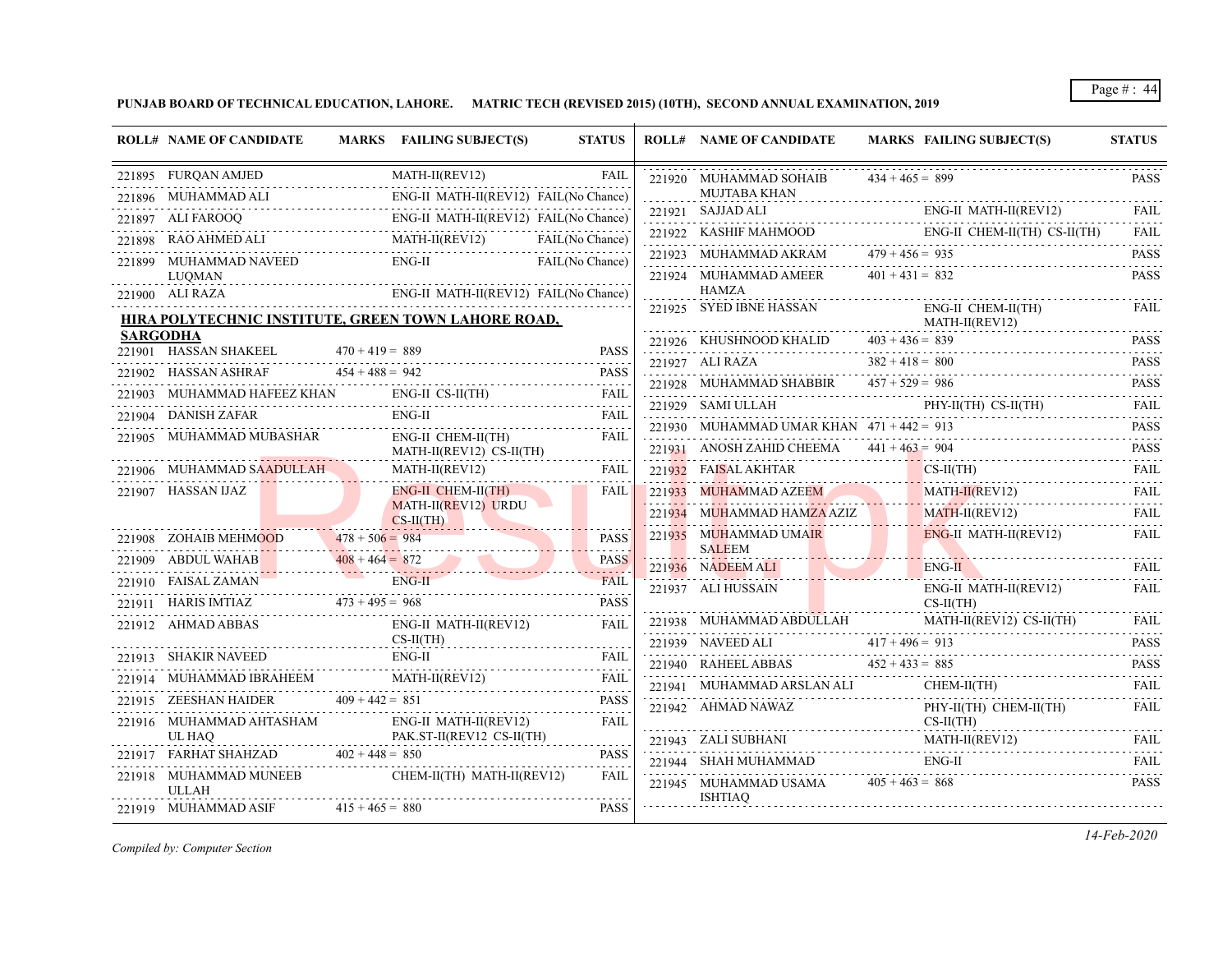**PUNJAB BOARD OF TECHNICAL EDUCATION, LAHORE. MATRIC TECH (REVISED 2015) (10TH), SECOND ANNUAL EXAMINATION, 2019**

| <b>ROLL# NAME OF CANDIDATE</b>            | MARKS FAILING SUBJECT(S)                                                                                                                                                                     | <b>STATUS</b> | <b>ROLL# NAME OF CANDIDATE</b>                | MARKS FAILING SUBJECT(S)                                                                                                                                                                                                       | <b>STATUS</b> |
|-------------------------------------------|----------------------------------------------------------------------------------------------------------------------------------------------------------------------------------------------|---------------|-----------------------------------------------|--------------------------------------------------------------------------------------------------------------------------------------------------------------------------------------------------------------------------------|---------------|
| 221946 QASIM ALI                          | 21946 QASIM ALI $381 + 465 = 846$ PASS                                                                                                                                                       | <b>PASS</b>   |                                               | $\begin{tabular}{c c c} {\bf 221972} & \text{AZEEM ULLAH} & \text{CHEM-II(TH)} & \text{FAIL(No Chance)} \\ \hline \textbf{221973} & \text{ARBAB SHEHZAD} & \textbf{364 + 445 = 809} \\ \end{tabular}$                          |               |
|                                           | 221947 ASIM MUREED MATH-II(REV12) FAIL                                                                                                                                                       |               |                                               |                                                                                                                                                                                                                                |               |
|                                           | 221948 USMAN YOUNAS 393 + 484 = 877 PASS PASS                                                                                                                                                |               | 221974 MUHAMMAD ABDULLAH                      |                                                                                                                                                                                                                                | <b>ABSENT</b> |
| 221949 MUHAMMAD SHAFIO UR<br>REHMAN       |                                                                                                                                                                                              | <b>ABSENT</b> |                                               | PERVEZ<br>PARK PARK PARK PARK PARK PARK PARK<br>221975 SHAHZAIB $387 + 413 = 800$ PASS                                                                                                                                         |               |
| 221950 BILAL                              | 21950 BILAL Fail In 9Th + 431 RL 9TH                                                                                                                                                         |               |                                               | 221976 DAUD MUSHTAQ ISLAMIAT-II                                                                                                                                                                                                | FAIL          |
|                                           | 221951 AMMAR AHMAD ENG-II FAIL(No Chance)                                                                                                                                                    |               |                                               | AFZAL PUBLIC TECHNICAL HIGH SCHOOL, TEACHER HANIF STREET.                                                                                                                                                                      |               |
|                                           | <b>PAKISTAN COLLEGE OF TECHNOLOGY, 199-A, CHUNGI NO. 9 SATELLITE</b>                                                                                                                         |               | <b>GUJRANWALA ROAD, SHEIKHUPURA</b>           |                                                                                                                                                                                                                                |               |
| TOWN, SARGODHA                            |                                                                                                                                                                                              |               | 221977 AMEER HAMZA NADEEM $393 + 455 = 848$   |                                                                                                                                                                                                                                | <b>PASS</b>   |
| 221952 AHMAD ISHAQ                        | MAD ISHAQ $346 + 427 = 773$ PASS                                                                                                                                                             |               |                                               | 221978 USMAN SHAFI $364 + 440 = 804$ PASS                                                                                                                                                                                      |               |
|                                           | 221953 RAHEEL ZAHID $385 + 446 = 831$ PASS                                                                                                                                                   | PASS          | 221979 MUHAMMAD AWAIS $408 + 440 = 848$       |                                                                                                                                                                                                                                | <b>PASS</b>   |
| SHAHID                                    | 221954 MUHAMMAD SHAHZAIB MATH-II(REV12)                                                                                                                                                      | FAIL          | MAQSOOD                                       | MAQSOOD<br>221980 SAJID ALI 366 + 433 = 799<br>221980 SAJID ALI 366 + 433 = 799                                                                                                                                                |               |
|                                           | 221955 ALI AHMAD $403 + 465 = 868$ PASS PASS                                                                                                                                                 |               |                                               | 221981 SHAHID ALI $350 + 446 = 796$ PASS                                                                                                                                                                                       |               |
|                                           | 221956 FAIZAN AHMAD Fail In 9Th + 447 RL 9TH                                                                                                                                                 | RL 9TH        |                                               | 221982 MAZHAR ABBAS $362 + 422 = 784$ PASS                                                                                                                                                                                     |               |
|                                           | 221957 SHARJEEL BASHARAT ENG-II PHY-II(TH) CS-II(TH) FAIL                                                                                                                                    |               |                                               | 221983 MUHAMMAD AWAIS $397 + 433 = 830$ PASS PASS                                                                                                                                                                              |               |
|                                           | 221958 ABDUL REHMAN $437 + 484 = 921$                                                                                                                                                        | <b>PASS</b>   |                                               | 221984 MUHAMMAD NAEEM $379 + 505 = 884$ PASS                                                                                                                                                                                   |               |
|                                           | SARGODHA INSTITUTE OF TECHNOLOGY, 6TH COLLEGE ROAD,                                                                                                                                          |               |                                               | 221985 MUHAMMAD QASIM ENG-II FAIL FAIL                                                                                                                                                                                         |               |
| <b>SARGODHA</b>                           |                                                                                                                                                                                              |               | 221986 SAJJAD AHMAD 368 + 464 = 832           |                                                                                                                                                                                                                                | <b>PASS</b>   |
| 221959 MUHAMMAD HAMZA ZIA 409 + 466 = 875 |                                                                                                                                                                                              | PASS<br>.     | 221987 MUHAMMAD IHTISHAM $374 + 466 = 840$    |                                                                                                                                                                                                                                | <b>PASS</b>   |
|                                           | 221960 DANISH $447 + 493 = 940$ PASS                                                                                                                                                         |               |                                               | IQBAL REPORT OF THE RESIDENCE OF THE RESIDENCE OF THE RESIDENCE OF THE RESIDENCE OF THE RESIDENCE OF THE RESIDENCE OF THE RESIDENCE OF THE RESIDENCE OF THE RESIDENCE OF THE RESIDENCE OF THE RESIDENCE OF THE RESIDENCE OF TH |               |
|                                           | 221961 SHAHZAIB RAFIQUE MATH-II(REV12) FAIL                                                                                                                                                  |               | 221988 SAMINA BIBI $414 + 469 = 883$          | 221988 SAMINA BIBI $414 + 469 = 883$ PASS                                                                                                                                                                                      |               |
|                                           | $\begin{array}{ l c c c c }\n\hline\n221962 & \text{ADNAN JAVED} & \text{ISLAMIAT-II} & \text{FAIL} \\ \hline\n221963 & \text{FARAZ} & 416 + 453 = 869 & \text{PASS} \\ \hline\n\end{array}$ |               |                                               | 221989 SAJID ALI $439 + 465 = 904$                                                                                                                                                                                             | PASS          |
|                                           |                                                                                                                                                                                              |               |                                               | 221990 MUHAMMAD ZAID ENG-II FAIL (No Chance)                                                                                                                                                                                   |               |
|                                           | 221964 ZAMIL SHAHZAD $381 + 437 = 818$ PASS                                                                                                                                                  |               |                                               | 1991 BABAR ALI ENG-II FAIL (No Chance)                                                                                                                                                                                         |               |
|                                           | 221965 FARAZ MASIH ISLAMIAT-II CS-II(TH) FAIL                                                                                                                                                |               |                                               | 221992 ALI RAZA ASGHAR $404 + 422 = 826$ PASS                                                                                                                                                                                  |               |
|                                           | 221966 NAEEM SHEHZAD CHEM-II(TH) FAIL(No Chance)                                                                                                                                             |               |                                               | 221993 MUHAMMAD USMAN ENG-II FAIL (No Chance)                                                                                                                                                                                  |               |
| 221967 UNEEB JAVAID                       |                                                                                                                                                                                              | ABSENT        |                                               | 221994 MUHAMMAD RAMZAN ENG-II FAIL (No Chance)                                                                                                                                                                                 |               |
|                                           |                                                                                                                                                                                              |               | 221995 ADNAN MUNIR                            |                                                                                                                                                                                                                                | <b>ABSENT</b> |
|                                           | 22196/ UNEEB JAVAID<br>221968 SUNNY JAMES<br>221969 MUHAMMAD ASHARIB<br>221969 MUHAMMAD ASHARIB<br>221969 MUHAMMAD ASHARIB<br>2315 + 417 = 752<br>23169 MUHAMMAD ASHARIB<br>2316 - 232       |               |                                               | 221996 AMEER HAMZA ENG-II MATH-II(REV12) FAIL(No Chance)                                                                                                                                                                       |               |
|                                           | 221970 MUHAMMAD SHERAZ CHEM-II(TH) FAIL(No Chance)                                                                                                                                           |               |                                               | GOVERNMENT COLLEGE OF TECHNOLOGY, PARIS ROAD, SIALKOT                                                                                                                                                                          |               |
| 221971 SAUD MASIH                         | CHEM-II(TH) FAIL(No Chance)                                                                                                                                                                  |               | 221997 RIZWAN SHEHZAD GHANI Fail In 9Th + 385 |                                                                                                                                                                                                                                | RL 9TH        |

*Compiled by: Computer Section*